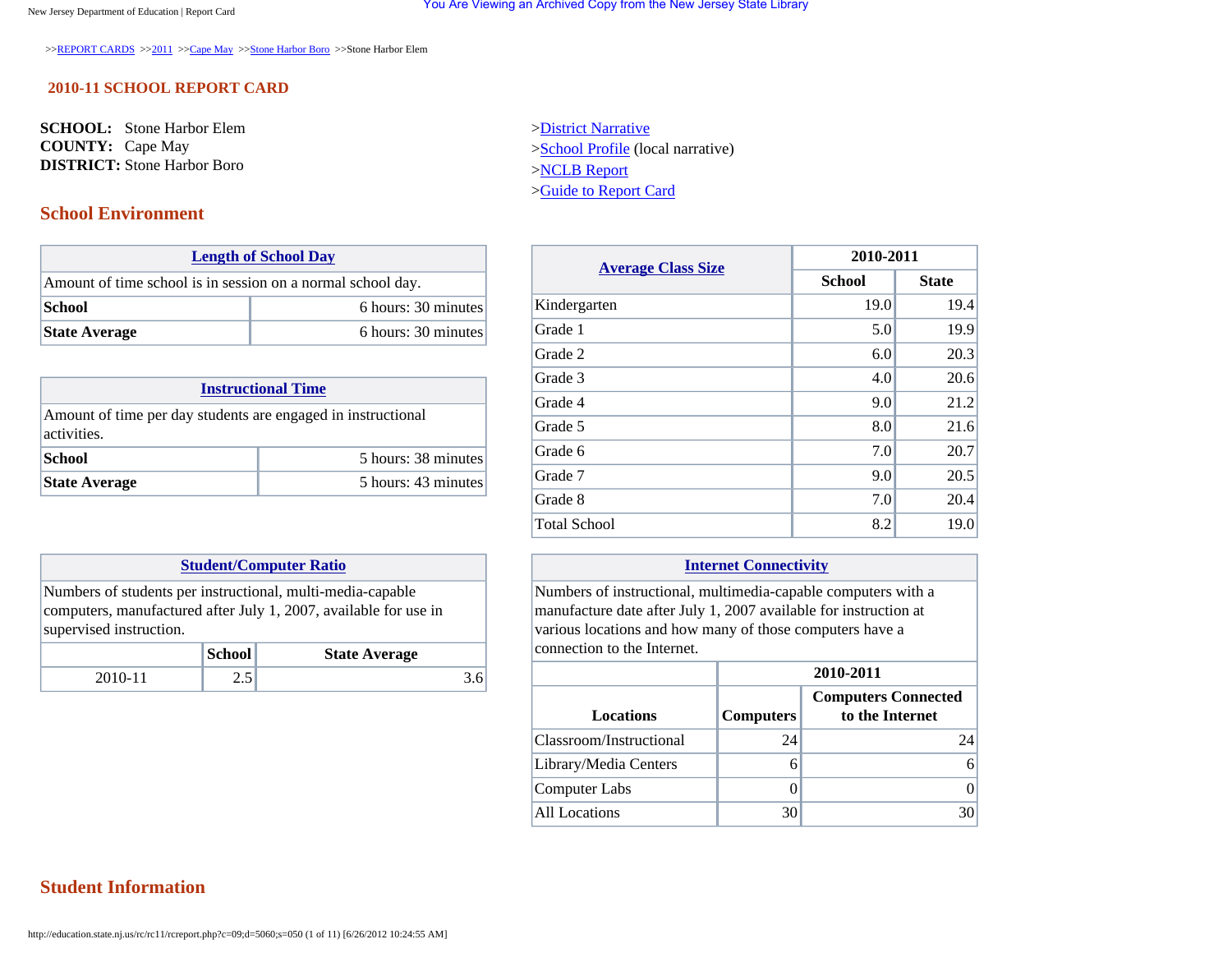You Are Viewing an Archived Copy from the New Jersey State Library

| <b>Enrollment by Grade</b> |
|----------------------------|
|----------------------------|

| Counts of students "on-roll" by grade in October of each school year. |  |  |
|-----------------------------------------------------------------------|--|--|
|-----------------------------------------------------------------------|--|--|

| Grade                      | $2010 -$<br>2011 | 2009-<br>2010 | 2008-<br>2009 | 2007-<br>2008 |
|----------------------------|------------------|---------------|---------------|---------------|
| Kindergarten<br>(full-day) | 19.0             | 12.0          | 19.0          | 15.0          |
| Grade 1                    | 5.0              | 5.0           | 4.0           | 11.0          |
| Grade 2                    | 6.0              | 4.0           | 10.0          | 7.0           |
| Grade 3                    | 4.0              | 8.0           | 7.0           | 9.0           |
| Grade 4                    | 9.0              | 7.0           | 8.0           | 8.0           |
| Grade 5                    | 8.0              | 7.0           | 8.0           | 6.0           |
| Grade 6                    | 7.0              | 5.0           | 7.0           | 10.0          |
| Grade 7                    | 9.0              | 5.0           | 9.0           | 8.0           |
| Grade 8                    | 7.0              | 8.0           | 8.0           | 10.0          |
| <b>Total School</b>        | 74.0             | 61.0          | 80.0          | 84.0          |

| <b>Students with Disabilities</b>  |       |
|------------------------------------|-------|
| Percentage of students with IEPs   |       |
| (Individualized Education Program) | 16.2% |
| regardless of placement/programs   |       |

| <b>Limited English Proficient (LEP)</b> |  |
|-----------------------------------------|--|
| Percentage of LEP students              |  |
|                                         |  |

| <b>Language Diversity</b>                            |                |
|------------------------------------------------------|----------------|
| First language spoken at home in order of frequency. |                |
| Language                                             | <b>Percent</b> |
| English                                              | 100.0%         |

| <b>Student Mobility Rate</b>                                        |               |                      |
|---------------------------------------------------------------------|---------------|----------------------|
| Percentage of students who entered and left during the school year. |               |                      |
|                                                                     | <b>School</b> | <b>State Average</b> |
| 2010-11                                                             | 6.8%          | 10.0%                |
| 2009-10                                                             | 18.0%         | 10.5%                |
| 2008-09                                                             | 8.8%          | 10.7%                |

# **Student Performance Indicators**

**[ASSESSMENTS](javascript:void(0))** 

| New Jersey Assessment of Skills and Knowledge (NJASK3)<br><b>LANGUAGE ARTS LITERACY</b>                                                          |            |         | <b>Number</b> | <b>Proficiency Percentages</b> |                   |                 |  |
|--------------------------------------------------------------------------------------------------------------------------------------------------|------------|---------|---------------|--------------------------------|-------------------|-----------------|--|
|                                                                                                                                                  |            | Year    | <b>Tested</b> | <b>Partial</b>                 | <b>Proficient</b> | <b>Advanced</b> |  |
| All Students                                                                                                                                     | School     | 2010-11 |               | $*$ %                          | $*9/0$            | $*96$           |  |
| » details for subgroups for Language Arts Literacy                                                                                               |            | 2009-10 | ∗             | $*9/0$                         | $*9/0$            | $*9/0$          |  |
|                                                                                                                                                  | District   | 2010-11 |               | $*$ %                          | $*9/0$            | $*0/0$          |  |
|                                                                                                                                                  |            | 2009-10 | ∗             | $*9/0$                         | $*0/0$            | $*0/0$          |  |
|                                                                                                                                                  | <b>DFG</b> | 2010-11 | 11864         | $30.1\%$                       | 62.7%             | 7.2%            |  |
|                                                                                                                                                  |            | 2009-10 | 12088         | 33.8%                          | 60.6%             | 5.6%            |  |
|                                                                                                                                                  | State      | 2010-11 | 99951         | 36.9%                          | 56%               | 7.2%            |  |
|                                                                                                                                                  |            | 2009-10 | 101435        | 40.2%                          | 54.2%             | 5.6%            |  |
| <sup>*</sup> To protect the privacy of students, the Department of Education suppresses sufficient information to eliminate the possibility that |            |         |               |                                |                   |                 |  |

personally identifiable information will be disclosed.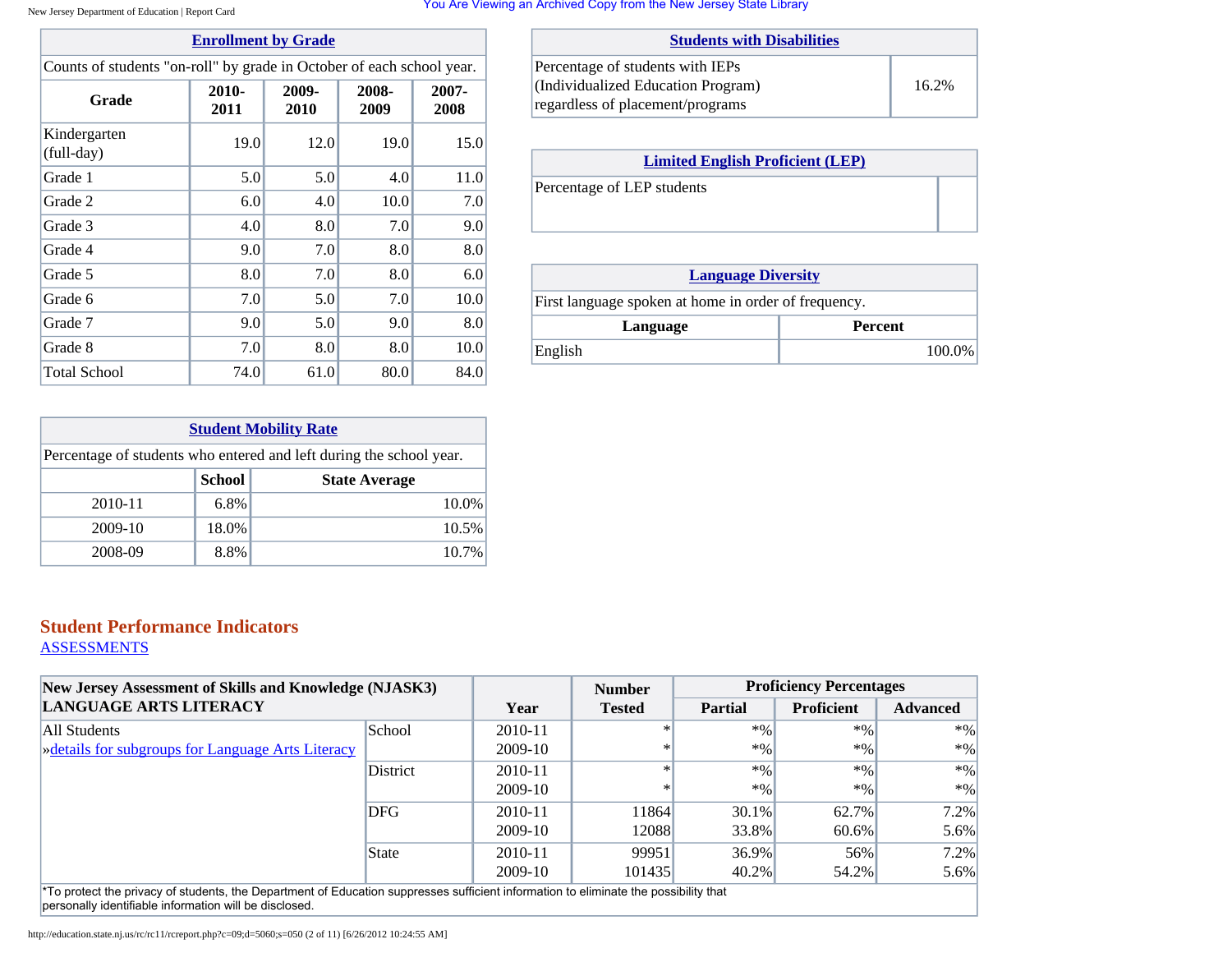| New Jersey Assessment of Skills and Knowledge (NJASK3)                                                                                                                                         |          |             | <b>Number</b> | <b>Proficiency Percentages</b> |                   |                 |
|------------------------------------------------------------------------------------------------------------------------------------------------------------------------------------------------|----------|-------------|---------------|--------------------------------|-------------------|-----------------|
| <b>MATHEMATICS</b>                                                                                                                                                                             |          | Year        | <b>Tested</b> | <b>Partial</b>                 | <b>Proficient</b> | <b>Advanced</b> |
| All Students                                                                                                                                                                                   | School   | $2010 - 11$ |               | $*$ %                          | $*9/0$            | $*9/0$          |
| » details for subgroups for Mathematics                                                                                                                                                        |          | 2009-10     |               | $*0/0$                         | $*9/0$            | $*9/0$          |
|                                                                                                                                                                                                | District | 2010-11     |               | $*0/0$                         | $*0/0$            | $*9/0$          |
|                                                                                                                                                                                                |          | $2009-10$   | $\ast$        | $*0/0$                         | $*9/0$            | $*9/0$          |
|                                                                                                                                                                                                | DFG      | 2010-11     | 11900         | 15.5%                          | 42.8%             | 41.7%           |
|                                                                                                                                                                                                |          | $2009-10$   | 12078         | $16.4\%$                       | 43.6%             | 40%             |
|                                                                                                                                                                                                | State    | $2010 - 11$ | 100276        | $20.9\%$                       | $40.6\%$          | 38.5%           |
|                                                                                                                                                                                                |          | $2009-10$   | 101762        | 21.7%                          | $41.1\%$          | $37.2\%$        |
| *To protect the privacy of students, the Department of Education suppresses sufficient information to eliminate the possibility that<br>personally identifiable information will be disclosed. |          |             |               |                                |                   |                 |

| New Jersey Assessment of Skills and Knowledge (NJASK4)<br><b>LANGUAGE ARTS LITERACY</b>                                              |          |         | <b>Number</b> | <b>Proficiency Percentages</b> |                   |                 |  |
|--------------------------------------------------------------------------------------------------------------------------------------|----------|---------|---------------|--------------------------------|-------------------|-----------------|--|
|                                                                                                                                      |          | Year    | <b>Tested</b> | <b>Partial</b>                 | <b>Proficient</b> | <b>Advanced</b> |  |
| All Students                                                                                                                         | School   | 2010-11 | $\ast$        | $*$ %                          | $*96$             | $*0/0$          |  |
| » details for subgroups for Language Arts Literacy                                                                                   |          | 2009-10 | $\ast$        | $*96$                          | $*9/0$            | $*9/0$          |  |
|                                                                                                                                      | District | 2010-11 |               | $*96$                          | $*96$             | $*0/0$          |  |
|                                                                                                                                      |          | 2009-10 | $\ast$        | $*96$                          | $*9/0$            | $*0/0$          |  |
|                                                                                                                                      | DFG      | 2010-11 | 12198         | $30.2\%$                       | 62.2%             | 7.7%            |  |
|                                                                                                                                      |          | 2009-10 | 12318         | 34.5%                          | 56.1%             | 9.5%            |  |
|                                                                                                                                      | State    | 2010-11 | 101350        | 37%                            | 55.7%             | 7.3%            |  |
|                                                                                                                                      |          | 2009-10 | 101654        | $40.2\%$                       | 50.4%             | 9.3%            |  |
| *To protect the privacy of students, the Department of Education suppresses sufficient information to eliminate the possibility that |          |         |               |                                |                   |                 |  |

\*To protect the privacy of students, the Department of Education suppresses sufficient information to eliminate the possibility that personally identifiable information will be disclosed.

| <b>National Assessment Educational Progress (NAEP)</b> |               |      | <b>Proficiency Percentages</b> |              |                   |                 |  |
|--------------------------------------------------------|---------------|------|--------------------------------|--------------|-------------------|-----------------|--|
| <b>GRADE 4 READING</b>                                 |               | Year | <b>Below</b><br><b>Basic</b>   | <b>Basic</b> | <b>Proficient</b> | <b>Advanced</b> |  |
| <b>All Students</b>                                    | State (NJ)    | 2011 | 21.9%                          | 34.2%        | 32.5%             | 11.4%           |  |
| <b>»</b> details for subgroups                         | <b>Nation</b> | 2011 | 33.8%                          | 33.8%        | 24.9%             | $7.5\%$         |  |

| New Jersey Assessment of Skills and Knowledge (NJASK4) |                 | <b>Number</b> |               |                | <b>Proficiency Percentages</b> |                 |  |
|--------------------------------------------------------|-----------------|---------------|---------------|----------------|--------------------------------|-----------------|--|
| <b>MATHEMATICS</b>                                     |                 | Year          | <b>Tested</b> | <b>Partial</b> | <b>Proficient</b>              | <b>Advanced</b> |  |
| All Students                                           | School          | 2010-11       |               | $*96$          | $*96$                          | $*96$           |  |
| <b>Example 3</b> Setails for subgroups for Mathematics |                 | $2009-10$     | $\ast$        | $*0/0$         | $*0/0$                         | $*96$           |  |
|                                                        | <b>District</b> | 2010-11       |               | $*$ %          | $*9/6$                         | $*96$           |  |
|                                                        |                 | 2009-10       | $\ast$        | $*0/0$         | $*9/6$                         | $*96$           |  |
|                                                        |                 |               |               |                |                                |                 |  |

http://education.state.nj.us/rc/rc11/rcreport.php?c=09;d=5060;s=050 (3 of 11) [6/26/2012 10:24:55 AM]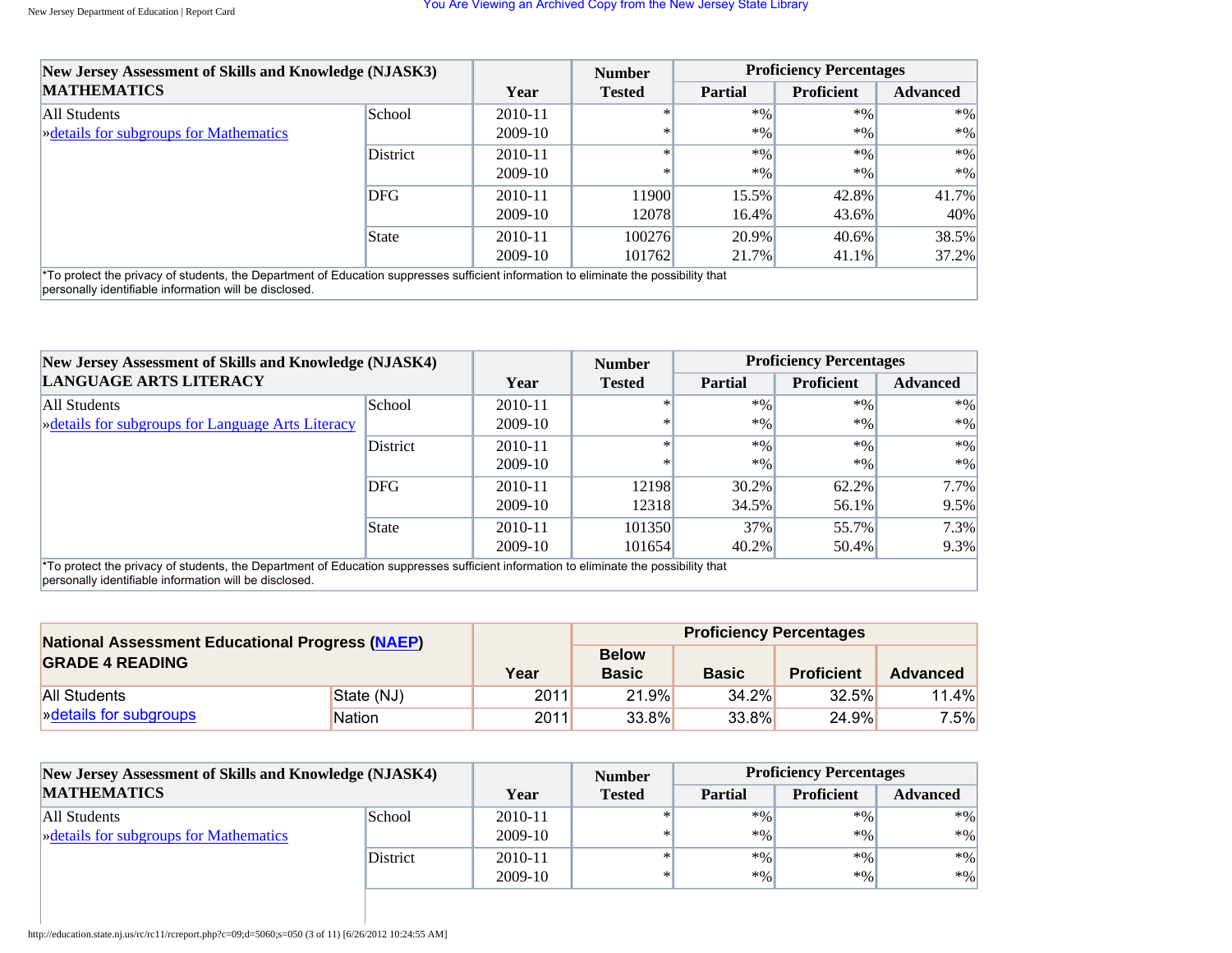| <b>DFG</b>                                                                                            | 2010-11<br>2009-10 | 12232<br>123431 | 16.1%<br>18.1% | 49.9%<br>45% | 33.9%<br>$36.9\%$ |
|-------------------------------------------------------------------------------------------------------|--------------------|-----------------|----------------|--------------|-------------------|
| State                                                                                                 | 2010-11            | 101687          | $20.4\%$       | 47.3%        | $32.3\%$          |
| idente the Department of Education auprosace outficient information to eliminate the peopleility that | 2009-10            | 102032          | 22.8%          | 42.3%        | 34.9%             |

\*To protect the privacy of students, the Department of Education suppresses sufficient information to eliminate the possibility that personally identifiable information will be disclosed.

| <b>National Assessment Educational Progress (NAEP)</b><br><b>GRADE 4 MATHEMATICS</b> |               |      |                              | <b>Proficiency Percentages</b> |                   |                 |  |
|--------------------------------------------------------------------------------------|---------------|------|------------------------------|--------------------------------|-------------------|-----------------|--|
|                                                                                      |               | Year | <b>Below</b><br><b>Basic</b> | <b>Basic</b>                   | <b>Proficient</b> | <b>Advanced</b> |  |
| All Students                                                                         | State (NJ)    | 2011 | $11.0\%$                     | 38.3%                          | 40.9%             | $9.8\%$         |  |
| » details for subgroups                                                              | <b>Nation</b> | 2011 | 18.1%                        | 42.3%                          | $33.2\%$          | 6.5%            |  |

| New Jersey Assessment of Skills and Knowledge (NJASK4)<br><b>SCIENCE</b>                                                             |                 |             | <b>Number</b> | <b>Proficiency Percentages</b> |                   |                 |
|--------------------------------------------------------------------------------------------------------------------------------------|-----------------|-------------|---------------|--------------------------------|-------------------|-----------------|
|                                                                                                                                      |                 | Year        | <b>Tested</b> | <b>Partial</b>                 | <b>Proficient</b> | <b>Advanced</b> |
| All Students                                                                                                                         | School          | $2010 - 11$ |               | $*96$                          | $*9/0$            | $*0/0$          |
| <b>Example 3</b> Setaranter Science                                                                                                  |                 | 2009-10     | $\ast$        | $*9/0$                         | $*96$             | $*96$           |
|                                                                                                                                      | <b>District</b> | 2010-11     |               | $*96$                          | $*9/0$            | $*9/6$          |
|                                                                                                                                      |                 | 2009-10     | ∗             | $*9/0$                         | $*9/0$            | $*0/0$          |
|                                                                                                                                      | <b>DFG</b>      | 2010-11     | 12232         | 5.2%                           | 39.1%             | 55.6%           |
|                                                                                                                                      |                 | 2009-10     | 12359         | $3.2\%$                        | 45.1%             | 51.7%           |
|                                                                                                                                      | State           | 2010-11     | 101624        | 9.8%                           | 42.3%             | 47.9%           |
|                                                                                                                                      |                 | 2009-10     | 102004        | $6.5\%$                        | 49.2%             | 44.3%           |
| *To protect the privacy of students, the Department of Education suppresses sufficient information to eliminate the possibility that |                 |             |               |                                |                   |                 |

personally identifiable information will be disclosed.

| New Jersey Assessment of Skills and Knowledge (NJASK5)                                                                                                                                         |          |           | <b>Number</b> |                | <b>Proficiency Percentages</b> |                 |
|------------------------------------------------------------------------------------------------------------------------------------------------------------------------------------------------|----------|-----------|---------------|----------------|--------------------------------|-----------------|
| <b>LANGUAGE ARTS LITERACY</b>                                                                                                                                                                  |          | Year      | <b>Tested</b> | <b>Partial</b> | <b>Proficient</b>              | <b>Advanced</b> |
| All Students                                                                                                                                                                                   | School   | 2010-11   | $\ast$        | $*9/0$         | $*96$                          | $*96$           |
| <b>Example 2</b> Setails for subgroups for Language Arts Literacy                                                                                                                              |          | 2009-10   | $\ast$        | $*0/0$         | $*9/0$                         | $*96$           |
|                                                                                                                                                                                                | District | 2010-11   |               | $*0/0$         | $*96$                          | $*0/0$          |
|                                                                                                                                                                                                |          | 2009-10   | $\ast$        | $*0/0$         | $*9/0$                         | $*96$           |
|                                                                                                                                                                                                | DFG      | 2010-11   | 12459         | 32%            | 62.5%                          | 5.5%            |
|                                                                                                                                                                                                |          | 2009-10   | 12630         | 31.1%          | 60.1%                          | 8.8%            |
|                                                                                                                                                                                                | State    | 2010-11   | 101836        | 38.8%          | 55%                            | $6.2\%$         |
|                                                                                                                                                                                                |          | $2009-10$ | 102415        | 36.7%          | 54.5%                          | 8.8%            |
| *To protect the privacy of students, the Department of Education suppresses sufficient information to eliminate the possibility that<br>personally identifiable information will be disclosed. |          |           |               |                |                                |                 |

| New Jersey Assessment of Skills and Knowledge (NJASK5) |      |               | <b>Proficiency Percentages</b> |            |                 |
|--------------------------------------------------------|------|---------------|--------------------------------|------------|-----------------|
| <b>MATHEMATICS</b>                                     | Year | <b>Tested</b> | <b>Partial</b>                 | Proficient | <b>Advanced</b> |

http://education.state.nj.us/rc/rc11/rcreport.php?c=09;d=5060;s=050 (4 of 11) [6/26/2012 10:24:55 AM]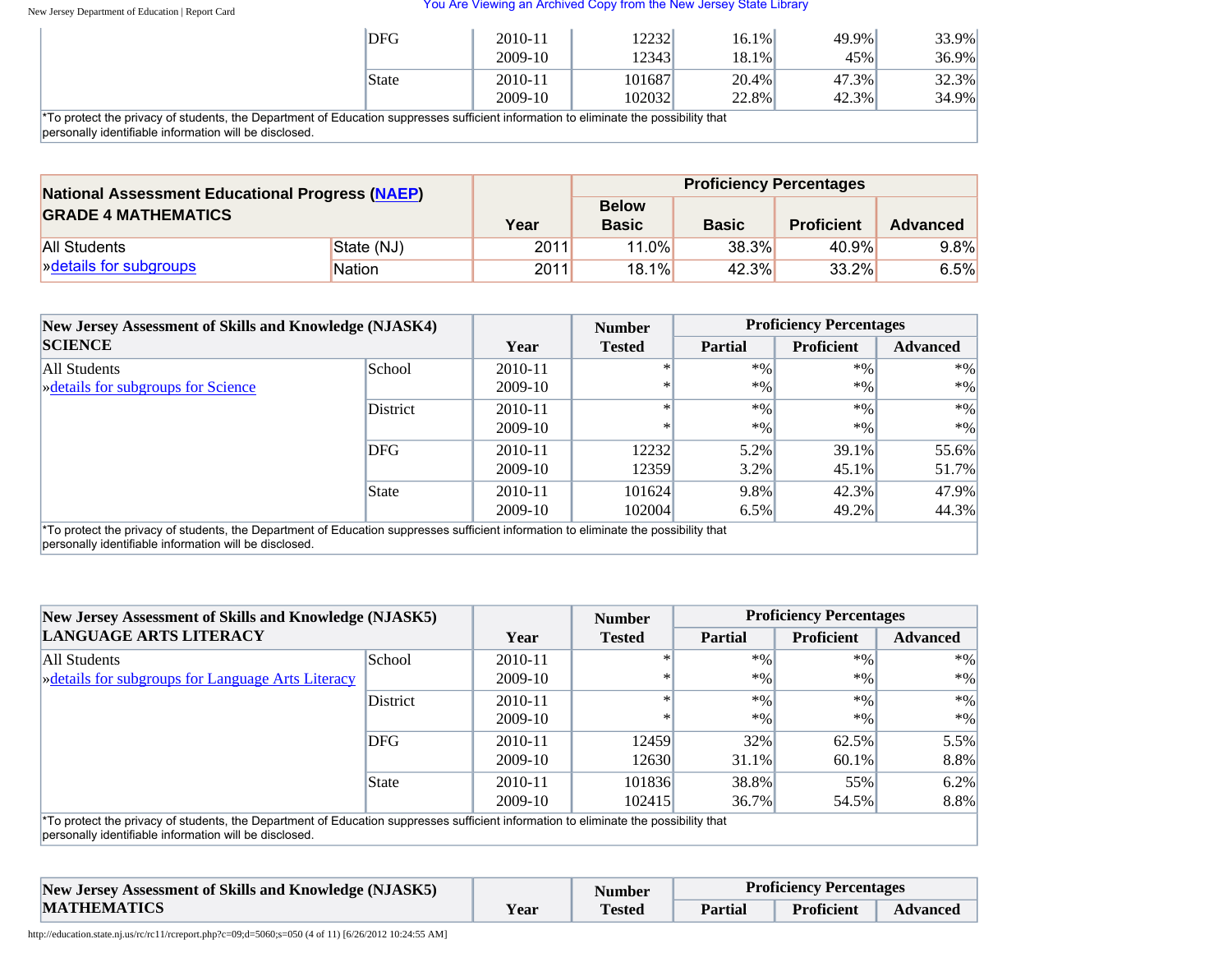#### You Are Viewing an Archived Copy from the New Jersey State Library

| All Students                                                                                                                                                                                      | School   | 2010-11 | $\ast$ | $*9/0$   | $*9/0$ | $*0/0$   |  |
|---------------------------------------------------------------------------------------------------------------------------------------------------------------------------------------------------|----------|---------|--------|----------|--------|----------|--|
| <b>Example 3</b> Setails for subgroups for Mathematics                                                                                                                                            |          | 2009-10 | $\ast$ | $*9/0$   | $*96$  | $*96$    |  |
|                                                                                                                                                                                                   | District | 2010-11 | $\ast$ | $*9/0$   | $*9/0$ | $*96$    |  |
|                                                                                                                                                                                                   |          | 2009-10 | $\ast$ | $*9/6$   | $*9/0$ | $*96$    |  |
|                                                                                                                                                                                                   | DFG      | 2010-11 | 12494  | 15%      | 44.4%  | $40.5\%$ |  |
|                                                                                                                                                                                                   |          | 2009-10 | 12653  | $17\%$   | 44.5%  | 38.5%    |  |
|                                                                                                                                                                                                   | State    | 2010-11 | 102146 | $19.2\%$ | 41.2%  | $39.6\%$ |  |
|                                                                                                                                                                                                   |          | 2009-10 | 102732 | 21%      | 42.1%  | $36.9\%$ |  |
| $*$ To protect the privacy of students, the Department of Education suppresses sufficient information to eliminate the possibility that<br>personally identifiable information will be disclosed. |          |         |        |          |        |          |  |

| <b>New Jersey Assessment of Skills and Knowledge (NJASK6)</b>                                                                                                                                  |               |             | <b>Number</b> | <b>Proficiency Percentages</b> |                   |                 |
|------------------------------------------------------------------------------------------------------------------------------------------------------------------------------------------------|---------------|-------------|---------------|--------------------------------|-------------------|-----------------|
| <b>LANGUAGE ARTS LITERACY</b>                                                                                                                                                                  |               | Year        | <b>Tested</b> | <b>Partial</b>                 | <b>Proficient</b> | <b>Advanced</b> |
| All Students                                                                                                                                                                                   | <b>School</b> | 2010-11     |               | $*$ %                          | $*9/0$            | $*96$           |
| » details for subgroups for Language Arts Literacy                                                                                                                                             |               | 2009-10     |               | $*0/0$                         | $*0/0$            | $*9/0$          |
|                                                                                                                                                                                                | District      | $2010 - 11$ |               | $*0/0$                         | $*9/0$            | $*9/0$          |
|                                                                                                                                                                                                |               | 2009-10     |               | $*0/0$                         | $*0/0$            | $*9/0$          |
|                                                                                                                                                                                                | <b>DFG</b>    | $2010 - 11$ | 12780         | 27.3%                          | 65.1%             | $7.6\%$         |
|                                                                                                                                                                                                |               | 2009-10     | 12636         | 28.6%                          | 64.1%             | $7.3\%$         |
|                                                                                                                                                                                                | State         | $2010 - 11$ | 102611        | 33%                            | 59.7%             | $7.3\%$         |
|                                                                                                                                                                                                |               | $2009-10$   | 102281        | 34.5%                          | 57.9%             | $7.6\%$         |
| *To protect the privacy of students, the Department of Education suppresses sufficient information to eliminate the possibility that<br>personally identifiable information will be disclosed. |               |             |               |                                |                   |                 |

| <b>New Jersey Assessment of Skills and Knowledge (NJASK6)</b>                                                                                                                                  |                 |           | <b>Number</b> |                | <b>Proficiency Percentages</b> |                 |
|------------------------------------------------------------------------------------------------------------------------------------------------------------------------------------------------|-----------------|-----------|---------------|----------------|--------------------------------|-----------------|
| <b>MATHEMATICS</b>                                                                                                                                                                             |                 | Year      | <b>Tested</b> | <b>Partial</b> | <b>Proficient</b>              | <b>Advanced</b> |
| All Students                                                                                                                                                                                   | School          | 2010-11   |               | $*9/0$         | $*9/0$                         | $*96$           |
| » details for subgroups for Mathematics                                                                                                                                                        |                 | 2009-10   |               | $*96$          | $*9/0$                         | $*9/0$          |
|                                                                                                                                                                                                | <b>District</b> | 2010-11   |               | $*0/0$         | $*96$                          | $*9/0$          |
|                                                                                                                                                                                                |                 | 2009-10   |               | $*0/0$         | $*9/0$                         | $*9/0$          |
|                                                                                                                                                                                                | DFG             | 2010-11   | 12814         | 18.9%          | 52.1%                          | 29%             |
|                                                                                                                                                                                                |                 | 2009-10   | 12675         | 23.1%          | 53.1%                          | 23.8%           |
|                                                                                                                                                                                                | State           | 2010-11   | 102913        | 22.4%          | 49.9%                          | 27.7%           |
|                                                                                                                                                                                                |                 | $2009-10$ | 102558        | 27.9%          | 48.5%                          | 23.6%           |
| *To protect the privacy of students, the Department of Education suppresses sufficient information to eliminate the possibility that<br>personally identifiable information will be disclosed. |                 |           |               |                |                                |                 |

| New Jersey Assessment of Skills and Knowledge (NJASK7) |        |         | <b>Number</b> |                | <b>Proficiency Percentages</b> |                 |
|--------------------------------------------------------|--------|---------|---------------|----------------|--------------------------------|-----------------|
| LANGUAGE ARTS LITERACY                                 |        | Year    | <b>Tested</b> | <b>Partial</b> | <b>Proficient</b>              | <b>Advanced</b> |
| All Students                                           | School | 2010-11 |               | $*96$          | $*96$                          | $*96$           |
| » details for subgroups for Language Arts Literacy     |        | 2009-10 | $\ast$        | $*96$          | $*96$                          | $*96$           |

http://education.state.nj.us/rc/rc11/rcreport.php?c=09;d=5060;s=050 (5 of 11) [6/26/2012 10:24:55 AM]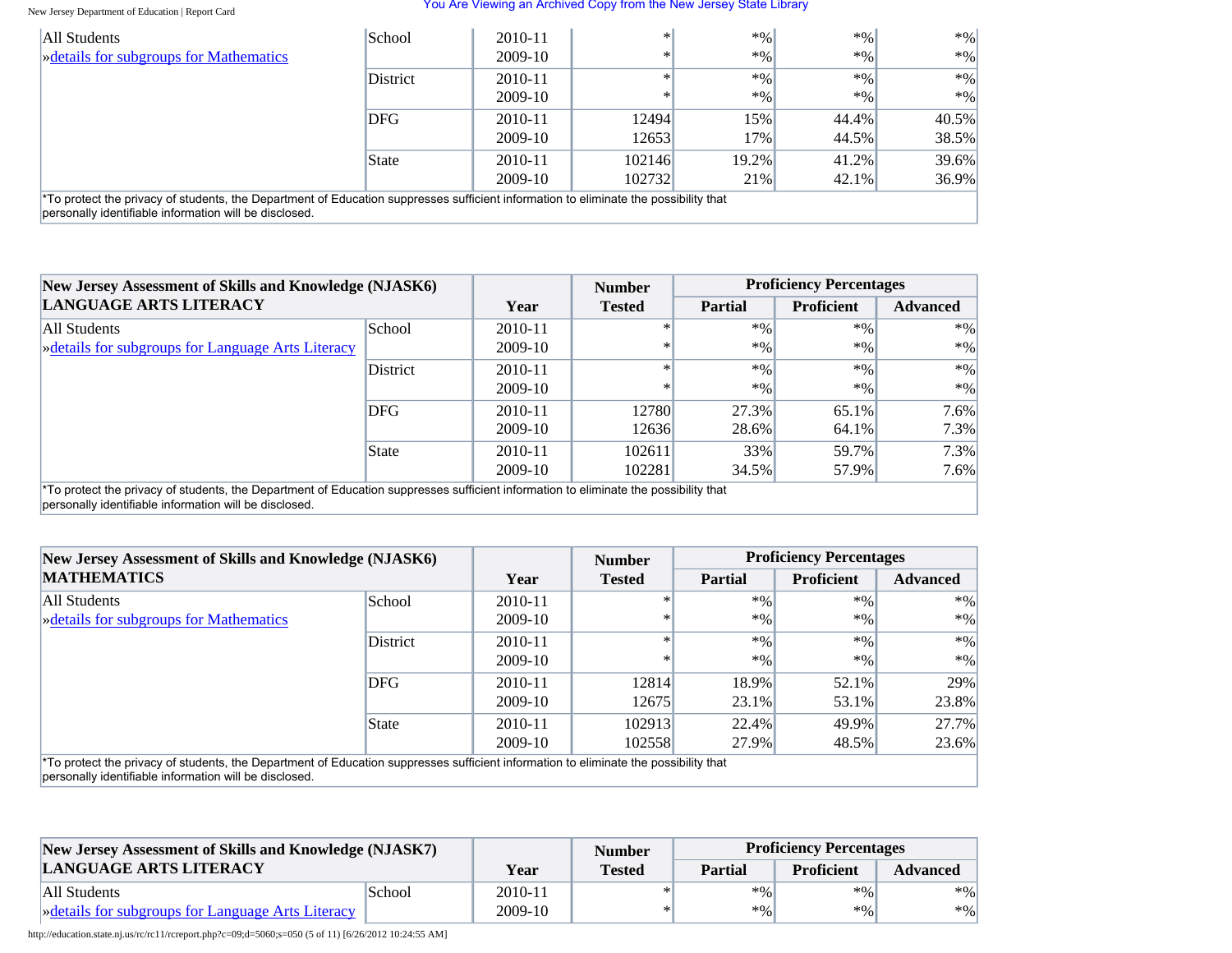#### You Are Viewing an Archived Copy from the New Jersey State Library

|                                                                                                                                                                                                            | <b>District</b> | 2010-11   | $\ast$ l | $*9/0$   | $*9/0$ | $*$ %    |
|------------------------------------------------------------------------------------------------------------------------------------------------------------------------------------------------------------|-----------------|-----------|----------|----------|--------|----------|
|                                                                                                                                                                                                            |                 | $2009-10$ |          | $*0/0$   | $*9/0$ | $*96$    |
|                                                                                                                                                                                                            | <b>DFG</b>      | 2010-11   | 13366    | 29.6%    | 58.2%  | 12.2%    |
|                                                                                                                                                                                                            |                 | $2009-10$ | 13441    | 24.4%    | 58.6%  | 17%      |
|                                                                                                                                                                                                            | State           | 2010-11   | 102681   | 36.3%    | 51.3%  | 12.4%    |
|                                                                                                                                                                                                            |                 | $2009-10$ | 102516   | $30.5\%$ | 51.9%  | $17.6\%$ |
| <sup>*</sup> To protect the privacy of students, the Department of Education suppresses sufficient information to eliminate the possibility that<br>personally identifiable information will be disclosed. |                 |           |          |          |        |          |

**New Jersey Assessment of Skills and Knowledge (NJASK7) MATHEMATICS Year Number Tested Proficiency Percentages** Partial Proficient Advanced All Students [»details for subgroups for Mathematics](#page-55-0) School 2010-11 2009-10 \* \*  $*$ %  $*$ %  $*$ %  $\boldsymbol{*}$  %  $*$ %  $*$ % District 2010-11 2009-10 \* \*  $*$ %  $*$ %  $*$ %  $\boldsymbol{*}$  %  $*$ %  $*$ % DFG 2010-11 2009-10 13397 13466 30% 31.6% 45.8% 44.9% 24.2% 23.6% State 2010-11 2009-10 102895 102752 34% 35.4% 41.6% 40.1% 24.4% 24.5%

\*To protect the privacy of students, the Department of Education suppresses sufficient information to eliminate the possibility that personally identifiable information will be disclosed.

| New Jersey Assessment of Skills and Knowledge (NJASK8)                                                                                                                                         |               |           | <b>Number</b> |                | <b>Proficiency Percentages</b> |                 |
|------------------------------------------------------------------------------------------------------------------------------------------------------------------------------------------------|---------------|-----------|---------------|----------------|--------------------------------|-----------------|
| LANGUAGE ARTS LITERACY                                                                                                                                                                         |               | Year      | <b>Tested</b> | <b>Partial</b> | <b>Proficient</b>              | <b>Advanced</b> |
| All Students                                                                                                                                                                                   | <b>School</b> | 2010-11   |               | $*0/0$         | $*9/0$                         | $*96$           |
| <b>Example 3</b> Setails for subgroups for Language Arts Literacy                                                                                                                              |               | $2009-10$ | ∗             | $*9/0$         | $*9/0$                         | $*9/0$          |
|                                                                                                                                                                                                | District      | 2010-11   |               | $*$ %          | $*9/0$                         | $*96$           |
|                                                                                                                                                                                                |               | 2009-10   |               | $*9/0$         | $*96$                          | $*9/0$          |
|                                                                                                                                                                                                | <b>DFG</b>    | 2010-11   | 13489         | 12.6%          | 68.2%                          | $19.2\%$        |
|                                                                                                                                                                                                |               | 2009-10   | 13404         | 11.7%          | 70.2%                          | 18.2%           |
|                                                                                                                                                                                                | State         | 2010-11   | 102347        | $17.4\%$       | 63.3%                          | 19.3%           |
|                                                                                                                                                                                                |               | 2009-10   | 102168        | 17.1%          | 64.4%                          | 18.5%           |
| *To protect the privacy of students, the Department of Education suppresses sufficient information to eliminate the possibility that<br>personally identifiable information will be disclosed. |               |           |               |                |                                |                 |

| <b>National Assessment Educational Progress (NAEP)</b><br><b>GRADE 8 READING</b> |               |      |                              | <b>Proficiency Percentages</b> |                   |                 |
|----------------------------------------------------------------------------------|---------------|------|------------------------------|--------------------------------|-------------------|-----------------|
|                                                                                  |               | Year | <b>Below</b><br><b>Basic</b> | <b>Basic</b>                   | <b>Proficient</b> | <b>Advanced</b> |
| <b>All Students</b>                                                              | State (NJ)    | 2011 | 15.8%                        | 39.5%                          | 38.6%             | 6.2%            |
| » details for subgroups                                                          | <b>Nation</b> | 2011 | 25.3%                        | 43.0%                          | 28.6%             | $3.0\%$         |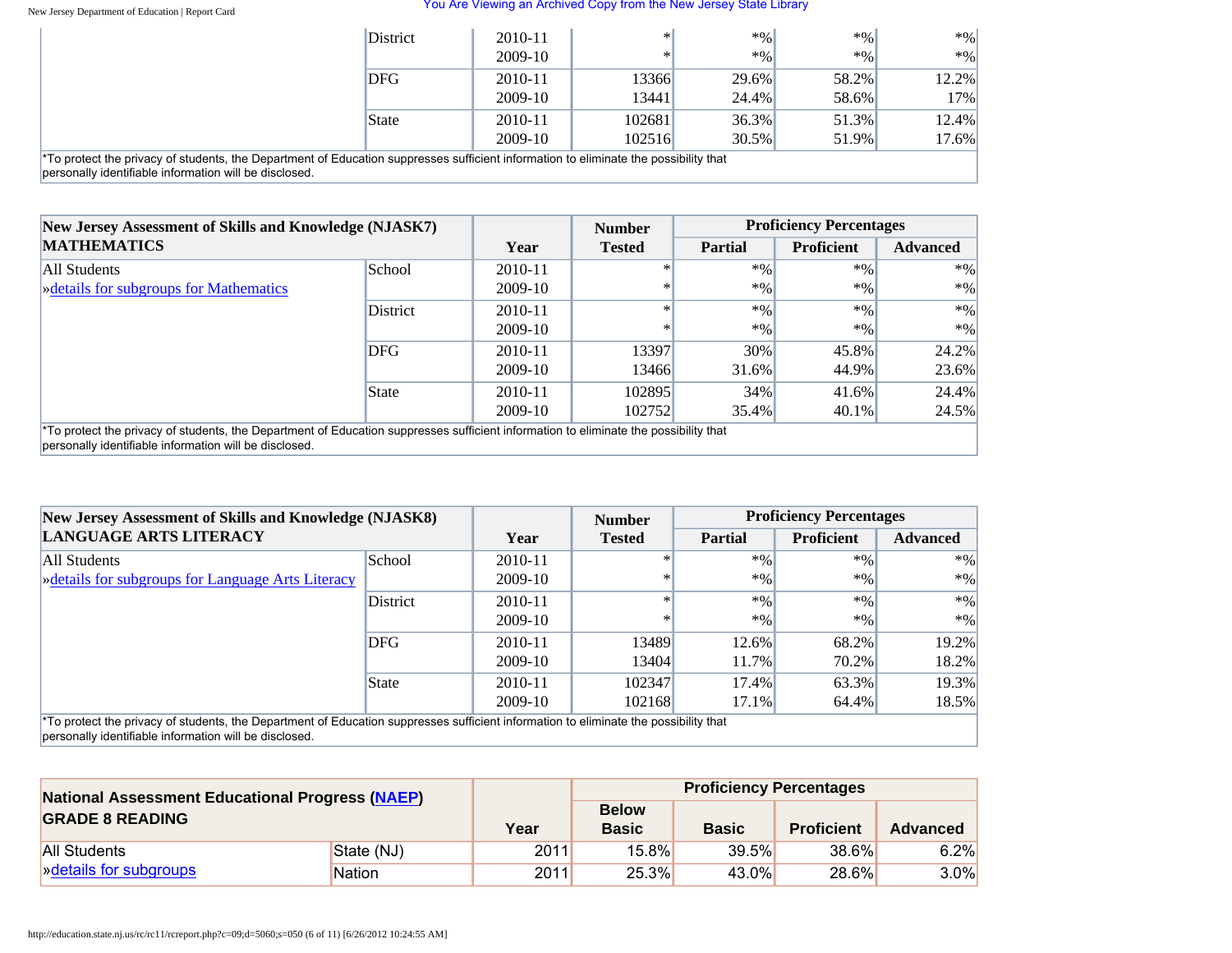| New Jersey Assessment of Skills and Knowledge (NJASK8)                                                                               |          |             | <b>Number</b> |         | <b>Proficiency Percentages</b> |                 |
|--------------------------------------------------------------------------------------------------------------------------------------|----------|-------------|---------------|---------|--------------------------------|-----------------|
| <b>MATHEMATICS</b>                                                                                                                   |          | Year        | <b>Tested</b> | Partial | <b>Proficient</b>              | <b>Advanced</b> |
| All Students                                                                                                                         | School   | $2010 - 11$ | $\ast$        | $*$ %   | $*96$                          | $*96$           |
| <b>Example 3</b> Setails for subgroups for Mathematics                                                                               |          | 2009-10     | ∗             | $*9/0$  | $*9/0$                         | $*96$           |
|                                                                                                                                      | District | 2010-11     | $\ast$        | $*9/0$  | $*9/0$                         | $*9/6$          |
|                                                                                                                                      |          | 2009-10     | ∗             | $*$ %   | $*96$                          | $*9/0$          |
|                                                                                                                                      | DFG      | 2010-11     | 13500         | 25.1%   | 45.3%                          | 29.6%           |
|                                                                                                                                      |          | 2009-10     | 13423         | 27.5%   | 43.4%                          | $29.1\%$        |
|                                                                                                                                      | State    | 2010-11     | 102420        | 28%     | 41.3%                          | $30.6\%$        |
|                                                                                                                                      |          | 2009-10     | 102161        | 31%     | 39.7%                          | 29.3%           |
| *To protect the privacy of students, the Department of Education suppresses sufficient information to eliminate the possibility that |          |             |               |         |                                |                 |

personally identifiable information will be disclosed.

| <b>National Assessment Educational Progress (NAEP)</b><br><b>GRADE 8 MATHEMATICS</b>                                                                                                                                                |               |      |                              | <b>Proficiency Percentages</b> |                   |              |
|-------------------------------------------------------------------------------------------------------------------------------------------------------------------------------------------------------------------------------------|---------------|------|------------------------------|--------------------------------|-------------------|--------------|
|                                                                                                                                                                                                                                     |               | Year | <b>Below</b><br><b>Basic</b> | <b>Basic</b>                   | <b>Proficient</b> | Advanced     |
| <b>All Students</b>                                                                                                                                                                                                                 | State (NJ)    | 2011 | $17.8\%$                     | 35.3%                          | 33.2%             | <b>13.6%</b> |
| <b>Example 13</b> Note that is not set that is a set that is a set that is a set that is a set that is a set that is a set that is a set of the set of the set of the set of the set of the set of the set of the set of the set of | <b>Nation</b> | 2011 | 27.7%                        | 38.8%                          | $25.7\%$          | 7.8%         |

| New Jersey Assessment of Skills and Knowledge (NJASK8)                                                                                                                                                     |            |             | <b>Number</b> |                | <b>Proficiency Percentages</b> |                 |
|------------------------------------------------------------------------------------------------------------------------------------------------------------------------------------------------------------|------------|-------------|---------------|----------------|--------------------------------|-----------------|
| <b>SCIENCE</b>                                                                                                                                                                                             |            | Year        | <b>Tested</b> | <b>Partial</b> | <b>Proficient</b>              | <b>Advanced</b> |
| All Students                                                                                                                                                                                               | School     | $2010 - 11$ | ∗             | $*$ %          | $*96$                          | $*96$           |
| <b>Example 3</b> $\frac{1}{2}$ <b>Solution</b> Science                                                                                                                                                     |            | 2009-10     | $\ast$        | $*$ %          | $*96$                          | $*9/0$          |
|                                                                                                                                                                                                            | District   | 2010-11     | $\ast$        | $*9/0$         | $*96$                          | $*9/0$          |
|                                                                                                                                                                                                            |            | 2009-10     | ∗             | $*9/0$         | $*9/0$                         | $*96$           |
|                                                                                                                                                                                                            | <b>DFG</b> | 2010-11     | 13489         | 13%            | 56%                            | 31%             |
|                                                                                                                                                                                                            |            | 2009-10     | 13411         | $10.6\%$       | 55.5%                          | 33.9%           |
|                                                                                                                                                                                                            | State      | 2010-11     | 102351        | 18.4%          | 52.1%                          | 29.5%           |
|                                                                                                                                                                                                            |            | $2009-10$   | 102161        | $16.6\%$       | 51.7%                          | 31.6%           |
| <sup>*</sup> To protect the privacy of students, the Department of Education suppresses sufficient information to eliminate the possibility that<br>personally identifiable information will be disclosed. |            |             |               |                |                                |                 |

### **OTHER PERFORMANCE MEASURES**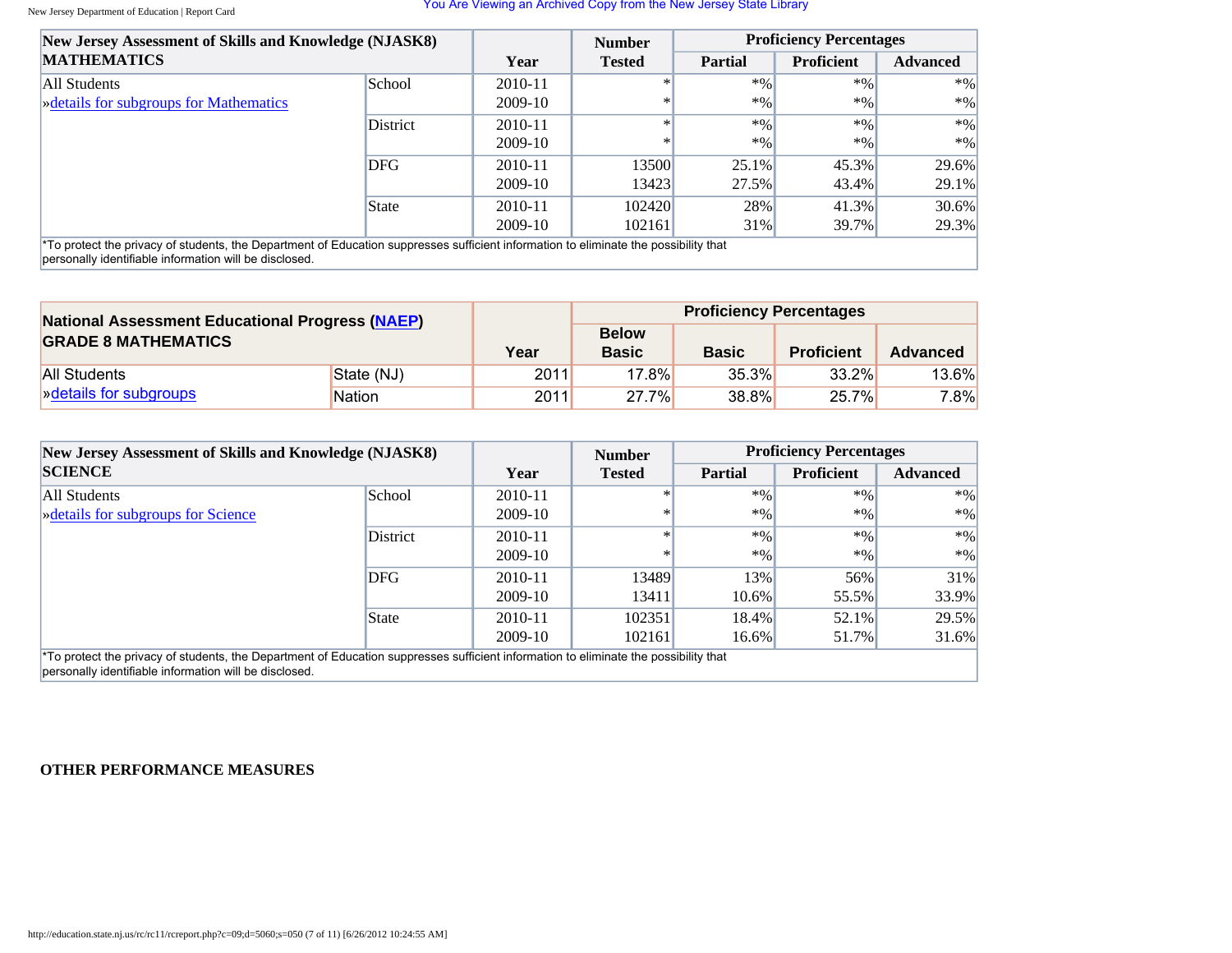| <b>Attendance Rates</b>                             | 2010-2011      | 2009-2010   |                |                  |               | <b>Student Suspensions</b> |                                                                                                   |
|-----------------------------------------------------|----------------|-------------|----------------|------------------|---------------|----------------------------|---------------------------------------------------------------------------------------------------|
| Percentage of students present on average each day. |                |             |                |                  |               |                            | <b>School</b> State School State Percentage of students who were suspended from the school during |
| $Pre-K$                                             | $0\%$ 91.6%    |             | $0\%$ 91.4%    | the school year. |               |                            |                                                                                                   |
| Kindergarten                                        | 78.0% 94.2%    |             | 95.5% 94.3%    |                  | <b>School</b> | <b>District</b><br>Average | <b>State Average</b>                                                                              |
| Grade 1                                             | $96.2\%$ 95.1% |             | 93.8% 95.2%    | 2010-11          | $0\%$         | 0%                         |                                                                                                   |
| Grade 2                                             | $81.1\%$ 95.5% |             | 96.0% 95.5%    |                  |               |                            | 4%                                                                                                |
| Grade 3                                             | $94.5\%$ 95.7% | 83.1% 95.8% |                | 2009-10          | $0\%$         | $0\%$                      | 4%                                                                                                |
| Grade 4                                             | $92.6\%$ 95.9% | 95.8% 95.9% |                | 2008-09          | 0%            | 0%                         | 4%                                                                                                |
| Grade 5                                             | $95.3\%$ 95.9% | 95.1% 95.8% |                |                  |               |                            |                                                                                                   |
| Grade 6                                             | $94.8\%$ 95.6% |             | $94.3\%$ 95.6% |                  |               | <b>Student Expulsions</b>  |                                                                                                   |
| Grade 7                                             | 95.3% 95.3%    |             |                |                  |               |                            | 93.9% 95.2% The number of students who were expelled during the school year.                      |
| Grade 8                                             | $91.4\%$ 95.0% |             | 96.1% 94.9%    |                  |               | <b>School District</b>     | <b>State Total</b>                                                                                |
| Grade 9                                             | 0% 93.9%       |             | $0\%$ 94.1%    | 2010-11          |               | $\Omega$                   | 32<br>$\Omega$                                                                                    |
| Grade 10                                            | 0% 93.8%       |             | $0\%$ 94.0%    | 2009-10          |               | $\vert 0 \vert$            | 90<br>$\Omega$                                                                                    |
| Grade 11                                            | 0% 93.5%       |             | 0% 93.8%       | 2008-09          |               | $\overline{0}$             | 35<br> 0                                                                                          |
| Grade 12                                            | $0\%$ 92.2%    |             | $0\%$ 92.4%    |                  |               |                            |                                                                                                   |
| SE students<br>in specialized classes               | $0\%$ 92.1%    |             | $0\%$ 92.0%    |                  |               |                            |                                                                                                   |
| <b>Total School</b>                                 | $88.5\%$ 94.6% | 93.5% 94.6% |                |                  |               |                            |                                                                                                   |

## **Staff Information**

| <b>Student/Administrator Ratio</b>     |               |                      |  |  |
|----------------------------------------|---------------|----------------------|--|--|
| Numbers of students per administrator. |               |                      |  |  |
|                                        | <b>School</b> | <b>State Average</b> |  |  |
| 2010-11                                | 148.0         | 295.6                |  |  |
| 2009-10                                | 122.0         | 275.1                |  |  |
| 2008-09                                | 160.0         | 276.8                |  |  |

| <b>Student/Faculty Ratio</b>            |                                       |      |  |  |  |  |
|-----------------------------------------|---------------------------------------|------|--|--|--|--|
| Numbers of students per faculty member. |                                       |      |  |  |  |  |
|                                         | <b>School</b><br><b>State Average</b> |      |  |  |  |  |
| 2010-11                                 | 5.5                                   | 11.1 |  |  |  |  |
| 2009-10                                 | 4.6                                   | 10.6 |  |  |  |  |
| 2008-09                                 | 6.0                                   | 10.8 |  |  |  |  |

| <b>Faculty Mobility Rate</b>                                                     |               |                      |  |  |  |
|----------------------------------------------------------------------------------|---------------|----------------------|--|--|--|
| Percentage of faculty who entered and left the school during the<br>school year. |               |                      |  |  |  |
|                                                                                  | <b>School</b> | <b>State Average</b> |  |  |  |
| $0.0\%$<br>2010-11<br>5 በ%                                                       |               |                      |  |  |  |

| <b>Faculty and Administrator Credentials</b>                      |       |       |         |  |  |  |
|-------------------------------------------------------------------|-------|-------|---------|--|--|--|
| Percentage of faculty and administrators possessing a bachelor's, |       |       |         |  |  |  |
| master's, or doctoral degree.                                     |       |       |         |  |  |  |
| <b>PhD/EdD</b><br><b>MA/MS</b><br><b>BA/BS</b>                    |       |       |         |  |  |  |
| 2010-11                                                           | 47.1% | 52.9% | $0.0\%$ |  |  |  |

http://education.state.nj.us/rc/rc11/rcreport.php?c=09;d=5060;s=050 (8 of 11) [6/26/2012 10:24:55 AM]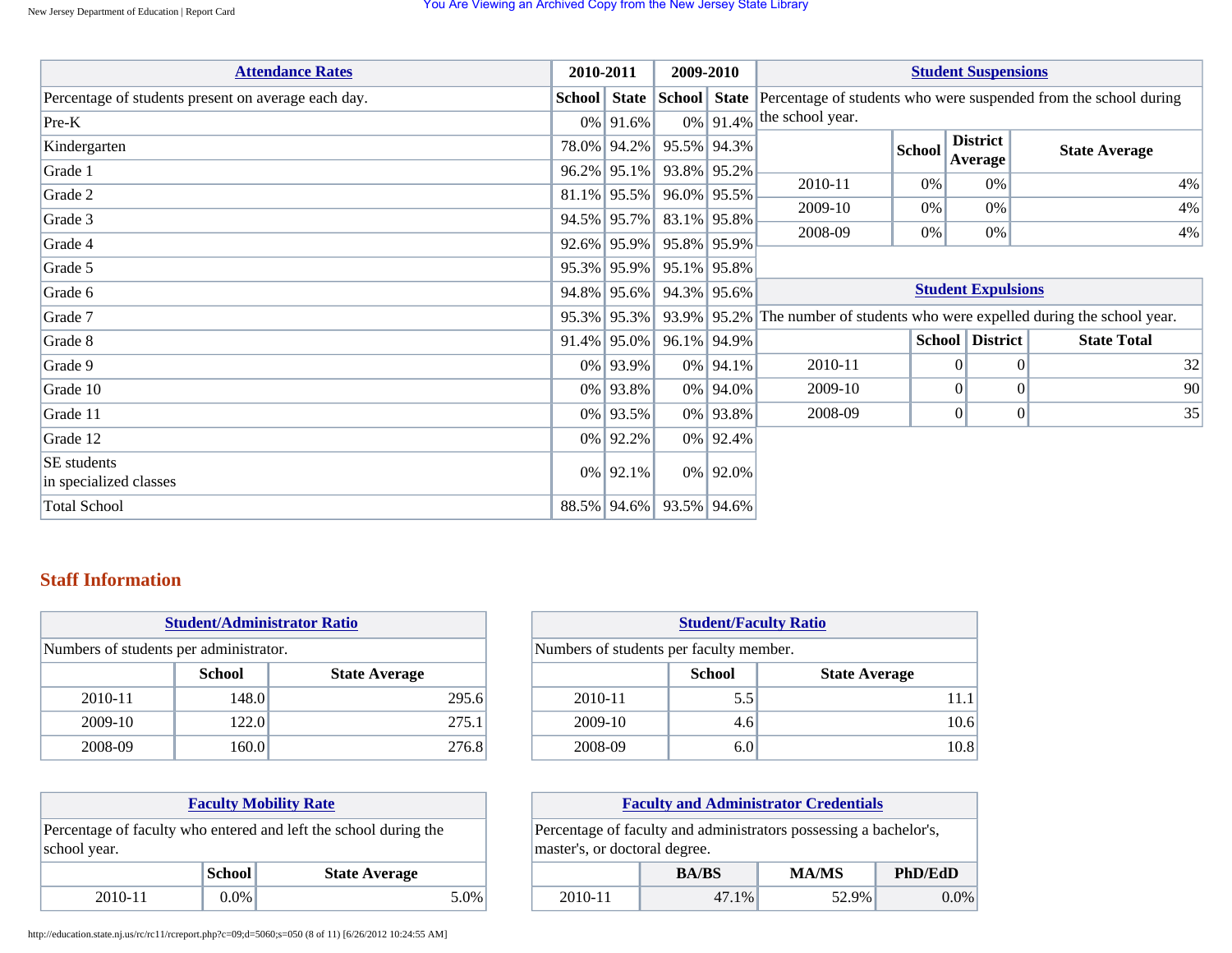#### You Are Viewing an Archived Copy from the New Jersey State Library

| 2009-10 | $0.0\%$ | $5.4\%$ |
|---------|---------|---------|
| 2008-09 | $0.0\%$ |         |

| 2009-10 | 1%    | 52.9%    | 0% |
|---------|-------|----------|----|
| 2008-09 | 52.9% | $.1\%$ " | 0% |

| <b>Faculty Attendance Rate</b>                     |       |       |  |  |  |
|----------------------------------------------------|-------|-------|--|--|--|
| Percentage of faculty present on average each day. |       |       |  |  |  |
| <b>School</b><br><b>State Average</b>              |       |       |  |  |  |
| 2010-11                                            | 96.8% | 95.8% |  |  |  |
| 2009-10                                            | 97.2% | 95.7% |  |  |  |
| 2008-09                                            | 96.8% | 95.3% |  |  |  |

| <b>National Board Certification</b>                              |  |                              |    |  |  |  |
|------------------------------------------------------------------|--|------------------------------|----|--|--|--|
| Number of teachers who have been certified by the National Board |  |                              |    |  |  |  |
| for Professional Teaching Standards.                             |  |                              |    |  |  |  |
|                                                                  |  | <b>School District State</b> |    |  |  |  |
| 2010-11                                                          |  |                              |    |  |  |  |
| 2009-10                                                          |  |                              |    |  |  |  |
| 2008-09                                                          |  |                              | 93 |  |  |  |

## **District Financial Data**

| <b>Administrative and Faculty Personnel</b> |                 |              |          |              |          |                                    |                 |                                   |  |
|---------------------------------------------|-----------------|--------------|----------|--------------|----------|------------------------------------|-----------------|-----------------------------------|--|
| In FTE (Full-time Equivalents).             |                 |              |          |              |          |                                    |                 |                                   |  |
| # of Administrators<br># of Schools         |                 |              |          |              |          | # of Students per<br>Administrator |                 | # of Faculty per<br>Administrator |  |
|                                             |                 | <b>State</b> |          | <b>State</b> |          | <b>State</b>                       |                 | <b>State</b>                      |  |
|                                             | <b>District</b> | Average      | District | Average      | District | Average                            | <b>District</b> | Average                           |  |
| 2010-11                                     | 1.0             | 5.1          | 1.0      | 2.1          | 74.0     | 172.8                              | 13.4            | 16.3                              |  |
| 2009-10                                     | 1.0             | 5.5          | 1.0      | 2.1          | 61.0     | 166.9                              | 13.4            | 16.1                              |  |
| 2008-09                                     | 1.0             | 5.5          | $1.0\,$  | 2.1          | 80.0     | 167.3                              | 13.4            | 16.1                              |  |

| <b>Median Salary and Years of Experience of Administrative and Faculty Personnel</b> |           |           |           |  |  |  |  |
|--------------------------------------------------------------------------------------|-----------|-----------|-----------|--|--|--|--|
|                                                                                      | 2010-11   | 2009-10   | 2008-09   |  |  |  |  |
| <b>Administrators</b>                                                                |           |           |           |  |  |  |  |
| Salary - District                                                                    | \$64,293  | \$61,232  | \$58,315  |  |  |  |  |
| Salary - State                                                                       | \$111,133 | \$108,974 | \$106,564 |  |  |  |  |
| Years of Experience - District                                                       | 31        | 30        | 29        |  |  |  |  |
| Years of Experience - State                                                          | 17        | 18        | 18        |  |  |  |  |
| Faculty                                                                              |           |           |           |  |  |  |  |
| Salary - District                                                                    | \$70,530  | \$64,610  | \$61,798  |  |  |  |  |
| Salary - State                                                                       | \$59,575  | \$57,560  | \$55,350  |  |  |  |  |
| Years of Experience - District                                                       |           | 18        | 19        |  |  |  |  |
| Years of Experience - State                                                          | 11        | 10        | 10        |  |  |  |  |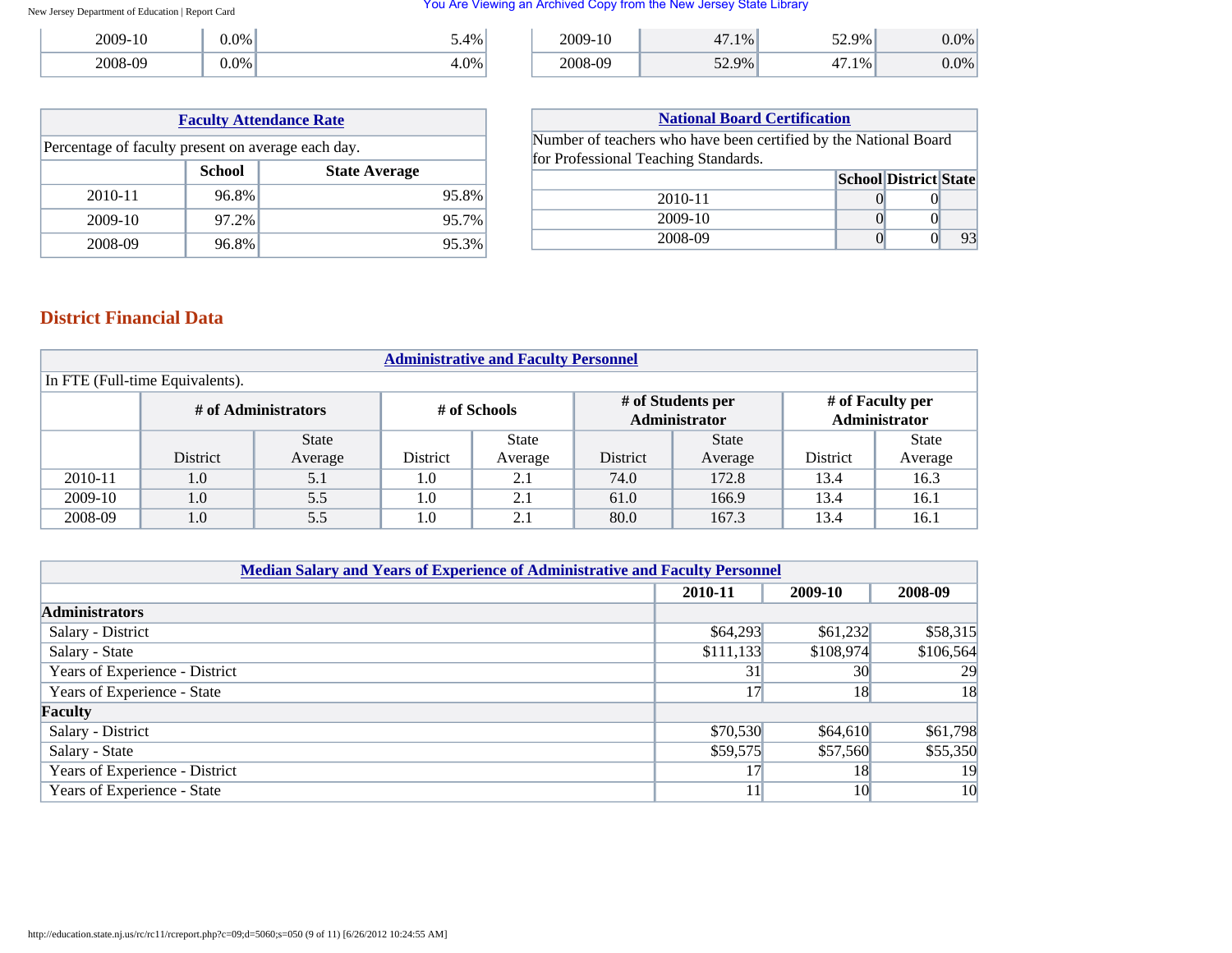You Are Viewing an Archived Copy from the New Jersey State Library

| <b>Teacher Salaries and Benefits</b>                                     |                                                                                                                 |                                                                                                                              |  |  |  |  |  |
|--------------------------------------------------------------------------|-----------------------------------------------------------------------------------------------------------------|------------------------------------------------------------------------------------------------------------------------------|--|--|--|--|--|
|                                                                          |                                                                                                                 |                                                                                                                              |  |  |  |  |  |
|                                                                          |                                                                                                                 |                                                                                                                              |  |  |  |  |  |
| % for Teachers Salaries/Benefits<br>% Change - Increase/Decrease $(+/-)$ |                                                                                                                 |                                                                                                                              |  |  |  |  |  |
| <b>State Average</b>                                                     | District                                                                                                        | <b>State Average</b>                                                                                                         |  |  |  |  |  |
| 59%                                                                      | 6%                                                                                                              | $-3\%$                                                                                                                       |  |  |  |  |  |
| 59%                                                                      | 4%                                                                                                              | 4%                                                                                                                           |  |  |  |  |  |
| 58%                                                                      | $-3\%$                                                                                                          | 4%                                                                                                                           |  |  |  |  |  |
|                                                                          | the expenditure change in teacher salaries/benefits from one year to the next.<br>District<br>55%<br>56%<br>54% | Percents of teacher salaries and benefits of the total comparative expenditures. The percent increase or decrease represents |  |  |  |  |  |

| <b>Administrative Salaries and Benefits</b> |          |                                                                                                                 |          |                                      |  |  |
|---------------------------------------------|----------|-----------------------------------------------------------------------------------------------------------------|----------|--------------------------------------|--|--|
|                                             |          | Percents of administrative salaries and benefits of the total comparative expenditures. The percent increase or |          |                                      |  |  |
|                                             |          | decrease represents the expenditure change in administrative salaries/benefits from one year to the next.       |          |                                      |  |  |
|                                             |          | % for Administrative Salaries/Benefits                                                                          |          | % Change - Increase/Decrease $(+/-)$ |  |  |
|                                             | District | <b>State Average</b>                                                                                            | District | <b>State Average</b>                 |  |  |
| 2010-11                                     | 4%       | 9%                                                                                                              | 9%       | $-2\%$                               |  |  |
| 2009-10                                     | 4%       | 9%                                                                                                              |          | 2%                                   |  |  |
| 2008-09                                     | 6%       | 9%                                                                                                              | 42%      | 3%                                   |  |  |

| <b>Revenues</b>                     |                                                  |                    |                    |         |          |                    |  |  |  |
|-------------------------------------|--------------------------------------------------|--------------------|--------------------|---------|----------|--------------------|--|--|--|
|                                     | Percents of total revenues from various sources. |                    |                    |         |          |                    |  |  |  |
| 2010-2011<br>2008-2009<br>2009-2010 |                                                  |                    |                    |         |          |                    |  |  |  |
|                                     |                                                  | <b>Budget Type</b> | <b>Budget Type</b> |         |          | <b>Budget Type</b> |  |  |  |
|                                     | District                                         | Average            | District           | Average | District | Average            |  |  |  |
| Local                               | 86%                                              | 52%                | 83%                | 50%     | 83%      | 49%                |  |  |  |
| State                               | 7%                                               | 42%                | 8%                 | 39%     | 9%       | 45%                |  |  |  |
| Federal                             | 1%                                               | 4%                 | 2%                 | 9%      | 1%       | 3%                 |  |  |  |
| Other                               | 7%                                               | 2%                 | 7%                 | 2%      | 6%       | 2%                 |  |  |  |

| <b>Per Pupil Expenditures</b>                                   |          |                    |          |                    |          |                    |  |
|-----------------------------------------------------------------|----------|--------------------|----------|--------------------|----------|--------------------|--|
| Two calculations of the average cost per pupil in the district. |          |                    |          |                    |          |                    |  |
| (See #1 and #2 below).                                          |          |                    |          |                    |          |                    |  |
|                                                                 |          | 2010-2011          |          | 2009-2010          |          | 2008-2009          |  |
|                                                                 | District | <b>Budget Type</b> | District | <b>Budget Type</b> | District | <b>Budget Type</b> |  |
|                                                                 | Actual   | Average            | Actual   | Average            | Actual   | Average            |  |
| Classroom - Salaries and Benefits                               | \$13,685 | \$7.564            | \$16,185 | \$7,682            | \$12,283 | \$7,386            |  |
| Classroom - General Supplies/Textbooks                          | \$735    | \$238              | \$579    | \$266              | \$643    | \$280              |  |
| Classroom - Purchased Services and Other                        | \$261    | \$110              | \$340    | \$110              | \$242    | \$104              |  |
| <b>Total Classroom Instruction</b>                              | \$14,681 | \$7,912            | \$17,104 | \$8,059            | \$13,168 | \$7,786            |  |
| Support Services - Salaries and Benefits                        | \$3,236  | \$1,834            | \$3,485  | \$1,937            | \$2,776  | \$1,839            |  |
| Support Services - other                                        | \$2,123  | \$216              | \$2,265  | \$222              | \$1,884  | \$231              |  |
| <b>Total Support Services</b>                                   | \$5,359  | \$2,050            | \$5,750  | \$2,159            | \$4,660  | \$2,070            |  |

http://education.state.nj.us/rc/rc11/rcreport.php?c=09;d=5060;s=050 (10 of 11) [6/26/2012 10:24:56 AM]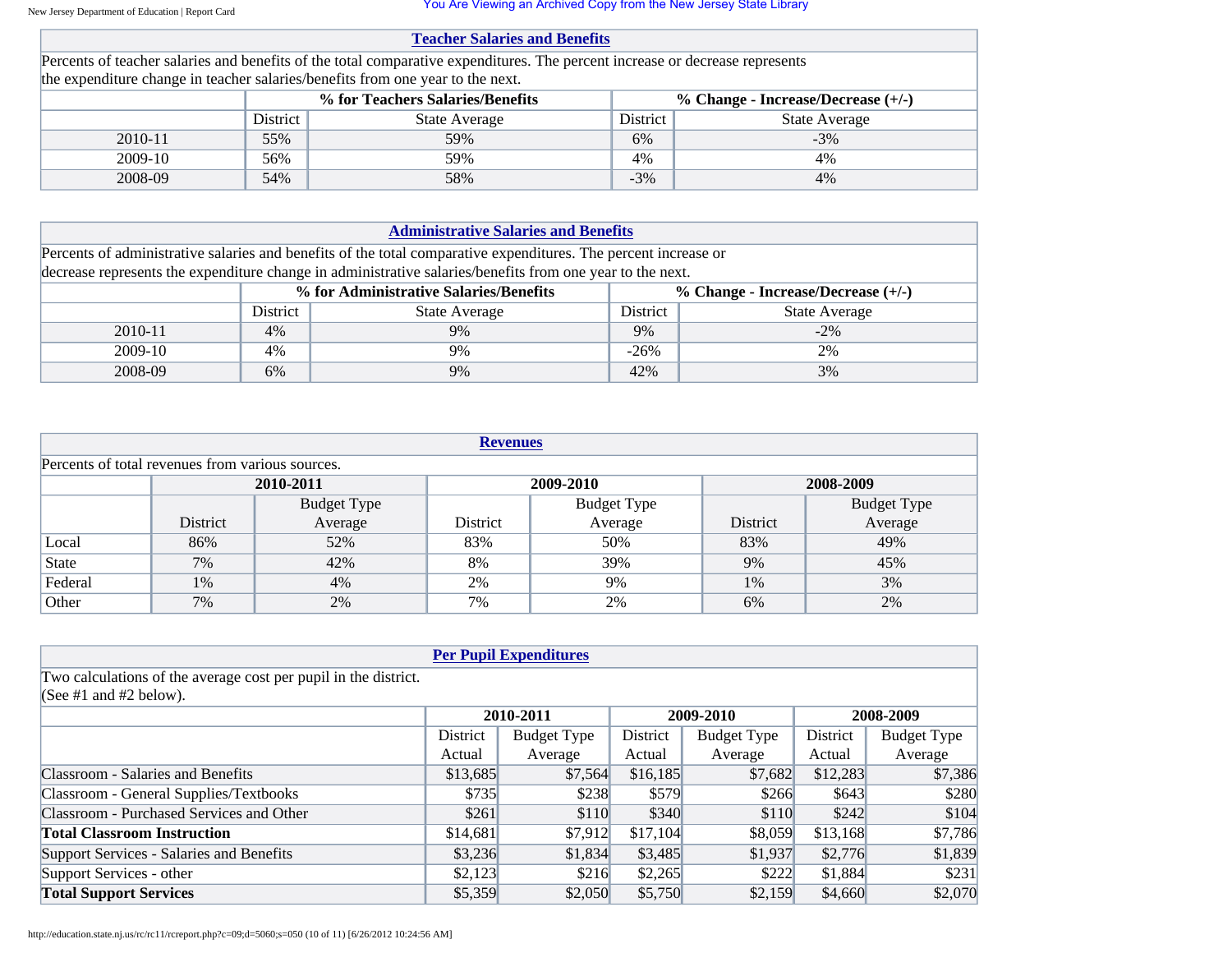#### You Are Viewing an Archived Copy from the New Jersey State Library

| Administration - Salaries and Benefits           | \$1,090  | \$1,137  | \$1,253  | \$1.163  | \$1,325  | \$1,126  |
|--------------------------------------------------|----------|----------|----------|----------|----------|----------|
| Administration - other                           | \$855    | \$231    | \$1,028  | \$237    | \$808    | \$242    |
| <b>Total Administration Costs</b>                | \$1,945  | \$1,368  | \$2,281  | \$1,400  | \$2,133  | \$1,368  |
| Op./Maint. of Plant - Salaries and Benefits      | \$1,012  | \$816    | \$1,261  | \$868    | \$942    | \$856    |
| Op./Maint. of Plant - other                      | \$1,565  | \$786    | \$2,507  | \$773    | \$1,588  | \$786    |
| <b>Total Operations and Maintenance of Plant</b> | \$2,577  | \$1,602  | \$3,768  | \$1,641  | \$2,530  | \$1,642  |
| <b>Total Food Services Costs</b>                 |          | \$55     |          | \$64     |          | \$67     |
| <b>Total Extracurricular Costs</b>               | \$148    | \$225    | \$190    | \$246    | \$100    | \$240    |
| (1) BUDGETARY COST PER PUPIL                     | \$24,726 | \$13,253 | \$29,109 | \$13.594 | \$22,704 | \$13,207 |
| (2) TOTAL COST PER PUPIL                         | \$24,818 | \$17,455 | \$29,790 | \$17,885 | \$24,207 | \$17,322 |

 $(1)$  The Budgetary Cost per Pupil that represents comparisons with districts of similar budget type. The components that comprise the budgetary cost per pupil are as follows: classroom instructional costs; support services (attendance and social work, health services, guidance office, child study team, library and other educational media); administrative costs (general administration, school administration, business administration, and improvement of instruction); operations/maintenance of plant; food services, and extracurricular costs. The total of these expenditures is divided by the average daily enrollment for a total budgetary cost per pupil.

(2) Second is the Total Cost Per Pupil which, in addition to all of the costs listed above for the budgetary cost, includes costs for tuition expenditures and payments to preschool providers; transportation; other current expenses (lease purchase interest, residential costs, and judgments against schools); equipment; facilities/acquisition; and restricted expenses less nonpublic services and adult schools. The total of these expenditures is divided by the average daily enrollment, combined with all students sent out of the district as reported on the ASSA (annual state aid collection) to calculate a total cost per pupil.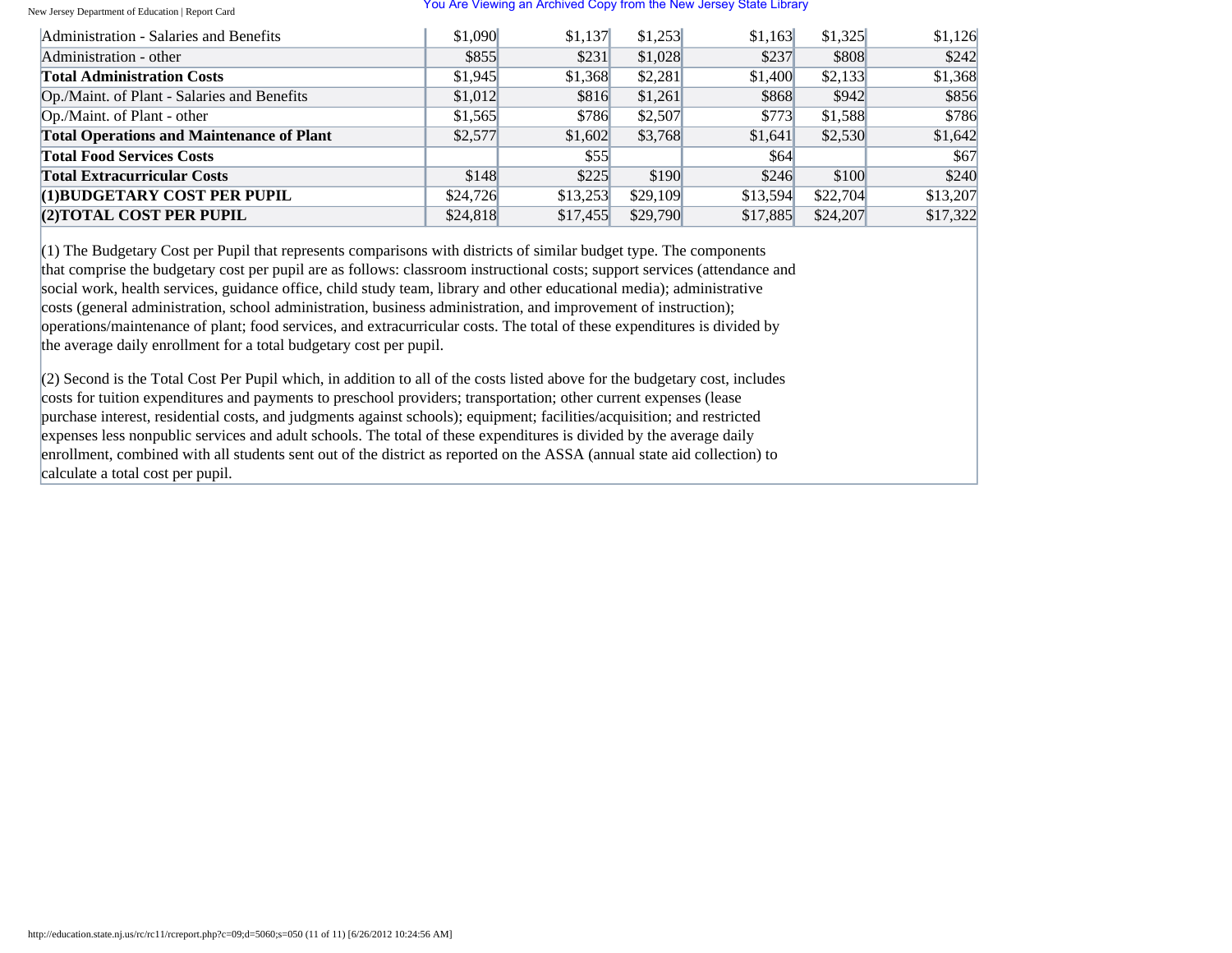## <span id="page-11-0"></span>**2010-11 SCHOOL REPORT CARD** [\(Close Window\)](#page-11-0)

**SCHOOL:**Stone Harbor Elem **COUNTY:** Cape May **DISTRICT:** Stone Harbor Boro

| <b>New Jersey Assessment of Skills and Knowledge (NJASK3)</b><br><b>LANGUAGE ARTS LITERACY: 2010-11</b> |              | <b>Number</b> | <b>Proficiency Percentages</b> |                                    |        |
|---------------------------------------------------------------------------------------------------------|--------------|---------------|--------------------------------|------------------------------------|--------|
|                                                                                                         |              | <b>Tested</b> |                                | <b>Partial Proficient Advanced</b> |        |
| General Education                                                                                       | School       | $\ast$        | $\ast$                         | $\ast$                             |        |
|                                                                                                         | District     | $\ast$        | $\ast$                         | $\ast$                             | $\ast$ |
|                                                                                                         | <b>DFG</b>   | 9506          | 23.4%                          | 68.2%                              | 8.4%   |
|                                                                                                         | State        | 79988         | 30.2%                          | 61.4%                              | 8.5%   |
| <b>Students With</b>                                                                                    | School       | $\ast$        | $\ast$                         | $\ast$                             | $\ast$ |
| <b>Disabilities</b>                                                                                     | District     | $\ast$        | $\ast$                         | $\ast$                             | $\ast$ |
|                                                                                                         | <b>DFG</b>   | 2140          | 56.7%                          | 40.7%                              | 2.6%   |
|                                                                                                         | <b>State</b> | 15609         | 62.2%                          | 35.3%                              | 2.4%   |
| Limited English<br><b>Proficient Students</b>                                                           | School       | $\ast$        | $\ast$                         | $\ast$                             | $\ast$ |
|                                                                                                         | District     | $\ast$        | $\ast$                         | $\ast$                             | $\ast$ |
|                                                                                                         | <b>DFG</b>   | 249           | 63.1%                          | 35.7%                              | 1.2%   |
|                                                                                                         | <b>State</b> | 4868          | 70.7%                          | 28.3%                              | 1%     |
| Male                                                                                                    | School       | $\ast$        | $\ast$                         | $\ast$                             | $\ast$ |
|                                                                                                         | District     | $\ast$        | $\ast$                         | $\ast$                             | $\ast$ |
|                                                                                                         | <b>DFG</b>   | 6130          | 35.1%                          | 60.4%                              | 4.5%   |
|                                                                                                         | <b>State</b> | 51053         | 41.6%                          | 53.7%                              | 4.8%   |
| Female                                                                                                  | School       | $\ast$        | $\ast$                         | $\ast$                             |        |
|                                                                                                         | District     | $\ast$        | $\ast$                         | $\ast$                             | $\ast$ |
|                                                                                                         | <b>DFG</b>   | 5733          | 24.7%                          | 65.1%                              | 10.2%  |
|                                                                                                         | <b>State</b> | 48832         | 31.9%                          | 58.4%                              | 9.7%   |
| White                                                                                                   | School       | $\ast$        | $\ast$                         | $\ast$                             | $\ast$ |
|                                                                                                         | District     | $\ast$        | $\ast$                         | $\ast$                             | $\ast$ |
|                                                                                                         | <b>DFG</b>   | 8060          | 26.8%                          | 65.5%                              | 7.7%   |
|                                                                                                         | <b>State</b> | 50544         | 27.1%                          | 63.9%                              | 9%     |
| <b>Black</b>                                                                                            | School       |               | $. \%$                         | $. \%$                             | $. \%$ |
|                                                                                                         | District     |               | $. \%$                         | $. \%$                             | $. \%$ |

http://education.state.nj.us/rc/rc11/details.php?cd=095060;s=050;f=FG;area=LAL;test=ASK3 (1 of 4) [6/26/2012 10:25:09 AM]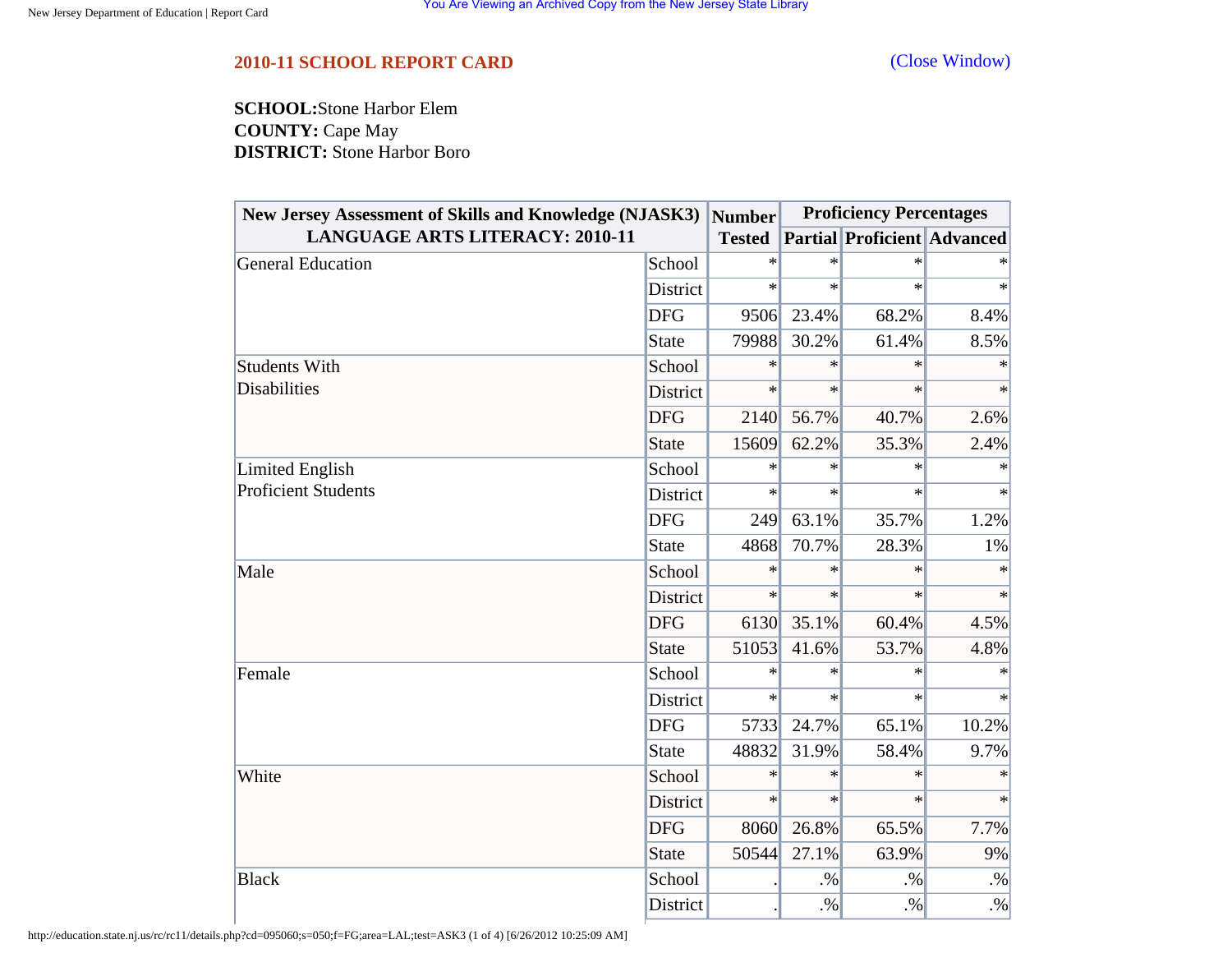|                                                                                                                                                                                                | <b>DFG</b>   | 1015   | 45.8%  | 50.7%  | 3.4%      |
|------------------------------------------------------------------------------------------------------------------------------------------------------------------------------------------------|--------------|--------|--------|--------|-----------|
|                                                                                                                                                                                                | <b>State</b> | 16011  | 56%    | 41.1%  | 2.8%      |
| Asian                                                                                                                                                                                          | School       |        | $. \%$ | $. \%$ | $. \%$    |
|                                                                                                                                                                                                | District     |        | $. \%$ | $. \%$ | $. \%$    |
|                                                                                                                                                                                                | <b>DFG</b>   | 1147   | 21.7%  | 66.6%  | 11.7%     |
|                                                                                                                                                                                                | <b>State</b> | 9286   | 19.8%  | 64.6%  | 15.5%     |
| Native Hawaiian or<br><b>Other Pacific Islander</b>                                                                                                                                            | School       |        | $. \%$ | $. \%$ | $. \%$    |
|                                                                                                                                                                                                | District     |        | $. \%$ | $. \%$ | $. \%$    |
|                                                                                                                                                                                                | <b>DFG</b>   | 11     | 54.5%  | 36.4%  | 9.1%      |
|                                                                                                                                                                                                | <b>State</b> | 227    | 31.7%  | 59.9%  | 8.4%      |
| American Indian/                                                                                                                                                                               | School       |        | $. \%$ | $. \%$ | $. \%$    |
| Alaskan Native                                                                                                                                                                                 | District     |        | $. \%$ | $. \%$ | $\cdot\%$ |
|                                                                                                                                                                                                | <b>DFG</b>   | 11     | 54.5%  | 36.4%  | 9.1%      |
|                                                                                                                                                                                                | <b>State</b> | 104    | 36.5%  | 60.6%  | 2.9%      |
| Hispanic                                                                                                                                                                                       | School       |        | $. \%$ | $. \%$ | $. \%$    |
|                                                                                                                                                                                                | District     |        | $. \%$ | $. \%$ | $. \%$    |
|                                                                                                                                                                                                | <b>DFG</b>   | 1461   | 43.7%  | 52.5%  | 3.8%      |
|                                                                                                                                                                                                | <b>State</b> | 22701  | 52.3%  | 45%    | 2.7%      |
| <b>Other Race</b>                                                                                                                                                                              | School       |        | $. \%$ | $. \%$ | $. \%$    |
|                                                                                                                                                                                                | District     |        | $. \%$ | $. \%$ | $\cdot\%$ |
|                                                                                                                                                                                                | <b>DFG</b>   | 125    | 34.4%  | 63.2%  | 2.4%      |
|                                                                                                                                                                                                | <b>State</b> | 1078   | 32%    | 58.7%  | 9.3%      |
| <b>Migrant Students</b>                                                                                                                                                                        | School       |        | $. \%$ | $. \%$ | $. \%$    |
|                                                                                                                                                                                                | District     |        | $. \%$ | $. \%$ | $. \%$    |
|                                                                                                                                                                                                | <b>DFG</b>   | $\ast$ | $\ast$ | $\ast$ | $\ast$    |
|                                                                                                                                                                                                | <b>State</b> | 47     | 66%    | 31.9%  | 2.1%      |
| Economically                                                                                                                                                                                   | School       |        | $. \%$ | $. \%$ | $. \%$    |
| Disadvantaged                                                                                                                                                                                  | District     |        | $. \%$ | $. \%$ | $\cdot\%$ |
|                                                                                                                                                                                                | <b>DFG</b>   | 2301   | 47.5%  | 49.6%  | 2.9%      |
|                                                                                                                                                                                                | <b>State</b> | 37158  | 55.3%  | 42.5%  | 2.3%      |
| *To protect the privacy of students, the Department of Education suppresses sufficient information to eliminate the possibility<br>that personally identifiable information will be disclosed. |              |        |        |        |           |

| New Jersey Assessment of Skills and Knowledge (NJASK3) Number | <b>Proficiency Percentages</b> |                                           |  |
|---------------------------------------------------------------|--------------------------------|-------------------------------------------|--|
| <b>LANGUAGE ARTS LITERACY: 2009-10</b>                        |                                | <b>Tested Partial Proficient Advanced</b> |  |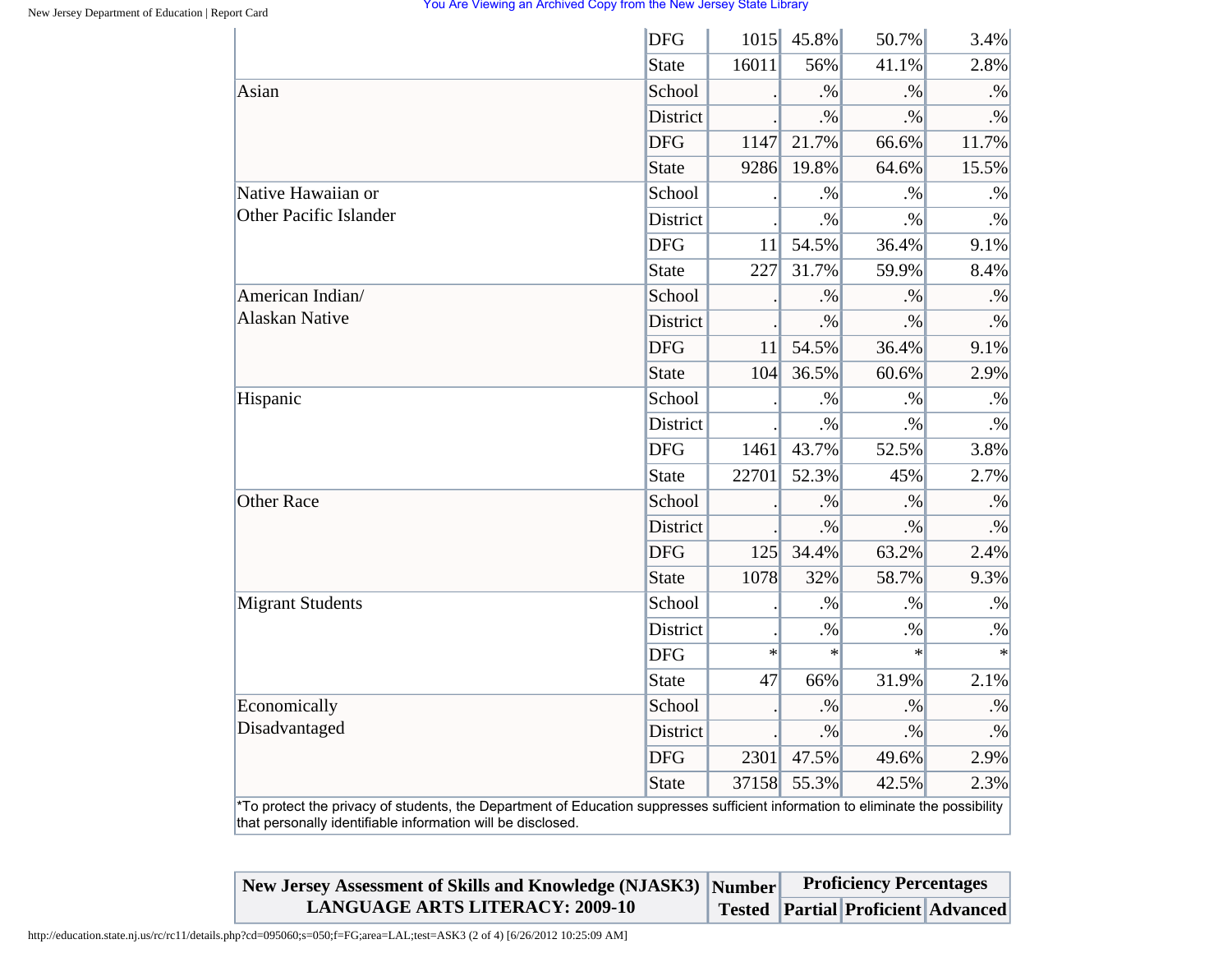| <b>General Education</b>      | School       | $\ast$ | $\ast$ | $\ast$  | $\ast$ |
|-------------------------------|--------------|--------|--------|---------|--------|
|                               | District     | $\ast$ | $\ast$ | $\star$ | $\ast$ |
|                               | <b>DFG</b>   | 9910   | 27.3%  | 66.1%   | 6.5%   |
|                               | <b>State</b> | 82035  | 33.5%  | 59.9%   | 6.6%   |
| <b>Students With</b>          | School       | $\ast$ | $\ast$ | $\ast$  | $\ast$ |
| <b>Disabilities</b>           | District     | $\ast$ | $\ast$ | $\ast$  | $\ast$ |
|                               | <b>DFG</b>   | 1981   | 62.8%  | 35.5%   | 1.6%   |
|                               | <b>State</b> | 15353  | 67%    | 31.3%   | 1.7%   |
| Limited English               | School       | $\ast$ | $\ast$ | $\ast$  | $\ast$ |
| <b>Proficient Students</b>    | District     | $\ast$ | $\ast$ | $\ast$  | $\ast$ |
|                               | <b>DFG</b>   | 226    | 67.3%  | 31.9%   | 0.9%   |
|                               | <b>State</b> | 4504   | 74.7%  | 24.7%   | 0.5%   |
| Male                          | School       | $\ast$ | $\ast$ | $\ast$  | $\ast$ |
|                               | District     | $\ast$ | $\ast$ | $\ast$  | $\ast$ |
|                               | <b>DFG</b>   | 6164   | 39.7%  | 56.9%   | 3.4%   |
|                               | <b>State</b> | 51951  | 45.8%  | 50.7%   | 3.4%   |
| Female                        | School       | $\ast$ | ∗      | $\ast$  | $\ast$ |
|                               | District     | $\ast$ | $\ast$ | $\ast$  | $\ast$ |
|                               | <b>DFG</b>   | 5919   | 27.6%  | 64.4%   | 8%     |
|                               | <b>State</b> | 49419  | 34.2%  | 58%     | 7.8%   |
| White                         | School       | $\ast$ | $\ast$ | $\ast$  | $\ast$ |
|                               | District     | $\ast$ | $\ast$ | $\ast$  | $\ast$ |
|                               | <b>DFG</b>   | 8453   | 31.3%  | 62.6%   | 6.2%   |
|                               | <b>State</b> | 52409  | 30.5%  | 62.4%   | 7.1%   |
| <b>Black</b>                  | School       |        | $. \%$ | $. \%$  | $. \%$ |
|                               | District     |        | $. \%$ | $. \%$  | $. \%$ |
|                               | <b>DFG</b>   | 958    | 51.4%  | 46.2%   | 2.4%   |
|                               | <b>State</b> | 16862  | 59.6%  | 38.6%   | 1.8%   |
| Asian                         | School       |        | $. \%$ | $. \%$  | $. \%$ |
|                               | District     |        | $. \%$ | $. \%$  | $. \%$ |
|                               | <b>DFG</b>   | 1133   | 22.5%  | 68.7%   | 8.8%   |
|                               | <b>State</b> | 9214   | 21.4%  | 66%     | 12.6%  |
| Native Hawaiian or            | School       |        | $. \%$ | $. \%$  | $. \%$ |
| <b>Other Pacific Islander</b> | District     |        | $. \%$ | $. \%$  | $. \%$ |

http://education.state.nj.us/rc/rc11/details.php?cd=095060;s=050;f=FG;area=LAL;test=ASK3 (3 of 4) [6/26/2012 10:25:09 AM]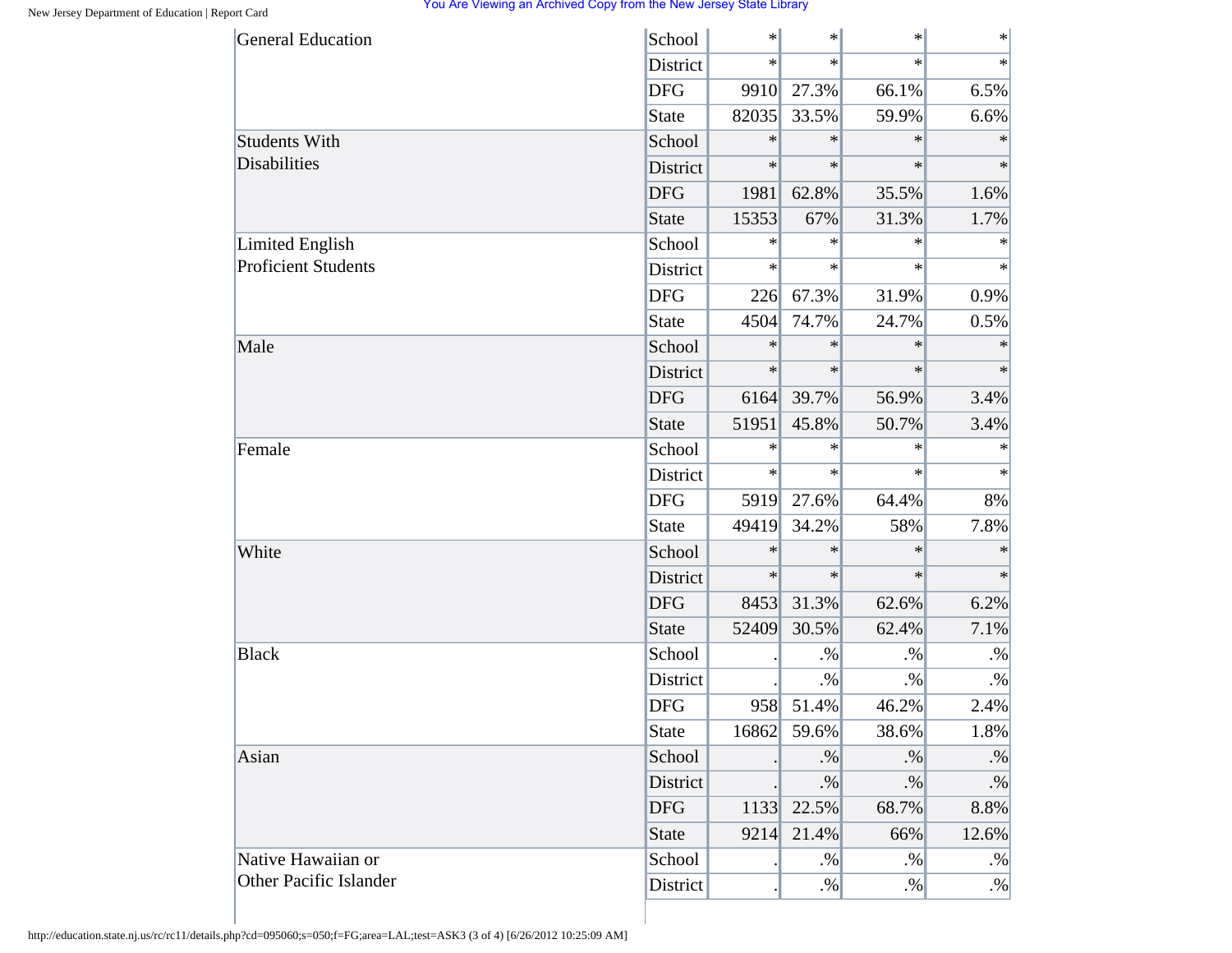|                         | <b>DFG</b>   | $\ast$ | $\ast$ | $\ast$ | $\ast$    |
|-------------------------|--------------|--------|--------|--------|-----------|
|                         | <b>State</b> | 223    | 32.3%  | 61%    | 6.7%      |
| American Indian/        | School       |        | $. \%$ | $. \%$ | $. \%$    |
| <b>Alaskan Native</b>   | District     |        | $. \%$ | $. \%$ | $. \%$    |
|                         | <b>DFG</b>   | $\ast$ | $\ast$ | $\ast$ | $\ast$    |
|                         | State        | 115    | 37.4%  | 55.7%  | 7%        |
| Hispanic                | School       |        | $. \%$ | $. \%$ | $. \%$    |
|                         | District     |        | $. \%$ | $. \%$ | $. \%$    |
|                         | <b>DFG</b>   | 1416   | 45.5%  | 52.5%  | 2%        |
|                         | <b>State</b> | 21938  | 56.3%  | 41.8%  | 1.9%      |
| <b>Other Race</b>       | School       |        | $. \%$ | $. \%$ | $. \%$    |
|                         | District     |        | $. \%$ | $. \%$ | $\cdot\%$ |
|                         | <b>DFG</b>   | 85     | 45.9%  | 47.1%  | 7.1%      |
|                         | <b>State</b> | 674    | 40.7%  | 52.5%  | 6.8%      |
| <b>Migrant Students</b> | School       |        | $. \%$ | $. \%$ | $. \%$    |
|                         | District     |        | $. \%$ | $. \%$ | $. \%$    |
|                         | <b>DFG</b>   | $\ast$ | $\ast$ | $\ast$ | $\ast$    |
|                         | <b>State</b> | 40     | 67.5%  | 32.5%  | 0%        |
| Economically            | School       |        | $. \%$ | $. \%$ | $\cdot\%$ |
| Disadvantaged           | District     |        | $. \%$ | $. \%$ | $. \%$    |
|                         | <b>DFG</b>   | 2191   | 53%    | 44.7%  | 2.3%      |
|                         | <b>State</b> | 36396  | 59.7%  | 38.7%  | 1.6%      |

[\(Close Window\)](#page-11-0)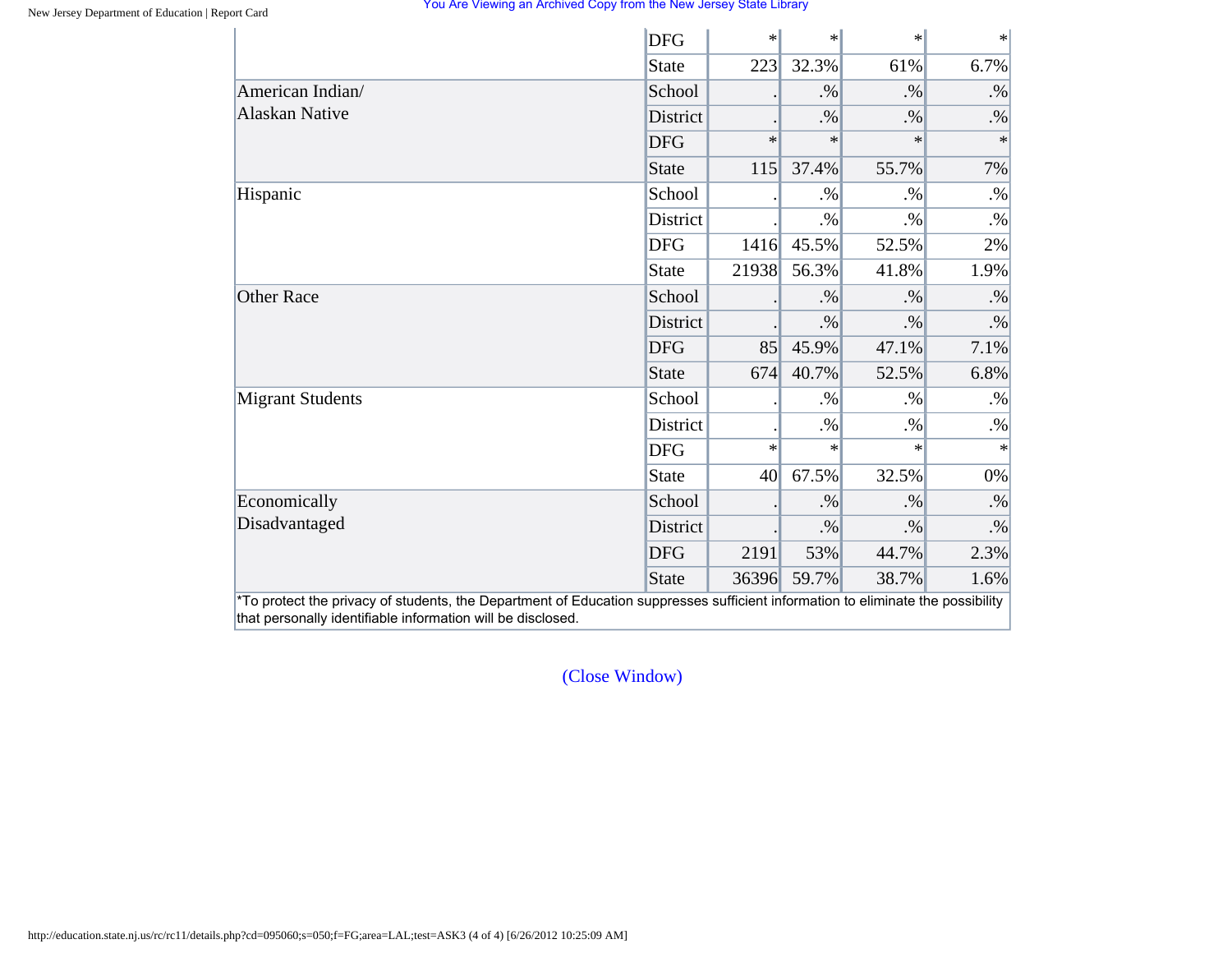### <span id="page-15-0"></span>**2010-11 SCHOOL REPORT CARD** [\(Close Window\)](#page-15-0)

**SCHOOL:**Stone Harbor Elem **COUNTY:** Cape May **DISTRICT:** Stone Harbor Boro

| New Jersey Assessment of Skills and Knowledge (NJASK3)<br><b>MATHEMATICS: 2010-11</b> |                 | <b>Number</b> | <b>Proficiency Percentages</b> |                                    |        |
|---------------------------------------------------------------------------------------|-----------------|---------------|--------------------------------|------------------------------------|--------|
|                                                                                       |                 | <b>Tested</b> |                                | <b>Partial Proficient Advanced</b> |        |
| General Education                                                                     | School          | $\ast$        | $\ast$                         | $\ast$                             |        |
|                                                                                       | District        | $\ast$        | $\ast$                         | $\ast$                             | $\ast$ |
|                                                                                       | <b>DFG</b>      | 9506          | 11.5%                          | 42.6%                              | 45.9%  |
|                                                                                       | State           | 80002         | 16.2%                          | 41.1%                              | 42.7%  |
| <b>Students With</b>                                                                  | School          | $\ast$        | $\ast$                         | $\ast$                             | $\ast$ |
| <b>Disabilities</b>                                                                   | District        | $\ast$        | $\ast$                         | $\ast$                             | $\ast$ |
|                                                                                       | <b>DFG</b>      | 2141          | 29.9%                          | 43.9%                              | 26.2%  |
|                                                                                       | <b>State</b>    | 15642         | 36.2%                          | 39.3%                              | 24.4%  |
| Limited English<br><b>Proficient Students</b>                                         | School          | $\ast$        | $\ast$                         | $\ast$                             | $\ast$ |
|                                                                                       | <b>District</b> | $\ast$        | $\ast$                         | $\ast$                             | $\ast$ |
|                                                                                       | <b>DFG</b>      | 284           | 41.9%                          | 41.9%                              | 16.2%  |
|                                                                                       | <b>State</b>    | 5151          | 50.3%                          | 35.7%                              | 14.1%  |
| Male                                                                                  | School          | $\ast$        | $\ast$                         | $\ast$                             | $\ast$ |
|                                                                                       | District        | $\ast$        | $\ast$                         | $\ast$                             | $\ast$ |
|                                                                                       | <b>DFG</b>      | 6153          | 15.4%                          | 42.2%                              | 42.3%  |
|                                                                                       | <b>State</b>    | 51251         | 21.1%                          | 39.8%                              | 39.1%  |
| Female                                                                                | School          | $\ast$        | $\ast$                         | $\ast$                             |        |
|                                                                                       | District        | $\ast$        | $\ast$                         | $\ast$                             | $\ast$ |
|                                                                                       | <b>DFG</b>      | 5746          | 15.6%                          | 43.4%                              | 41%    |
|                                                                                       | <b>State</b>    | 48957         | 20.7%                          | 41.3%                              | 38%    |
| White                                                                                 | School          | $\ast$        | $\ast$                         | $\ast$                             | $\ast$ |
|                                                                                       | District        | $\ast$        | $\ast$                         | $\ast$                             | $\ast$ |
|                                                                                       | <b>DFG</b>      | 8069          | 12.5%                          | 42.7%                              | 44.8%  |
|                                                                                       | <b>State</b>    | 50651         | 12.3%                          | 41%                                | 46.8%  |
| <b>Black</b>                                                                          | School          |               | $. \%$                         | $. \%$                             | $. \%$ |
|                                                                                       | District        |               | $. \%$                         | $. \%$                             | $. \%$ |

http://education.state.nj.us/rc/rc11/details.php?cd=095060;s=050;f=FG;area=MATH;test=ASK3 (1 of 4) [6/26/2012 10:25:11 AM]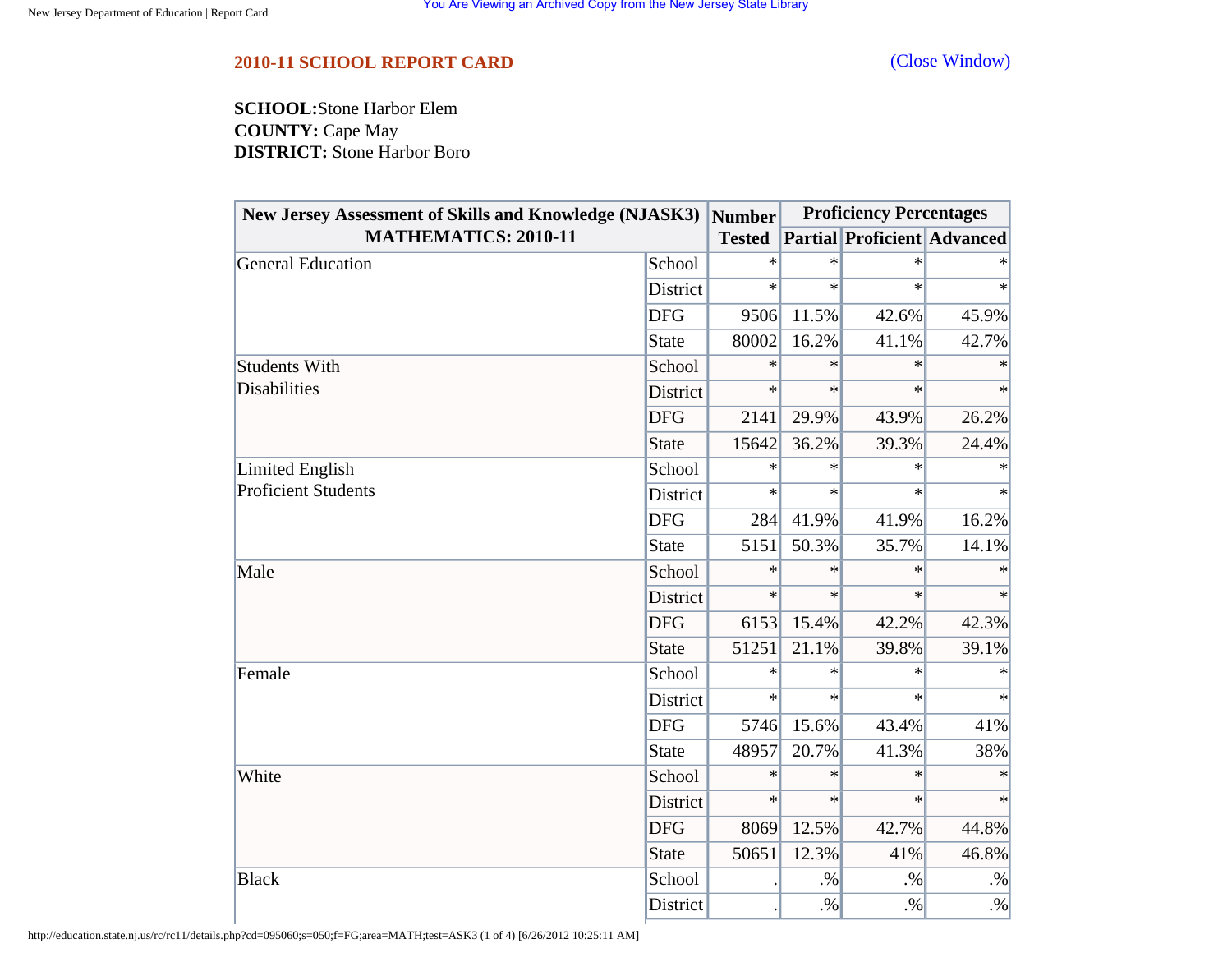| 31.8%<br>1020<br>46%       | 22.3%                                                                                                                           |
|----------------------------|---------------------------------------------------------------------------------------------------------------------------------|
| 16070<br>39.9%<br>41.1%    | 19%                                                                                                                             |
| .9/6<br>$. \%$             | $. \%$                                                                                                                          |
| $\cdot\%$<br>$. \%$        | $. \%$                                                                                                                          |
| 7.6%<br>1165<br>33.2%      | 59.1%                                                                                                                           |
| 9408<br>7.2%<br>28.7%      | 64.2%                                                                                                                           |
| $. \%$<br>$. \%$           | $. \%$                                                                                                                          |
| .96<br>$. \%$              | $. \%$                                                                                                                          |
| 27.3%<br>45.5%             | 27.3%                                                                                                                           |
| 228<br>11.8%<br>41.7%      | 46.5%                                                                                                                           |
| $. \%$<br>$. \%$           | $. \%$                                                                                                                          |
| $. \%$<br>$. \%$           | $. \%$                                                                                                                          |
| 11<br>27.3%<br>45.5%       | 27.3%                                                                                                                           |
| 107<br>25.2%<br>42.1%      | 32.7%                                                                                                                           |
| $. \%$<br>$. \%$           | $. \%$                                                                                                                          |
| $. \%$<br>$. \%$           | $. \%$                                                                                                                          |
| 1464<br>27%<br>48.5%       | 24.5%                                                                                                                           |
| 22717<br>32.6%<br>44.3%    | 23.2%                                                                                                                           |
| $. \%$<br>$. \%$           | $. \%$                                                                                                                          |
| $. \%$<br>$. \%$           | $. \%$                                                                                                                          |
| 16.7%<br>126<br>45.2%      | 38.1%                                                                                                                           |
| 1095<br>18.6%<br>39.2%     | 42.2%                                                                                                                           |
| .9/6<br>.96                | $. \%$                                                                                                                          |
| $. \%$<br>$. \%$           | $. \%$                                                                                                                          |
| $\ast$<br>$\ast$<br>$\ast$ | $\ast$                                                                                                                          |
| 57.4%<br>34%<br>47         | 8.5%                                                                                                                            |
| $. \%$<br>$. \%$           | $. \%$                                                                                                                          |
| $. \%$<br>$. \%$           | $\cdot\%$                                                                                                                       |
| 2312<br>29.4%<br>47.3%     | 23.3%                                                                                                                           |
| 37300<br>35.7%<br>42.8%    | 21.4%                                                                                                                           |
|                            | *To protect the privacy of students, the Department of Education suppresses sufficient information to eliminate the possibility |

| New Jersey Assessment of Skills and Knowledge (NJASK3) Number | <b>Proficiency Percentages</b> |                                           |  |
|---------------------------------------------------------------|--------------------------------|-------------------------------------------|--|
| <b>MATHEMATICS: 2009-10</b>                                   |                                | <b>Tested Partial Proficient Advanced</b> |  |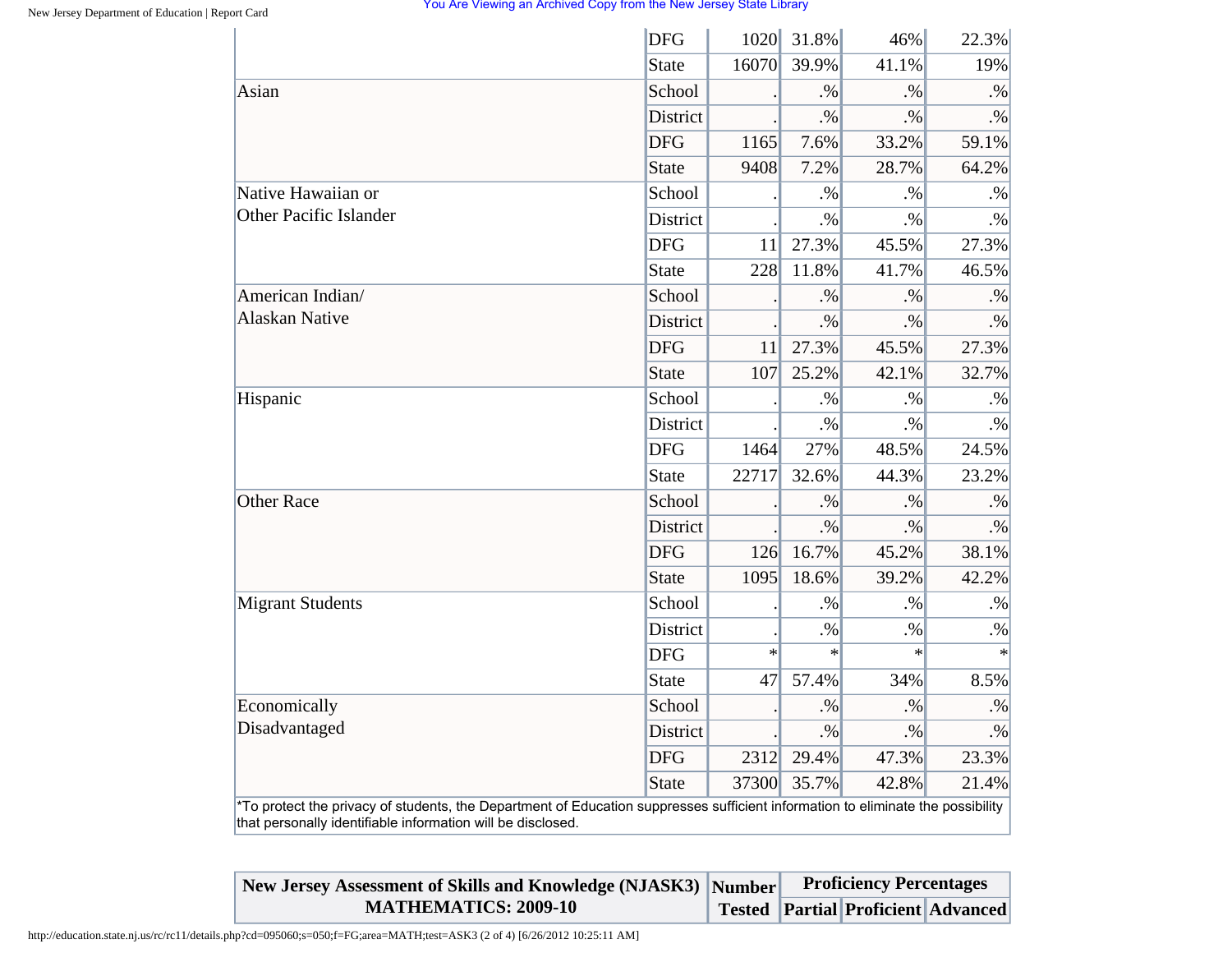|                            | School       |        | $\ast$ | $\ast$ | $\ast$    |
|----------------------------|--------------|--------|--------|--------|-----------|
|                            | District     | $\ast$ | $\ast$ | $\ast$ | $\ast$    |
|                            | <b>DFG</b>   | 9881   | 12.5%  | 43.7%  | 43.8%     |
|                            | State        | 82048  | 17.4%  | 41.6%  | 41%       |
| <b>Students With</b>       | School       | $\ast$ | $\ast$ | $\ast$ | $\ast$    |
| <b>Disabilities</b>        | District     | $\ast$ | $\ast$ | $\ast$ | $\ast$    |
|                            | <b>DFG</b>   | 1980   | 32.8%  | 43.7%  | 23.5%     |
|                            | <b>State</b> | 15386  | 36.8%  | 39.7%  | 23.4%     |
| <b>Limited English</b>     | School       | $\ast$ | $\ast$ | $\ast$ | $\ast$    |
| <b>Proficient Students</b> | District     | $\ast$ | $\ast$ | $\ast$ | $\ast$    |
|                            | <b>DFG</b>   | 246    | 46.3%  | 40.7%  | 13%       |
|                            | <b>State</b> | 4788   | 51.1%  | 36.7%  | 12.2%     |
| Male                       | School       | $\ast$ | $\ast$ | $\ast$ | $\ast$    |
|                            | District     | $\ast$ | $\ast$ | $\ast$ | $\ast$    |
|                            | <b>DFG</b>   | 6149   | 16.3%  | 42.2%  | 41.5%     |
|                            | <b>State</b> | 52137  | 21.7%  | 39.7%  | 38.6%     |
| Female                     | School       | $\ast$ | $\ast$ | $\ast$ | $\ast$    |
|                            | District     | $\ast$ | $\ast$ | $\ast$ | $\ast$    |
|                            | <b>DFG</b>   | 5924   | 16.5%  | 45.1%  | 38.4%     |
|                            | <b>State</b> | 49561  | 21.8%  | 42.5%  | 35.7%     |
| White                      | School       | $\ast$ | $\ast$ | $\ast$ | $\ast$    |
|                            | District     | $\ast$ | $\ast$ | $\ast$ | $\ast$    |
|                            | <b>DFG</b>   | 8443   | 13.5%  | 43.9%  | 42.6%     |
|                            | <b>State</b> | 52480  | 12.8%  | 42.3%  | 44.9%     |
| <b>Black</b>               | School       |        | $. \%$ | $. \%$ | $. \%$    |
|                            | District     |        | $. \%$ | $. \%$ | $\cdot\%$ |
|                            | <b>DFG</b>   | 954    | 34.2%  | 46.1%  | 19.7%     |
|                            | <b>State</b> | 16962  | 41.7%  | 40.8%  | 17.5%     |
| Asian                      | School       |        | $. \%$ | $. \%$ | $. \%$    |
|                            | District     |        | $. \%$ | $. \%$ | $. \%$    |
|                            | <b>DFG</b>   | 1143   | 8.2%   | 33.2%  | 58.5%     |
|                            | <b>State</b> | 9334   | 7.4%   | 29.1%  | 63.5%     |
| Native Hawaiian or         | School       |        | $. \%$ | $. \%$ | $. \%$    |
| Other Pacific Islander     | District     |        | $. \%$ | $. \%$ | $. \%$    |

http://education.state.nj.us/rc/rc11/details.php?cd=095060;s=050;f=FG;area=MATH;test=ASK3 (3 of 4) [6/26/2012 10:25:11 AM]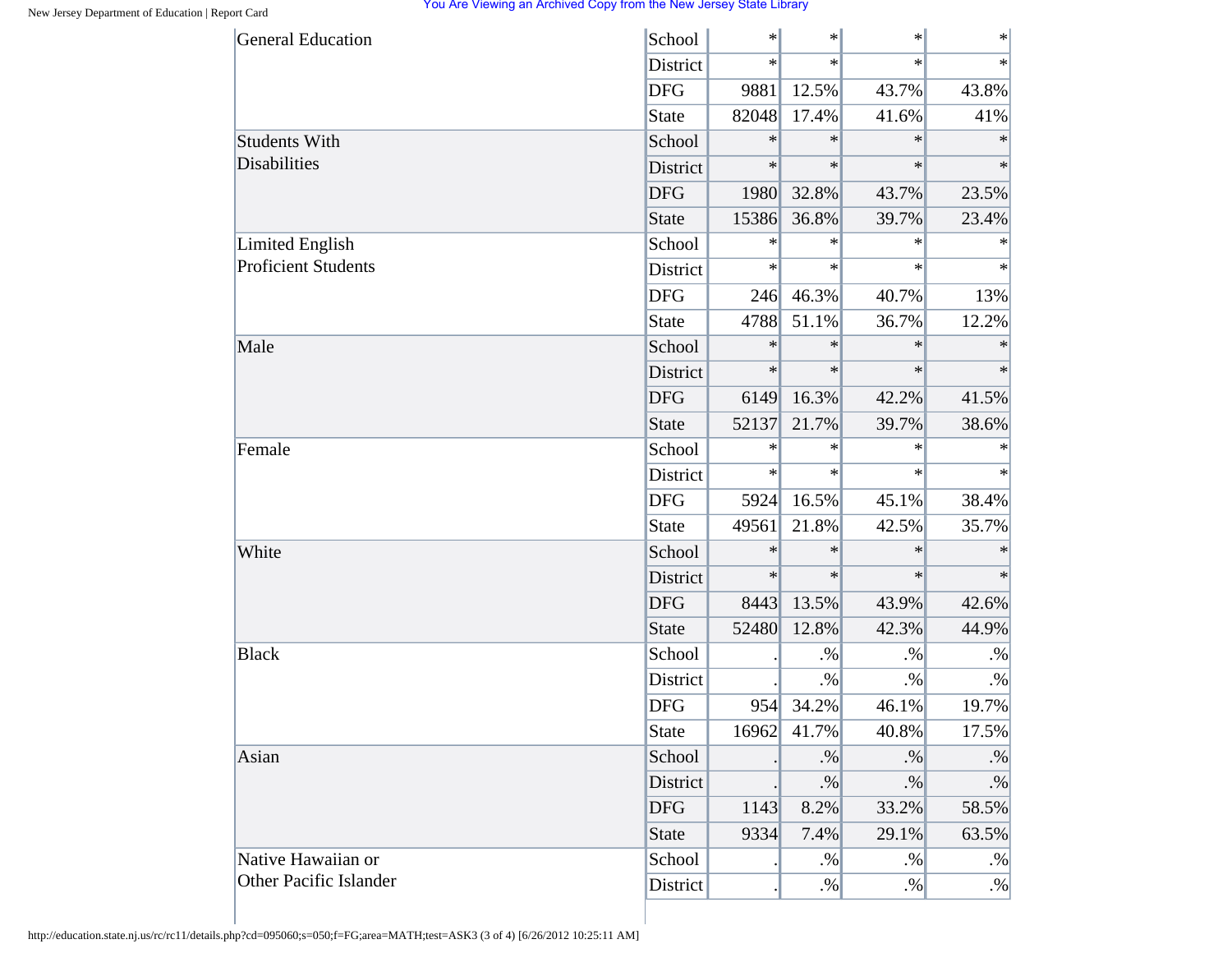|                                                                                                                                                                                                | <b>DFG</b>   | $\ast$ | $\ast$ | $\ast$ | $\ast$    |
|------------------------------------------------------------------------------------------------------------------------------------------------------------------------------------------------|--------------|--------|--------|--------|-----------|
|                                                                                                                                                                                                | <b>State</b> | 225    | 11.6%  | 40.4%  | 48%       |
| American Indian/                                                                                                                                                                               | School       |        | $. \%$ | $. \%$ | $. \%$    |
| <b>Alaskan Native</b>                                                                                                                                                                          | District     |        | $. \%$ | $. \%$ | $. \%$    |
|                                                                                                                                                                                                | <b>DFG</b>   | $\ast$ | $\ast$ | $\ast$ | $\ast$    |
|                                                                                                                                                                                                | State        | 116    | 21.6%  | 35.3%  | 43.1%     |
| Hispanic                                                                                                                                                                                       | School       |        | $. \%$ | $. \%$ | $. \%$    |
|                                                                                                                                                                                                | District     |        | $. \%$ | $. \%$ | $. \%$    |
|                                                                                                                                                                                                | <b>DFG</b>   | 1410   | 27.4%  | 49.1%  | 23.5%     |
|                                                                                                                                                                                                | <b>State</b> | 21965  | 33.5%  | 43.8%  | 22.7%     |
| <b>Other Race</b>                                                                                                                                                                              | School       |        | $. \%$ | $. \%$ | $. \%$    |
|                                                                                                                                                                                                | District     |        | $. \%$ | $. \%$ | $\cdot\%$ |
|                                                                                                                                                                                                | <b>DFG</b>   | 85     | 32.9%  | 43.5%  | 23.5%     |
|                                                                                                                                                                                                | <b>State</b> | 680    | 26%    | 40.4%  | 33.5%     |
| <b>Migrant Students</b>                                                                                                                                                                        | School       |        | $. \%$ | $. \%$ | $. \%$    |
|                                                                                                                                                                                                | District     |        | $. \%$ | $. \%$ | $. \%$    |
|                                                                                                                                                                                                | <b>DFG</b>   | $\ast$ | $\ast$ | $\ast$ | $\ast$    |
|                                                                                                                                                                                                | <b>State</b> | 40     | 42.5%  | 40%    | 17.5%     |
| Economically                                                                                                                                                                                   | School       |        | $. \%$ | $. \%$ | $. \%$    |
| Disadvantaged                                                                                                                                                                                  | District     |        | $. \%$ | $. \%$ | $. \%$    |
|                                                                                                                                                                                                | <b>DFG</b>   | 2186   | 31.9%  | 47.8%  | 20.3%     |
|                                                                                                                                                                                                | <b>State</b> | 36555  | 37.3%  | 42.5%  | 20.2%     |
| *To protect the privacy of students, the Department of Education suppresses sufficient information to eliminate the possibility<br>that personally identifiable information will be disclosed. |              |        |        |        |           |

[\(Close Window\)](#page-15-0)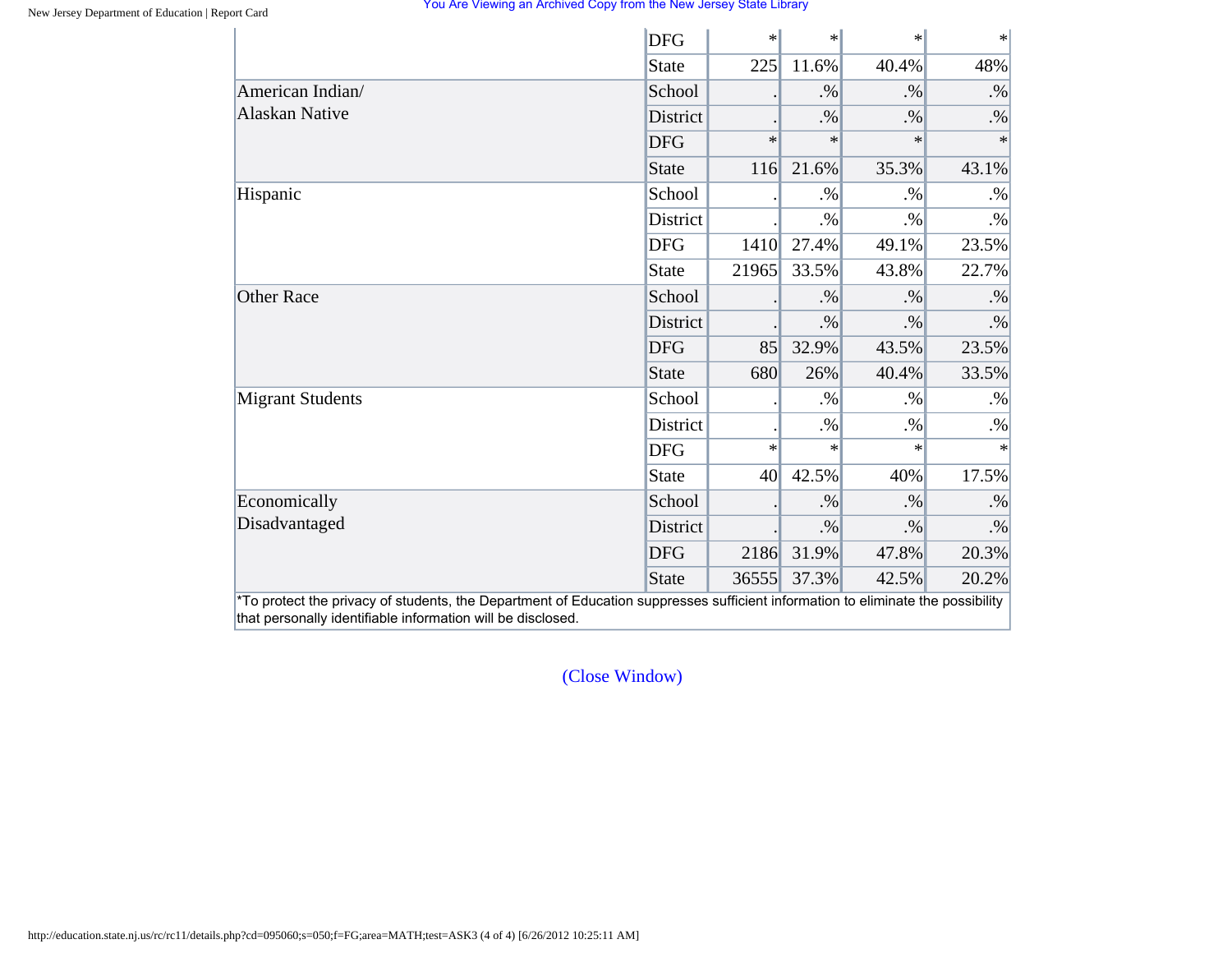## <span id="page-19-0"></span>**2010-11 SCHOOL REPORT CARD** [\(Close Window\)](#page-19-0)

**SCHOOL:**Stone Harbor Elem **COUNTY:** Cape May **DISTRICT:** Stone Harbor Boro

| <b>New Jersey Assessment of Skills and Knowledge (NJASK4)</b><br><b>LANGUAGE ARTS LITERACY: 2010-11</b> |                 | <b>Number</b> | <b>Proficiency Percentages</b> |                                    |        |
|---------------------------------------------------------------------------------------------------------|-----------------|---------------|--------------------------------|------------------------------------|--------|
|                                                                                                         |                 | <b>Tested</b> |                                | <b>Partial Proficient Advanced</b> |        |
| General Education                                                                                       | School          | $\ast$        | $\ast$                         | $\ast$                             |        |
|                                                                                                         | <b>District</b> | $\ast$        | $\ast$                         | $\ast$                             | $\ast$ |
|                                                                                                         | <b>DFG</b>      | 9832          | 22.3%                          | 68.7%                              | 9%     |
|                                                                                                         | State           | 81837         | 29.9%                          | 61.5%                              | 8.6%   |
| <b>Students With</b>                                                                                    | School          | $\ast$        | $\ast$                         | $\ast$                             | $\ast$ |
| <b>Disabilities</b>                                                                                     | <b>District</b> | $\ast$        | $\ast$                         | $\ast$                             | $\ast$ |
|                                                                                                         | <b>DFG</b>      | 2209          | 62.6%                          | 35.1%                              | 2.3%   |
|                                                                                                         | <b>State</b>    | 16615         | 65.7%                          | 32.3%                              | 2%     |
| Limited English<br><b>Proficient Students</b>                                                           | School          | $\ast$        | $\ast$                         | $\ast$                             | $\ast$ |
|                                                                                                         | District        | $\ast$        | $\ast$                         | $\ast$                             | $\ast$ |
|                                                                                                         | <b>DFG</b>      | 181           | 69.1%                          | 28.7%                              | 2.2%   |
|                                                                                                         | <b>State</b>    | 3231          | 76.3%                          | 23%                                | 0.7%   |
| Male                                                                                                    | School          | $\ast$        | $\ast$                         | $\ast$                             | $\ast$ |
|                                                                                                         | <b>District</b> | $\ast$        | $\ast$                         | $\ast$                             | $\ast$ |
|                                                                                                         | <b>DFG</b>      | 6232          | 33.7%                          | 60.6%                              | 5.6%   |
|                                                                                                         | <b>State</b>    | 51907         | 40.8%                          | 53.7%                              | 5.5%   |
| Female                                                                                                  | School          | $\ast$        | $\ast$                         | $\ast$                             |        |
|                                                                                                         | District        | $\ast$        | $\ast$                         | $\ast$                             | $\ast$ |
|                                                                                                         | <b>DFG</b>      | 5965          | 26.4%                          | 63.8%                              | 9.8%   |
|                                                                                                         | <b>State</b>    | 49378         | 33.1%                          | 57.8%                              | 9.1%   |
| White                                                                                                   | School          | $\ast$        | $\ast$                         | $\ast$                             | $\ast$ |
|                                                                                                         | District        | $\ast$        | $\ast$                         | $\ast$                             | $\ast$ |
|                                                                                                         | <b>DFG</b>      | 8449          | 26.3%                          | 65.3%                              | 8.3%   |
|                                                                                                         | <b>State</b>    | 52135         | 26.1%                          | 64.7%                              | 9.2%   |
| <b>Black</b>                                                                                            | School          |               | $. \%$                         | $. \%$                             | $. \%$ |
|                                                                                                         | District        |               | $. \%$                         | $. \%$                             | $. \%$ |

http://education.state.nj.us/rc/rc11/details.php?cd=095060;s=050;f=FG;area=LAL;test=ASK4 (1 of 4) [6/26/2012 10:25:14 AM]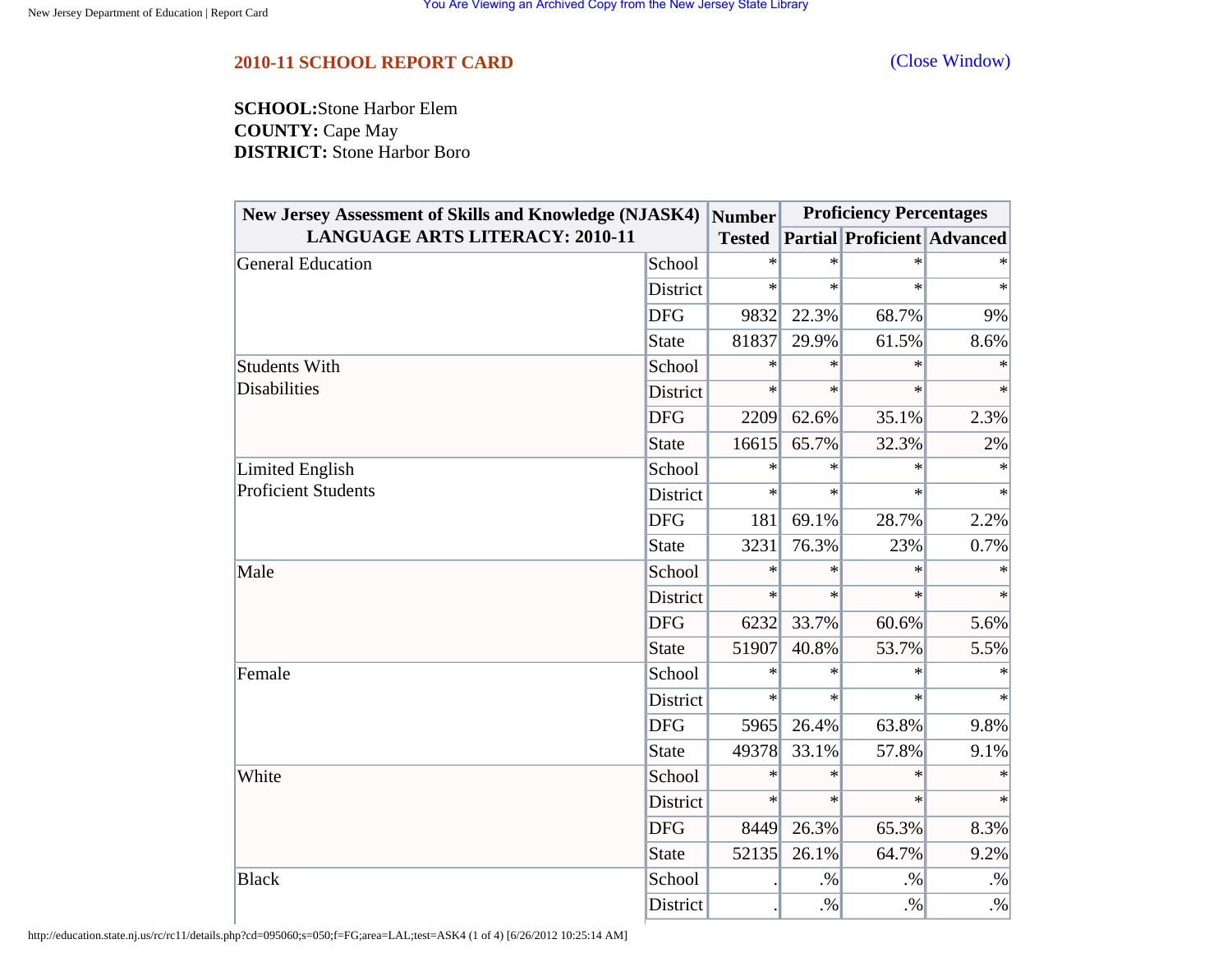|                               | <b>DFG</b>      | 992    | 55.1%  | 42.6%  | 2.2%      |
|-------------------------------|-----------------|--------|--------|--------|-----------|
|                               | <b>State</b>    | 16571  | 60.1%  | 37.9%  | 2%        |
| Asian                         | School          |        | $. \%$ | $. \%$ | $. \%$    |
|                               | <b>District</b> |        | $. \%$ | $. \%$ | $\cdot\%$ |
|                               | <b>DFG</b>      | 1119   | 18%    | 68.7%  | 13.3%     |
|                               | <b>State</b>    | 9237   | 17.1%  | 65%    | 17.9%     |
| Native Hawaiian or            | School          |        | $. \%$ | $. \%$ | $. \%$    |
| <b>Other Pacific Islander</b> | <b>District</b> |        | .96    | $. \%$ | $\cdot\%$ |
|                               | <b>DFG</b>      | $\ast$ | $\ast$ | $\ast$ | $\ast$    |
|                               | <b>State</b>    | 214    | 26.6%  | 62.1%  | 11.2%     |
| American Indian/              | School          |        | $. \%$ | $. \%$ | $. \%$    |
| <b>Alaskan Native</b>         | <b>District</b> |        | $. \%$ | $. \%$ | $. \%$    |
|                               | <b>DFG</b>      | $\ast$ | $\ast$ | $\ast$ | $\ast$    |
|                               | <b>State</b>    | 104    | 35.6%  | 60.6%  | 3.8%      |
| Hispanic                      | School          |        | $. \%$ | $. \%$ | $. \%$    |
|                               | <b>District</b> |        | $. \%$ | $. \%$ | $. \%$    |
|                               | <b>DFG</b>      | 1491   | 44%    | 52.6%  | 3.4%      |
|                               | <b>State</b>    | 22173  | 53.9%  | 43.9%  | 2.2%      |
| <b>Other Race</b>             | School          |        | $. \%$ | $. \%$ | $. \%$    |
|                               | <b>District</b> |        | $. \%$ | $. \%$ | $. \%$    |
|                               | <b>DFG</b>      | 109    | 37.6%  | 56%    | 6.4%      |
|                               | <b>State</b>    | 916    | 35.6%  | 56.6%  | 7.9%      |
| <b>Migrant Students</b>       | School          |        | .9/6   | $. \%$ | $. \%$    |
|                               | District        |        | $. \%$ | $. \%$ | $. \%$    |
|                               | <b>DFG</b>      | $\ast$ | $\ast$ | $\ast$ | $\ast$    |
|                               | <b>State</b>    | 36     | 61.1%  | 38.9%  | 0%        |
| Economically                  | School          |        | $. \%$ | $. \%$ | $. \%$    |
| Disadvantaged                 | <b>District</b> |        | $. \%$ | $. \%$ | $\cdot\%$ |
|                               | <b>DFG</b>      | 2357   | 50.5%  | 47%    | 2.5%      |
|                               | <b>State</b>    | 36654  | 57.8%  | 40.4%  | 1.8%      |

**New Jersey Assessment of Skills and Knowledge (NJASK4) Number LANGUAGE ARTS LITERACY: 2009-10 Tested Partial Proficient Advanced Proficiency Percentages**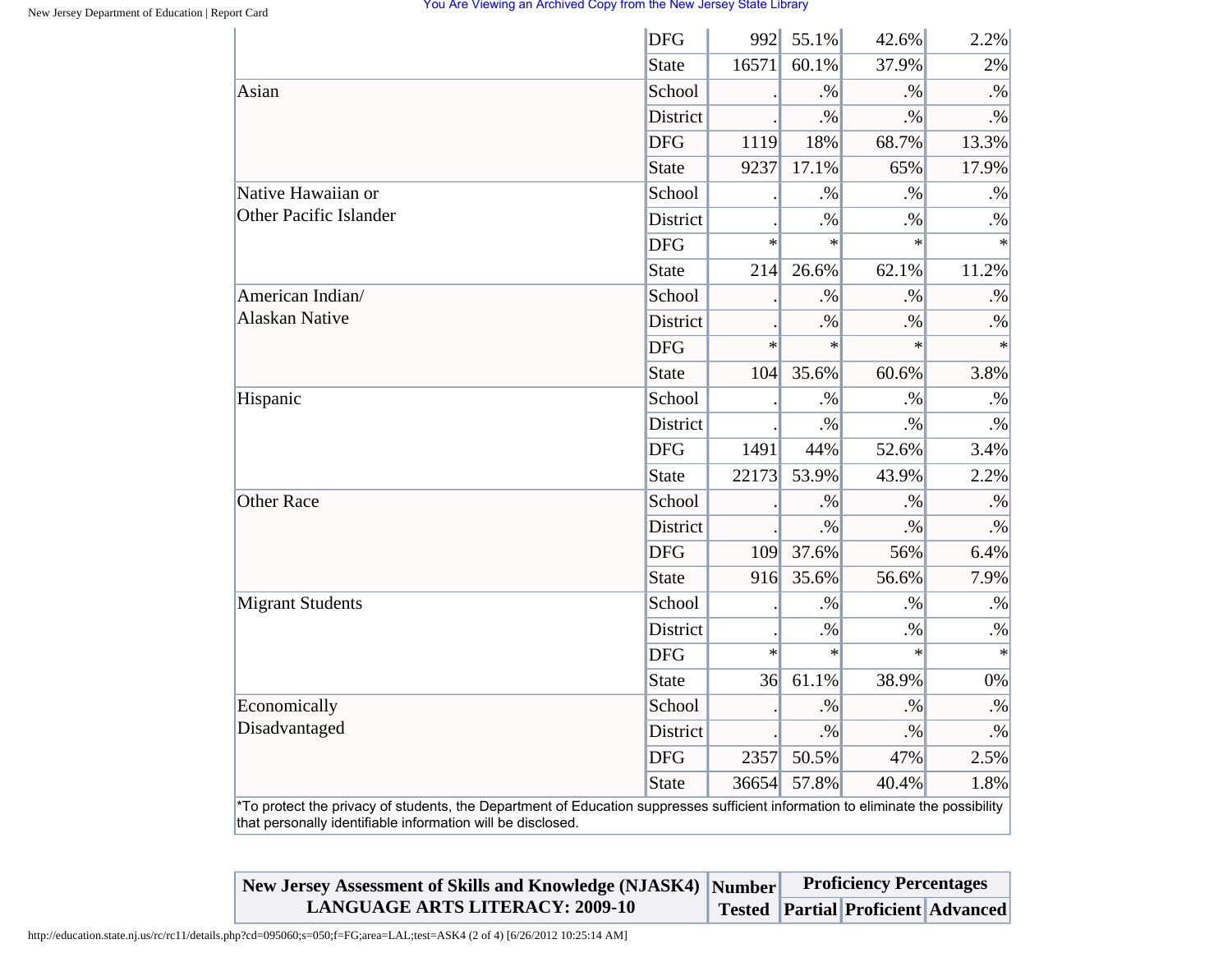| <b>General Education</b>   | School       | $\ast$ | $\ast$ | $\ast$ | $\ast$    |
|----------------------------|--------------|--------|--------|--------|-----------|
|                            | District     | $\ast$ | $\ast$ | $\ast$ | $\ast$    |
|                            | <b>DFG</b>   | 10183  | 27.6%  | 61.3%  | 11.1%     |
|                            | State        | 82821  | 33.1%  | 55.9%  | 11%       |
| <b>Students With</b>       | School       | $\ast$ | $\ast$ | $\ast$ | $\ast$    |
| <b>Disabilities</b>        | District     | $\ast$ | $\ast$ | $\ast$ | $\ast$    |
|                            | <b>DFG</b>   | 1980   | 66.6%  | 31.4%  | 2.1%      |
|                            | <b>State</b> | 15922  | 70.2%  | 27.6%  | 2.2%      |
| <b>Limited English</b>     | School       | $\ast$ | $\ast$ | $\ast$ | $\ast$    |
| <b>Proficient Students</b> | District     | $\ast$ | $\ast$ | $\ast$ | $\ast$    |
|                            | <b>DFG</b>   | 168    | 73.8%  | 25.6%  | 0.6%      |
|                            | <b>State</b> | 3214   | 79.9%  | 19.4%  | 0.7%      |
| Male                       | School       | $\ast$ | $\ast$ | $\ast$ | $\ast$    |
|                            | District     | $\ast$ | $\ast$ | $\ast$ | $\ast$    |
|                            | <b>DFG</b>   | 6303   | 39.8%  | 53.8%  | 6.4%      |
|                            | <b>State</b> | 51824  | 45.3%  | 48%    | 6.7%      |
| Female                     | School       | $\ast$ | $\ast$ | $\ast$ | $\ast$    |
|                            | District     | $\ast$ | $\ast$ | $\ast$ | $\ast$    |
|                            | <b>DFG</b>   | 6011   | 28.8%  | 58.4%  | 12.7%     |
|                            | <b>State</b> | 49771  | 35%    | 53%    | 12%       |
| White                      | School       | $\ast$ | $\ast$ | $\ast$ | $\ast$    |
|                            | District     | $\ast$ | $\ast$ | $\ast$ | $\ast$    |
|                            | <b>DFG</b>   | 8558   | 31.9%  | 58.3%  | 9.8%      |
|                            | <b>State</b> | 53229  | 29.7%  | 58.5%  | 11.8%     |
| <b>Black</b>               | School       |        | $. \%$ | $. \%$ | $. \%$    |
|                            | District     |        | $. \%$ | $. \%$ | $. \%$    |
|                            | <b>DFG</b>   | 1023   | 48.7%  | 46.1%  | 5.2%      |
|                            | <b>State</b> | 16904  | 61.6%  | 35.2%  | 3.2%      |
| Asian                      | School       |        | $. \%$ | $. \%$ | $. \%$    |
|                            | District     |        | $. \%$ | $. \%$ | $\cdot\%$ |
|                            | <b>DFG</b>   | 1127   | 22.4%  | 60.2%  | 17.5%     |
|                            | <b>State</b> | 9135   | 21%    | 58%    | 21.1%     |
| Native Hawaiian or         | School       |        | $. \%$ | $. \%$ | $. \%$    |
| Other Pacific Islander     | District     |        | $. \%$ | $. \%$ | $. \%$    |

http://education.state.nj.us/rc/rc11/details.php?cd=095060;s=050;f=FG;area=LAL;test=ASK4 (3 of 4) [6/26/2012 10:25:14 AM]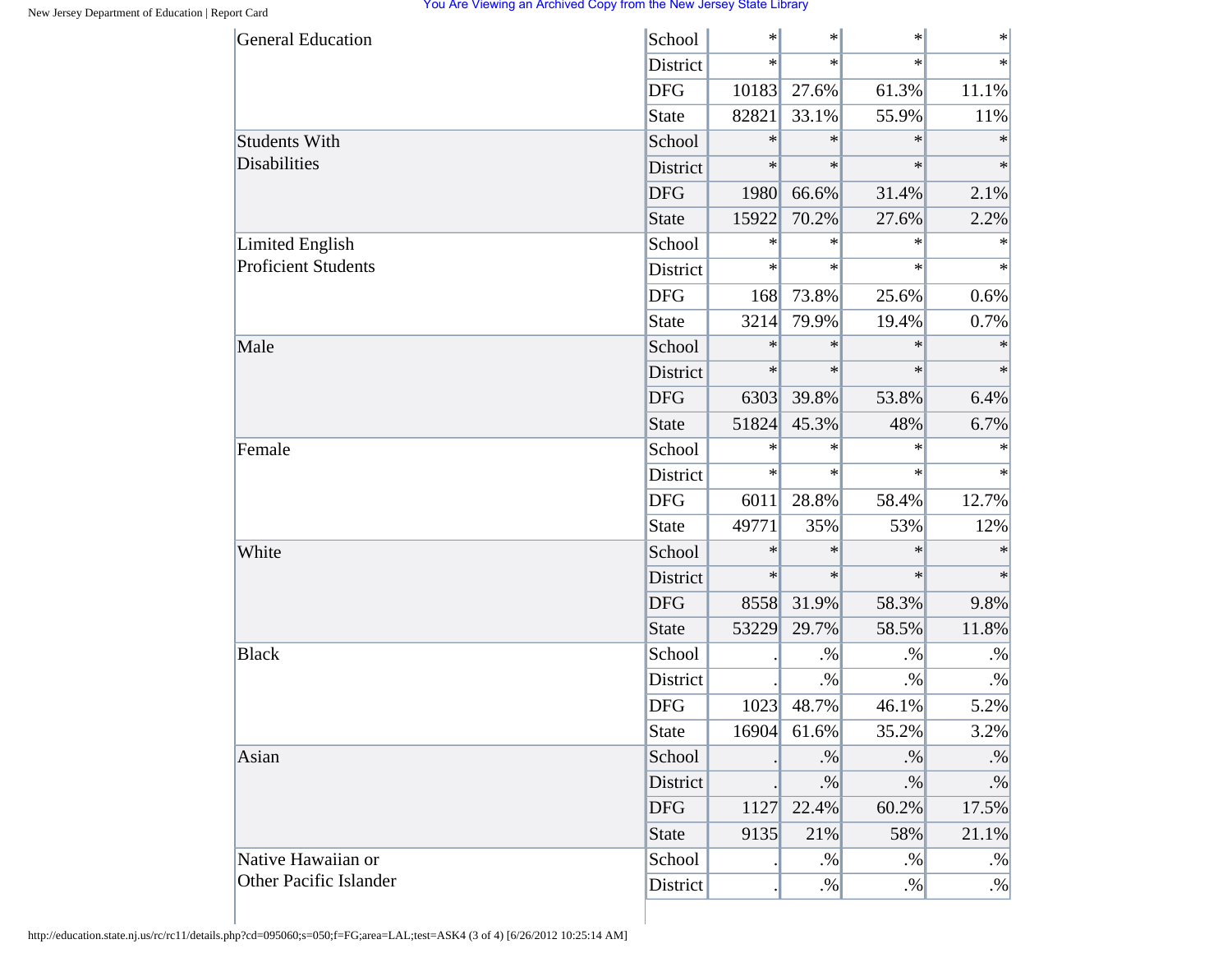|                         | <b>DFG</b>      | 14     | 50%    | 42.9%  | 7.1%      |
|-------------------------|-----------------|--------|--------|--------|-----------|
|                         | <b>State</b>    | 215    | 28.8%  | 56.3%  | 14.9%     |
| American Indian/        | School          |        | $. \%$ | $. \%$ | $. \%$    |
| <b>Alaskan Native</b>   | District        |        | $. \%$ | $. \%$ | $. \%$    |
|                         | <b>DFG</b>      | 14     | 50%    | 42.9%  | 7.1%      |
|                         | <b>State</b>    | 106    | 43.4%  | 50%    | 6.6%      |
| Hispanic                | School          |        | $. \%$ | $. \%$ | $. \%$    |
|                         | District        |        | $. \%$ | $. \%$ | $. \%$    |
|                         | <b>DFG</b>      | 1471   | 48.6%  | 46.8%  | 4.6%      |
|                         | <b>State</b>    | 21379  | 57.9%  | 39.1%  | 2.9%      |
| <b>Other Race</b>       | School          |        | $. \%$ | $. \%$ | $. \%$    |
|                         | <b>District</b> |        | $. \%$ | $. \%$ | $\cdot\%$ |
|                         | <b>DFG</b>      | 74     | 48.6%  | 45.9%  | 5.4%      |
|                         | <b>State</b>    | 686    | 41.7%  | 49.3%  | 9%        |
| <b>Migrant Students</b> | School          |        | $. \%$ | $. \%$ | $. \%$    |
|                         | District        |        | $. \%$ | $. \%$ | $. \%$    |
|                         | <b>DFG</b>      | $\ast$ | $\ast$ | $\ast$ | $\ast$    |
|                         | <b>State</b>    | 33     | 87.9%  | 12.1%  | $0\%$     |
| Economically            | School          |        | $. \%$ | $. \%$ | $. \%$    |
| Disadvantaged           | District        |        | $. \%$ | $. \%$ | $. \%$    |
|                         | <b>DFG</b>      | 2274   | 54.2%  | 42.7%  | 3.1%      |
|                         | <b>State</b>    | 35707  | 61.5%  | 36%    | 2.5%      |

[\(Close Window\)](#page-19-0)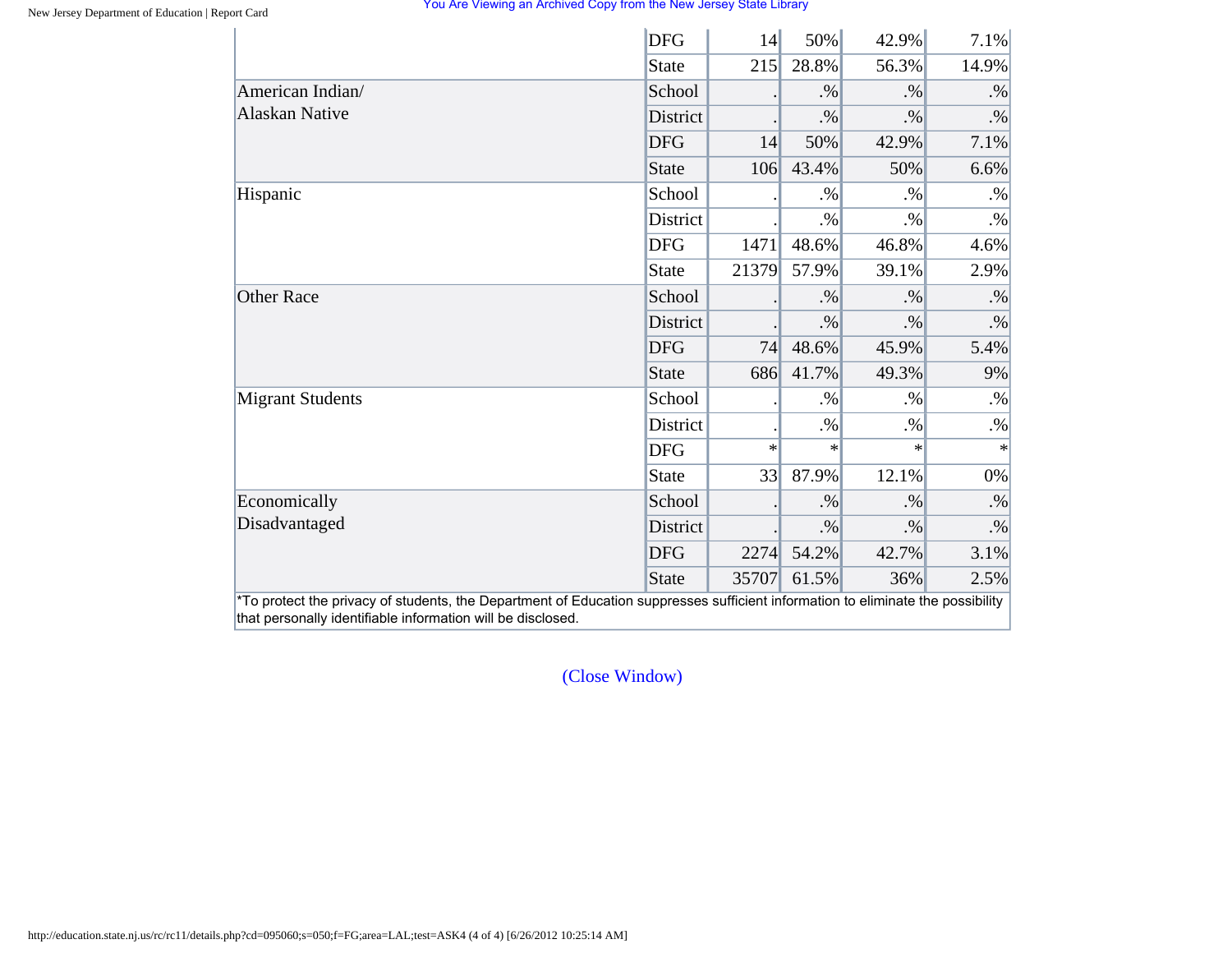<span id="page-23-1"></span><span id="page-23-0"></span>NEW JERSEY SCHOOL REPORT CARD 2010-2011<br>NEW JERSEY SCHOOL REPORT CARD 2010-2011

# **2011 National Assessment Educational Progress (NAEP)**

|                                   | <b>Proficiency Percentages</b> |                              |              |                   |                 |  |
|-----------------------------------|--------------------------------|------------------------------|--------------|-------------------|-----------------|--|
| <b>GRADE 4 READING</b>            |                                | <b>Below</b><br><b>Basic</b> | <b>Basic</b> | <b>Proficient</b> | <b>Advanced</b> |  |
| Male                              | State (NJ)                     | 23.5%                        | 34.8%        | 31.8%             | 9.9%            |  |
|                                   | <b>Nation</b>                  | 37.1%                        | 33.3%        | 23.4%             | 6.2%            |  |
| Female                            | State (NJ)                     | 20.3%                        | 33.5%        | 33.1%             | 13.0%           |  |
|                                   | <b>Nation</b>                  | 30.4%                        | 34.3%        | 26.5%             | 8.8%            |  |
| White                             | State (NJ)                     | 12.5%                        | 34.1%        | 39.6%             | 13.8%           |  |
|                                   | <b>Nation</b>                  | 22.6%                        | 35.1%        | 32.0%             | 10.3%           |  |
| <b>Black</b>                      | State (NJ)                     | 38.8%                        | 35.8%        | 21.2%             | 4.2%            |  |
|                                   | <b>Nation</b>                  | 51.3%                        | 32.5%        | 14.0%             | 2.2%            |  |
| Hispanic                          | State (NJ)                     | 38.3%                        | 37.1%        | 20.7%             | 3.8%            |  |
|                                   | <b>Nation</b>                  | 49.8%                        | 32.7%        | 15.1%             | 2.5%            |  |
| Asian                             | State (NJ)                     | 11.3%                        | 24.8%        | 36.6%             | 27.3%           |  |
|                                   | <b>Nation</b>                  | 19.3%                        | 30.1%        | 32.7%             | 17.8%           |  |
| American Indian                   | State (NJ)                     | ⇟                            |              | ‡                 |                 |  |
| <b>Alaskan Native</b>             | <b>Nation</b>                  | 51.0%                        | 30.0%        | 14.9%             | 4.2%            |  |
| Native Hawaiian                   | State (NJ)                     |                              |              |                   |                 |  |
| <b>Other Pacific Islanders</b>    | <b>Nation</b>                  | 39.5%                        | 33.1%        | 22.0%             | 5.4%            |  |
| <b>Two or More Races</b>          | State (NJ)                     | ‡                            | ⇟            | $\ddagger$        |                 |  |
|                                   | <b>Nation</b>                  | 28.6%                        | 34.4%        | 26.6%             | 10.3%           |  |
| Eligible for                      | State (NJ)                     | 39.2%                        | 37.9%        | 19.6%             | 3.3%            |  |
| <b>School Lunch Program</b>       | <b>Nation</b>                  | 48.0%                        | 37.9%        | 19.6%             | 3.3%            |  |
| Not Eligible for                  | State (NJ)                     | 18.7%                        | 35.1%        | 34.2%             | 12.1%           |  |
| <b>School Lunch Program</b>       | <b>Nation</b>                  | 29.9%                        | 35.3%        | 26.7%             | 8.1%            |  |
| <b>Students with Disabilities</b> | State (NJ)                     | 57.5%                        | 24.1%        | 13.9%             | 4.5%            |  |
|                                   | <b>Nation</b>                  | 69.4%                        | 19.9%        | $9.0\%$           | 1.8%            |  |
| <b>Limited English Proficient</b> | State (NJ)                     | ⇟                            | ⇟            | ‡                 | $\ddagger$      |  |
|                                   | <b>Nation</b>                  | 69.7%                        | 23.7%        | 6.0%              | 0.6             |  |
|                                   |                                |                              |              |                   |                 |  |

‡ Reporting standards not met.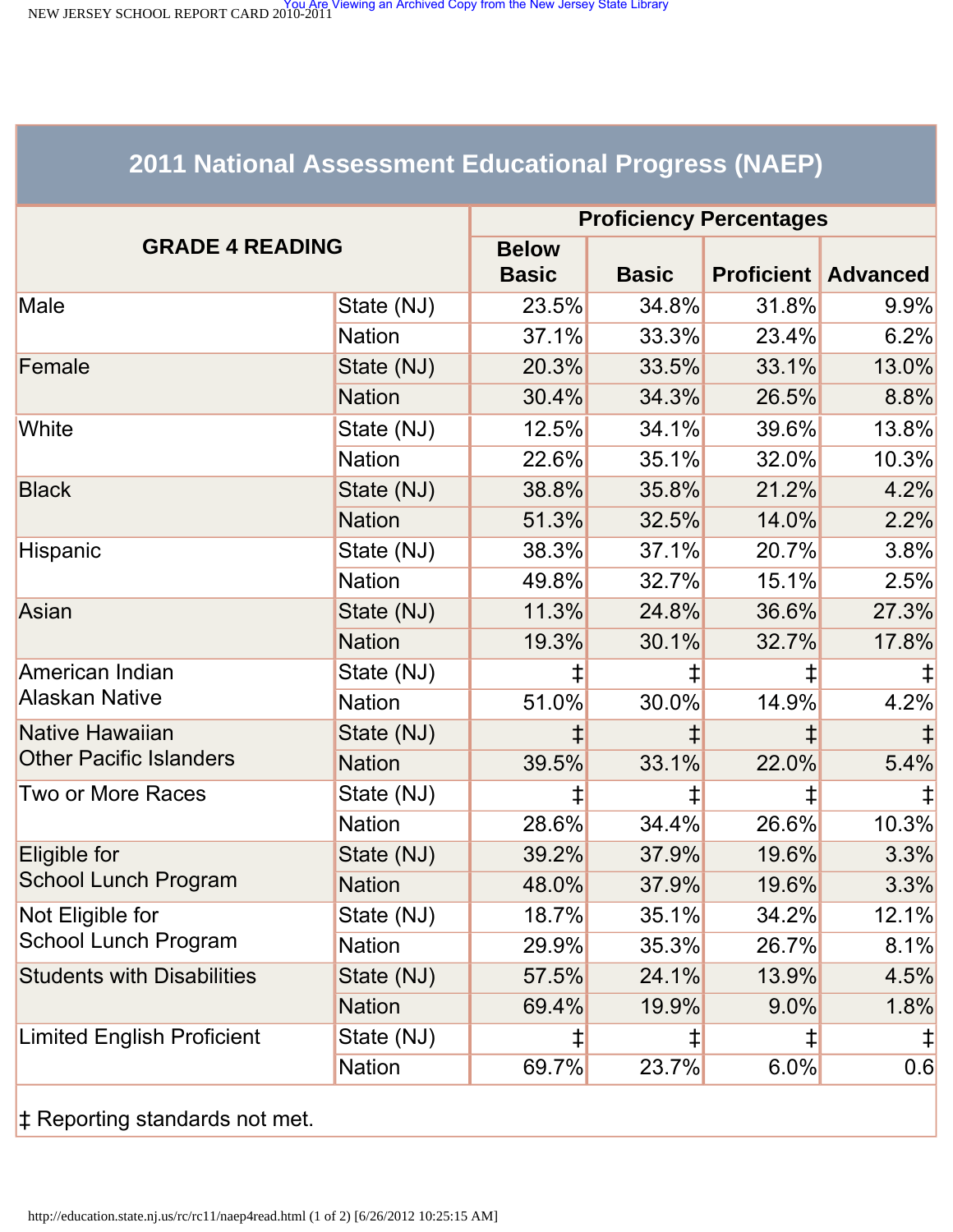# **NAEP Grade 4 Reading Participation Rates**

# **NAEP 2011 Participation Rates for students with disabilities and limited English proficient students.**

Students with disabilities participation rate for New Jersey: 50%

Limited English proficient participation rate for New Jersey: 55%

Students with disabilities participation rate for the nation's public schools: 77%

Limited English proficient participation rate for the nation's public schools: 89%

[\(Close Window\)](#page-23-1)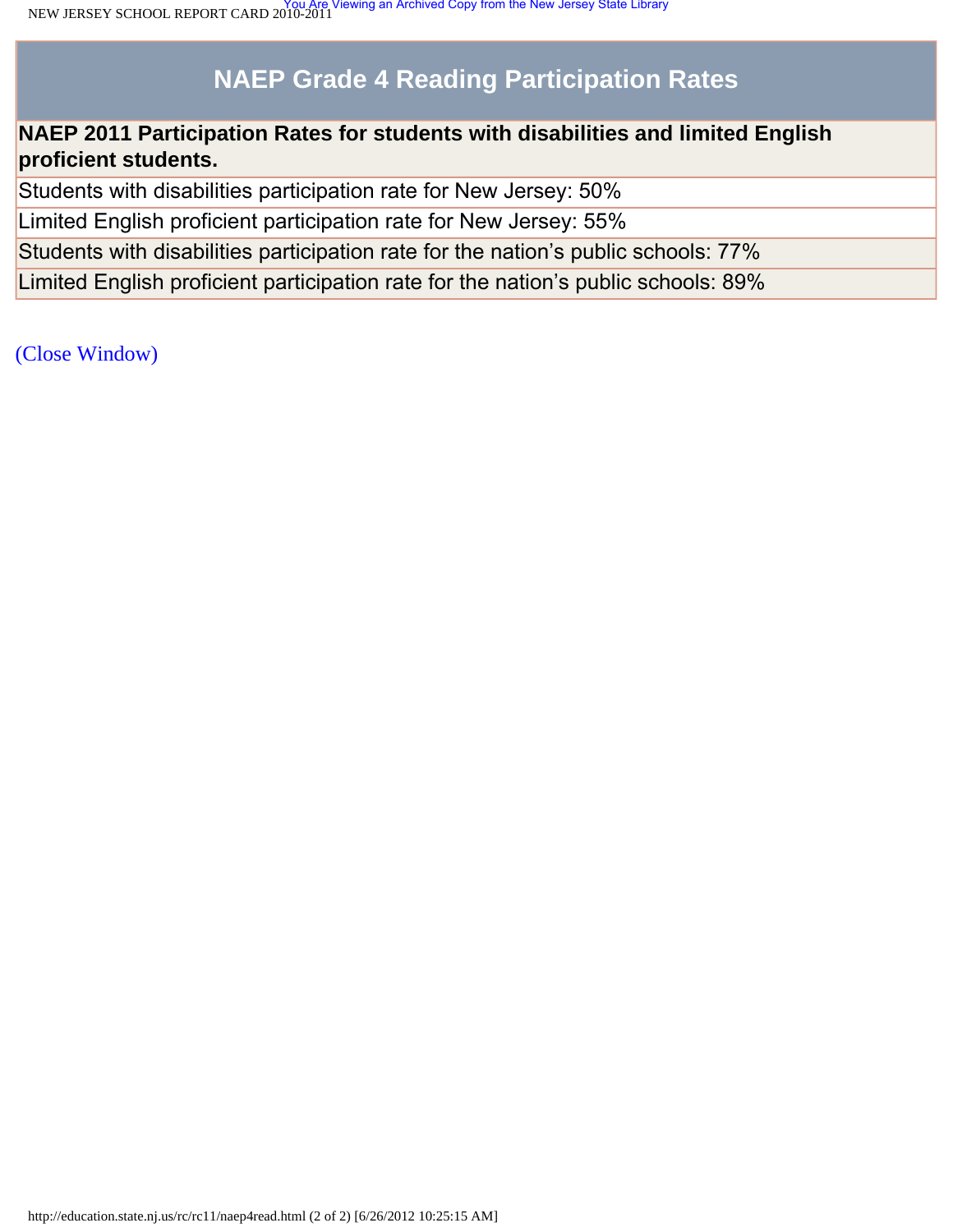### <span id="page-25-0"></span>**2010-11 SCHOOL REPORT CARD** [\(Close Window\)](#page-25-0)

**SCHOOL:**Stone Harbor Elem **COUNTY:** Cape May **DISTRICT:** Stone Harbor Boro

| New Jersey Assessment of Skills and Knowledge (NJASK4) |              | <b>Number</b> | <b>Proficiency Percentages</b> |                                    |           |
|--------------------------------------------------------|--------------|---------------|--------------------------------|------------------------------------|-----------|
| <b>MATHEMATICS: 2010-11</b>                            |              | <b>Tested</b> |                                | <b>Partial Proficient Advanced</b> |           |
| <b>General Education</b>                               | School       | $\ast$        | $\ast$                         | $\ast$                             |           |
|                                                        | District     | $\ast$        | $\ast$                         | $\ast$                             | $\ast$    |
|                                                        | <b>DFG</b>   | 9828          | 11.7%                          | 50.3%                              | 38%       |
|                                                        | State        | 81848         | 15.6%                          | 48.2%                              | 36.2%     |
| <b>Students With</b>                                   | School       | $\ast$        | $\ast$                         | $\ast$                             | $\ast$    |
| <b>Disabilities</b>                                    | District     | $\ast$        | $\ast$                         | $\ast$                             | $\ast$    |
|                                                        | <b>DFG</b>   | 2214          | 33.6%                          | 49%                                | 17.4%     |
|                                                        | <b>State</b> | 16649         | 38.2%                          | 44.9%                              | 16.9%     |
| Limited English                                        | School       | $\ast$        | $\ast$                         | $\ast$                             | $\ast$    |
| <b>Proficient Students</b>                             | District     | $\ast$        | $\ast$                         | $\ast$                             | $\ast$    |
|                                                        | <b>DFG</b>   | 215           | 46%                            | 40.5%                              | 13.5%     |
|                                                        | State        | 3524          | 52.5%                          | 37.5%                              | 10%       |
| Male                                                   | School       | $\ast$        | $\ast$                         | $\ast$                             | $\ast$    |
|                                                        | District     | $\ast$        | $\ast$                         | $\ast$                             | $\ast$    |
|                                                        | <b>DFG</b>   | 6255          | 16.3%                          | 48%                                | 35.7%     |
|                                                        | <b>State</b> | 52111         | 20.6%                          | 45.7%                              | 33.7%     |
| Female                                                 | School       | $\ast$        | $\ast$                         | $\ast$                             |           |
|                                                        | District     | $\ast$        | $\ast$                         | $\ast$                             | $\ast$    |
|                                                        | <b>DFG</b>   | 5975          | 16%                            | 51.9%                              | 32.1%     |
|                                                        | <b>State</b> | 49507         | 20.1%                          | 49.1%                              | 30.8%     |
| White                                                  | School       | $\ast$        | $\ast$                         | $\ast$                             | $\ast$    |
|                                                        | District     | $\ast$        | $\ast$                         | $\ast$                             | $\ast$    |
|                                                        | <b>DFG</b>   | 8456          | 13.2%                          | 50.7%                              | 36.2%     |
|                                                        | <b>State</b> | 52226         | 12.2%                          | 48.9%                              | 38.9%     |
| <b>Black</b>                                           | School       |               | $. \%$                         | $. \%$                             | $\cdot\%$ |
|                                                        | District     |               | $. \%$                         | $. \%$                             | $\cdot\%$ |

http://education.state.nj.us/rc/rc11/details.php?cd=095060;s=050;f=FG;area=MATH;test=ASK4 (1 of 4) [6/26/2012 10:25:17 AM]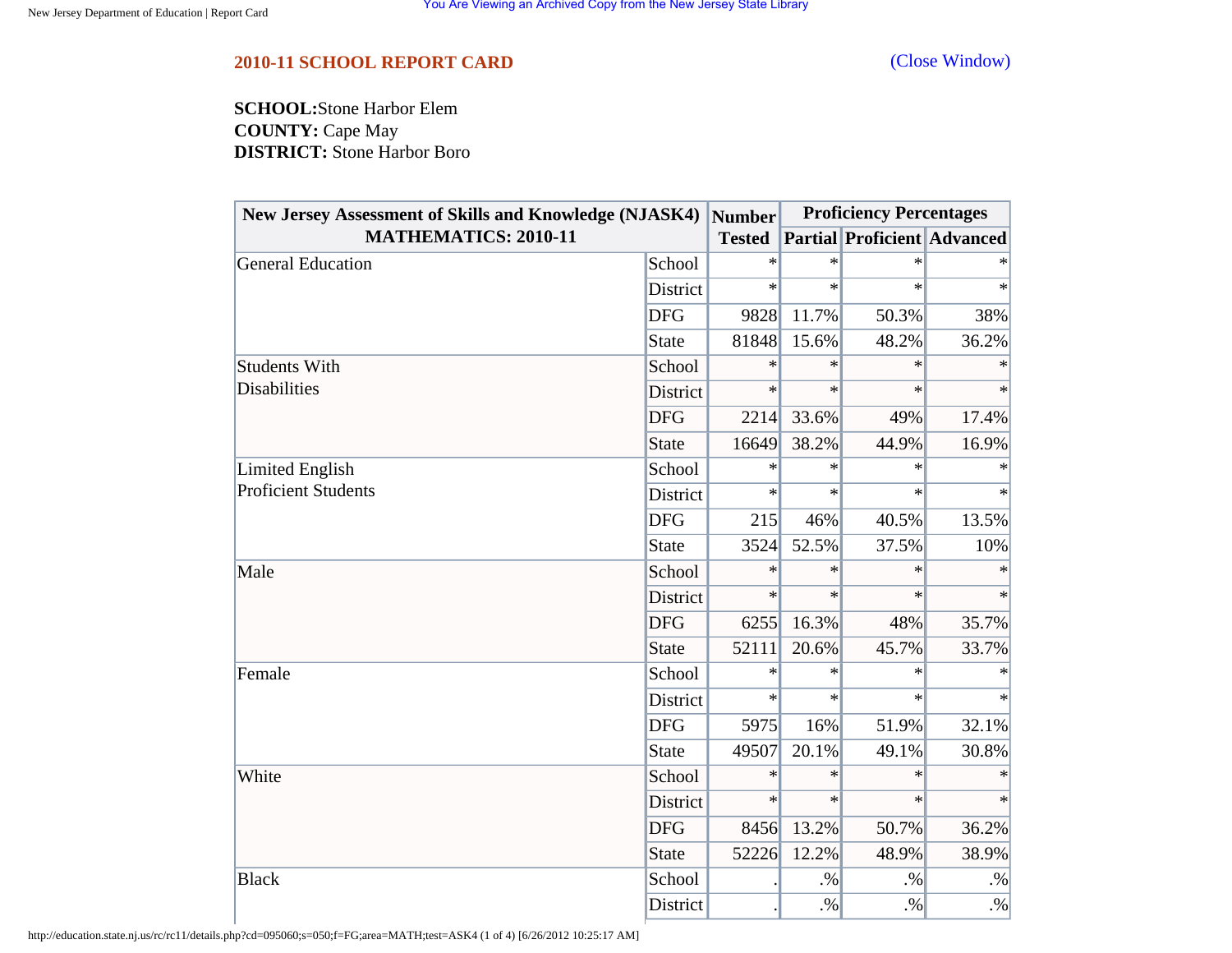|                                                                                                                                                                                                | <b>DFG</b>   | 997    | 36.2%  | 49.3%  | 14.4%     |
|------------------------------------------------------------------------------------------------------------------------------------------------------------------------------------------------|--------------|--------|--------|--------|-----------|
|                                                                                                                                                                                                | <b>State</b> | 16627  | 39.7%  | 46.1%  | 14.2%     |
| Asian                                                                                                                                                                                          | School       |        | .96    | $. \%$ | $. \%$    |
|                                                                                                                                                                                                | District     |        | $. \%$ | $. \%$ | $. \%$    |
|                                                                                                                                                                                                | <b>DFG</b>   | 1136   | 7.7%   | 38.6%  | 53.8%     |
|                                                                                                                                                                                                | <b>State</b> | 9383   | 6.7%   | 34.2%  | 59.1%     |
| Native Hawaiian or                                                                                                                                                                             | School       |        | $. \%$ | $. \%$ | $. \%$    |
| <b>Other Pacific Islander</b>                                                                                                                                                                  | District     |        | $. \%$ | $. \%$ | $. \%$    |
|                                                                                                                                                                                                | <b>DFG</b>   | $\ast$ | $\ast$ | $\ast$ | $\ast$    |
|                                                                                                                                                                                                | <b>State</b> | 216    | 10.6%  | 46.8%  | 42.6%     |
| American Indian/                                                                                                                                                                               | School       |        | $. \%$ | $. \%$ | $. \%$    |
| Alaskan Native                                                                                                                                                                                 | District     |        | $. \%$ | $. \%$ | $\cdot\%$ |
|                                                                                                                                                                                                | <b>DFG</b>   | $\ast$ | $\ast$ | $\ast$ | $\ast$    |
|                                                                                                                                                                                                | <b>State</b> | 105    | 18.1%  | 48.6%  | 33.3%     |
| Hispanic                                                                                                                                                                                       | School       |        | $. \%$ | $. \%$ | $\cdot\%$ |
|                                                                                                                                                                                                | District     |        | $. \%$ | $. \%$ | $. \%$    |
|                                                                                                                                                                                                | <b>DFG</b>   | 1495   | 25.6%  | 54.4%  | 19.9%     |
|                                                                                                                                                                                                | <b>State</b> | 22194  | 31.1%  | 50.1%  | 18.7%     |
| <b>Other Race</b>                                                                                                                                                                              | School       |        | $. \%$ | $. \%$ | $. \%$    |
|                                                                                                                                                                                                | District     |        | $. \%$ | $. \%$ | $. \%$    |
|                                                                                                                                                                                                | <b>DFG</b>   | 110    | 21.8%  | 54.5%  | 23.6%     |
|                                                                                                                                                                                                | <b>State</b> | 936    | 22.5%  | 46%    | 31.4%     |
| <b>Migrant Students</b>                                                                                                                                                                        | School       |        | $. \%$ | $. \%$ | $. \%$    |
|                                                                                                                                                                                                | District     |        | $. \%$ | $. \%$ | $. \%$    |
|                                                                                                                                                                                                | <b>DFG</b>   | $\ast$ | $\ast$ | $\ast$ | $\ast$    |
|                                                                                                                                                                                                | <b>State</b> | 36     | 38.9%  | 41.7%  | 19.4%     |
| Economically                                                                                                                                                                                   | School       |        | $. \%$ | $. \%$ | $. \%$    |
| Disadvantaged                                                                                                                                                                                  | District     |        | $. \%$ | $. \%$ | $\cdot\%$ |
|                                                                                                                                                                                                | <b>DFG</b>   | 2367   | 31.3%  | 51.3%  | 17.4%     |
|                                                                                                                                                                                                | <b>State</b> | 36787  | 35%    | 48.1%  | 16.9%     |
| *To protect the privacy of students, the Department of Education suppresses sufficient information to eliminate the possibility<br>that personally identifiable information will be disclosed. |              |        |        |        |           |

| New Jersey Assessment of Skills and Knowledge (NJASK4) Number | <b>Proficiency Percentages</b> |                                           |  |  |
|---------------------------------------------------------------|--------------------------------|-------------------------------------------|--|--|
| <b>MATHEMATICS: 2009-10</b>                                   |                                | <b>Tested Partial Proficient Advanced</b> |  |  |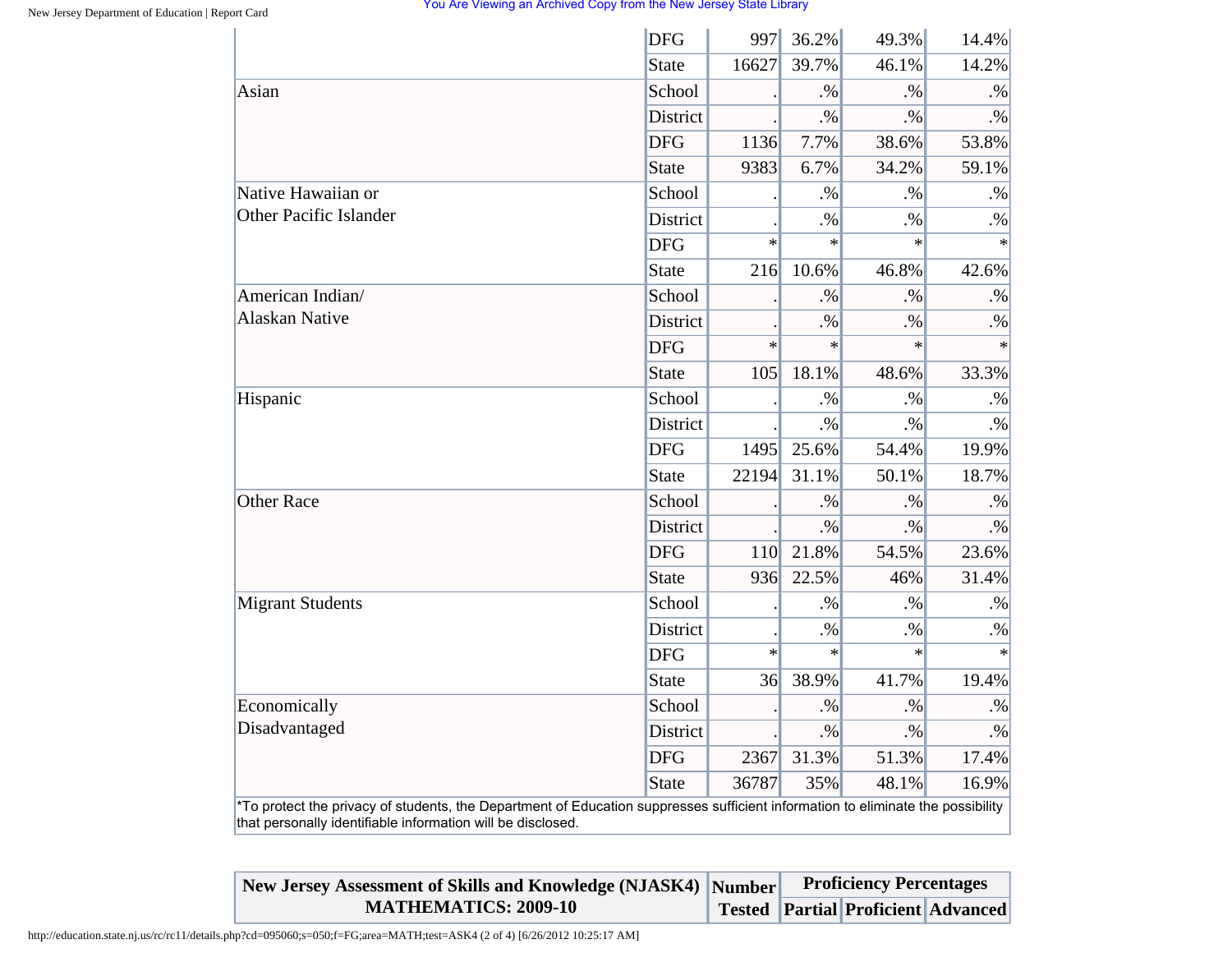| <b>General Education</b>      | School       | $\ast$ | $\ast$ | $\ast$ | $\ast$    |
|-------------------------------|--------------|--------|--------|--------|-----------|
|                               | District     | $\ast$ | $\ast$ | $\ast$ | $\ast$    |
|                               | <b>DFG</b>   | 10169  | 13.2%  | 45.4%  | 41.4%     |
|                               | State        | 82852  | 17.5%  | 43.4%  | 39.2%     |
| <b>Students With</b>          | School       | $\ast$ | $\ast$ | $\ast$ | $\ast$    |
| <b>Disabilities</b>           | District     | $\ast$ | $\ast$ | $\ast$ | $\ast$    |
|                               | <b>DFG</b>   | 1987   | 39.9%  | 43.7%  | 16.4%     |
|                               | <b>State</b> | 15955  | 43.8%  | 38.5%  | 17.7%     |
| Limited English               | School       | $\ast$ | $\ast$ | $\ast$ | ∗         |
| <b>Proficient Students</b>    | District     | $\ast$ | $\ast$ | $\ast$ | $\ast$    |
|                               | <b>DFG</b>   | 202    | 52%    | 39.1%  | 8.9%      |
|                               | <b>State</b> | 3534   | 55.8%  | 33.1%  | 11.1%     |
| Male                          | School       | $\ast$ | $\ast$ | $\ast$ | $\ast$    |
|                               | District     | $\ast$ | $\ast$ | $\ast$ | $\ast$    |
|                               | <b>DFG</b>   | 6320   | 17.9%  | 43.2%  | 38.8%     |
|                               | <b>State</b> | 52034  | 22.4%  | 40.9%  | 36.7%     |
| Female                        | School       | $\ast$ | ∗      | $\ast$ | $\ast$    |
|                               | District     | $\ast$ | $\ast$ | $\ast$ | $\ast$    |
|                               | <b>DFG</b>   | 6020   | 18.3%  | 46.9%  | 34.8%     |
|                               | <b>State</b> | 49937  | 23.2%  | 43.7%  | 33.1%     |
| White                         | School       | $\ast$ | $\ast$ | $\ast$ | $\ast$    |
|                               | District     | $\ast$ | $\ast$ | $\ast$ | $\ast$    |
|                               | <b>DFG</b>   | 8565   | 15.1%  | 45.6%  | 39.3%     |
|                               | <b>State</b> | 53321  | 14%    | 43.6%  | 42.4%     |
| <b>Black</b>                  | School       |        | $. \%$ | $. \%$ | $\cdot\%$ |
|                               | District     |        | $. \%$ | $. \%$ | $. \%$    |
|                               | <b>DFG</b>   | 1023   | 34.5%  | 46.7%  | 18.8%     |
|                               | <b>State</b> | 16996  | 44.4%  | 40.6%  | 15%       |
| Asian                         | School       |        | $. \%$ | $. \%$ | $. \%$    |
|                               | District     |        | $. \%$ | $. \%$ | $. \%$    |
|                               | <b>DFG</b>   | 1142   | 8.8%   | 38%    | 53.2%     |
|                               | <b>State</b> | 9281   | 7.9%   | 30.7%  | 61.4%     |
| Native Hawaiian or            | School       |        | $. \%$ | $. \%$ | $. \%$    |
| <b>Other Pacific Islander</b> | District     |        | $. \%$ | $. \%$ | $. \%$    |
|                               |              |        |        |        |           |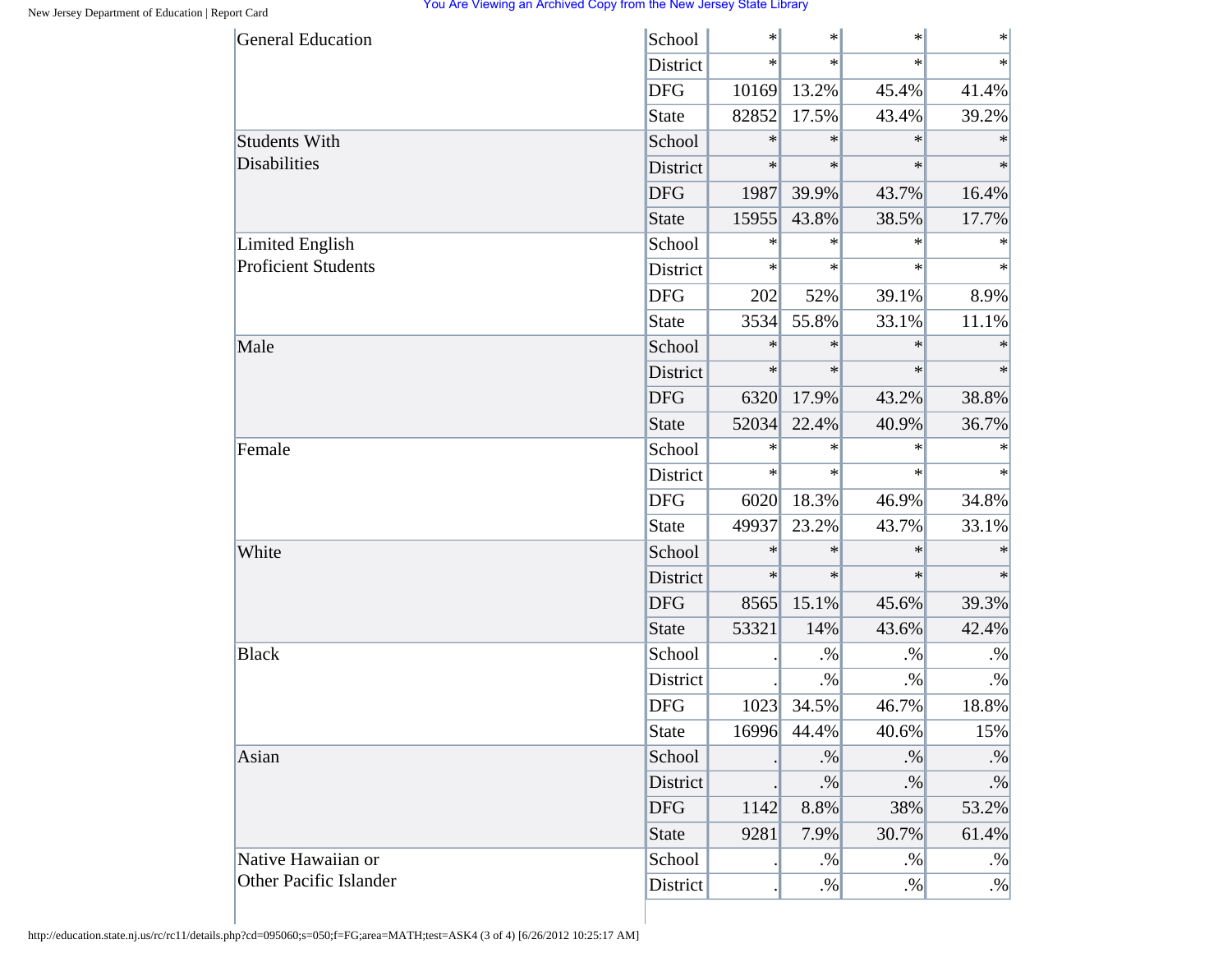|                         | <b>DFG</b>      | 15     | 33.3%  | 40%    | 26.7%     |
|-------------------------|-----------------|--------|--------|--------|-----------|
|                         | State           | 218    | 14.2%  | 42.7%  | 43.1%     |
| American Indian/        | School          |        | $. \%$ | $. \%$ | $. \%$    |
| <b>Alaskan Native</b>   | <b>District</b> |        | $. \%$ | $. \%$ | $. \%$    |
|                         | <b>DFG</b>      | 15     | 33.3%  | 40%    | 26.7%     |
|                         | State           | 107    | 27.1%  | 45.8%  | 27.1%     |
| Hispanic                | School          |        | $. \%$ | $. \%$ | $. \%$    |
|                         | District        |        | $. \%$ | $. \%$ | $. \%$    |
|                         | <b>DFG</b>      | 1473   | 30.8%  | 46.4%  | 22.8%     |
|                         | State           | 21408  | 33.9%  | 45.4%  | 20.8%     |
| <b>Other Race</b>       | School          |        | $. \%$ | $. \%$ | $. \%$    |
|                         | District        |        | $. \%$ | $. \%$ | $\cdot\%$ |
|                         | <b>DFG</b>      | 73     | 31.5%  | 42.5%  | 26%       |
|                         | State           | 701    | 28.5%  | 39.8%  | 31.7%     |
| <b>Migrant Students</b> | School          |        | $. \%$ | $. \%$ | $. \%$    |
|                         | District        |        | $. \%$ | $. \%$ | $. \%$    |
|                         | <b>DFG</b>      | $\ast$ | $\ast$ | $\ast$ | $\ast$    |
|                         | <b>State</b>    | 33     | 54.5%  | 39.4%  | 6.1%      |
| Economically            | School          |        | $. \%$ | $. \%$ | $. \%$    |
| Disadvantaged           | District        |        | $. \%$ | $. \%$ | $. \%$    |
|                         | <b>DFG</b>      | 2280   | 31.4%  | 49%    | 19.5%     |
|                         | State           | 35871  | 38.4%  | 43.3%  | 18.4%     |

[\(Close Window\)](#page-25-0)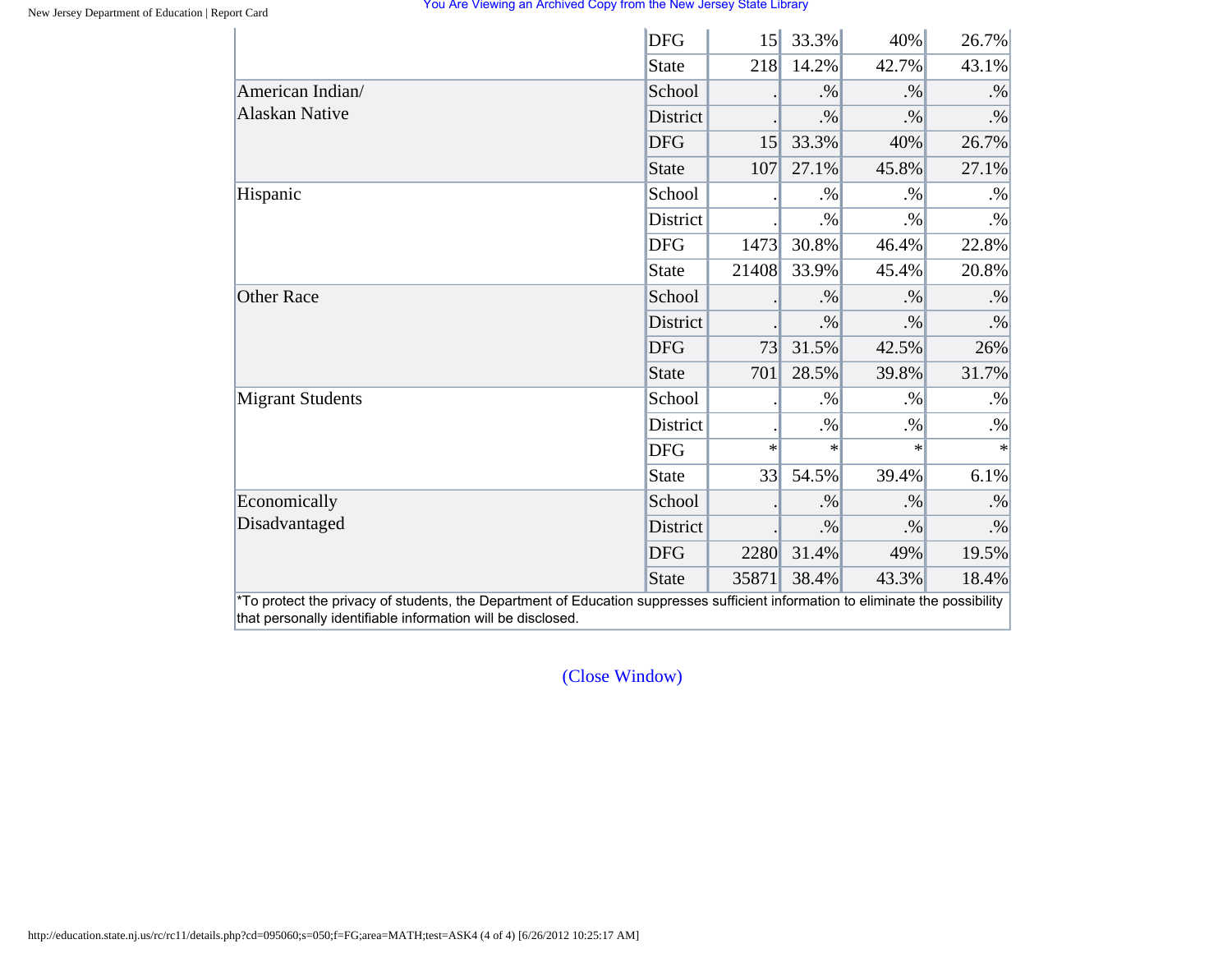<span id="page-29-1"></span><span id="page-29-0"></span>NEW JERSEY SCHOOL REPORT CARD 2010-2011<br>NEW JERSEY SCHOOL REPORT CARD 2010-2011

# **2011 National Assessment Educational Progress (NAEP)**

|                                   | <b>Proficiency Percentages</b> |              |              |            |                            |  |
|-----------------------------------|--------------------------------|--------------|--------------|------------|----------------------------|--|
| <b>GRADE 4 MATHEMATICS</b>        |                                | <b>Below</b> |              |            |                            |  |
|                                   |                                | <b>Basic</b> | <b>Basic</b> |            | <b>Proficient Advanced</b> |  |
| Male                              | State (NJ)                     | 11.4%        | 35.9%        | 41.7%      | 11.1%                      |  |
|                                   | <b>Nation</b>                  | 18.6%        | 41.3%        | 33.3%      | 6.8%                       |  |
| Female                            | State (NJ)                     | 10.6%        | 40.8%        | 40.1%      | 8.6%                       |  |
|                                   | <b>Nation</b>                  | 18.1%        | 43.3%        | 32.9%      | 5.6%                       |  |
| White                             | State (NJ)                     | $4.6\%$      | 31.4%        | 51.7%      | 12.3%                      |  |
|                                   | <b>Nation</b>                  | 9.4%         | 38.9%        | 42.8%      | 8.9%                       |  |
| <b>Black</b>                      | State (NJ)                     | 22.9%        | 53.6%        | 21.9%      | 1.7%                       |  |
|                                   | <b>Nation</b>                  | 34.3%        | 48.5%        | 16.2%      | 1.0%                       |  |
| Hispanic                          | State (NJ)                     | 21.0%        | 50.8%        | 25.8%      | 2.4%                       |  |
|                                   | <b>Nation</b>                  | 28.0%        | 48.4%        | 21.8%      | 1.8%                       |  |
| Asian                             | State (NJ)                     | 4.4%         | 20.8%        | 45.9%      | 28.9%                      |  |
|                                   | <b>Nation</b>                  | 7.9%         | 27.8%        | 43.8%      | 20.5%                      |  |
| American Indian                   | State (NJ)                     | ⇟            | ⇟            | ⇟          |                            |  |
| <b>Alaskan Native</b>             | <b>Nation</b>                  | 32.0%        | 44.2%        | 21.5%      | 2.3%                       |  |
| Native Hawaiian                   | State (NJ)                     |              |              | $\ddagger$ |                            |  |
| <b>Other Pacific Islanders</b>    | <b>Nation</b>                  | 24.3%        | 42.5%        | 26.0%      | 7.2%                       |  |
| Two or More Races                 | State (NJ)                     | ⇟            | ‡,           | ‡          |                            |  |
|                                   | <b>Nation</b>                  | 14.5%        | 42.6%        | 33.9%      | 9.0%                       |  |
| Eligible for                      | State (NJ)                     | 21.8%        | 51.4%        | 24.6%      | 2.2%                       |  |
| School Lunch Program              | <b>Nation</b>                  | 27.5%        | 48.5%        | 22.2%      | 1.8%                       |  |
| Not Eligible for                  | State (NJ)                     | 4.9%         | 30.9%        | $50.0\%$   | 14.2%                      |  |
| <b>School Lunch Program</b>       | <b>Nation</b>                  | 7.7%         | 35.4         | 45.4%      | 11.6%                      |  |
| <b>Students with Disabilities</b> | State (NJ)                     | 38.2%        | 38.4%        | 20.5%      | 2.8%                       |  |
|                                   | <b>Nation</b>                  | 46.0%        | 37.5%        | 14.7%      | 1.8%                       |  |
| <b>Limited English Proficient</b> | State (NJ)                     | 45.0%        | 46.6%        | 8.0%       | #                          |  |
|                                   | <b>Nation</b>                  | 41.5%        | 44.6%        | 13.0%      | 0.9%                       |  |
| $#$ Rounds to zero.               |                                |              |              |            |                            |  |

‡ Reporting standards not met.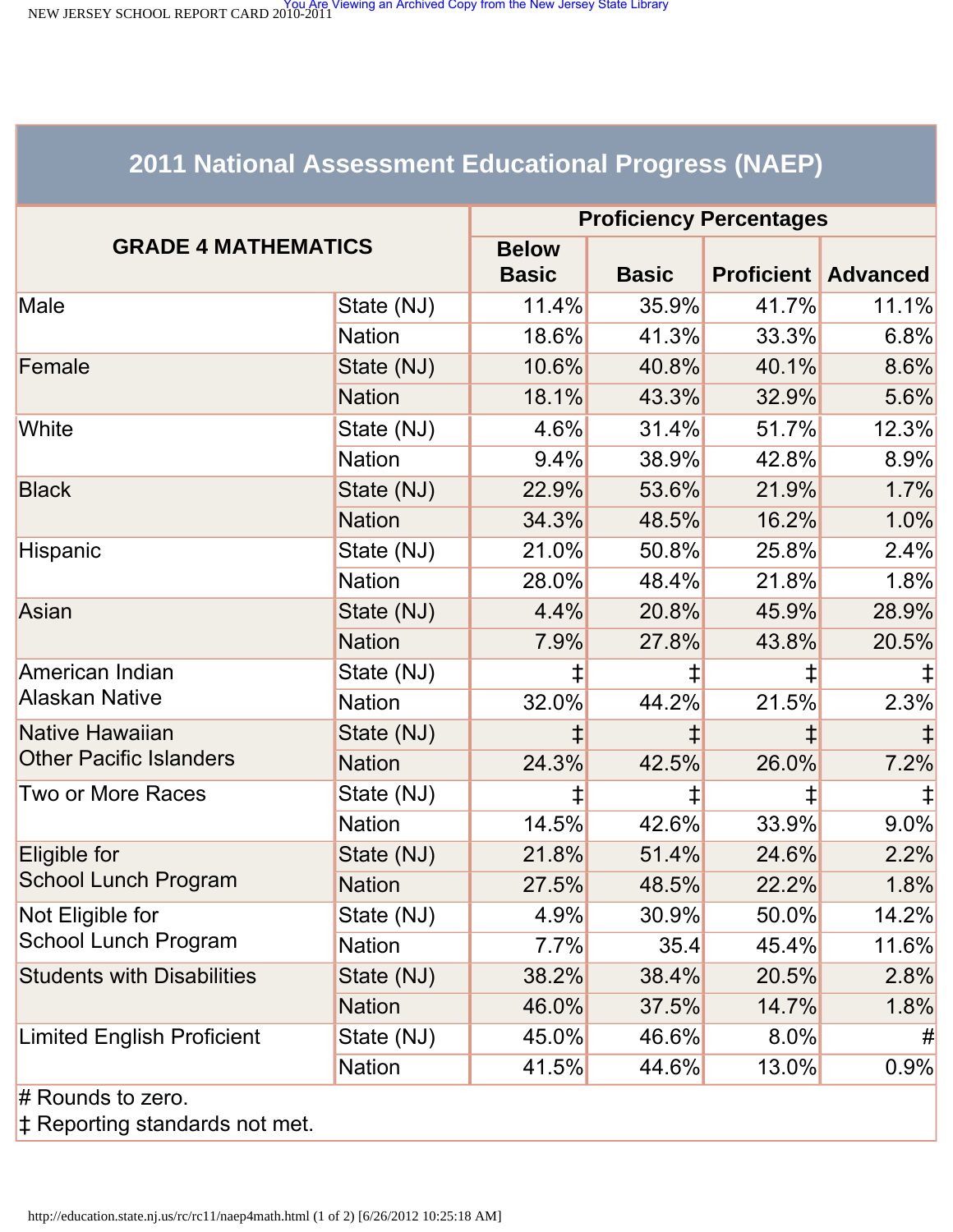# **NAEP Grade 4 Mathematics Participation Rates**

# **NAEP 2011 Participation Rates for students with disabilities and limited English proficient students.**

Students with disabilities participation rate for New Jersey: 81%

Limited English proficient participation rate for New Jersey: 89%

Students with disabilities participation rate for the nation's public schools: 85%

Limited English proficient participation rate for the nation's public schools: 96%

[\(Close Window\)](#page-29-1)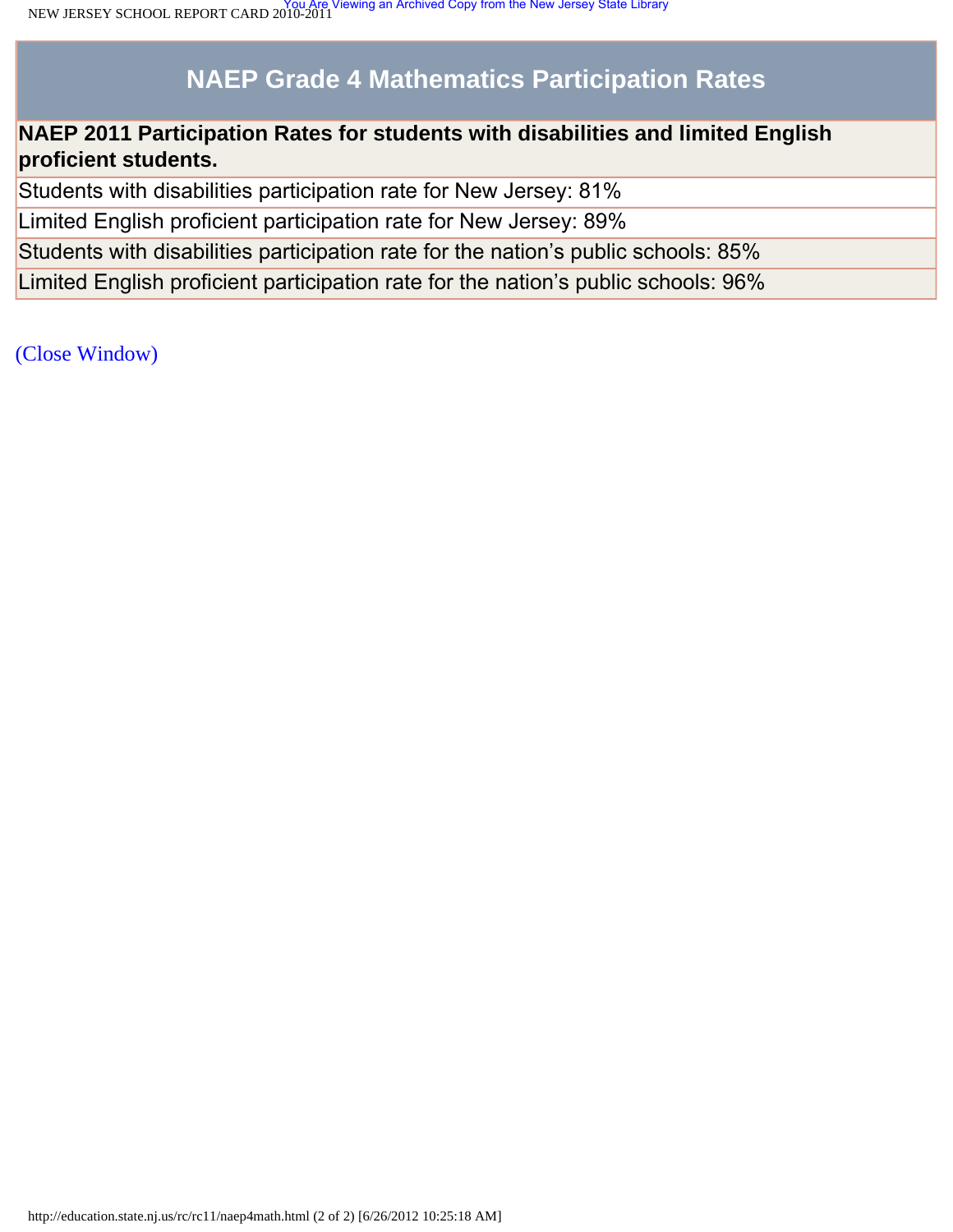## <span id="page-31-0"></span>**2010-11 SCHOOL REPORT CARD** [\(Close Window\)](#page-31-0)

**SCHOOL:**Stone Harbor Elem **COUNTY:** Cape May **DISTRICT:** Stone Harbor Boro

| New Jersey Assessment of Skills and Knowledge (NJASK4) |            | <b>Number</b> | <b>Proficiency Percentages</b> |                                    |           |
|--------------------------------------------------------|------------|---------------|--------------------------------|------------------------------------|-----------|
| <b>SCIENCE: 2010-11</b>                                |            | <b>Tested</b> |                                | <b>Partial Proficient Advanced</b> |           |
| General Education                                      | School     | $\ast$        | $\ast$                         | $\ast$                             |           |
|                                                        | District   | $\ast$        | $\ast$                         | $\ast$                             | $\ast$    |
|                                                        | <b>DFG</b> | 9827          | 2.6%                           | 36.7%                              | 60.8%     |
|                                                        | State      | 81780         | 6.2%                           | 41%                                | 52.9%     |
| <b>Students With</b>                                   | School     | $\ast$        | $\ast$                         | $\ast$                             | $\ast$    |
| Disabilities                                           | District   | $\ast$        | $\ast$                         | $\ast$                             | $\ast$    |
|                                                        | <b>DFG</b> | 2215          | 14.8%                          | 49.2%                              | 36%       |
|                                                        | State      | 16659         | 21.7%                          | 48.3%                              | 30%       |
| Limited English                                        | School     | ∗             | $\ast$                         | $\ast$                             | $\ast$    |
| <b>Proficient Students</b>                             | District   | $\ast$        | $\ast$                         | $\ast$                             | $\ast$    |
|                                                        | <b>DFG</b> | 215           | 34.4%                          | 48.8%                              | 16.7%     |
|                                                        | State      | 3521          | 42.2%                          | 45.8%                              | 12%       |
| Male                                                   | School     | $\ast$        | $\ast$                         | $\ast$                             | $\ast$    |
|                                                        | District   | $\ast$        | $\ast$                         | $\ast$                             | $\ast$    |
|                                                        | <b>DFG</b> | 6258          | 6%                             | 36%                                | 58%       |
|                                                        | State      | 52080         | 10.1%                          | 40.3%                              | 49.5%     |
| Female                                                 | School     | $\ast$        | $\ast$                         | $\ast$                             |           |
|                                                        | District   | $\ast$        | $\ast$                         | $\ast$                             | $\ast$    |
|                                                        | <b>DFG</b> | 5972          | 4.5%                           | 42.4%                              | 53.1%     |
|                                                        | State      | 49476         | 9.4%                           | 44.4%                              | 46.1%     |
| White                                                  | School     | $\ast$        | $\ast$                         | $\ast$                             | $\ast$    |
|                                                        | District   | $\ast$        | $\ast$                         | $\ast$                             | $\ast$    |
|                                                        | <b>DFG</b> | 8453          | 3%                             | 36.4%                              | 60.5%     |
|                                                        | State      | 52194         | 3.8%                           | 36.7%                              | 59.6%     |
| <b>Black</b>                                           | School     |               | $. \%$                         | $. \%$                             | $\cdot\%$ |
|                                                        | District   |               | $. \%$                         | $. \%$                             | $\cdot\%$ |

http://education.state.nj.us/rc/rc11/details.php?cd=095060;s=050;f=FG;area=SC;test=ASK4 (1 of 4) [6/26/2012 10:25:20 AM]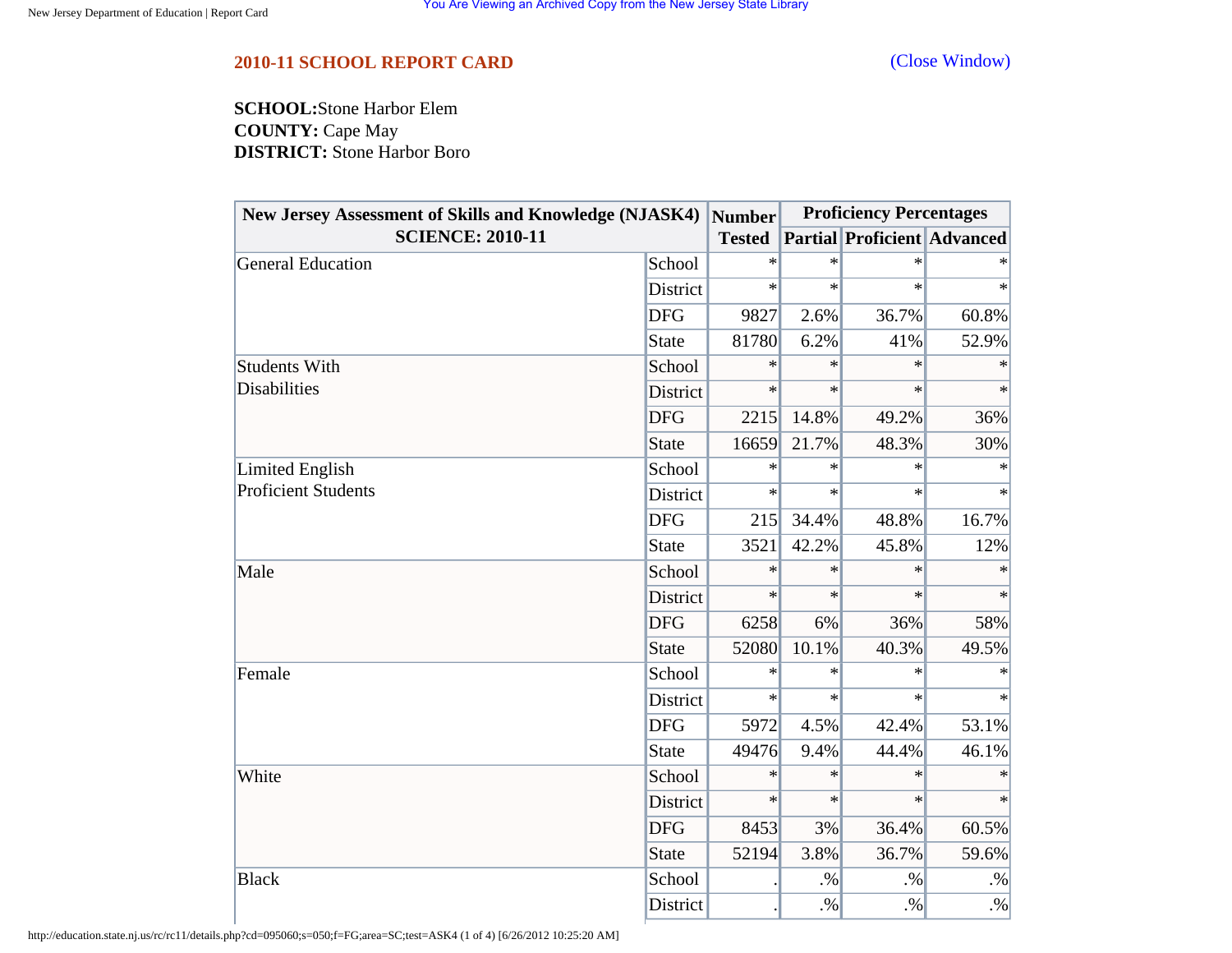|                                                                                                                                                                                                | <b>DFG</b>      | 997    | 15.3%  | 56.9%     | 27.8%     |
|------------------------------------------------------------------------------------------------------------------------------------------------------------------------------------------------|-----------------|--------|--------|-----------|-----------|
|                                                                                                                                                                                                | <b>State</b>    | 16619  | 21.2%  | 54.2%     | 24.6%     |
| Asian                                                                                                                                                                                          | School          |        | $. \%$ | $. \%$    | $. \%$    |
|                                                                                                                                                                                                | <b>District</b> |        | $. \%$ | $. \%$    | $. \%$    |
|                                                                                                                                                                                                | <b>DFG</b>      | 1136   | 4.6%   | 29.1%     | 66.3%     |
|                                                                                                                                                                                                | <b>State</b>    | 9376   | 3.7%   | 27.1%     | 69.1%     |
| Native Hawaiian or                                                                                                                                                                             | School          |        | $. \%$ | $. \%$    | $. \%$    |
| <b>Other Pacific Islander</b>                                                                                                                                                                  | District        |        | $. \%$ | $. \%$    | $. \%$    |
|                                                                                                                                                                                                | <b>DFG</b>      | $\ast$ | $\ast$ | $\ast$    | $\ast$    |
|                                                                                                                                                                                                | <b>State</b>    | 216    | 6.5%   | 38.4%     | 55.1%     |
| American Indian/                                                                                                                                                                               | School          |        | $. \%$ | $. \%$    | $. \%$    |
| <b>Alaskan Native</b>                                                                                                                                                                          | District        |        | $. \%$ | $. \%$    | $. \%$    |
|                                                                                                                                                                                                | <b>DFG</b>      | $\ast$ | $\ast$ | $\ast$    | $\ast$    |
|                                                                                                                                                                                                | <b>State</b>    | 105    | 12.4%  | 40%       | 47.6%     |
| Hispanic                                                                                                                                                                                       | School          |        | $. \%$ | $\cdot\%$ | $\cdot\%$ |
|                                                                                                                                                                                                | <b>District</b> |        | $. \%$ | $. \%$    | $. \%$    |
|                                                                                                                                                                                                | <b>DFG</b>      | 1497   | 11.3%  | 49.9%     | 38.8%     |
|                                                                                                                                                                                                | State           | 22182  | 18.1%  | 53.2%     | 28.7%     |
| <b>Other Race</b>                                                                                                                                                                              | School          |        | $. \%$ | $. \%$    | $. \%$    |
|                                                                                                                                                                                                | District        |        | $. \%$ | $. \%$    | $\cdot\%$ |
|                                                                                                                                                                                                | <b>DFG</b>      | 111    | 8.1%   | 44.1%     | 47.7%     |
|                                                                                                                                                                                                | <b>State</b>    | 932    | 7.4%   | 42.8%     | 49.8%     |
| <b>Migrant Students</b>                                                                                                                                                                        | School          |        | $. \%$ | $. \%$    | $. \%$    |
|                                                                                                                                                                                                | District        |        | $. \%$ | $. \%$    | $. \%$    |
|                                                                                                                                                                                                | <b>DFG</b>      | $\ast$ | $\ast$ | $\ast$    | ∗         |
|                                                                                                                                                                                                | <b>State</b>    | 36     | 30.6%  | 58.3%     | 11.1%     |
| Economically                                                                                                                                                                                   | School          |        | $. \%$ | $. \%$    | $. \%$    |
| Disadvantaged                                                                                                                                                                                  | <b>District</b> |        | $. \%$ | $. \%$    | $\cdot\%$ |
|                                                                                                                                                                                                | <b>DFG</b>      | 2368   | 12.7%  | 53.7%     | 33.6%     |
|                                                                                                                                                                                                | <b>State</b>    | 36756  | 19.4%  | 54.2%     | 26.4%     |
| *To protect the privacy of students, the Department of Education suppresses sufficient information to eliminate the possibility<br>that personally identifiable information will be disclosed. |                 |        |        |           |           |

| New Jersey Assessment of Skills and Knowledge (NJASK4) Number | <b>Proficiency Percentages</b> |                                           |  |  |
|---------------------------------------------------------------|--------------------------------|-------------------------------------------|--|--|
| <b>SCIENCE: 2009-10</b>                                       |                                | <b>Tested Partial Proficient Advanced</b> |  |  |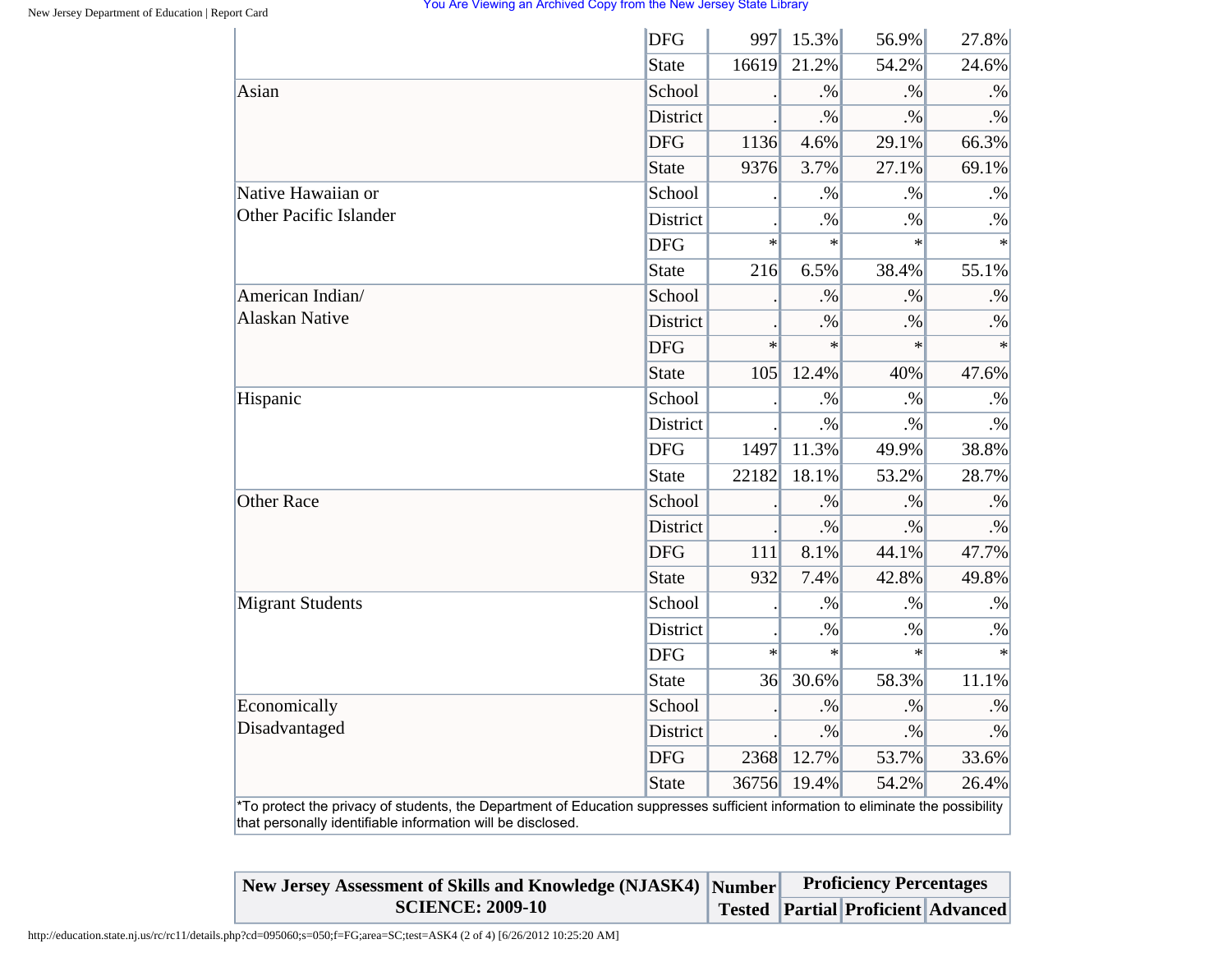| <b>General Education</b>      | School       | $\ast$ | $\ast$ | $\ast$  | $\ast$ |
|-------------------------------|--------------|--------|--------|---------|--------|
|                               | District     | $\ast$ | $\ast$ | $\star$ | $\ast$ |
|                               | <b>DFG</b>   | 10189  | 1.6%   | 41.8%   | 56.5%  |
|                               | <b>State</b> | 82809  | 4%     | 47.1%   | 49%    |
| Students With                 | School       | ∗      | $\ast$ | $\ast$  | $\ast$ |
| <b>Disabilities</b>           | District     | $\ast$ | $\ast$ | $\ast$  | $\ast$ |
|                               | <b>DFG</b>   | 1981   | 9.2%   | 60.4%   | 30.3%  |
|                               | <b>State</b> | 15972  | 14.7%  | 58.6%   | 26.6%  |
| Limited English               | School       | ∗      | $\ast$ | $\ast$  | $\ast$ |
| <b>Proficient Students</b>    | District     | $\ast$ | $\ast$ | $\ast$  | $\ast$ |
|                               | <b>DFG</b>   | 204    | 23.5%  | 62.3%   | 14.2%  |
|                               | <b>State</b> | 3532   | 30.1%  | 58.8%   | 11.1%  |
| Male                          | School       | $\ast$ | $\ast$ | $\ast$  | $\ast$ |
|                               | District     | $\ast$ | $\ast$ | $\ast$  | $\ast$ |
|                               | <b>DFG</b>   | 6326   | 3.2%   | 42.5%   | 54.3%  |
|                               | <b>State</b> | 52025  | 6.6%   | 46.7%   | 46.6%  |
| Female                        | School       | $\ast$ | $\ast$ | $\ast$  | $\ast$ |
|                               | District     | $\ast$ | $\ast$ | $\ast$  | $\ast$ |
|                               | <b>DFG</b>   | 6029   | 3.2%   | 47.9%   | 48.9%  |
|                               | <b>State</b> | 49917  | 6.3%   | 51.8%   | 41.9%  |
| White                         | School       | $\ast$ | $\ast$ | $\ast$  | $\ast$ |
|                               | District     | $\ast$ | $\ast$ | $\ast$  | $\ast$ |
|                               | <b>DFG</b>   | 8571   | 2%     | 42.1%   | 55.9%  |
|                               | <b>State</b> | 53314  | 2.3%   | 42.2%   | 55.5%  |
| <b>Black</b>                  | School       |        | $. \%$ | $. \%$  | $. \%$ |
|                               | District     |        | $. \%$ | $. \%$  | $. \%$ |
|                               | <b>DFG</b>   | 1030   | 8.1%   | 63.6%   | 28.3%  |
|                               | <b>State</b> | 16998  | 14.9%  | 64.4%   | 20.7%  |
| Asian                         | School       |        | $. \%$ | $. \%$  | $. \%$ |
|                               | District     |        | $. \%$ | $. \%$  | $. \%$ |
|                               | <b>DFG</b>   | 1143   | 2.4%   | 36.2%   | 61.4%  |
|                               | <b>State</b> | 9280   | 2.7%   | 33%     | 64.3%  |
| Native Hawaiian or            | School       |        | $. \%$ | $. \%$  | $. \%$ |
| <b>Other Pacific Islander</b> | District     |        | $. \%$ | $. \%$  | $. \%$ |

http://education.state.nj.us/rc/rc11/details.php?cd=095060;s=050;f=FG;area=SC;test=ASK4 (3 of 4) [6/26/2012 10:25:20 AM]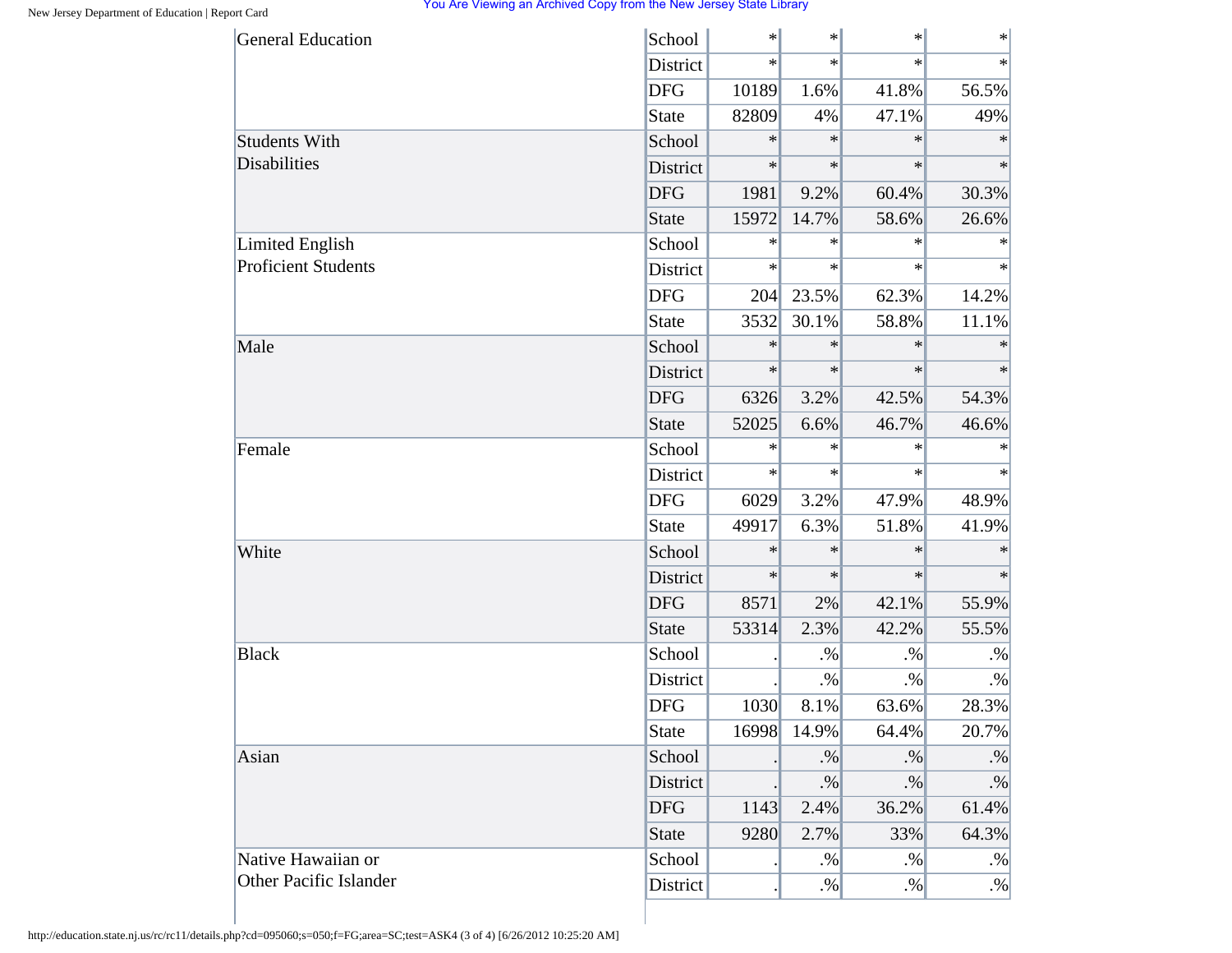|                         | <b>DFG</b>      | 15     | 6.7%   | 60%    | 33.3%  |
|-------------------------|-----------------|--------|--------|--------|--------|
|                         | State           | 218    | 3.2%   | 43.6%  | 53.2%  |
| American Indian/        | School          |        | $. \%$ | $. \%$ | $. \%$ |
| <b>Alaskan Native</b>   | <b>District</b> |        | $. \%$ | $. \%$ | $. \%$ |
|                         | <b>DFG</b>      | 15     | 6.7%   | 60%    | 33.3%  |
|                         | State           | 108    | 5.6%   | 55.6%  | 38.9%  |
| Hispanic                | School          |        | $. \%$ | $. \%$ | $. \%$ |
|                         | District        |        | $. \%$ | $. \%$ | $. \%$ |
|                         | <b>DFG</b>      | 1474   | 7.1%   | 56%    | 37%    |
|                         | State           | 21386  | 11.8%  | 61.9%  | 26.4%  |
| <b>Other Race</b>       | School          |        | $. \%$ | $. \%$ | $. \%$ |
|                         | District        |        | $. \%$ | $. \%$ | $. \%$ |
|                         | <b>DFG</b>      | 74     | 6.8%   | 55.4%  | 37.8%  |
|                         | State           | 700    | 7.9%   | 51.1%  | 41%    |
| <b>Migrant Students</b> | School          |        | $. \%$ | $. \%$ | $. \%$ |
|                         | District        |        | $. \%$ | $. \%$ | $. \%$ |
|                         | <b>DFG</b>      | $\ast$ | $\ast$ | $\ast$ | $\ast$ |
|                         | State           | 33     | 36.4%  | 48.5%  | 15.2%  |
| Economically            | School          |        | $. \%$ | $. \%$ | $. \%$ |
| Disadvantaged           | District        |        | $. \%$ | $. \%$ | $. \%$ |
|                         | <b>DFG</b>      | 2288   | 7.8%   | 59.6%  | 32.6%  |
|                         | <b>State</b>    | 35853  | 13.3%  | 63.4%  | 23.4%  |

[\(Close Window\)](#page-31-0)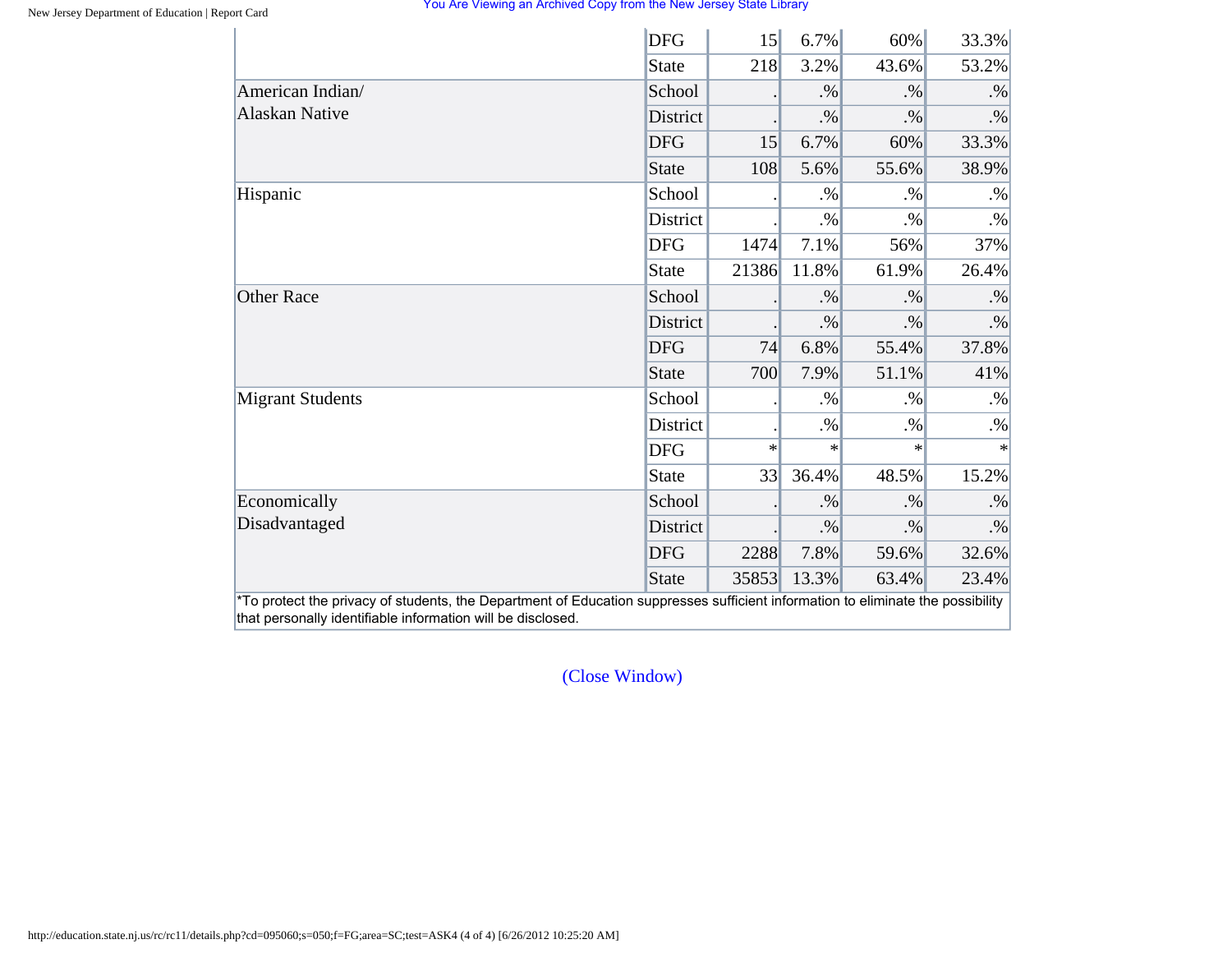## <span id="page-35-0"></span>**2010-11 SCHOOL REPORT CARD** [\(Close Window\)](#page-35-0)

**SCHOOL:**Stone Harbor Elem **COUNTY:** Cape May **DISTRICT:** Stone Harbor Boro

| <b>New Jersey Assessment of Skills and Knowledge (NJASK5)</b><br><b>LANGUAGE ARTS LITERACY: 2010-11</b> |              | <b>Number</b><br><b>Tested</b> | <b>Proficiency Percentages</b> |                                    |           |
|---------------------------------------------------------------------------------------------------------|--------------|--------------------------------|--------------------------------|------------------------------------|-----------|
|                                                                                                         |              |                                |                                | <b>Partial Proficient Advanced</b> |           |
| <b>General Education</b>                                                                                | School       | $\ast$                         | $\ast$                         | $\ast$                             |           |
|                                                                                                         | District     | $\ast$                         | $\ast$                         | $\ast$                             | $\ast$    |
|                                                                                                         | <b>DFG</b>   | 10264                          | 24.8%                          | 68.7%                              | 6.5%      |
|                                                                                                         | <b>State</b> | 83145                          | 31.6%                          | 61.1%                              | 7.3%      |
| <b>Students With</b><br><b>Disabilities</b>                                                             | School       | ∗                              | $\ast$                         | $\ast$                             | $\ast$    |
|                                                                                                         | District     | $\ast$                         | $\ast$                         | $\ast$                             | $\ast$    |
|                                                                                                         | <b>DFG</b>   | 2041                           | 64.9%                          | 34.3%                              | 0.8%      |
|                                                                                                         | <b>State</b> | 16293                          | 69.6%                          | 29.2%                              | 1.1%      |
| Limited English                                                                                         | School       | $\ast$                         | $\ast$                         | $\ast$                             | $\ast$    |
| <b>Proficient Students</b>                                                                              | District     | $\ast$                         | $\ast$                         | $\ast$                             | $\ast$    |
|                                                                                                         | <b>DFG</b>   | 164                            | 75.6%                          | 24.4%                              | 0%        |
|                                                                                                         | <b>State</b> | 2631                           | 82.1%                          | 17.6%                              | 0.3%      |
| Male                                                                                                    | School       | $\ast$                         | $\ast$                         | $\ast$                             | $\ast$    |
|                                                                                                         | District     | $\ast$                         | $\ast$                         | $\ast$                             | $\ast$    |
|                                                                                                         | <b>DFG</b>   | 6398                           | 36.1%                          | 60.3%                              | 3.6%      |
|                                                                                                         | <b>State</b> | 51969                          | 42.4%                          | 53.1%                              | 4.6%      |
| Female                                                                                                  | School       | $\ast$                         | $\ast$                         | $\ast$                             |           |
|                                                                                                         | District     | $\ast$                         | $\ast$                         | $\ast$                             | $\ast$    |
|                                                                                                         | <b>DFG</b>   | 6055                           | 27.6%                          | 64.9%                              | 7.5%      |
|                                                                                                         | <b>State</b> | 49801                          | 35.1%                          | 57%                                | 7.8%      |
| White                                                                                                   | School       | $\ast$                         | $\ast$                         | $\ast$                             | $\ast$    |
|                                                                                                         | District     | $\ast$                         | $\ast$                         | $\ast$                             | $\ast$    |
|                                                                                                         | <b>DFG</b>   | 8556                           | 28.9%                          | 65.6%                              | 5.5%      |
|                                                                                                         | <b>State</b> | 52905                          | 27.4%                          | 65%                                | 7.6%      |
| <b>Black</b>                                                                                            | School       |                                | $. \%$                         | $. \%$                             | $\cdot\%$ |
|                                                                                                         | District     |                                | $. \%$                         | $. \%$                             | $\cdot\%$ |

http://education.state.nj.us/rc/rc11/details.php?cd=095060;s=050;f=FG;area=LAL;test=ASK5 (1 of 4) [6/26/2012 10:25:22 AM]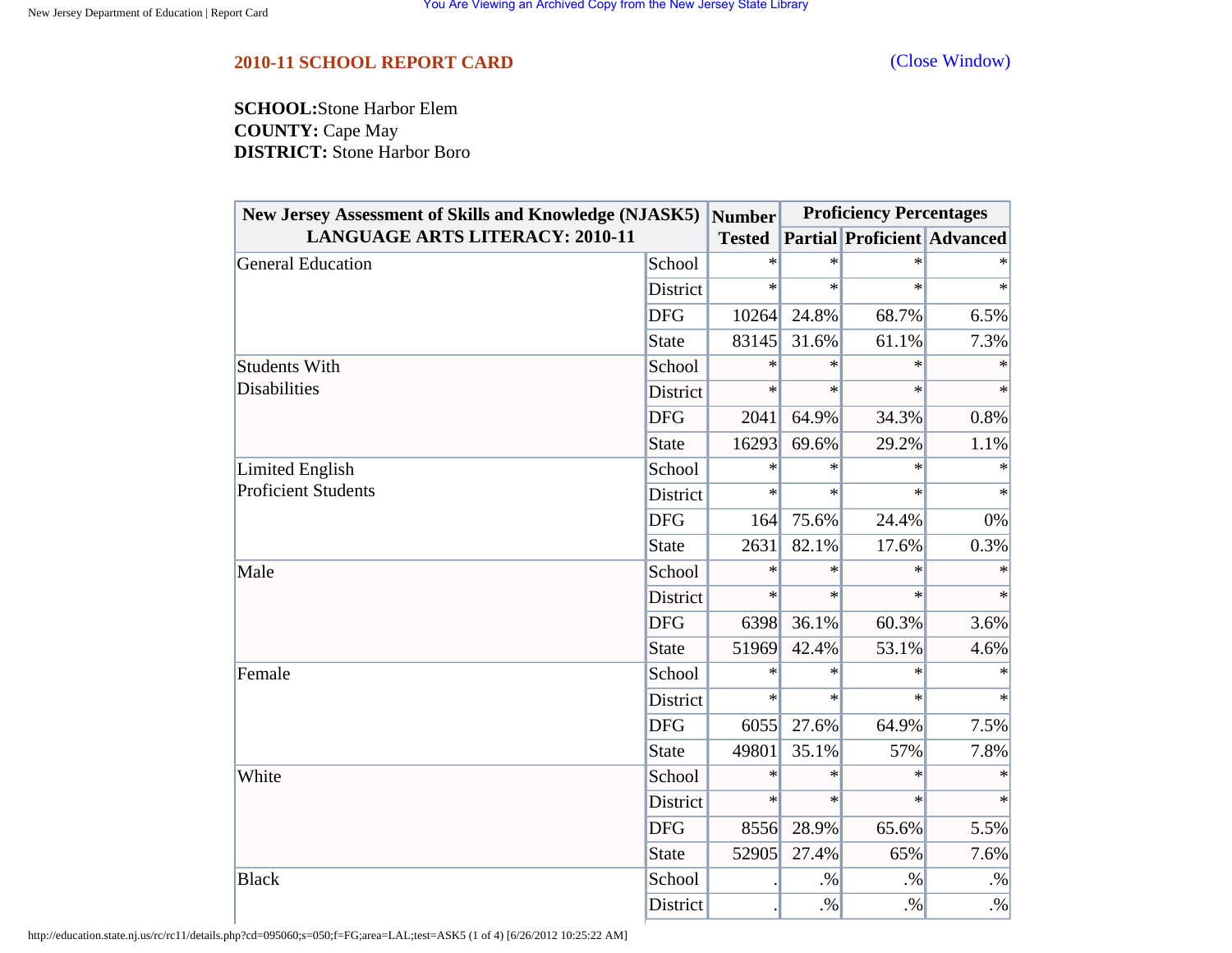|                                                                                                                                                                                                | <b>DFG</b>      | 1070   | 49.6%  | 47.9%  | 2.5%      |
|------------------------------------------------------------------------------------------------------------------------------------------------------------------------------------------------|-----------------|--------|--------|--------|-----------|
|                                                                                                                                                                                                | State           | 16771  | 62.2%  | 36.3%  | 1.4%      |
| Asian                                                                                                                                                                                          | School          |        | $. \%$ | $. \%$ | $. \%$    |
|                                                                                                                                                                                                | <b>District</b> |        | $. \%$ | $. \%$ | $. \%$    |
|                                                                                                                                                                                                | <b>DFG</b>      | 1116   | 19.2%  | 69.2%  | 11.6%     |
|                                                                                                                                                                                                | State           | 9171   | 18.3%  | 64.9%  | 16.9%     |
| Native Hawaiian or                                                                                                                                                                             | School          |        | $. \%$ | $. \%$ | $. \%$    |
| <b>Other Pacific Islander</b>                                                                                                                                                                  | District        |        | $. \%$ | $. \%$ | $. \%$    |
|                                                                                                                                                                                                | <b>DFG</b>      | 12     | 25%    | 75%    | 0%        |
|                                                                                                                                                                                                | <b>State</b>    | 190    | 31.1%  | 61.1%  | 7.9%      |
| American Indian/                                                                                                                                                                               | School          |        | $. \%$ | .9/6   | $. \%$    |
| <b>Alaskan Native</b>                                                                                                                                                                          | District        |        | $. \%$ | $. \%$ | $. \%$    |
|                                                                                                                                                                                                | <b>DFG</b>      | 12     | 25%    | 75%    | 0%        |
|                                                                                                                                                                                                | State           | 102    | 45.1%  | 51%    | 3.9%      |
| Hispanic                                                                                                                                                                                       | School          |        | $. \%$ | $. \%$ | $\cdot\%$ |
|                                                                                                                                                                                                | District        |        | $. \%$ | $. \%$ | $. \%$    |
|                                                                                                                                                                                                | <b>DFG</b>      | 1534   | 46.3%  | 50.4%  | 3.3%      |
|                                                                                                                                                                                                | State           | 21744  | 57.3%  | 41%    | 1.7%      |
| <b>Other Race</b>                                                                                                                                                                              | School          |        | $. \%$ | $. \%$ | $. \%$    |
|                                                                                                                                                                                                | District        |        | $. \%$ | $. \%$ | $. \%$    |
|                                                                                                                                                                                                | <b>DFG</b>      | 123    | 40.7%  | 56.9%  | 2.4%      |
|                                                                                                                                                                                                | State           | 953    | 39.8%  | 53.9%  | 6.3%      |
| <b>Migrant Students</b>                                                                                                                                                                        | School          |        | $. \%$ | $. \%$ | $. \%$    |
|                                                                                                                                                                                                | District        |        | $. \%$ | $. \%$ | $. \%$    |
|                                                                                                                                                                                                | <b>DFG</b>      | $\ast$ | $\ast$ | $\ast$ | $\ast$    |
|                                                                                                                                                                                                | State           | 40     | 67.5%  | 30%    | 2.5%      |
| Economically                                                                                                                                                                                   | School          |        | $. \%$ | $. \%$ | $. \%$    |
| Disadvantaged                                                                                                                                                                                  | District        |        | $. \%$ | $. \%$ | $\cdot\%$ |
|                                                                                                                                                                                                | <b>DFG</b>      | 2411   | 50.9%  | 47.2%  | 1.9%      |
|                                                                                                                                                                                                | State           | 36053  | 60.9%  | 37.8%  | 1.2%      |
| *To protect the privacy of students, the Department of Education suppresses sufficient information to eliminate the possibility<br>that personally identifiable information will be disclosed. |                 |        |        |        |           |

| New Jersey Assessment of Skills and Knowledge (NJASK5) Number | <b>Proficiency Percentages</b> |  |                                           |  |
|---------------------------------------------------------------|--------------------------------|--|-------------------------------------------|--|
| <b>LANGUAGE ARTS LITERACY: 2009-10</b>                        |                                |  | <b>Tested Partial Proficient Advanced</b> |  |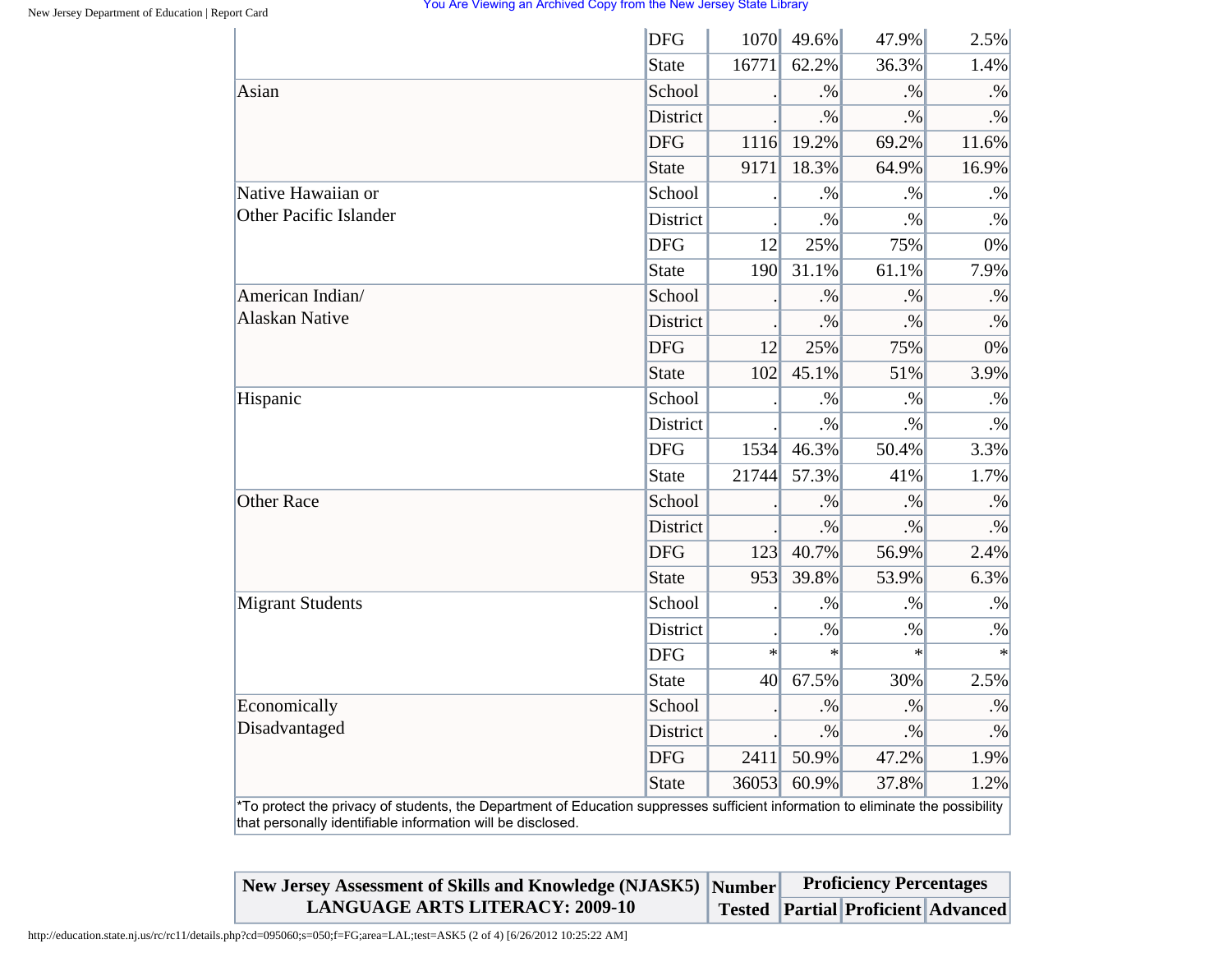| <b>General Education</b>      | School       | $\ast$ | $\ast$ | $\ast$  | $\ast$    |
|-------------------------------|--------------|--------|--------|---------|-----------|
|                               | District     | $\ast$ | $\ast$ | $\star$ | $\ast$    |
|                               | <b>DFG</b>   | 10431  | 23.3%  | 66.4%   | 10.2%     |
|                               | <b>State</b> | 84036  | 29.1%  | 60.6%   | 10.3%     |
| <b>Students With</b>          | School       | $\ast$ | $\ast$ | $\ast$  | $\ast$    |
| <b>Disabilities</b>           | District     | $\ast$ | $\ast$ | $\ast$  | $\ast$    |
|                               | <b>DFG</b>   | 2078   | 67.9%  | 30.1%   | 2.1%      |
|                               | <b>State</b> | 16102  | 70.7%  | 27.5%   | 1.8%      |
| Limited English               | School       | $\ast$ | $\ast$ | $\ast$  | $\ast$    |
| <b>Proficient Students</b>    | District     | $\ast$ | $\ast$ | $\ast$  | $\ast$    |
|                               | <b>DFG</b>   | 132    | 68.9%  | 28.8%   | 2.3%      |
|                               | <b>State</b> | 2500   | 79.2%  | 20.2%   | 0.6%      |
| Male                          | School       | $\ast$ | $\ast$ | $\ast$  | $\ast$    |
|                               | District     | $\ast$ | $\ast$ | $\ast$  | $\ast$    |
|                               | <b>DFG</b>   | 6502   | 36.3%  | 57%     | 6.7%      |
|                               | <b>State</b> | 52161  | 42%    | 51.7%   | 6.3%      |
| Female                        | School       | $\ast$ | $\ast$ | $\ast$  | $\ast$    |
|                               | District     | $\ast$ | $\ast$ | $\ast$  | $\ast$    |
|                               | <b>DFG</b>   | 6122   | 25.5%  | 63.4%   | 11.1%     |
|                               | <b>State</b> | 50185  | 31.2%  | 57.5%   | 11.3%     |
| White                         | School       | $\ast$ | $\ast$ | $\ast$  | $\ast$    |
|                               | District     | $\ast$ | $\ast$ | $\ast$  | $\ast$    |
|                               | <b>DFG</b>   | 8890   | 28.6%  | 62.5%   | 8.9%      |
|                               | <b>State</b> | 54585  | 26.8%  | 62.4%   | 10.8%     |
| <b>Black</b>                  | School       |        | $. \%$ | $. \%$  | $. \%$    |
|                               | District     |        | $. \%$ | $. \%$  | $. \%$    |
|                               | <b>DFG</b>   | 1084   | 47.3%  | 48.5%   | 4.2%      |
|                               | <b>State</b> | 17371  | 58%    | 39.6%   | 2.4%      |
| Asian                         | School       |        | $. \%$ | $. \%$  | $. \%$    |
|                               | District     |        | $. \%$ | $. \%$  | $\cdot\%$ |
|                               | <b>DFG</b>   | 1081   | 17.8%  | 62.3%   | 20%       |
|                               | <b>State</b> | 8660   | 17.4%  | 59.7%   | 22.9%     |
| Native Hawaiian or            | School       |        | $. \%$ | $. \%$  | $. \%$    |
| <b>Other Pacific Islander</b> | District     |        | $. \%$ | $. \%$  | $. \%$    |

http://education.state.nj.us/rc/rc11/details.php?cd=095060;s=050;f=FG;area=LAL;test=ASK5 (3 of 4) [6/26/2012 10:25:22 AM]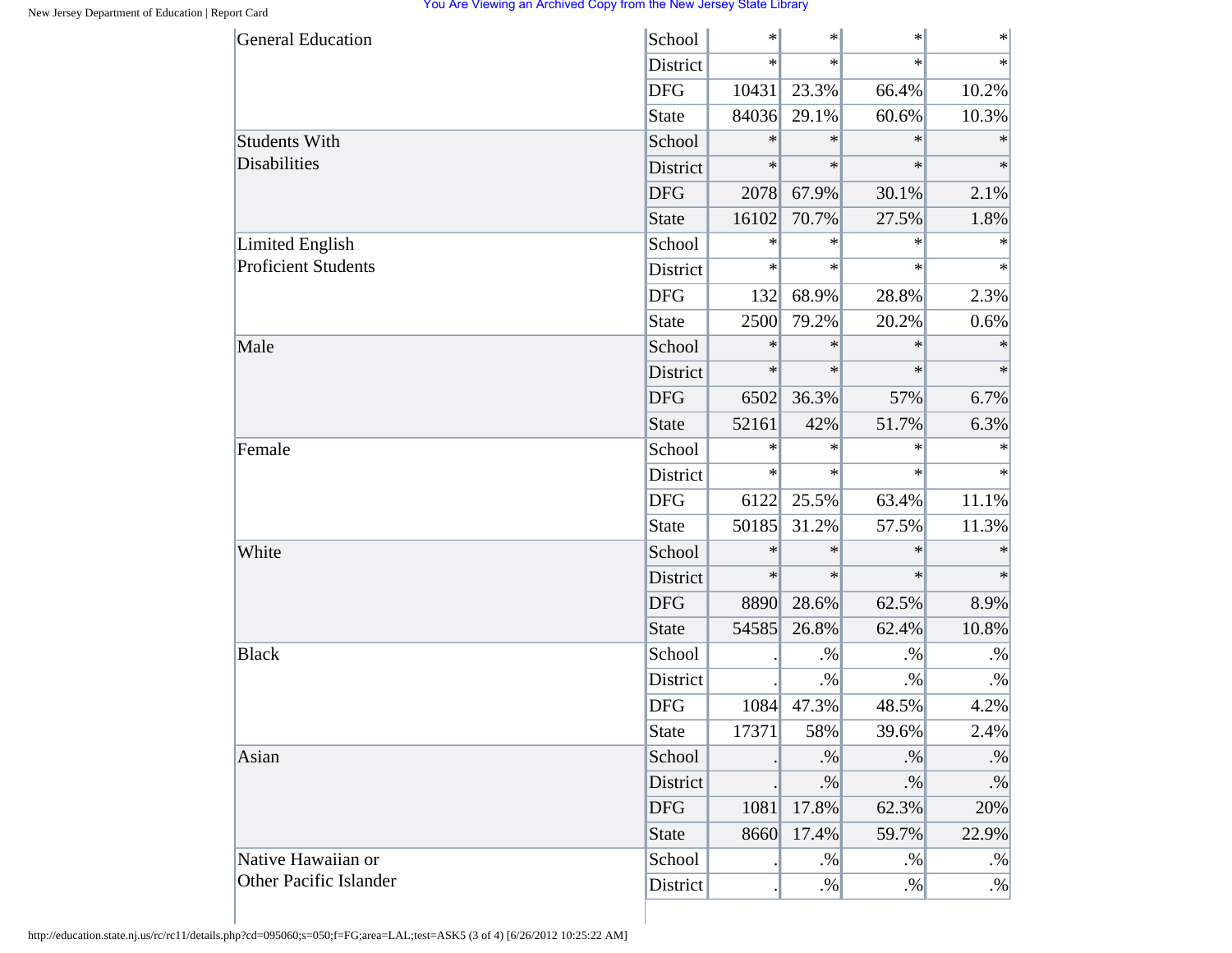|                         | <b>DFG</b>      | 11     | 45.5%  | 45.5%  | $9.1\%$ |
|-------------------------|-----------------|--------|--------|--------|---------|
|                         | <b>State</b>    | 214    | 27.1%  | 64%    | 8.9%    |
| American Indian/        | School          |        | $. \%$ | $. \%$ | $. \%$  |
| <b>Alaskan Native</b>   | District        |        | $. \%$ | $. \%$ | $. \%$  |
|                         | <b>DFG</b>      | 11     | 45.5%  | 45.5%  | 9.1%    |
|                         | <b>State</b>    | 103    | 48.5%  | 43.7%  | 7.8%    |
| Hispanic                | School          |        | $. \%$ | $. \%$ | $. \%$  |
|                         | <b>District</b> |        | $. \%$ | $. \%$ | $. \%$  |
|                         | <b>DFG</b>      | 1435   | 43.3%  | 52.8%  | 4%      |
|                         | <b>State</b>    | 20825  | 52.9%  | 44.3%  | 2.8%    |
| <b>Other Race</b>       | School          |        | $. \%$ | $. \%$ | $. \%$  |
|                         | District        |        | $. \%$ | $. \%$ | $. \%$  |
|                         | <b>DFG</b>      | 81     | 50.6%  | 46.9%  | 2.5%    |
|                         | <b>State</b>    | 657    | 42.3%  | 49.3%  | 8.4%    |
| <b>Migrant Students</b> | School          |        | $. \%$ | $. \%$ | $. \%$  |
|                         | District        |        | $. \%$ | $. \%$ | $. \%$  |
|                         | <b>DFG</b>      | $\ast$ | ∗      | $\ast$ | $\ast$  |
|                         | <b>State</b>    | $\ast$ | $*9/0$ | $*9/0$ | $*9/0$  |
| Economically            | School          |        | $. \%$ | $. \%$ | $. \%$  |
| Disadvantaged           | District        |        | $. \%$ | $. \%$ | $. \%$  |
|                         | <b>DFG</b>      | 2267   | 48.2%  | 48.7%  | 3%      |
|                         | <b>State</b>    | 35154  | 57%    | 40.8%  | 2.1%    |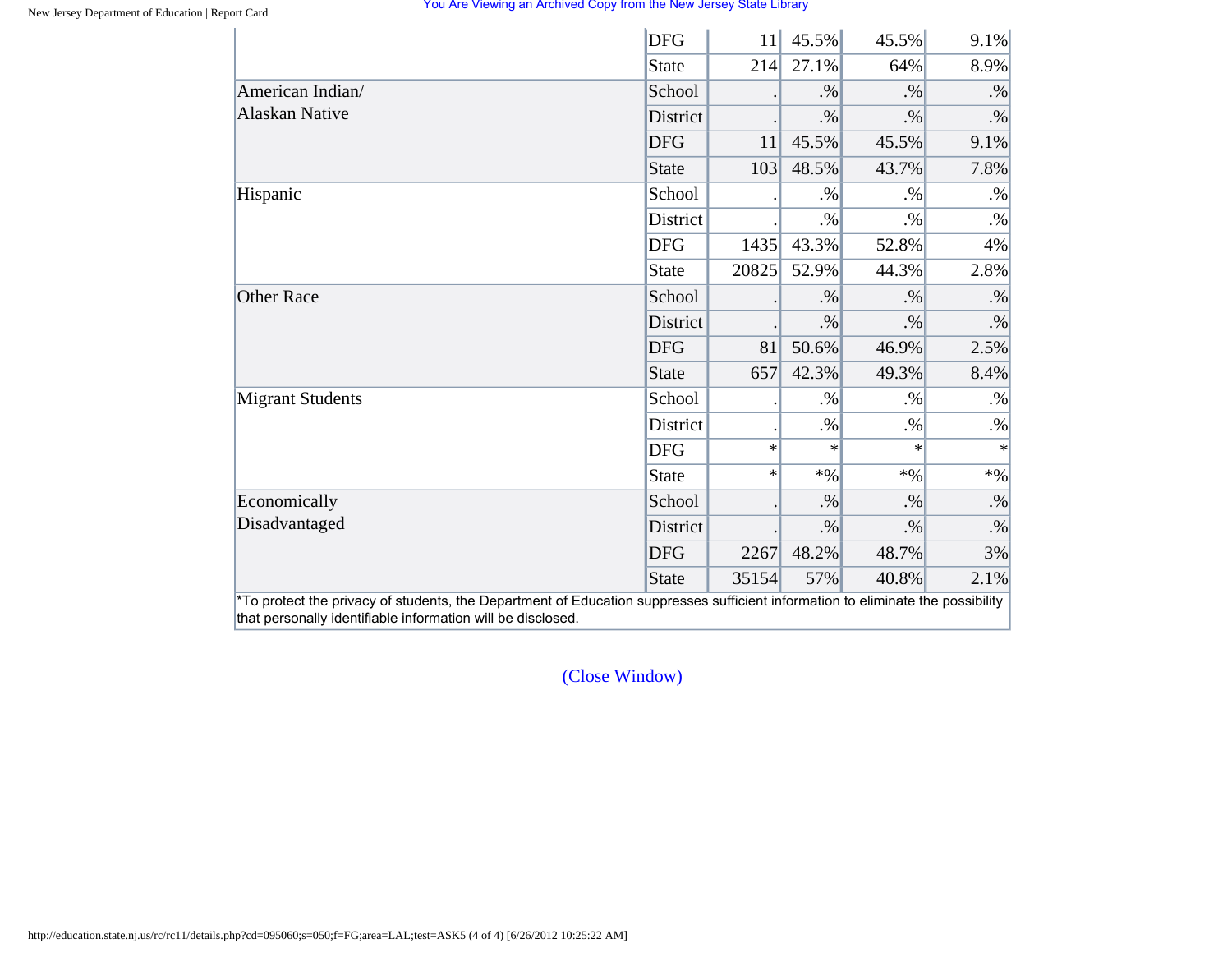<span id="page-39-0"></span>**SCHOOL:**Stone Harbor Elem **COUNTY:** Cape May **DISTRICT:** Stone Harbor Boro

| New Jersey Assessment of Skills and Knowledge (NJASK5) |                 | Number        | <b>Proficiency Percentages</b> |                                    |        |
|--------------------------------------------------------|-----------------|---------------|--------------------------------|------------------------------------|--------|
| <b>MATHEMATICS: 2010-11</b>                            |                 | <b>Tested</b> |                                | <b>Partial Proficient Advanced</b> |        |
| General Education                                      | School          | $\ast$        | $\ast$                         | $\ast$                             |        |
|                                                        | District        | $\ast$        | $\ast$                         | $\ast$                             | $\ast$ |
|                                                        | <b>DFG</b>      | 10267         | 9.5%                           | 45%                                | 45.6%  |
|                                                        | <b>State</b>    | 83167         | 13.3%                          | 41.8%                              | 44.9%  |
| <b>Students With</b>                                   | School          | $\ast$        | $\ast$                         | $\ast$                             |        |
| <b>Disabilities</b>                                    | <b>District</b> | $\ast$        | $\ast$                         | $\ast$                             | $\ast$ |
| <b>Proficient Students</b>                             | <b>DFG</b>      | 2048          | 40.5%                          | 42.1%                              | 17.4%  |
|                                                        | <b>State</b>    | 16326         | 43.7%                          | 39.1%                              | 17.2%  |
| Limited English                                        | School          | $\ast$        | $\ast$                         | $\ast$                             | $\ast$ |
|                                                        | District        | $\ast$        | $\ast$                         | $\ast$                             | $\ast$ |
|                                                        | <b>DFG</b>      | 191           | 45%                            | 39.3%                              | 15.7%  |
|                                                        | <b>State</b>    | 2889          | 52.7%                          | 34.9%                              | 12.4%  |
| Male                                                   | School          | $\ast$        | $\ast$                         | $\ast$                             | $\ast$ |
|                                                        | District        | $\ast$        | $\ast$                         | $\ast$                             | $\ast$ |
|                                                        | <b>DFG</b>      | 6418          | 15.4%                          | 42.4%                              | 42.2%  |
|                                                        | <b>State</b>    | 52150         | 19.6%                          | 39.3%                              | 41%    |
| Female                                                 | School          | $\ast$        | $\ast$                         | $\ast$                             |        |
|                                                        | District        | $\ast$        | $\ast$                         | $\ast$                             | $\ast$ |
|                                                        | <b>DFG</b>      | 6070          | 14.6%                          | 46.5%                              | 38.8%  |
|                                                        | State           | 49926         | 18.7%                          | 43.2%                              | 38.2%  |
| White                                                  | School          | $\ast$        | $\ast$                         | $\ast$                             | $\ast$ |
|                                                        | District        | $\ast$        | $\ast$                         | $\ast$                             | $\ast$ |
|                                                        | <b>DFG</b>      | 8569          | 12.8%                          | 44.4%                              | 42.8%  |
|                                                        | <b>State</b>    | 52998         | 11.5%                          | 41%                                | 47.5%  |
| <b>Black</b>                                           | School          |               | $. \%$                         | $. \%$                             | $. \%$ |
|                                                        | District        |               | $. \%$                         | $. \%$                             | $. \%$ |

http://education.state.nj.us/rc/rc11/details.php?cd=095060;s=050;f=FG;area=MATH;test=ASK5 (1 of 4) [6/26/2012 10:25:24 AM]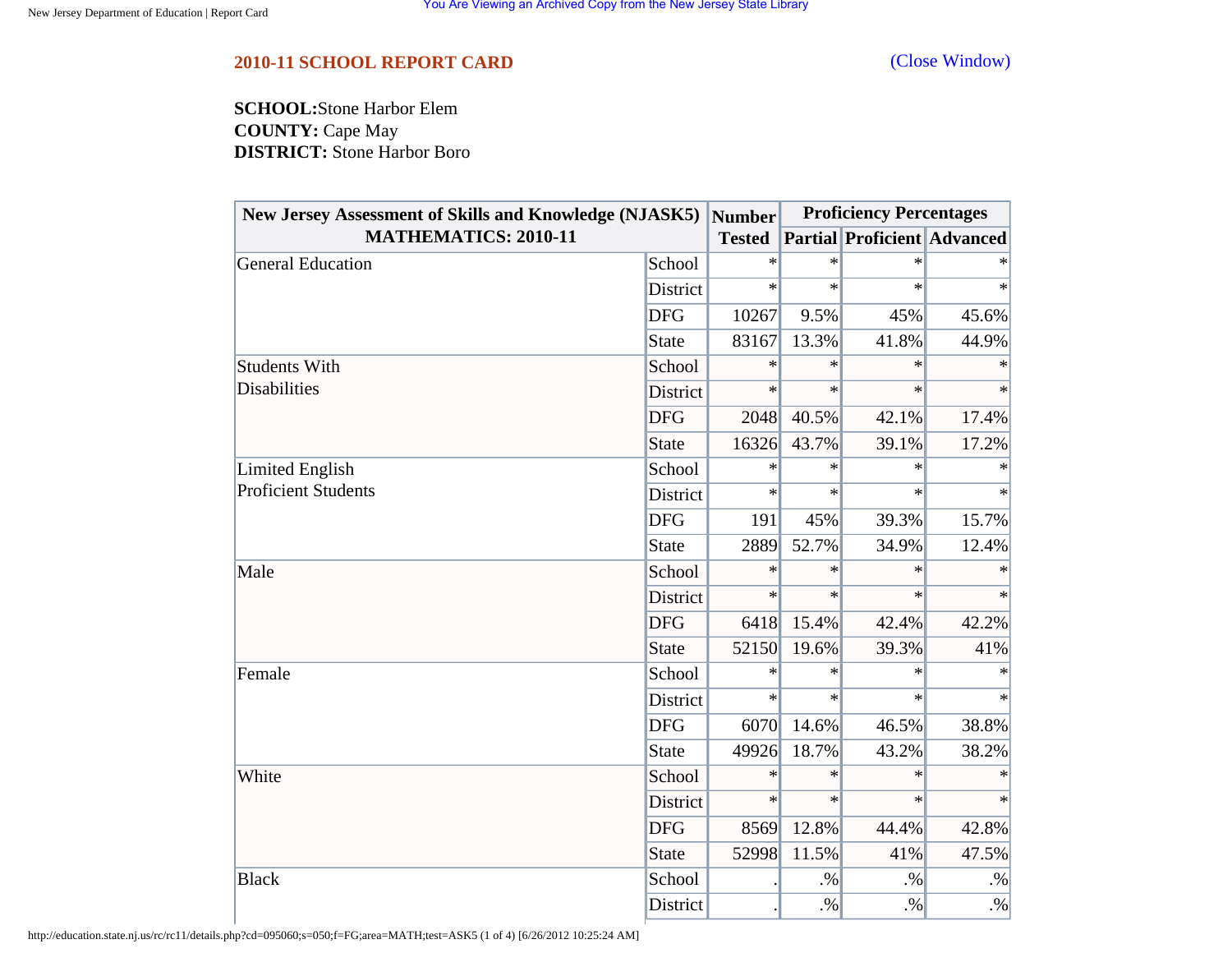|                                                                                                                                                                                                | <b>DFG</b>      | 1071   | 29.3%  | 48.5%     | 22.2%     |
|------------------------------------------------------------------------------------------------------------------------------------------------------------------------------------------------|-----------------|--------|--------|-----------|-----------|
|                                                                                                                                                                                                | <b>State</b>    | 16811  | 38.8%  | 43.5%     | 17.7%     |
| Asian                                                                                                                                                                                          | School          |        | $. \%$ | $. \%$    | $. \%$    |
|                                                                                                                                                                                                | <b>District</b> |        | $. \%$ | $. \%$    | $. \%$    |
|                                                                                                                                                                                                | <b>DFG</b>      | 1133   | 5.7%   | 31.5%     | 62.8%     |
|                                                                                                                                                                                                | <b>State</b>    | 9310   | 5.3%   | 25.3%     | 69.4%     |
| Native Hawaiian or                                                                                                                                                                             | School          |        | $. \%$ | $. \%$    | $. \%$    |
| Other Pacific Islander                                                                                                                                                                         | District        |        | $. \%$ | $. \%$    | $. \%$    |
|                                                                                                                                                                                                | <b>DFG</b>      | 12     | 0%     | 50%       | 50%       |
|                                                                                                                                                                                                | <b>State</b>    | 192    | 12%    | 41.7%     | 46.4%     |
| American Indian/                                                                                                                                                                               | School          |        | $. \%$ | $. \%$    | $. \%$    |
| <b>Alaskan Native</b>                                                                                                                                                                          | District        |        | $. \%$ | $\cdot\%$ | $\cdot\%$ |
|                                                                                                                                                                                                | <b>DFG</b>      | 12     | 0%     | 50%       | 50%       |
|                                                                                                                                                                                                | <b>State</b>    | 105    | 23.8%  | 42.9%     | 33.3%     |
| Hispanic                                                                                                                                                                                       | School          |        | $. \%$ | $. \%$    | $. \%$    |
|                                                                                                                                                                                                | District        |        | $. \%$ | $. \%$    | .%        |
|                                                                                                                                                                                                | <b>DFG</b>      | 1537   | 24.7%  | 50.7%     | 24.6%     |
|                                                                                                                                                                                                | <b>State</b>    | 21769  | 28.7%  | 46.8%     | 24.6%     |
| <b>Other Race</b>                                                                                                                                                                              | School          |        | $. \%$ | $. \%$    | $. \%$    |
|                                                                                                                                                                                                | <b>District</b> |        | $. \%$ | $. \%$    | $. \%$    |
|                                                                                                                                                                                                | <b>DFG</b>      | 124    | 16.9%  | 48.4%     | 34.7%     |
|                                                                                                                                                                                                | <b>State</b>    | 961    | 19.9%  | 42%       | 38.1%     |
| <b>Migrant Students</b>                                                                                                                                                                        | School          |        | $. \%$ | $\cdot\%$ | $\cdot\%$ |
|                                                                                                                                                                                                | District        |        | $. \%$ | $. \%$    | $. \%$    |
|                                                                                                                                                                                                | <b>DFG</b>      | $\ast$ | $\ast$ | $\ast$    | $\ast$    |
|                                                                                                                                                                                                | <b>State</b>    | 40     | 35%    | 47.5%     | 17.5%     |
| Economically                                                                                                                                                                                   | School          |        | $. \%$ | $. \%$    | $. \%$    |
| Disadvantaged                                                                                                                                                                                  | District        |        | $. \%$ | $. \%$    | $\cdot\%$ |
|                                                                                                                                                                                                | <b>DFG</b>      | 2421   | 27.7%  | 49.7%     | 22.6%     |
|                                                                                                                                                                                                | <b>State</b>    | 36175  | 33.3%  | 45.3%     | 21.5%     |
| *To protect the privacy of students, the Department of Education suppresses sufficient information to eliminate the possibility<br>that personally identifiable information will be disclosed. |                 |        |        |           |           |

| New Jersey Assessment of Skills and Knowledge (NJASK5) Number | <b>Proficiency Percentages</b> |                                          |  |  |
|---------------------------------------------------------------|--------------------------------|------------------------------------------|--|--|
| <b>MATHEMATICS: 2009-10</b>                                   |                                | Tested   Partial   Proficient   Advanced |  |  |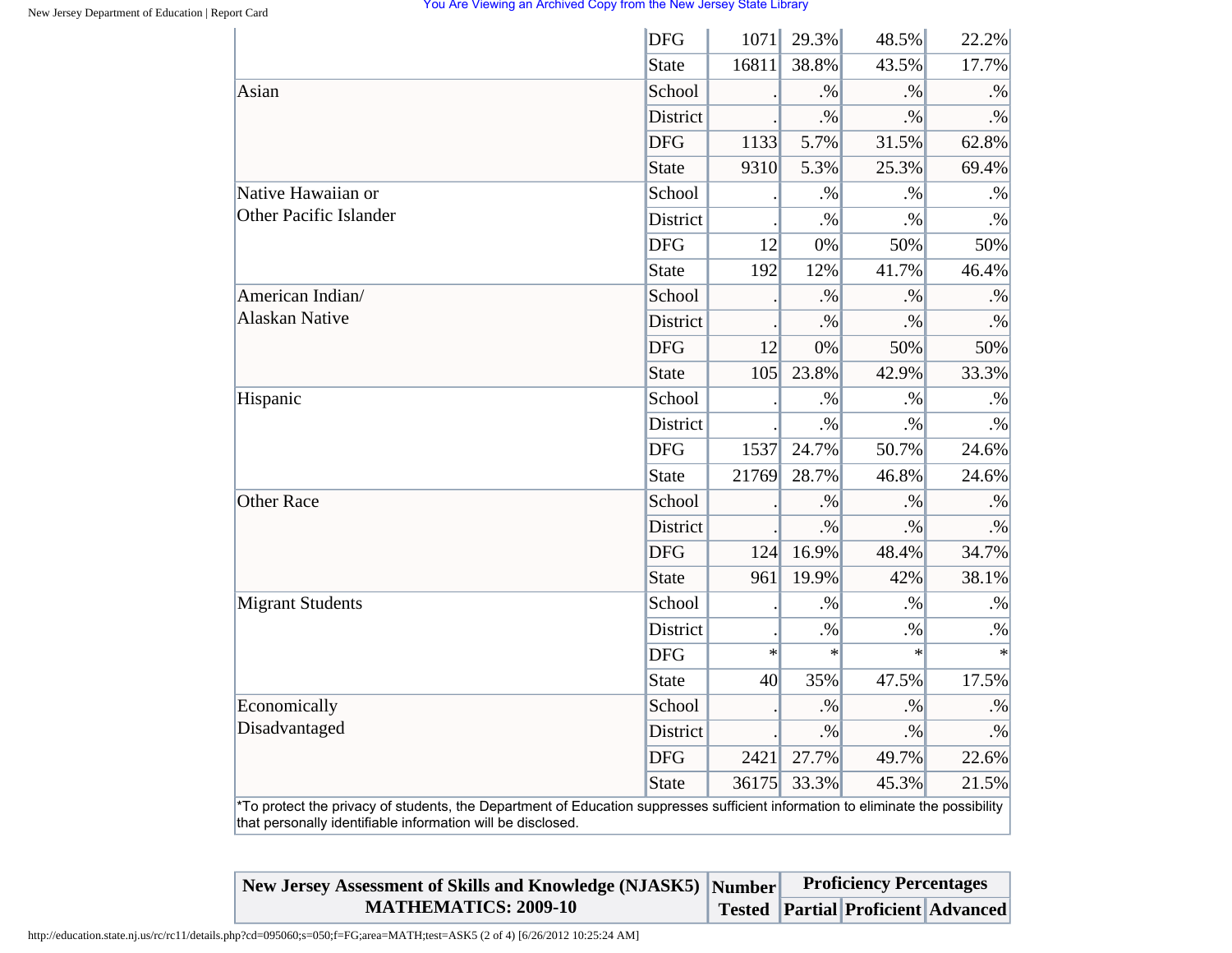| <b>General Education</b>   | School          | $\ast$ | $\ast$      | $\ast$ | $\ast$    |
|----------------------------|-----------------|--------|-------------|--------|-----------|
|                            | District        | $\ast$ | $\ast$      | $\ast$ | $\ast$    |
|                            | <b>DFG</b>      | 10427  | 10.9%       | 45.7%  | 43.4%     |
|                            | State           | 84051  | 14.9%       | 43.3%  | 41.9%     |
| <b>Students With</b>       | School          | $\ast$ | $\ast$      | $\ast$ | $\ast$    |
| <b>Disabilities</b>        | District        | $\ast$ | $\ast$      | $\ast$ | $\ast$    |
|                            | <b>DFG</b>      | 2085   | 45.8%       | 38.8%  | 15.5%     |
|                            | <b>State</b>    | 16138  | 47.8%       | 37.3%  | 14.9%     |
| <b>Limited English</b>     | School          | $\ast$ | $\ast$      | $\ast$ | $\ast$    |
| <b>Proficient Students</b> | District        | $\ast$ | $\ast$      | $\ast$ | $\ast$    |
|                            | <b>DFG</b>      | 153    | 47.7%       | 34.6%  | 17.6%     |
|                            | <b>State</b>    | 2772   | 56.7%       | 32.5%  | 10.7%     |
| Male                       | School          | $\ast$ | $\ast$      | $\ast$ | $\ast$    |
|                            | <b>District</b> | $\ast$ | $\ast$      | $\ast$ | $\ast$    |
|                            | <b>DFG</b>      | 6519   | 16.6%       | 42.3%  | 41.1%     |
|                            | <b>State</b>    | 52333  | 21.2%       | 40.3%  | 38.5%     |
| Female                     | School          | $\ast$ | $\ast$      | $\ast$ | $\ast$    |
|                            | District        | $\ast$ | $\ast$      | $\ast$ | $\ast$    |
|                            | <b>DFG</b>      | 6128   | 17.5%       | 46.7%  | 35.8%     |
|                            | <b>State</b>    | 50326  | 20.8%       | 43.9%  | 35.2%     |
| White                      | School          | $\ast$ | $\ast$      | $\ast$ | $\ast$    |
|                            | District        | $\ast$ | $\ast$      | $\ast$ | $\ast$    |
|                            | <b>DFG</b>      | 8894   | 14.6%       | 45.1%  | 40.3%     |
|                            | <b>State</b>    | 54663  | 12.7%       | 43%    | 44.3%     |
| <b>Black</b>               | School          |        | $. \%$      | $. \%$ | $. \%$    |
|                            | District        |        | $. \%$      | $. \%$ | $. \%$    |
|                            | <b>DFG</b>      | 1089   | 32.7%       | 46.6%  | 20.7%     |
|                            | <b>State</b>    |        | 17436 41.3% | 42.9%  | 15.8%     |
| Asian                      | School          |        | $. \%$      | $. \%$ | $. \%$    |
|                            | District        |        | $. \%$      | $. \%$ | $\cdot\%$ |
|                            | <b>DFG</b>      | 1094   | 7.2%        | 29.5%  | 63.3%     |
|                            | <b>State</b>    | 8789   | 6.4%        | 25.5%  | 68.1%     |
| Native Hawaiian or         | School          |        | $. \%$      | $. \%$ | $. \%$    |
| Other Pacific Islander     | District        |        | $. \%$      | $. \%$ | $. \%$    |

http://education.state.nj.us/rc/rc11/details.php?cd=095060;s=050;f=FG;area=MATH;test=ASK5 (3 of 4) [6/26/2012 10:25:24 AM]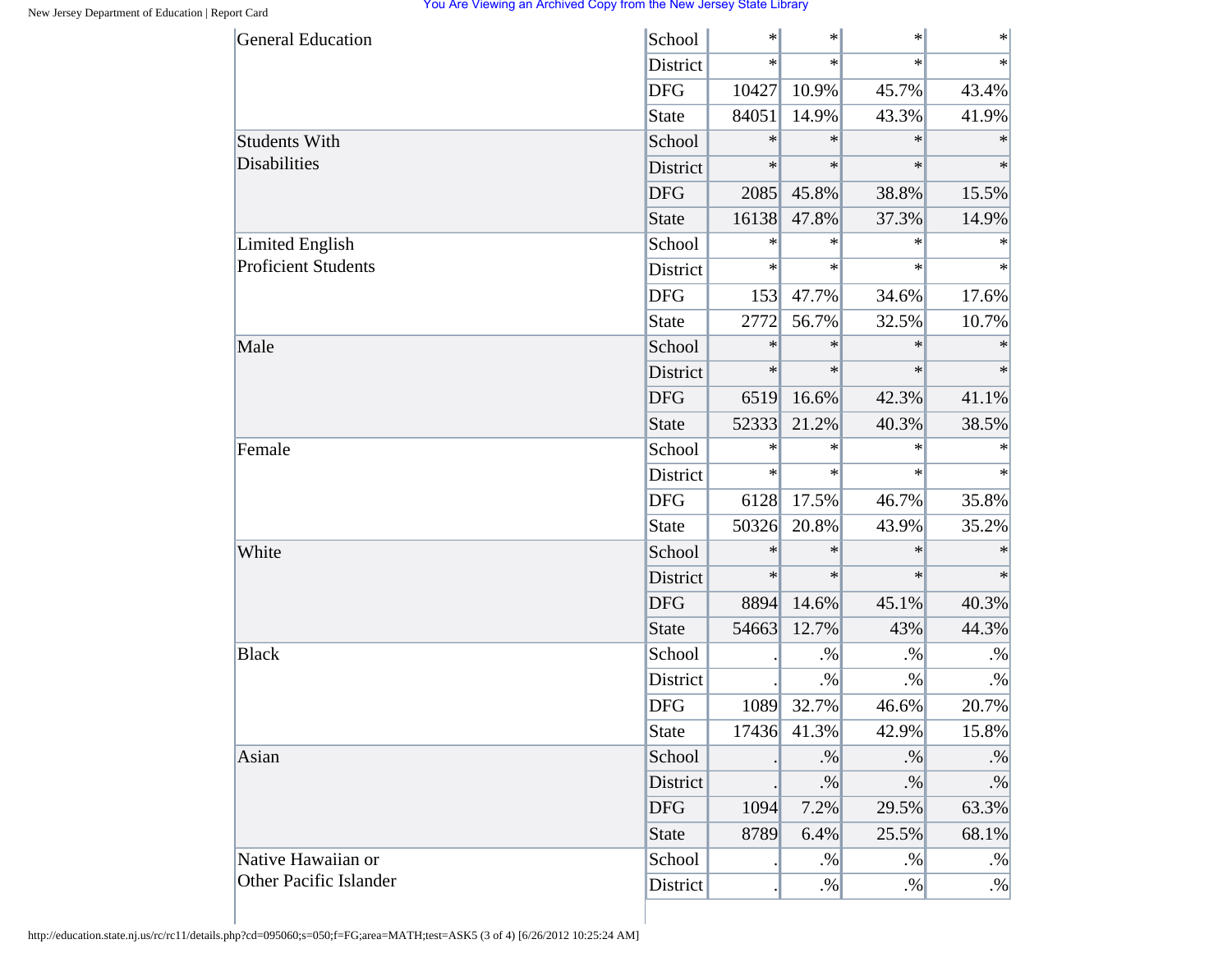|                         | <b>DFG</b>   | 11     | 18.2%  | 45.5%  | 36.4%     |
|-------------------------|--------------|--------|--------|--------|-----------|
|                         | <b>State</b> | 219    | 14.6%  | 40.2%  | 45.2%     |
| American Indian/        | School       |        | $. \%$ | $. \%$ | $. \%$    |
| <b>Alaskan Native</b>   | District     |        | $. \%$ | $. \%$ | $. \%$    |
|                         | <b>DFG</b>   | 11     | 18.2%  | 45.5%  | 36.4%     |
|                         | <b>State</b> | 105    | 27.6%  | 41.9%  | 30.5%     |
| Hispanic                | School       |        | $. \%$ | $. \%$ | $. \%$    |
|                         | District     |        | $. \%$ | $. \%$ | $. \%$    |
|                         | <b>DFG</b>   | 1435   | 27.2%  | 50.2%  | 22.6%     |
|                         | <b>State</b> | 20860  | 32%    | 46.1%  | 22%       |
| <b>Other Race</b>       | School       |        | $. \%$ | $. \%$ | $. \%$    |
|                         | District     |        | $. \%$ | $. \%$ | $\cdot\%$ |
|                         | <b>DFG</b>   | 81     | 25.9%  | 48.1%  | 25.9%     |
|                         | <b>State</b> | 660    | 26.4%  | 40.2%  | 33.5%     |
| <b>Migrant Students</b> | School       |        | $. \%$ | $. \%$ | $. \%$    |
|                         | District     |        | $. \%$ | $. \%$ | $. \%$    |
|                         | <b>DFG</b>   | $\ast$ | $\ast$ | $\ast$ | $\ast$    |
|                         | <b>State</b> | 32     | 59.4%  | 34.4%  | 6.3%      |
| Economically            | School       |        | $. \%$ | $. \%$ | $. \%$    |
| Disadvantaged           | District     |        | $. \%$ | $. \%$ | $. \%$    |
|                         | <b>DFG</b>   | 2277   | 29.8%  | 48.9%  | 21.3%     |
|                         | <b>State</b> | 35303  | 36.2%  | 44.7%  | 19.1%     |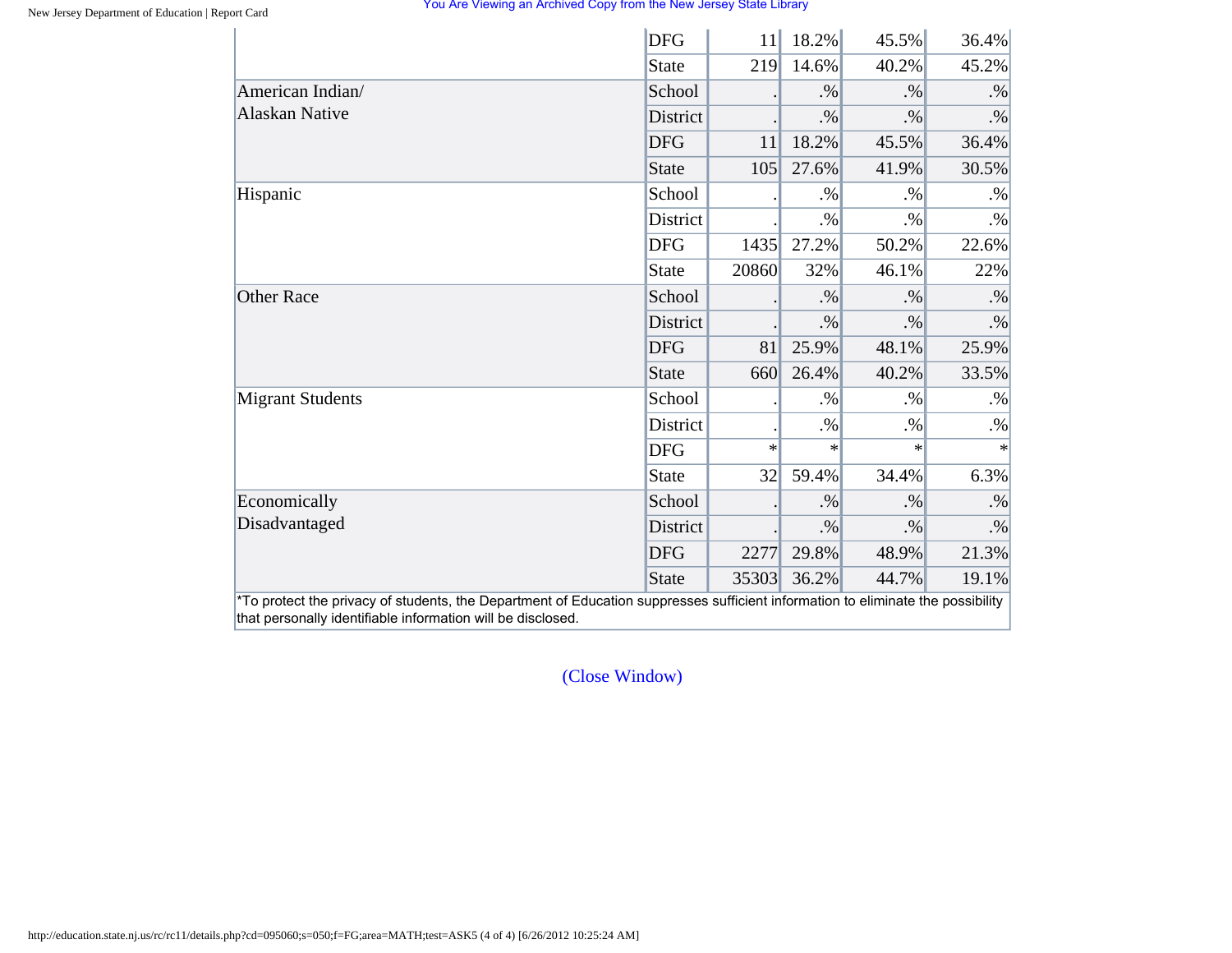<span id="page-43-0"></span>**SCHOOL:**Stone Harbor Elem **COUNTY:** Cape May **DISTRICT:** Stone Harbor Boro

| <b>New Jersey Assessment of Skills and Knowledge (NJASK6)</b> |              | <b>Number</b> |        | <b>Proficiency Percentages</b>     |           |
|---------------------------------------------------------------|--------------|---------------|--------|------------------------------------|-----------|
| <b>LANGUAGE ARTS LITERACY: 2010-11</b>                        |              | <b>Tested</b> |        | <b>Partial Proficient Advanced</b> |           |
| <b>General Education</b>                                      | School       | $\ast$        | $\ast$ | $\ast$                             |           |
|                                                               | District     | $\ast$        | $\ast$ | $\ast$                             | $\ast$    |
|                                                               | <b>DFG</b>   | 10630         | 19.3%  | 71.8%                              | 8.9%      |
|                                                               | <b>State</b> | 84596         | 24.9%  | 66.4%                              | 8.7%      |
| <b>Students With</b>                                          | School       | $\ast$        | $\ast$ | $\ast$                             | $\ast$    |
| <b>Disabilities</b>                                           | District     | $\ast$        | $\ast$ | $\ast$                             | $\ast$    |
|                                                               | <b>DFG</b>   | 2051          | 66.7%  | 32.1%                              | 1.3%      |
|                                                               | <b>State</b> | 15821         | 70.4%  | 28.6%                              | 1%        |
| Limited English                                               | School       | $\ast$        | $\ast$ | $\ast$                             | $\ast$    |
| <b>Proficient Students</b>                                    | District     | $\ast$        | $\ast$ | $\ast$                             | $\ast$    |
|                                                               | <b>DFG</b>   | 106           | 71.7%  | 28.3%                              | 0%        |
|                                                               | <b>State</b> | 2360          | 77.9%  | 21.8%                              | 0.3%      |
| Male                                                          | School       | $\ast$        | $\ast$ | $\ast$                             | $\ast$    |
|                                                               | District     | $\ast$        | $\ast$ | $\ast$                             | $\ast$    |
|                                                               | <b>DFG</b>   | 6572          | 31.4%  | 62.9%                              | 5.7%      |
|                                                               | <b>State</b> | 52226         | 37.6%  | 57.1%                              | 5.3%      |
| Female                                                        | School       | $\ast$        | $\ast$ | $\ast$                             |           |
|                                                               | District     | $\ast$        | $\ast$ | $\ast$                             | $\ast$    |
|                                                               | <b>DFG</b>   | 6203          | 23%    | 67.3%                              | 9.7%      |
|                                                               | <b>State</b> | 50308         | 28.2%  | 62.4%                              | 9.4%      |
| White                                                         | School       | $\ast$        | $\ast$ | $\ast$                             | $\ast$    |
|                                                               | District     | $\ast$        | $\ast$ | $\ast$                             | $\ast$    |
|                                                               | <b>DFG</b>   | 8867          | 24.1%  | 68.1%                              | 7.8%      |
|                                                               | <b>State</b> | 54291         | 22.8%  | 68.3%                              | 8.9%      |
| <b>Black</b>                                                  | School       |               | $. \%$ | $. \%$                             | $\cdot\%$ |
|                                                               | District     |               | $. \%$ | $. \%$                             | $\cdot\%$ |

http://education.state.nj.us/rc/rc11/details.php?cd=095060;s=050;f=FG;area=LAL;test=ASK6 (1 of 4) [6/26/2012 10:25:26 AM]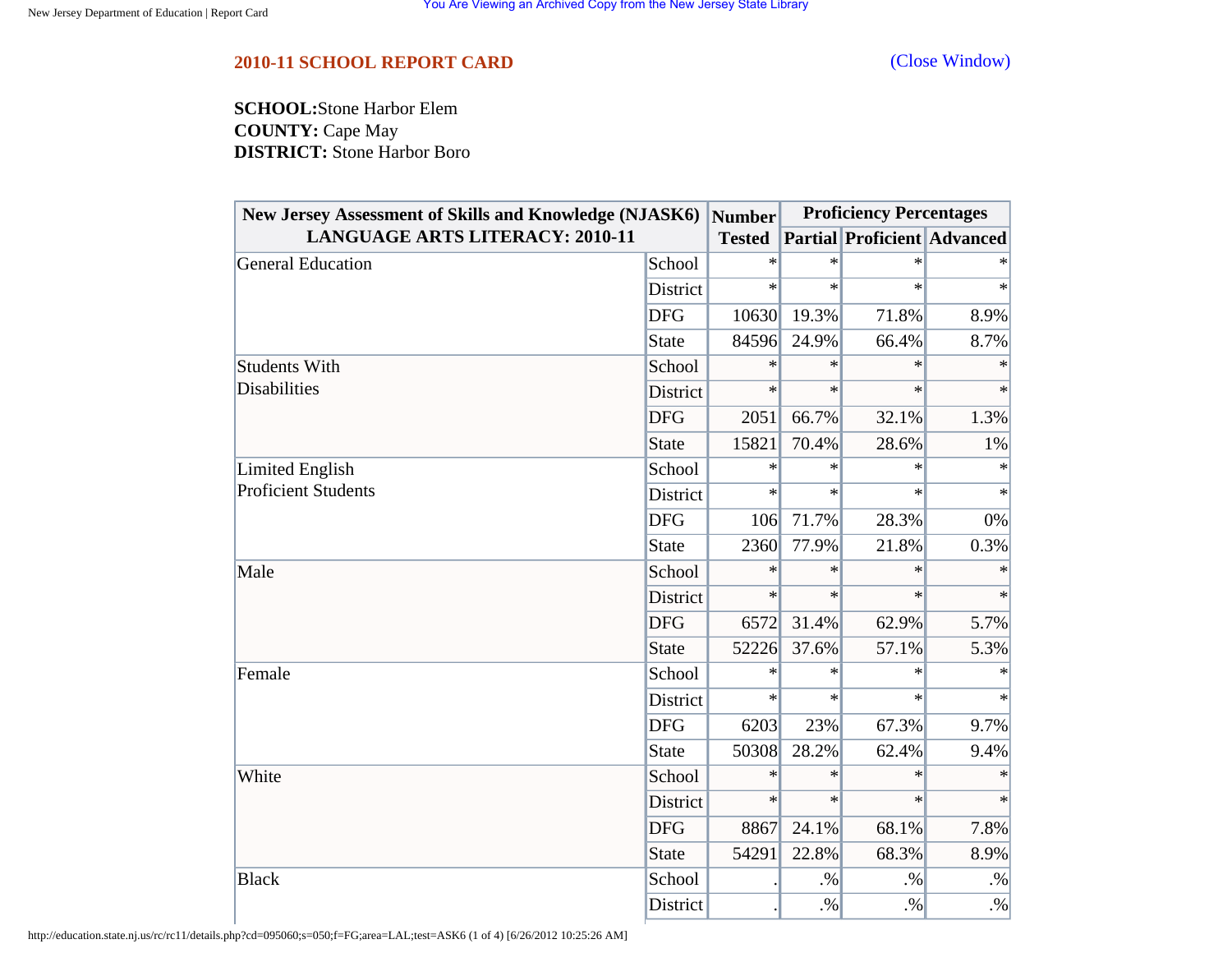|                                                                                                                                                                                                | <b>DFG</b>      |        | 1126 45.3% | 52.3%  | 2.4%      |
|------------------------------------------------------------------------------------------------------------------------------------------------------------------------------------------------|-----------------|--------|------------|--------|-----------|
|                                                                                                                                                                                                | <b>State</b>    | 17128  | 55%        | 43.1%  | 1.9%      |
| Asian                                                                                                                                                                                          | School          |        | $. \%$     | $. \%$ | $. \%$    |
|                                                                                                                                                                                                | District        |        | $. \%$     | $. \%$ | $. \%$    |
|                                                                                                                                                                                                | <b>DFG</b>      | 1087   | 15.5%      | 67.1%  | 17.4%     |
|                                                                                                                                                                                                | <b>State</b>    | 8680   | 15.4%      | 63.7%  | 20.9%     |
| Native Hawaiian or                                                                                                                                                                             | School          |        | $. \%$     | $. \%$ | $. \%$    |
| <b>Other Pacific Islander</b>                                                                                                                                                                  | District        |        | $. \%$     | $. \%$ | $. \%$    |
|                                                                                                                                                                                                | <b>DFG</b>      | 11     | 36.4%      | 54.5%  | 9.1%      |
|                                                                                                                                                                                                | <b>State</b>    | 206    | 27.7%      | 64.6%  | 7.8%      |
| American Indian/                                                                                                                                                                               | School          |        | $. \%$     | $. \%$ | $. \%$    |
| <b>Alaskan Native</b>                                                                                                                                                                          | District        |        | $. \%$     | $. \%$ | $\cdot\%$ |
|                                                                                                                                                                                                | <b>DFG</b>      | 11     | 36.4%      | 54.5%  | 9.1%      |
|                                                                                                                                                                                                | <b>State</b>    | 114    | 38.6%      | 55.3%  | 6.1%      |
| Hispanic                                                                                                                                                                                       | School          |        | $. \%$     | $. \%$ | $\cdot\%$ |
|                                                                                                                                                                                                | District        |        | $. \%$     | $. \%$ | $. \%$    |
|                                                                                                                                                                                                | <b>DFG</b>      | 1509   | 40.6%      | 55.7%  | 3.7%      |
|                                                                                                                                                                                                | <b>State</b>    | 21290  | 48.5%      | 49.2%  | 2.2%      |
| <b>Other Race</b>                                                                                                                                                                              | School          |        | $. \%$     | $. \%$ | $. \%$    |
|                                                                                                                                                                                                | <b>District</b> |        | $. \%$     | $. \%$ | $\cdot\%$ |
|                                                                                                                                                                                                | <b>DFG</b>      | 122    | 33.6%      | 61.5%  | 4.9%      |
|                                                                                                                                                                                                | <b>State</b>    | 902    | 33.7%      | 59.6%  | 6.7%      |
| <b>Migrant Students</b>                                                                                                                                                                        | School          |        | $. \%$     | $. \%$ | $. \%$    |
|                                                                                                                                                                                                | District        |        | $. \%$     | $. \%$ | $. \%$    |
|                                                                                                                                                                                                | <b>DFG</b>      | $\ast$ | $\ast$     | $\ast$ | $\star$   |
|                                                                                                                                                                                                | <b>State</b>    | 33     | 54.5%      | 45.5%  | 0%        |
| Economically                                                                                                                                                                                   | School          |        | $. \%$     | $. \%$ | $. \%$    |
| Disadvantaged                                                                                                                                                                                  | District        |        | $. \%$     | $. \%$ | $\cdot\%$ |
|                                                                                                                                                                                                | <b>DFG</b>      | 2440   | 45.1%      | 52.3%  | 2.6%      |
|                                                                                                                                                                                                | <b>State</b>    | 35239  | 52.6%      | 45.6%  | 1.7%      |
| *To protect the privacy of students, the Department of Education suppresses sufficient information to eliminate the possibility<br>that personally identifiable information will be disclosed. |                 |        |            |        |           |

| New Jersey Assessment of Skills and Knowledge (NJASK6) Number | <b>Proficiency Percentages</b> |                                           |  |  |
|---------------------------------------------------------------|--------------------------------|-------------------------------------------|--|--|
| <b>LANGUAGE ARTS LITERACY: 2009-10</b>                        |                                | <b>Tested Partial Proficient Advanced</b> |  |  |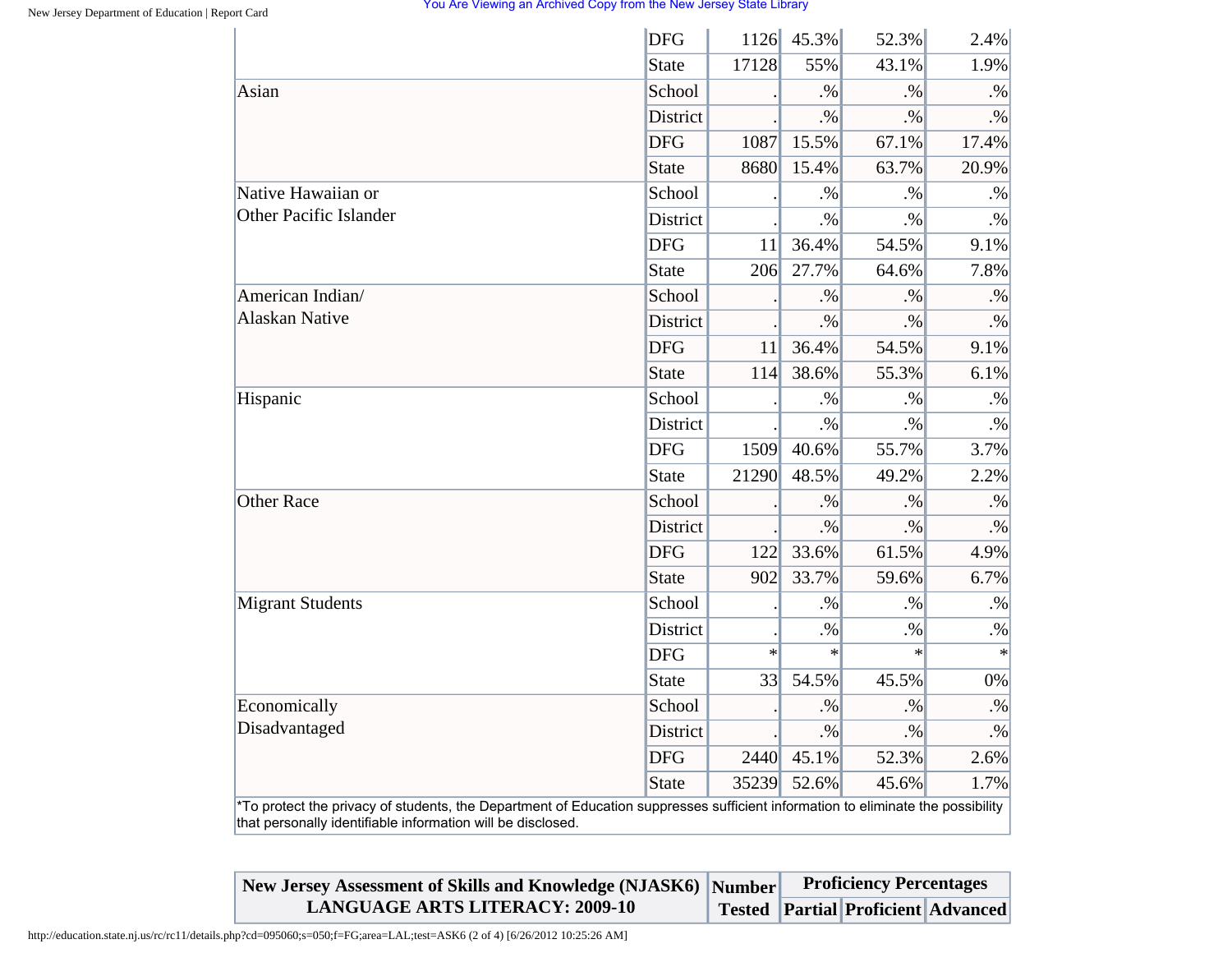| <b>General Education</b>      | School       | $\ast$ | $\ast$ | $\ast$  | $\ast$ |
|-------------------------------|--------------|--------|--------|---------|--------|
|                               | District     | $\ast$ | $\ast$ | $\star$ | $\ast$ |
|                               | <b>DFG</b>   | 10674  | 20.8%  | 70.7%   | 8.5%   |
|                               | State        | 84659  | 26.3%  | 64.7%   | 9%     |
| <b>Students With</b>          | School       | $\ast$ | $\ast$ | $\ast$  | $\ast$ |
| <b>Disabilities</b>           | District     | $\ast$ | $\ast$ | $\ast$  | $\ast$ |
|                               | <b>DFG</b>   | 1840   | 70.8%  | 28.5%   | 0.7%   |
|                               | State        | 15484  | 72.7%  | 26.3%   | 0.9%   |
| <b>Limited English</b>        | School       | $\ast$ | $\ast$ | $\ast$  | $\ast$ |
| <b>Proficient Students</b>    | District     | $\ast$ | $\ast$ | $\ast$  | $\ast$ |
|                               | <b>DFG</b>   | 134    | 78.4%  | 21.6%   | 0%     |
|                               | State        | 2353   | 83.2%  | 16.5%   | 0.3%   |
| Male                          | School       | $\ast$ | $\ast$ | $\ast$  | $\ast$ |
|                               | District     | $\ast$ | $\ast$ | $\ast$  | $\ast$ |
|                               | <b>DFG</b>   | 6518   | 32.5%  | 62.2%   | 5.2%   |
|                               | State        | 52432  | 38.3%  | 55.9%   | 5.8%   |
| Female                        | School       | $\ast$ | $\ast$ | $\ast$  | $\ast$ |
|                               | District     | $\ast$ | $\ast$ | $\ast$  | $\ast$ |
|                               | <b>DFG</b>   | 6114   | 24.4%  | 66.2%   | 9.5%   |
|                               | State        | 49774  | 30.3%  | 60.1%   | 9.6%   |
| White                         | School       | $\ast$ | $\ast$ | $\ast$  | $\ast$ |
|                               | District     | $\ast$ | $\ast$ | $\ast$  | $\ast$ |
|                               | <b>DFG</b>   | 8928   | 25.2%  | 67.2%   | 7.6%   |
|                               | State        | 55415  | 23.6%  | 66.9%   | 9.5%   |
| <b>Black</b>                  | School       |        | $. \%$ | $. \%$  | $. \%$ |
|                               | District     |        | $. \%$ | $. \%$  | $. \%$ |
|                               | <b>DFG</b>   | 1089   | 46%    | 51.7%   | 2.3%   |
|                               | State        | 16925  | 58.2%  | 40.2%   | 1.6%   |
| Asian                         | School       |        | $. \%$ | $. \%$  | $. \%$ |
|                               | District     |        | $. \%$ | $. \%$  | $. \%$ |
|                               | <b>DFG</b>   | 1035   | 19.6%  | 66.2%   | 14.2%  |
|                               | <b>State</b> | 8687   | 15.9%  | 63.9%   | 20.3%  |
| Native Hawaiian or            | School       |        | $. \%$ | $. \%$  | $. \%$ |
| <b>Other Pacific Islander</b> | District     |        | $. \%$ | $. \%$  | $. \%$ |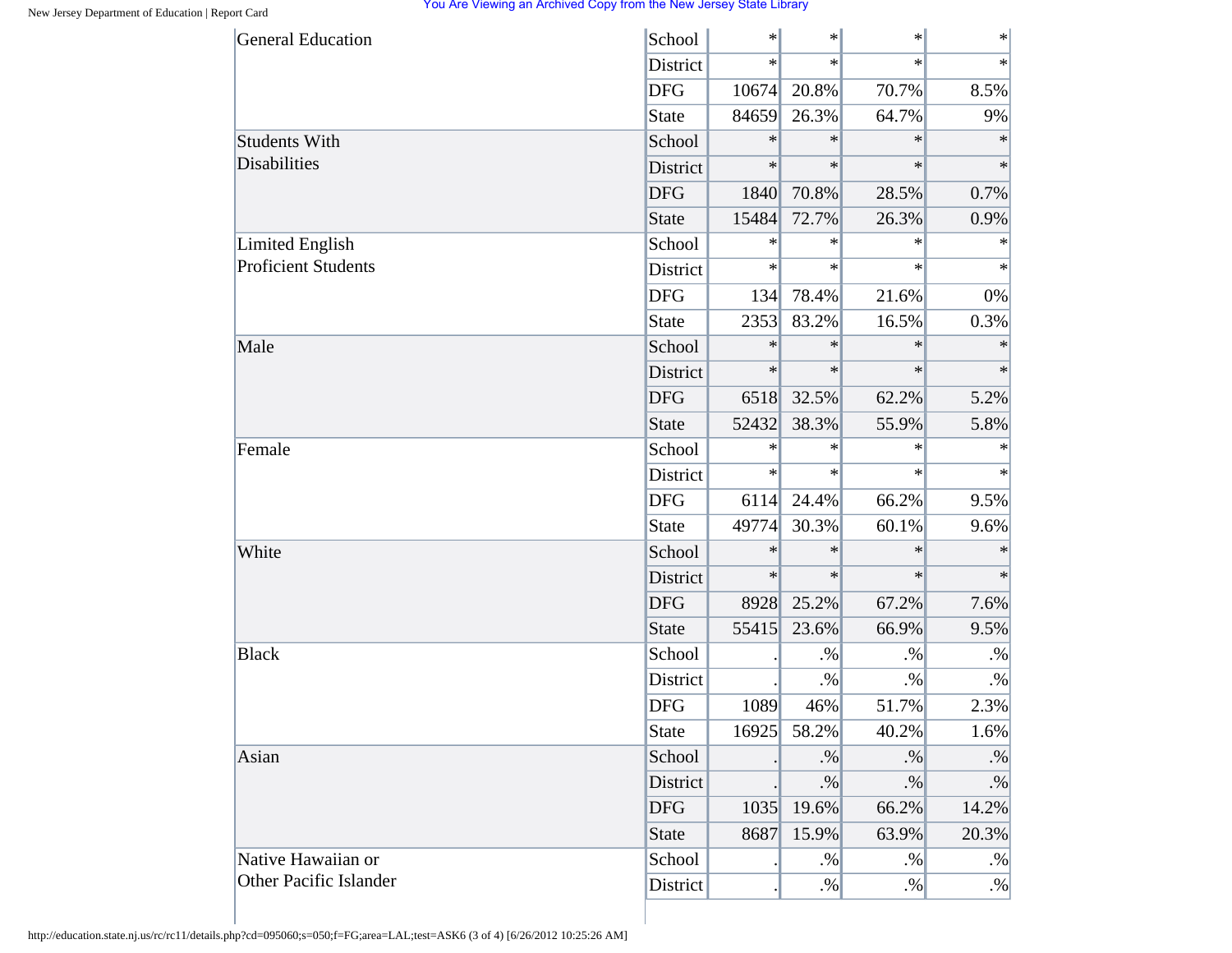|                                                                                                                                                                                                | <b>DFG</b>      | 14     | 35.7%  | 64.3%  | 0%        |
|------------------------------------------------------------------------------------------------------------------------------------------------------------------------------------------------|-----------------|--------|--------|--------|-----------|
|                                                                                                                                                                                                | State           | 232    | 22.8%  | 65.5%  | 11.6%     |
|                                                                                                                                                                                                | School          |        | $. \%$ | $. \%$ | $. \%$    |
| American Indian/<br><b>Alaskan Native</b><br>Hispanic<br><b>Other Race</b><br><b>Migrant Students</b><br>Economically<br>Disadvantaged                                                         | <b>District</b> |        | $. \%$ | $. \%$ | $. \%$    |
|                                                                                                                                                                                                | <b>DFG</b>      | 14     | 35.7%  | 64.3%  | 0%        |
|                                                                                                                                                                                                | State           | 97     | 43.3%  | 51.5%  | 5.2%      |
|                                                                                                                                                                                                | School          |        | $. \%$ | $. \%$ | $. \%$    |
|                                                                                                                                                                                                | District        |        | $. \%$ | $. \%$ | $. \%$    |
|                                                                                                                                                                                                | <b>DFG</b>      | 1434   | 42.6%  | 53.8%  | 3.6%      |
|                                                                                                                                                                                                | State           | 20249  | 52.1%  | 45.9%  | 2%        |
|                                                                                                                                                                                                | School          |        | $. \%$ | $. \%$ | $. \%$    |
|                                                                                                                                                                                                | District        |        | $. \%$ | $. \%$ | $\cdot\%$ |
|                                                                                                                                                                                                | <b>DFG</b>      | 86     | 40.7%  | 48.8%  | 10.5%     |
|                                                                                                                                                                                                | State           | 676    | 41.7%  | 50.3%  | 8%        |
|                                                                                                                                                                                                | School          |        | $. \%$ | $. \%$ | $. \%$    |
|                                                                                                                                                                                                | District        |        | $. \%$ | $. \%$ | $. \%$    |
| *To protect the privacy of students, the Department of Education suppresses sufficient information to eliminate the possibility<br>that personally identifiable information will be disclosed. | <b>DFG</b>      | $\ast$ | $\ast$ | $\ast$ | $\ast$    |
|                                                                                                                                                                                                | <b>State</b>    | 17     | 76.5%  | 23.5%  | 0%        |
|                                                                                                                                                                                                | School          |        | $. \%$ | $. \%$ | $\cdot\%$ |
|                                                                                                                                                                                                | District        |        | $. \%$ | $. \%$ | $. \%$    |
|                                                                                                                                                                                                | <b>DFG</b>      | 2356   | 47.8%  | 49.6%  | 2.6%      |
|                                                                                                                                                                                                | State           | 34103  | 56.5%  | 42%    | 1.6%      |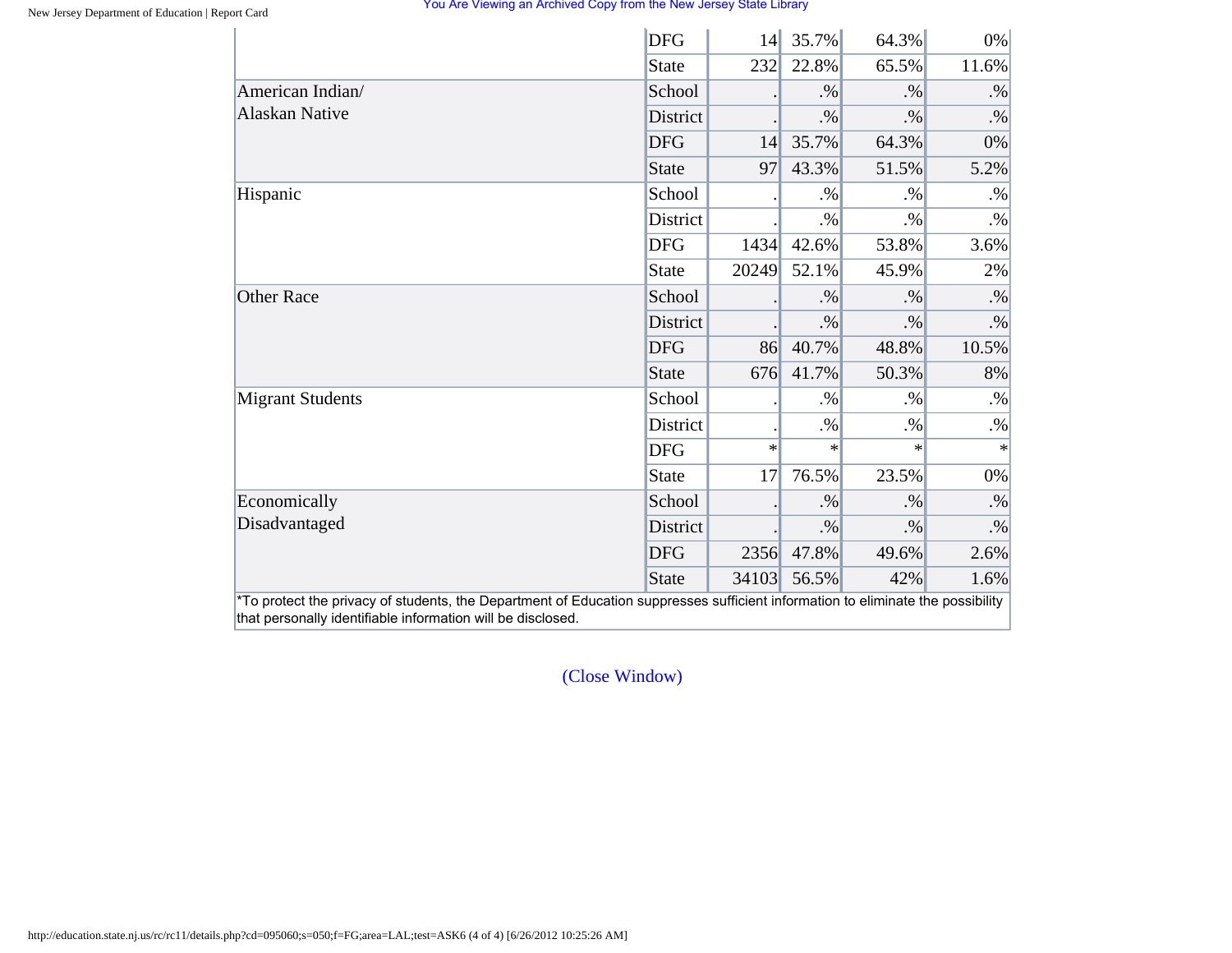<span id="page-47-0"></span>**SCHOOL:**Stone Harbor Elem **COUNTY:** Cape May **DISTRICT:** Stone Harbor Boro

| New Jersey Assessment of Skills and Knowledge (NJASK6) |              | <b>Number</b> | <b>Proficiency Percentages</b> |                                    |        |
|--------------------------------------------------------|--------------|---------------|--------------------------------|------------------------------------|--------|
| <b>MATHEMATICS: 2010-11</b>                            |              | <b>Tested</b> |                                | <b>Partial Proficient Advanced</b> |        |
| General Education                                      | School       | $\ast$        | $\ast$                         | $\ast$                             |        |
|                                                        | District     | $\ast$        | $\ast$                         | $\ast$                             | $\ast$ |
|                                                        | <b>DFG</b>   | 10633         | 12.3%                          | 54.7%                              | 32.9%  |
|                                                        | State        | 84610         | 15.5%                          | 52.6%                              | 31.9%  |
| <b>Students With</b>                                   | School       | $\ast$        | $\ast$                         | $\ast$                             | $\ast$ |
| <b>Disabilities</b>                                    | District     | $\ast$        | $\ast$                         | $\ast$                             | $\ast$ |
|                                                        | <b>DFG</b>   | 2050          | 50.6%                          | 39.8%                              | 9.6%   |
|                                                        | <b>State</b> | 15845         | 53.1%                          | 38.7%                              | 8.2%   |
| Limited English<br><b>Proficient Students</b>          | School       | $\ast$        | $\ast$                         | $\ast$                             | $\ast$ |
|                                                        | District     | $\ast$        | $\ast$                         | $\ast$                             | $\ast$ |
|                                                        | <b>DFG</b>   | 140           | 62.1%                          | 26.4%                              | 11.4%  |
|                                                        | <b>State</b> | 2629          | 62%                            | 30.1%                              | 7.8%   |
| Male                                                   | School       | $\ast$        | $\ast$                         | $\ast$                             | $\ast$ |
|                                                        | District     | $\ast$        | $\ast$                         | $\ast$                             | $\ast$ |
|                                                        | <b>DFG</b>   | 6595          | 18.8%                          | 50.4%                              | 30.8%  |
|                                                        | <b>State</b> | 52397         | 22.9%                          | 48.5%                              | 28.6%  |
| Female                                                 | School       | $\ast$        | $\ast$                         | $\ast$                             |        |
|                                                        | District     | $\ast$        | $\ast$                         | $\ast$                             | $\ast$ |
|                                                        | <b>DFG</b>   | 6214          | 19.1%                          | 53.9%                              | 27.1%  |
|                                                        | <b>State</b> | 50430         | 21.8%                          | 51.4%                              | 26.8%  |
| White                                                  | School       | $\ast$        | $\ast$                         | $\ast$                             | $\ast$ |
|                                                        | District     | $\ast$        | $\ast$                         | $\ast$                             | $\ast$ |
|                                                        | <b>DFG</b>   | 8873          | 15.8%                          | 53.8%                              | 30.3%  |
|                                                        | <b>State</b> | 54353         | 13.8%                          | 52.6%                              | 33.7%  |
| <b>Black</b>                                           | School       |               | $. \%$                         | $. \%$                             | $. \%$ |
|                                                        | District     |               | $. \%$                         | $. \%$                             | $. \%$ |

http://education.state.nj.us/rc/rc11/details.php?cd=095060;s=050;f=FG;area=MATH;test=ASK6 (1 of 4) [6/26/2012 10:25:28 AM]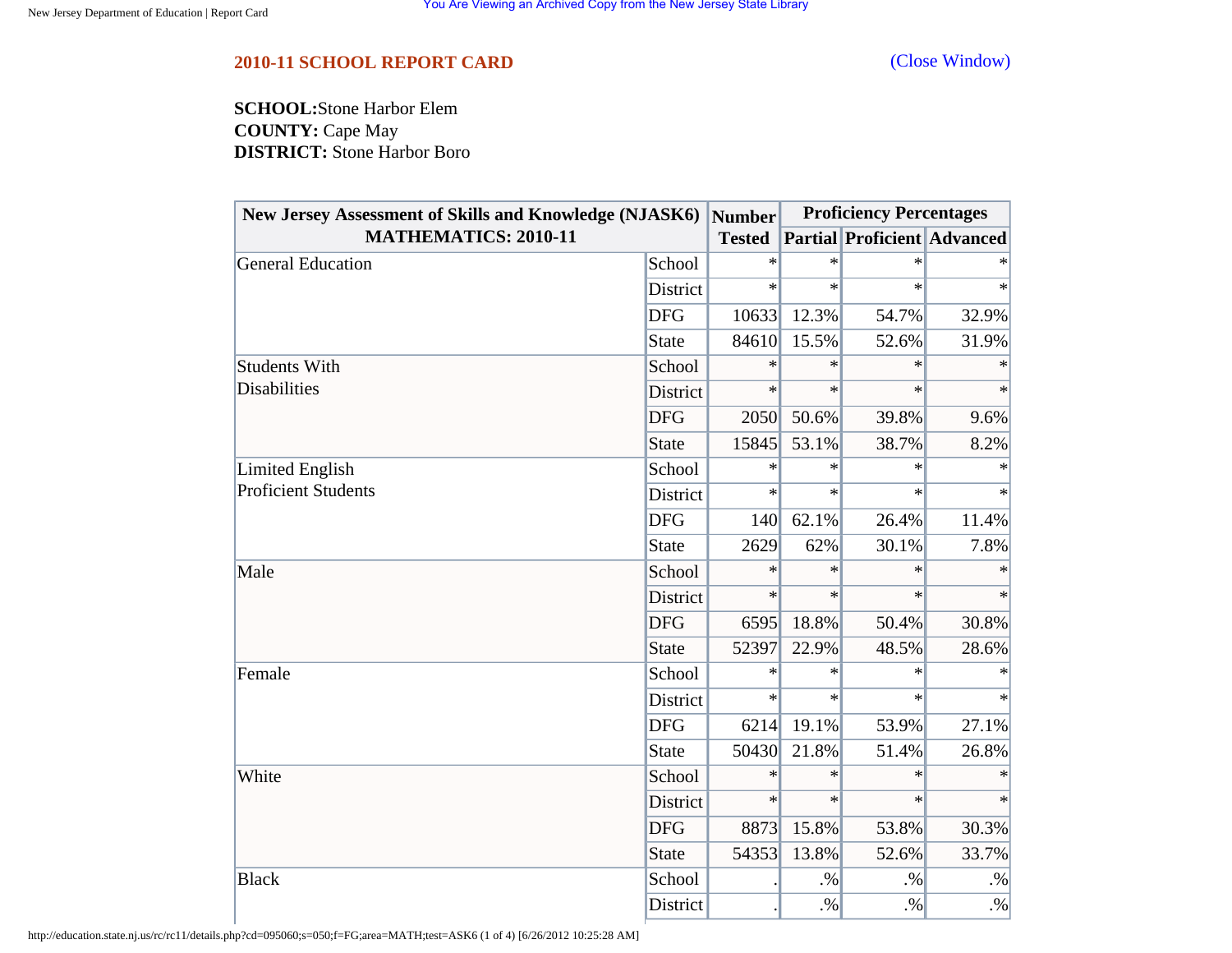|                         | <b>DFG</b>      | 1131   | 39.3%     | 49.8%  | 10.9%     |
|-------------------------|-----------------|--------|-----------|--------|-----------|
|                         | <b>State</b>    | 17206  | 44.2%     | 46.4%  | 9.4%      |
| Asian                   | School          |        | $. \%$    | $. \%$ | $. \%$    |
|                         | <b>District</b> |        | $\cdot\%$ | $. \%$ | $. \%$    |
|                         | <b>DFG</b>      | 1106   | 7.9%      | 38.7%  | 53.4%     |
|                         | <b>State</b>    | 8818   | 7.2%      | 34.4%  | 58.4%     |
| Native Hawaiian or      | School          |        | $. \%$    | $. \%$ | .%        |
| Other Pacific Islander  | District        |        | $\cdot\%$ | $. \%$ | $. \%$    |
|                         | <b>DFG</b>      | 12     | 16.7%     | 41.7%  | 41.7%     |
|                         | <b>State</b>    | 209    | 12.9%     | 51.7%  | 35.4%     |
| American Indian/        | School          |        | $. \%$    | $. \%$ | $. \%$    |
| <b>Alaskan Native</b>   | District        |        | $. \%$    | $. \%$ | $. \%$    |
|                         | <b>DFG</b>      | 12     | 16.7%     | 41.7%  | 41.7%     |
|                         | <b>State</b>    | 115    | 28.7%     | 49.6%  | 21.7%     |
| Hispanic                | School          |        | $. \%$    | $. \%$ | $\cdot\%$ |
|                         | District        |        | $. \%$    | $. \%$ | $. \%$    |
|                         | <b>DFG</b>      | 1511   | 29.6%     | 53.6%  | 16.7%     |
|                         | <b>State</b>    | 21299  | 32.8%     | 52.5%  | 14.6%     |
| <b>Other Race</b>       | School          |        | $. \%$    | $. \%$ | $. \%$    |
|                         | <b>District</b> |        | $. \%$    | $. \%$ | $. \%$    |
|                         | <b>DFG</b>      | 121    | 25.6%     | 52.1%  | 22.3%     |
|                         | <b>State</b>    | 913    | 26.6%     | 47.1%  | 26.3%     |
| <b>Migrant Students</b> | School          |        | $. \%$    | $. \%$ | $\cdot\%$ |
|                         | <b>District</b> |        | $. \%$    | $. \%$ | $. \%$    |
|                         | <b>DFG</b>      | $\ast$ | $\ast$    | $\ast$ | $\ast$    |
|                         | <b>State</b>    | 33     | 39.4%     | 57.6%  | 3%        |
| Economically            | School          |        | $. \%$    | $. \%$ | $. \%$    |
| Disadvantaged           | District        |        | $. \%$    | $. \%$ | $\cdot\%$ |
|                         | <b>DFG</b>      | 2454   | 34.2%     | 51.9%  | 13.9%     |
|                         | <b>State</b>    | 35375  | 37.5%     | 49.9%  | 12.6%     |

| New Jersey Assessment of Skills and Knowledge (NJASK6) Number |  | <b>Proficiency Percentages</b>            |  |
|---------------------------------------------------------------|--|-------------------------------------------|--|
| <b>MATHEMATICS: 2009-10</b>                                   |  | <b>Tested Partial Proficient Advanced</b> |  |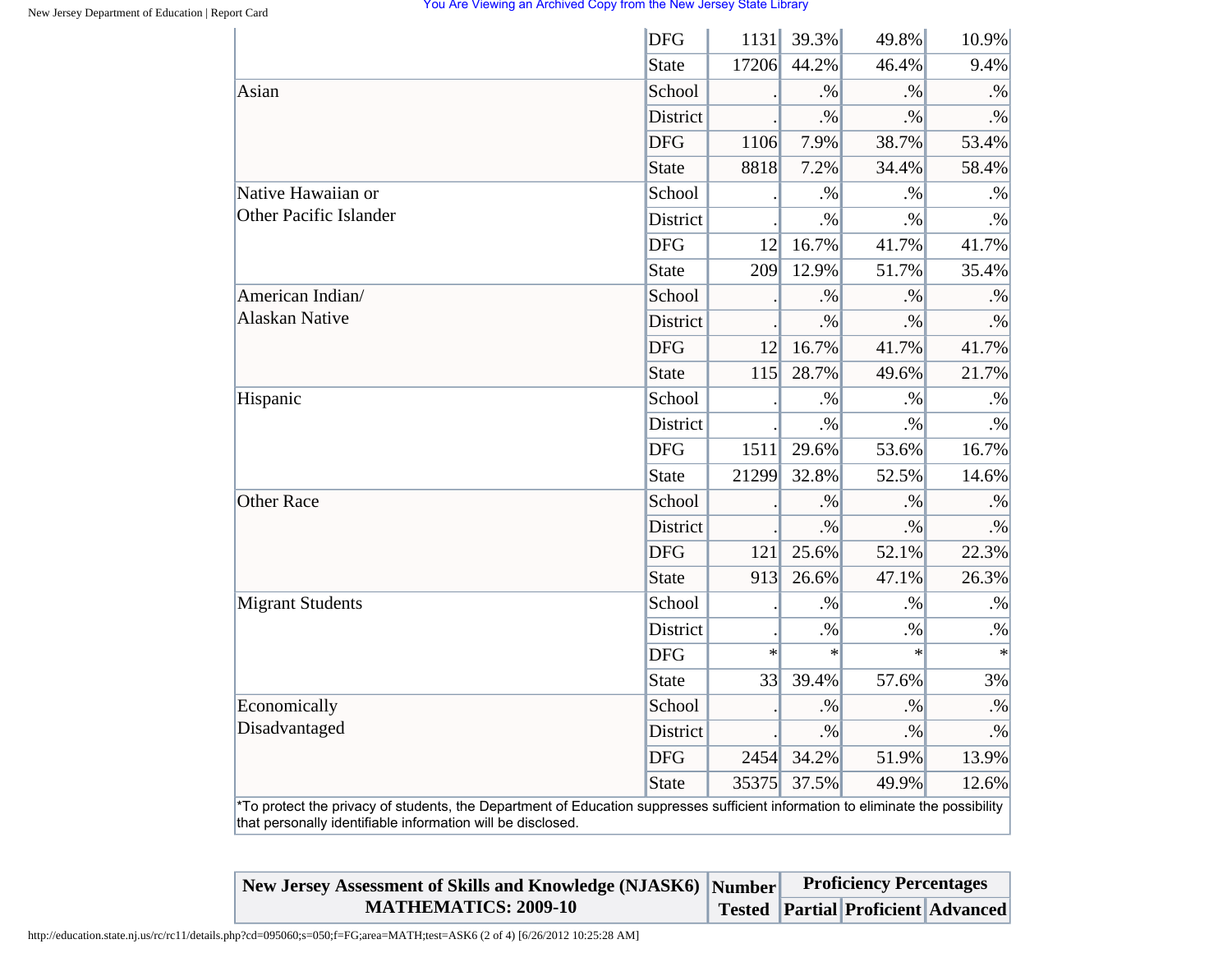| <b>General Education</b>   | School       | $\ast$ | $\ast$    | $\cdot$ | $\ast$    |
|----------------------------|--------------|--------|-----------|---------|-----------|
|                            | District     | $\ast$ | $\ast$    | $\ast$  | $\ast$    |
|                            | <b>DFG</b>   | 10672  | 16.6%     | 56.1%   | 27.3%     |
|                            | State        | 84687  | 20.9%     | 51.8%   | 27.3%     |
| <b>Students With</b>       | School       | $\ast$ | $\ast$    | $\ast$  | $\ast$    |
| Disabilities               | District     | $\ast$ | $\ast$    | $\ast$  | $\ast$    |
|                            | <b>DFG</b>   | 1847   | 57.6%     | 37.7%   | 4.7%      |
|                            | <b>State</b> | 15499  | 60.7%     | 33.4%   | 5.9%      |
| <b>Limited English</b>     | School       | $\ast$ | $\ast$    | $\ast$  | $\ast$    |
| <b>Proficient Students</b> | District     | $\ast$ | $\ast$    | $\ast$  | $\ast$    |
|                            | <b>DFG</b>   | 168    | 64.3%     | 27.4%   | 8.3%      |
|                            | State        | 2590   | 67.4%     | 27%     | 5.6%      |
| Male                       | School       | $\ast$ | $\ast$    | $\ast$  | $\ast$    |
|                            | District     | $\ast$ | $\ast$    | $\ast$  | $\ast$    |
|                            | <b>DFG</b>   | 6545   | 23.7%     | 50.8%   | 25.5%     |
|                            | <b>State</b> | 52606  | 28.5%     | 46.5%   | 25%       |
| Female                     | School       | $\ast$ | $\ast$    | $\ast$  | $\ast$    |
|                            | District     | $\ast$ | $\ast$    | $\ast$  | $\ast$    |
|                            | <b>DFG</b>   | 6126   | 22.6%     | 55.5%   | 21.9%     |
|                            | State        | 49874  | 27.3%     | 50.6%   | 22.1%     |
| White                      | School       | $\ast$ | $\ast$    | $\ast$  | $\ast$    |
|                            | District     | $\ast$ | $\ast$    | $\ast$  | $\ast$    |
|                            | <b>DFG</b>   | 8932   | 19.1%     | 55.5%   | 25.4%     |
|                            | <b>State</b> | 55472  | 18.5%     | 53.1%   | 28.5%     |
| <b>Black</b>               | School       |        | $. \%$    | $. \%$  | $. \%$    |
|                            | District     |        | $. \%$    | $. \%$  | $. \%$    |
|                            | <b>DFG</b>   | 1097   | 44.7%     | 46.3%   | 9%        |
|                            | <b>State</b> | 16968  | 53.5%     | 39.2%   | 7.3%      |
| Asian                      | School       |        | $. \%$    | $. \%$  | $\cdot\%$ |
|                            | District     |        | $. \%$    | $. \%$  | $\cdot\%$ |
|                            | <b>DFG</b>   | 1053   | 11.7%     | 44.3%   | 44.1%     |
|                            | <b>State</b> | 8821   | 9.8%      | 37.2%   | 53%       |
| Native Hawaiian or         | School       |        | $\cdot\%$ | $. \%$  | $. \%$    |
| Other Pacific Islander     | District     |        | $. \%$    | $. \%$  | $. \%$    |

http://education.state.nj.us/rc/rc11/details.php?cd=095060;s=050;f=FG;area=MATH;test=ASK6 (3 of 4) [6/26/2012 10:25:28 AM]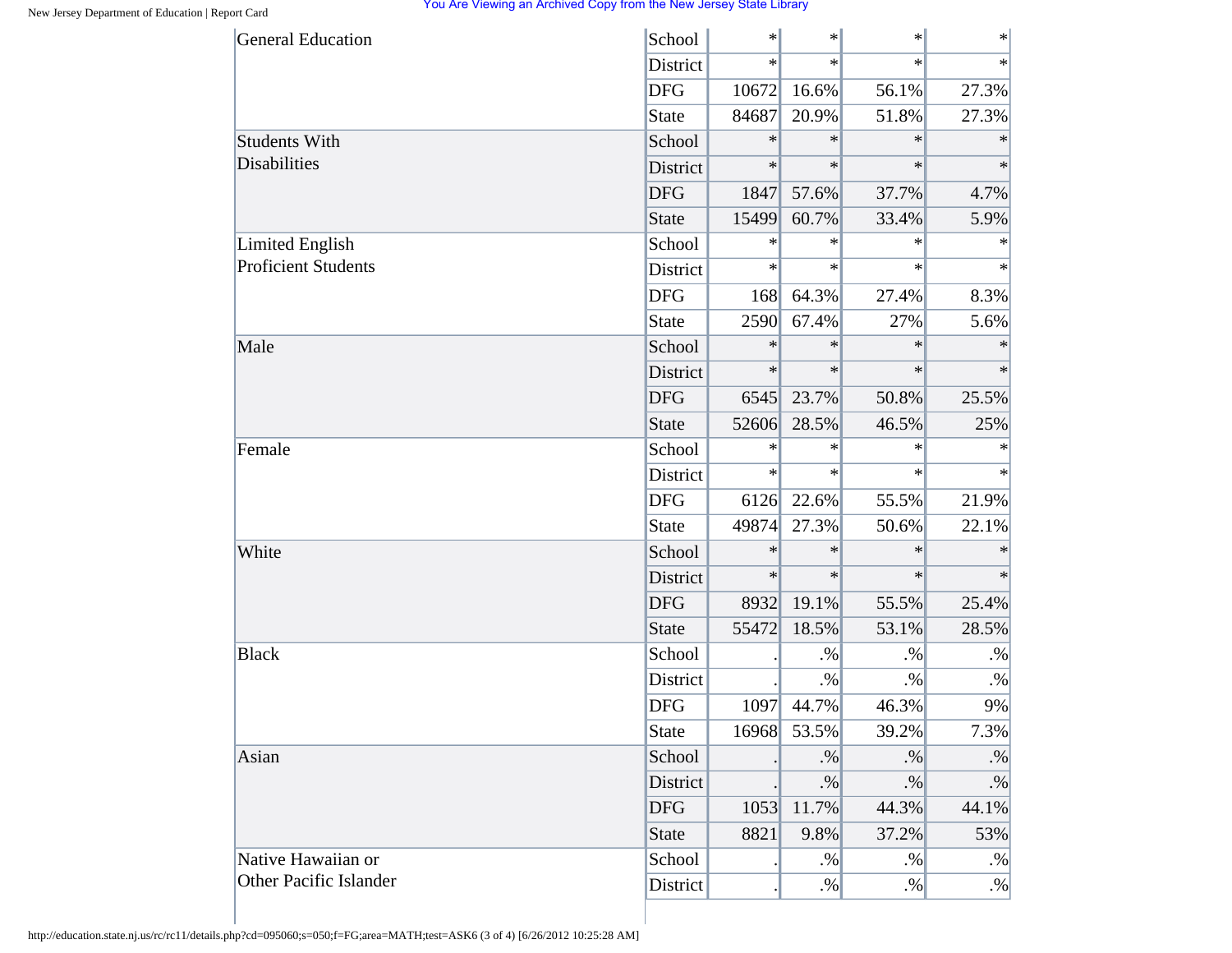|                                                                                                                                                                                                | <b>DFG</b>      | 14     | 21.4%  | 57.1%  | 21.4%    |
|------------------------------------------------------------------------------------------------------------------------------------------------------------------------------------------------|-----------------|--------|--------|--------|----------|
|                                                                                                                                                                                                | <b>State</b>    | 233    | 14.6%  | 53.2%  | 32.2%    |
|                                                                                                                                                                                                | School          |        | $. \%$ | $. \%$ | $. \%$   |
|                                                                                                                                                                                                | District        |        | $. \%$ | $. \%$ | $. \%$   |
|                                                                                                                                                                                                | <b>DFG</b>      | 14     | 21.4%  | 57.1%  | 21.4%    |
|                                                                                                                                                                                                | <b>State</b>    | 101    | 34.7%  | 47.5%  | 17.8%    |
|                                                                                                                                                                                                | School          |        | $. \%$ | $. \%$ | $. \%$   |
|                                                                                                                                                                                                | <b>District</b> |        | $. \%$ | $. \%$ | $. \%$   |
|                                                                                                                                                                                                | <b>DFG</b>      | 1440   | 39.5%  | 50.3%  | 10.1%    |
|                                                                                                                                                                                                | <b>State</b>    | 20276  | 40.1%  | 48.8%  | 11%      |
|                                                                                                                                                                                                | School          |        | $. \%$ | $. \%$ | $. \%$   |
|                                                                                                                                                                                                | District        |        | $. \%$ | $. \%$ | $. \%$   |
|                                                                                                                                                                                                | <b>DFG</b>      | 89     | 39.3%  | 46.1%  | 14.6%    |
| American Indian/<br><b>Alaskan Native</b><br>Hispanic<br><b>Other Race</b><br><b>Migrant Students</b><br>Economically<br>Disadvantaged                                                         | <b>State</b>    | 687    | 40.5%  | 39.6%  | 19.9%    |
|                                                                                                                                                                                                | School          |        | $. \%$ | $. \%$ | $. \%$   |
| *To protect the privacy of students, the Department of Education suppresses sufficient information to eliminate the possibility<br>that personally identifiable information will be disclosed. | District        |        | $. \%$ | $. \%$ | $. \%$   |
|                                                                                                                                                                                                | <b>DFG</b>      | $\ast$ | ∗      | $\ast$ | $\ast$   |
|                                                                                                                                                                                                | <b>State</b>    | 17     | 52.9%  | 35.3%  | 11.8%    |
|                                                                                                                                                                                                | School          |        | $. \%$ | $. \%$ | $. \%$   |
|                                                                                                                                                                                                | District        |        | $. \%$ | $. \%$ | $. \%$   |
|                                                                                                                                                                                                | <b>DFG</b>      | 2371   | 40%    | 49.6%  | $10.3\%$ |
|                                                                                                                                                                                                | <b>State</b>    | 34226  | 45.7%  | 44.6%  | 9.7%     |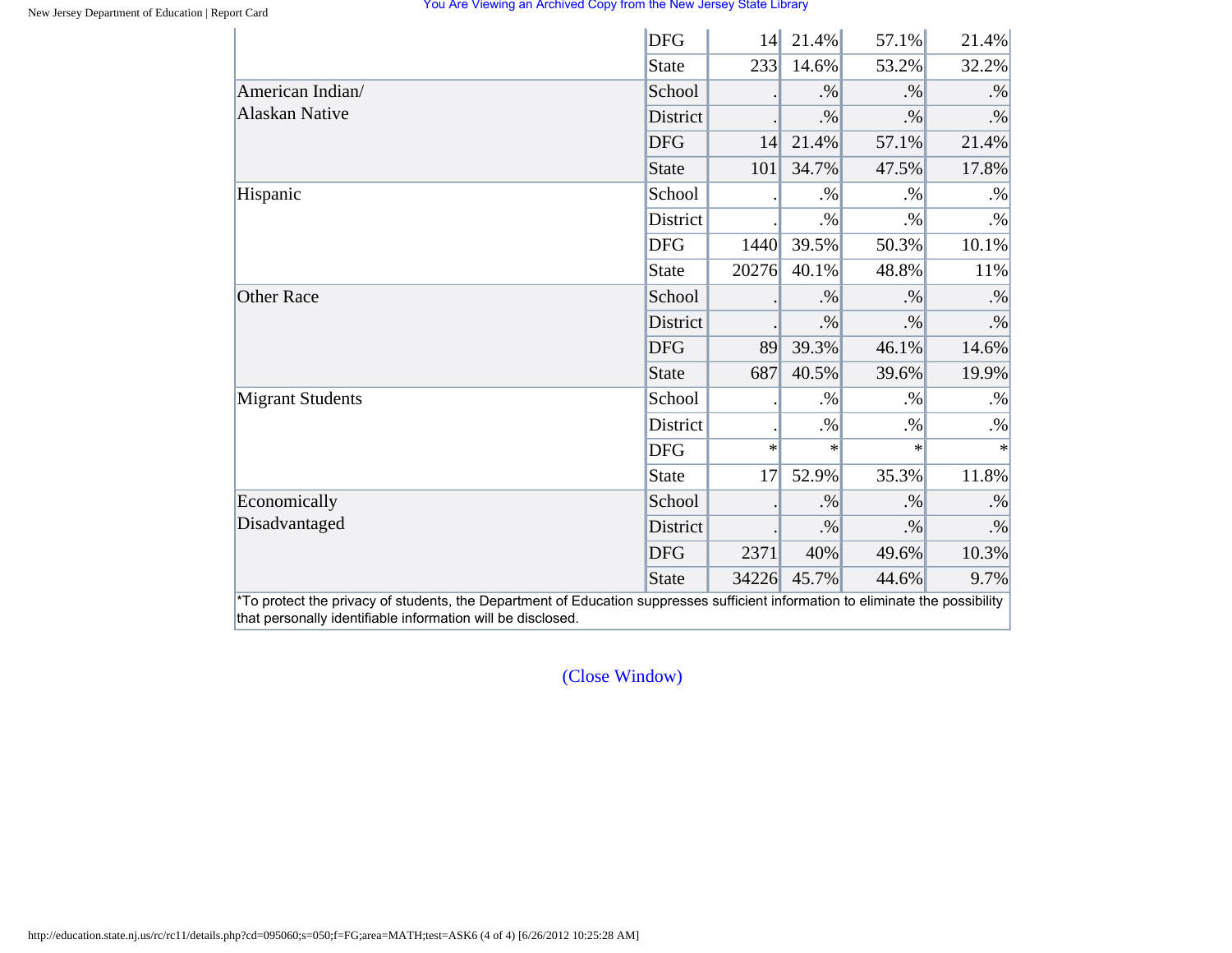<span id="page-51-0"></span>**SCHOOL:**Stone Harbor Elem **COUNTY:** Cape May **DISTRICT:** Stone Harbor Boro

| <b>New Jersey Assessment of Skills and Knowledge (NJASK7)</b> |              | <b>Number</b> |        | <b>Proficiency Percentages</b>     |        |
|---------------------------------------------------------------|--------------|---------------|--------|------------------------------------|--------|
| <b>LANGUAGE ARTS LITERACY: 2010-11</b>                        |              | <b>Tested</b> |        | <b>Partial Proficient Advanced</b> |        |
| General Education                                             | School       | $\ast$        | $\ast$ | $\ast$                             |        |
|                                                               | District     | $\ast$        | $\ast$ | $\ast$                             | $\ast$ |
|                                                               | <b>DFG</b>   | 11266         | 21.4%  | 64.3%                              | 14.3%  |
|                                                               | State        | 84931         | 27.9%  | 57.4%                              | 14.7%  |
| <b>Students With</b>                                          | School       | $\ast$        | $\ast$ | $\ast$                             | $\ast$ |
| <b>Disabilities</b>                                           | District     | $\ast$        | $\ast$ | $\ast$                             | $\ast$ |
|                                                               | <b>DFG</b>   | 1953          | 73%    | 25.8%                              | 1.2%   |
|                                                               | <b>State</b> | 15502         | 75.2%  | 23.4%                              | 1.4%   |
| Limited English<br><b>Proficient Students</b>                 | School       | $\ast$        | $\ast$ | $\ast$                             | $\ast$ |
|                                                               | District     | $\ast$        | $\ast$ | $\ast$                             | $\ast$ |
|                                                               | <b>DFG</b>   | 156           | 79.5%  | 18.6%                              | 1.9%   |
|                                                               | <b>State</b> | 2406          | 87.6%  | 11.6%                              | 0.7%   |
| Male                                                          | School       | $\ast$        | $\ast$ | $\ast$                             | $\ast$ |
|                                                               | District     | $\ast$        | $\ast$ | $\ast$                             | $\ast$ |
|                                                               | <b>DFG</b>   | 6888          | 34.7%  | 55.8%                              | 9.5%   |
|                                                               | <b>State</b> | 52752         | 40.8%  | 49.5%                              | 9.7%   |
| Female                                                        | School       | $\ast$        | $\ast$ | $\ast$                             |        |
|                                                               | District     | $\ast$        | $\ast$ | $\ast$                             | $\ast$ |
|                                                               | <b>DFG</b>   | 6465          | 24.1%  | 60.8%                              | 15.1%  |
|                                                               | <b>State</b> | 49820         | 31.5%  | 53.3%                              | 15.3%  |
| White                                                         | School       | $\ast$        | $\ast$ | $\ast$                             | $\ast$ |
|                                                               | District     | $\ast$        | $\ast$ | $\ast$                             | $\ast$ |
|                                                               | <b>DFG</b>   | 9466          | 25.6%  | 61.2%                              | 13.2%  |
|                                                               | <b>State</b> | 55196         | 24.4%  | 59.8%                              | 15.9%  |
| <b>Black</b>                                                  | School       |               | $. \%$ | $. \%$                             | $. \%$ |
|                                                               | District     |               | $. \%$ | $. \%$                             | $. \%$ |

http://education.state.nj.us/rc/rc11/details.php?cd=095060;s=050;f=FG;area=LAL;test=ASK7 (1 of 4) [6/26/2012 10:25:33 AM]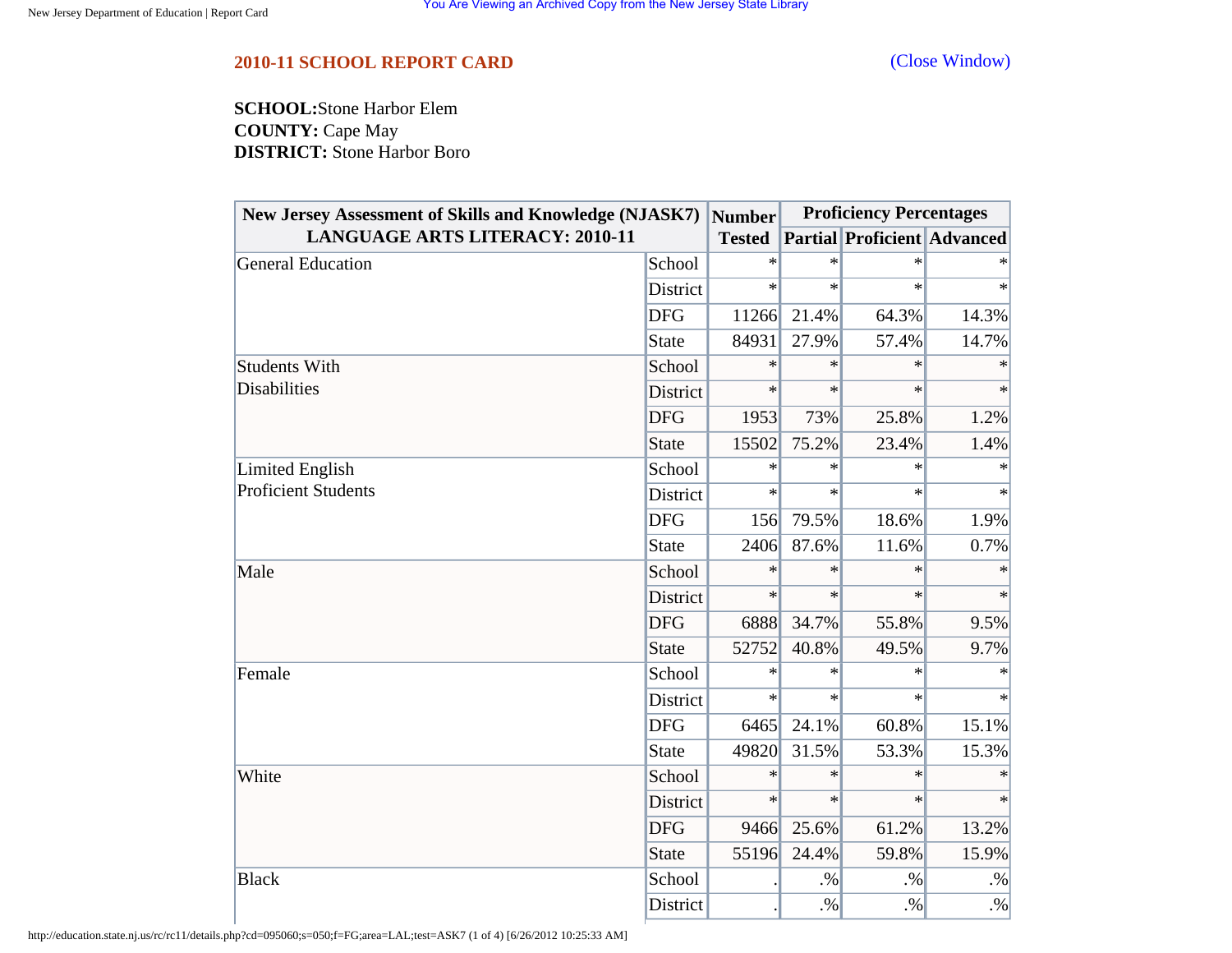|                                                                                                                                                                                                | <b>DFG</b>      | 1124            | 49.7%  | 45.2%  | 5.1%      |
|------------------------------------------------------------------------------------------------------------------------------------------------------------------------------------------------|-----------------|-----------------|--------|--------|-----------|
|                                                                                                                                                                                                | <b>State</b>    | 16675           | 61.3%  | 36%    | 2.7%      |
| Asian                                                                                                                                                                                          | School          |                 | .96    | .9/6   | $. \%$    |
|                                                                                                                                                                                                | <b>District</b> |                 | $. \%$ | $. \%$ | $. \%$    |
|                                                                                                                                                                                                | <b>DFG</b>      | 1062            | 20.2%  | 57.6%  | 22.1%     |
|                                                                                                                                                                                                | <b>State</b>    | 8739            | 16.9%  | 53.3%  | 29.8%     |
| Native Hawaiian or                                                                                                                                                                             | School          |                 | $. \%$ | $. \%$ | $. \%$    |
| <b>Other Pacific Islander</b>                                                                                                                                                                  | <b>District</b> |                 | $. \%$ | $. \%$ | $. \%$    |
|                                                                                                                                                                                                | <b>DFG</b>      | 13 <sup>l</sup> | 23.1%  | 76.9%  | 0%        |
|                                                                                                                                                                                                | <b>State</b>    | 212             | 25.5%  | 56.1%  | 18.4%     |
| American Indian/                                                                                                                                                                               | School          |                 | $. \%$ | $. \%$ | $. \%$    |
| <b>Alaskan Native</b>                                                                                                                                                                          | <b>District</b> |                 | $. \%$ | $. \%$ | $. \%$    |
|                                                                                                                                                                                                | <b>DFG</b>      | 3               | 23.1%  | 76.9%  | 0%        |
|                                                                                                                                                                                                | <b>State</b>    | 109             | 48.6%  | 46.8%  | 4.6%      |
| Hispanic                                                                                                                                                                                       | School          |                 | $. \%$ | $. \%$ | $\cdot\%$ |
|                                                                                                                                                                                                | <b>District</b> |                 | $. \%$ | $. \%$ | $. \%$    |
|                                                                                                                                                                                                | <b>DFG</b>      | 1501            | 45.3%  | 49.9%  | 4.8%      |
|                                                                                                                                                                                                | <b>State</b>    | 20765           | 56%    | 40.4%  | 3.6%      |
| <b>Other Race</b>                                                                                                                                                                              | School          |                 | $. \%$ | $. \%$ | $. \%$    |
|                                                                                                                                                                                                | <b>District</b> |                 | $. \%$ | $. \%$ | $. \%$    |
|                                                                                                                                                                                                | <b>DFG</b>      | 152             | 43.4%  | 48%    | 8.6%      |
|                                                                                                                                                                                                | <b>State</b>    | 985             | 40.7%  | 47.3%  | 12%       |
| <b>Migrant Students</b>                                                                                                                                                                        | School          |                 | $. \%$ | $. \%$ | $\cdot\%$ |
|                                                                                                                                                                                                | District        |                 | $. \%$ | $. \%$ | $. \%$    |
|                                                                                                                                                                                                | <b>DFG</b>      |                 | $. \%$ | $. \%$ | $\cdot\%$ |
|                                                                                                                                                                                                | <b>State</b>    | 38              | 71.1%  | 28.9%  | 0%        |
| Economically                                                                                                                                                                                   | School          |                 | $. \%$ | $. \%$ | $. \%$    |
| Disadvantaged                                                                                                                                                                                  | <b>District</b> |                 | $. \%$ | $. \%$ | $\cdot\%$ |
|                                                                                                                                                                                                | <b>DFG</b>      | 2432            | 48.4%  | 47.4%  | 4.2%      |
|                                                                                                                                                                                                | <b>State</b>    | 34117           | 59.3%  | 37.8%  | 2.9%      |
| *To protect the privacy of students, the Department of Education suppresses sufficient information to eliminate the possibility<br>that personally identifiable information will be disclosed. |                 |                 |        |        |           |

| New Jersey Assessment of Skills and Knowledge (NJASK7) Number |  | <b>Proficiency Percentages</b> |                                           |
|---------------------------------------------------------------|--|--------------------------------|-------------------------------------------|
| <b>LANGUAGE ARTS LITERACY: 2009-10</b>                        |  |                                | <b>Tested Partial Proficient Advanced</b> |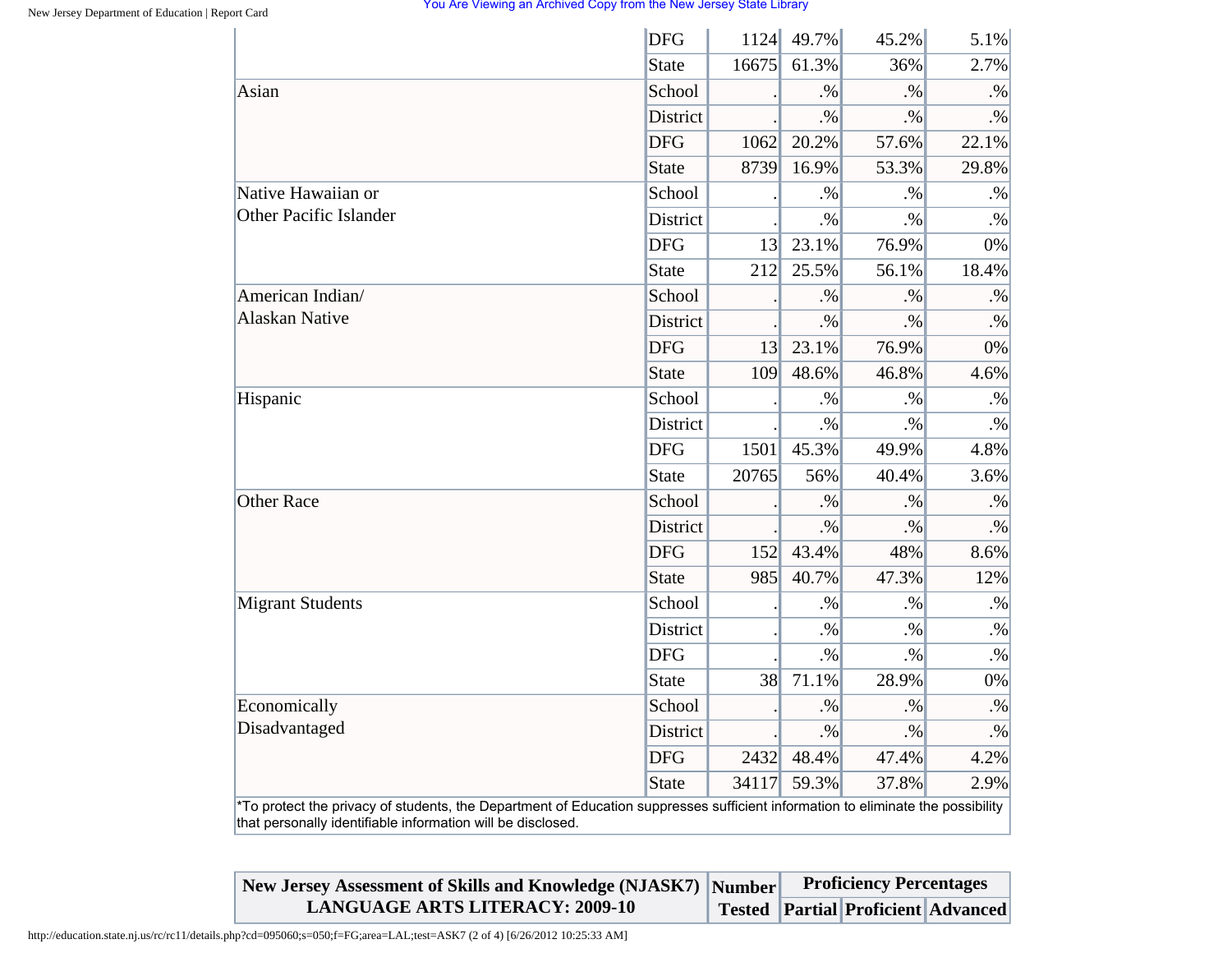| <b>General Education</b>   | School       | $\ast$ | $\ast$ | $\ast$ | $\ast$    |
|----------------------------|--------------|--------|--------|--------|-----------|
|                            | District     | $\ast$ | $\ast$ | $\ast$ | $\ast$    |
|                            | <b>DFG</b>   | 11352  | 15.8%  | 64.4%  | 19.9%     |
|                            | State        | 84990  | 21.9%  | 57.3%  | 20.8%     |
| <b>Students With</b>       | School       | $\ast$ | $\ast$ | $\ast$ | $\ast$    |
| <b>Disabilities</b>        | District     | $\ast$ | $\ast$ | $\ast$ | $\ast$    |
|                            | <b>DFG</b>   | 1957   | 70.6%  | 27.8%  | 1.6%      |
|                            | <b>State</b> | 15399  | 70.7%  | 27.1%  | 2.2%      |
| <b>Limited English</b>     | School       | $\ast$ | $\ast$ | $\ast$ | $\ast$    |
| <b>Proficient Students</b> | District     | $\ast$ | $\ast$ | $\ast$ | $\ast$    |
|                            | <b>DFG</b>   | 139    | 83.5%  | 15.8%  | 0.7%      |
|                            | <b>State</b> | 2295   | 83.8%  | 15.6%  | 0.7%      |
| Male                       | School       | $\ast$ | $\ast$ | $\ast$ | $\ast$    |
|                            | District     | $\ast$ | $\ast$ | $\ast$ | $\ast$    |
|                            | <b>DFG</b>   | 6875   | 28.1%  | 57.3%  | 14.6%     |
|                            | <b>State</b> | 52392  | 34%    | 51.3%  | 14.6%     |
| Female                     | School       | $\ast$ | $\ast$ | $\ast$ | $\ast$    |
|                            | District     | $\ast$ | $\ast$ | $\ast$ | $\ast$    |
|                            | <b>DFG</b>   | 6564   | 20.5%  | 59.9%  | 19.6%     |
|                            | <b>State</b> | 50051  | 26.7%  | 52.6%  | 20.7%     |
| White                      | School       | $\ast$ | $\ast$ | $\ast$ | $\ast$    |
|                            | District     | $\ast$ | $\ast$ | $\ast$ | $\ast$    |
|                            | <b>DFG</b>   | 9576   | 21.7%  | 60.5%  | 17.8%     |
|                            | <b>State</b> | 55835  | 20.1%  | 58%    | 21.8%     |
| <b>Black</b>               | School       |        | $. \%$ | $. \%$ | $. \%$    |
|                            | District     |        | $. \%$ | $. \%$ | $. \%$    |
|                            | <b>DFG</b>   | 1190   | 38.9%  | 53.5%  | 7.6%      |
|                            | <b>State</b> | 16908  | 52.5%  | 42%    | 5.5%      |
| Asian                      | School       |        | $. \%$ | $. \%$ | $. \%$    |
|                            | District     |        | $. \%$ | $. \%$ | $\cdot\%$ |
|                            | <b>DFG</b>   | 1068   | 14.8%  | 52.5%  | 32.7%     |
|                            | <b>State</b> | 8563   | 12.8%  | 47.4%  | 39.8%     |
| Native Hawaiian or         | School       |        | $. \%$ | $. \%$ | $. \%$    |
| Other Pacific Islander     | District     |        | $. \%$ | $. \%$ | $. \%$    |

http://education.state.nj.us/rc/rc11/details.php?cd=095060;s=050;f=FG;area=LAL;test=ASK7 (3 of 4) [6/26/2012 10:25:33 AM]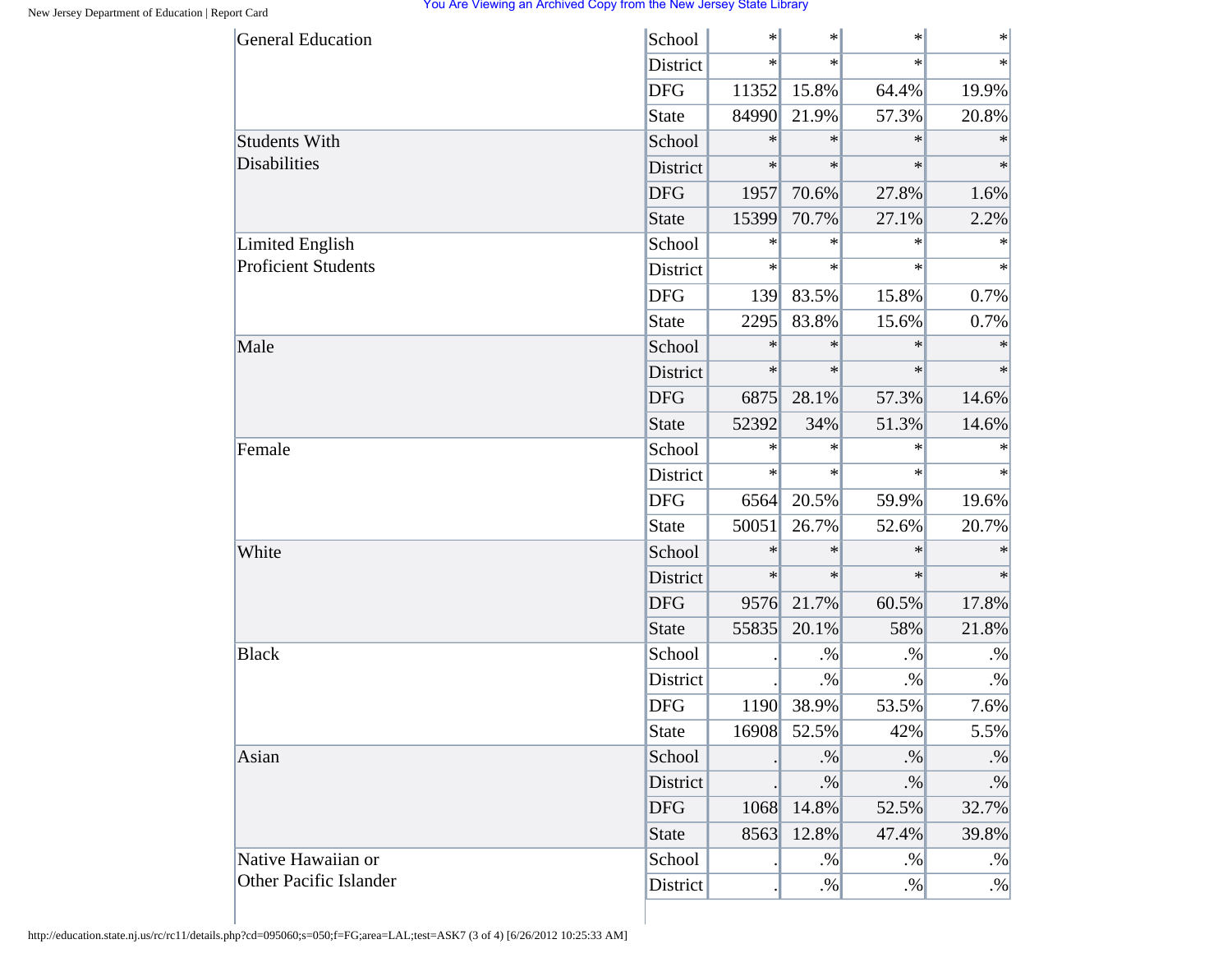|                                                                                                       | <b>DFG</b>      | 12     | 41.7%  | 41.7%  | 16.7%  |
|-------------------------------------------------------------------------------------------------------|-----------------|--------|--------|--------|--------|
|                                                                                                       | State           | 189    | 19.6%  | 49.7%  | 30.7%  |
|                                                                                                       | School          |        | $. \%$ | $. \%$ | $. \%$ |
| American Indian/<br><b>Alaskan Native</b><br>Hispanic<br><b>Other Race</b><br><b>Migrant Students</b> | <b>District</b> |        | $. \%$ | .9/6   | $. \%$ |
|                                                                                                       | <b>DFG</b>      | 12     | 41.7%  | 41.7%  | 16.7%  |
|                                                                                                       | State           | 122    | 36.9%  | 48.4%  | 14.8%  |
|                                                                                                       | School          |        | $. \%$ | $. \%$ | $. \%$ |
|                                                                                                       | District        |        | $. \%$ | $. \%$ | $. \%$ |
|                                                                                                       | <b>DFG</b>      | 1461   | 37%    | 55%    | 8%     |
|                                                                                                       | State           | 20229  | 47.8%  | 45.6%  | 6.6%   |
| Economically<br>Disadvantaged                                                                         | School          |        | $. \%$ | $. \%$ | $. \%$ |
|                                                                                                       | District        |        | $. \%$ | $. \%$ | $. \%$ |
|                                                                                                       | <b>DFG</b>      | 84     | 32.1%  | 59.5%  | 8.3%   |
|                                                                                                       | State           | 670    | 41.2%  | 44.6%  | 14.2%  |
|                                                                                                       | School          |        | $. \%$ | $. \%$ | $. \%$ |
|                                                                                                       | District        |        | $. \%$ | $. \%$ | $. \%$ |
|                                                                                                       | <b>DFG</b>      | $\ast$ | $\ast$ | $\ast$ | $\ast$ |
|                                                                                                       | State           | 27     | 63%    | 37%    | $0\%$  |
|                                                                                                       | School          |        | $. \%$ | $. \%$ | $. \%$ |
|                                                                                                       | District        |        | $. \%$ | $. \%$ | $. \%$ |
|                                                                                                       | <b>DFG</b>      | 2258   | 42.2%  | 51.6%  | 6.2%   |
|                                                                                                       | <b>State</b>    | 32926  | 51.9%  | 42.9%  | 5.2%   |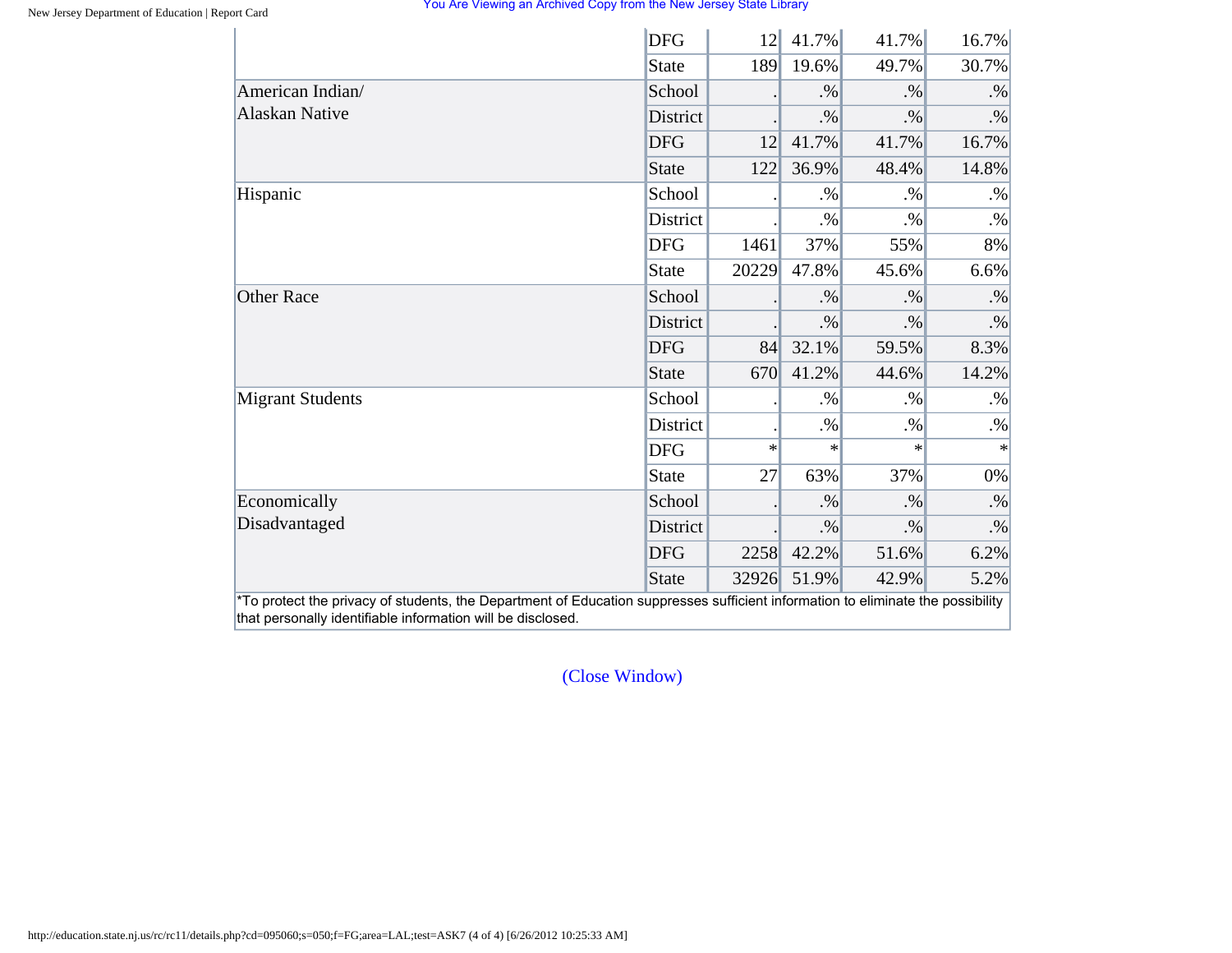<span id="page-55-0"></span>**SCHOOL:**Stone Harbor Elem **COUNTY:** Cape May **DISTRICT:** Stone Harbor Boro

| New Jersey Assessment of Skills and Knowledge (NJASK7) |              | <b>Number</b> | <b>Proficiency Percentages</b> |                                    |           |
|--------------------------------------------------------|--------------|---------------|--------------------------------|------------------------------------|-----------|
| <b>MATHEMATICS: 2010-11</b>                            |              | <b>Tested</b> |                                | <b>Partial Proficient Advanced</b> |           |
| <b>General Education</b>                               | School       | $\ast$        | $\ast$                         | $\ast$                             |           |
|                                                        | District     | $\ast$        | $\ast$                         | $\ast$                             | $\ast$    |
|                                                        | <b>DFG</b>   | 11267         | 22.3%                          | 49.9%                              | 27.8%     |
|                                                        | <b>State</b> | 84918         | 26.2%                          | 45.3%                              | 28.5%     |
| <b>Students With</b>                                   | School       | $\ast$        | $\ast$                         | $\ast$                             | $\ast$    |
| <b>Disabilities</b>                                    | District     | $\ast$        | $\ast$                         | $\ast$                             | $\ast$    |
|                                                        | <b>DFG</b>   | 1957          | 71.4%                          | 23.8%                              | 4.9%      |
|                                                        | <b>State</b> | 15508         | 70.3%                          | 24.4%                              | 5.3%      |
| Limited English                                        | School       | $\ast$        | $\ast$                         | $\ast$                             | $\ast$    |
| <b>Proficient Students</b>                             | District     | $\ast$        | $\ast$                         | $\ast$                             | $\ast$    |
|                                                        | <b>DFG</b>   | 182           | 68.1%                          | 25.3%                              | 6.6%      |
|                                                        | <b>State</b> | 2629          | 74.7%                          | 20.4%                              | 4.8%      |
| Male                                                   | School       | $\ast$        | $\ast$                         | $\ast$                             | $\ast$    |
|                                                        | District     | $\ast$        | $\ast$                         | $\ast$                             | $\ast$    |
|                                                        | <b>DFG</b>   | 6906          | 29.9%                          | 43.7%                              | 26.5%     |
|                                                        | <b>State</b> | 52865         | 33.9%                          | 40%                                | 26.1%     |
| Female                                                 | School       | $\ast$        | $\ast$                         | $\ast$                             |           |
|                                                        | District     | $\ast$        | $\ast$                         | $\ast$                             | $\ast$    |
|                                                        | <b>DFG</b>   | 6478          | 30.2%                          | 48%                                | 21.8%     |
|                                                        | <b>State</b> | 49916         | 34%                            | 43.3%                              | 22.6%     |
| White                                                  | School       | $\ast$        | $\ast$                         | $\ast$                             | $\ast$    |
|                                                        | District     | $\ast$        | $\ast$                         | $\ast$                             | $\ast$    |
|                                                        | <b>DFG</b>   | 9471          | 26.6%                          | 48%                                | 25.4%     |
|                                                        | <b>State</b> | 55229         | 23.9%                          | 46.2%                              | 29.9%     |
| <b>Black</b>                                           | School       |               | $. \%$                         | $. \%$                             | $\cdot\%$ |
|                                                        | District     |               | $. \%$                         | $. \%$                             | $\cdot\%$ |

http://education.state.nj.us/rc/rc11/details.php?cd=095060;s=050;f=FG;area=MATH;test=ASK7 (1 of 4) [6/26/2012 10:25:35 AM]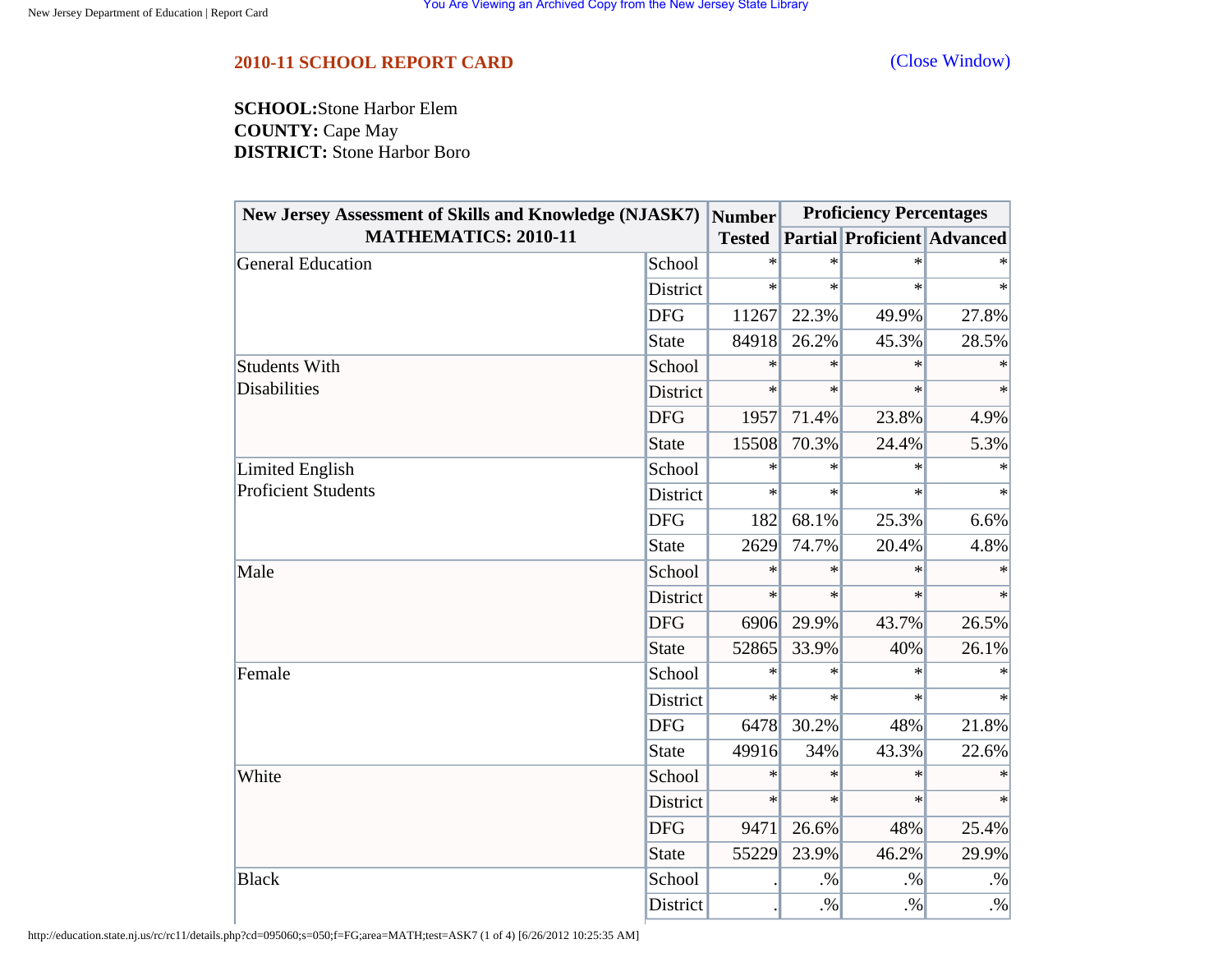|                                                                                                                                                                                                | <b>DFG</b>      | 1126  | 53.4%  | 36.4%     | 10.2%     |
|------------------------------------------------------------------------------------------------------------------------------------------------------------------------------------------------|-----------------|-------|--------|-----------|-----------|
|                                                                                                                                                                                                | <b>State</b>    | 16708 | 59.9%  | 32.7%     | 7.5%      |
| Asian                                                                                                                                                                                          | School          |       | $. \%$ | $. \%$    | $. \%$    |
|                                                                                                                                                                                                | <b>District</b> |       | $. \%$ | $. \%$    | $. \%$    |
|                                                                                                                                                                                                | <b>DFG</b>      | 1078  | 14.8%  | 38.8%     | 46.4%     |
|                                                                                                                                                                                                | <b>State</b>    | 8864  | 11.3%  | 33%       | 55.7%     |
| Native Hawaiian or                                                                                                                                                                             | School          |       | $. \%$ | $. \%$    | $. \%$    |
| Other Pacific Islander                                                                                                                                                                         | District        |       | $. \%$ | $. \%$    | $. \%$    |
|                                                                                                                                                                                                | <b>DFG</b>      | 13    | 38.5%  | 38.5%     | 23.1%     |
|                                                                                                                                                                                                | <b>State</b>    | 215   | 18.6%  | 53.5%     | 27.9%     |
| American Indian/                                                                                                                                                                               | School          |       | $. \%$ | $. \%$    | $. \%$    |
| <b>Alaskan Native</b>                                                                                                                                                                          | District        |       | $. \%$ | $\cdot\%$ | $\cdot\%$ |
|                                                                                                                                                                                                | <b>DFG</b>      | 13    | 38.5%  | 38.5%     | 23.1%     |
|                                                                                                                                                                                                | <b>State</b>    | 109   | 42.2%  | 40.4%     | 17.4%     |
| Hispanic                                                                                                                                                                                       | School          |       | $. \%$ | $. \%$    | $. \%$    |
|                                                                                                                                                                                                | District        |       | $. \%$ | $. \%$    | $. \%$    |
|                                                                                                                                                                                                | <b>DFG</b>      | 1506  | 44.4%  | 44.2%     | 11.4%     |
|                                                                                                                                                                                                | <b>State</b>    | 20774 | 49.5%  | 40.3%     | 10.3%     |
| <b>Other Race</b>                                                                                                                                                                              | School          |       | $. \%$ | $. \%$    | $. \%$    |
|                                                                                                                                                                                                | District        |       | $. \%$ | $. \%$    | $. \%$    |
|                                                                                                                                                                                                | <b>DFG</b>      | 155   | 41.9%  | 38.7%     | 19.4%     |
|                                                                                                                                                                                                | <b>State</b>    | 996   | 40.7%  | 38%       | 21.4%     |
| <b>Migrant Students</b>                                                                                                                                                                        | School          |       | $. \%$ | $. \%$    | $\cdot\%$ |
|                                                                                                                                                                                                | <b>District</b> |       | $. \%$ | $. \%$    | $. \%$    |
|                                                                                                                                                                                                | <b>DFG</b>      |       | $. \%$ | $. \%$    | $\cdot\%$ |
|                                                                                                                                                                                                | <b>State</b>    | 38    | 55.3%  | 44.7%     | 0%        |
| Economically                                                                                                                                                                                   | School          |       | $. \%$ | $. \%$    | $. \%$    |
| Disadvantaged                                                                                                                                                                                  | District        |       | $. \%$ | $. \%$    | $\cdot\%$ |
|                                                                                                                                                                                                | <b>DFG</b>      | 2443  | 47.5%  | 41.3%     | 11.2%     |
|                                                                                                                                                                                                | <b>State</b>    | 34225 | 53.4%  | 37.2%     | 9.4%      |
| *To protect the privacy of students, the Department of Education suppresses sufficient information to eliminate the possibility<br>that personally identifiable information will be disclosed. |                 |       |        |           |           |

| New Jersey Assessment of Skills and Knowledge (NJASK7) Number | <b>Proficiency Percentages</b> |  |                                          |  |
|---------------------------------------------------------------|--------------------------------|--|------------------------------------------|--|
| <b>MATHEMATICS: 2009-10</b>                                   |                                |  | Tested   Partial   Proficient   Advanced |  |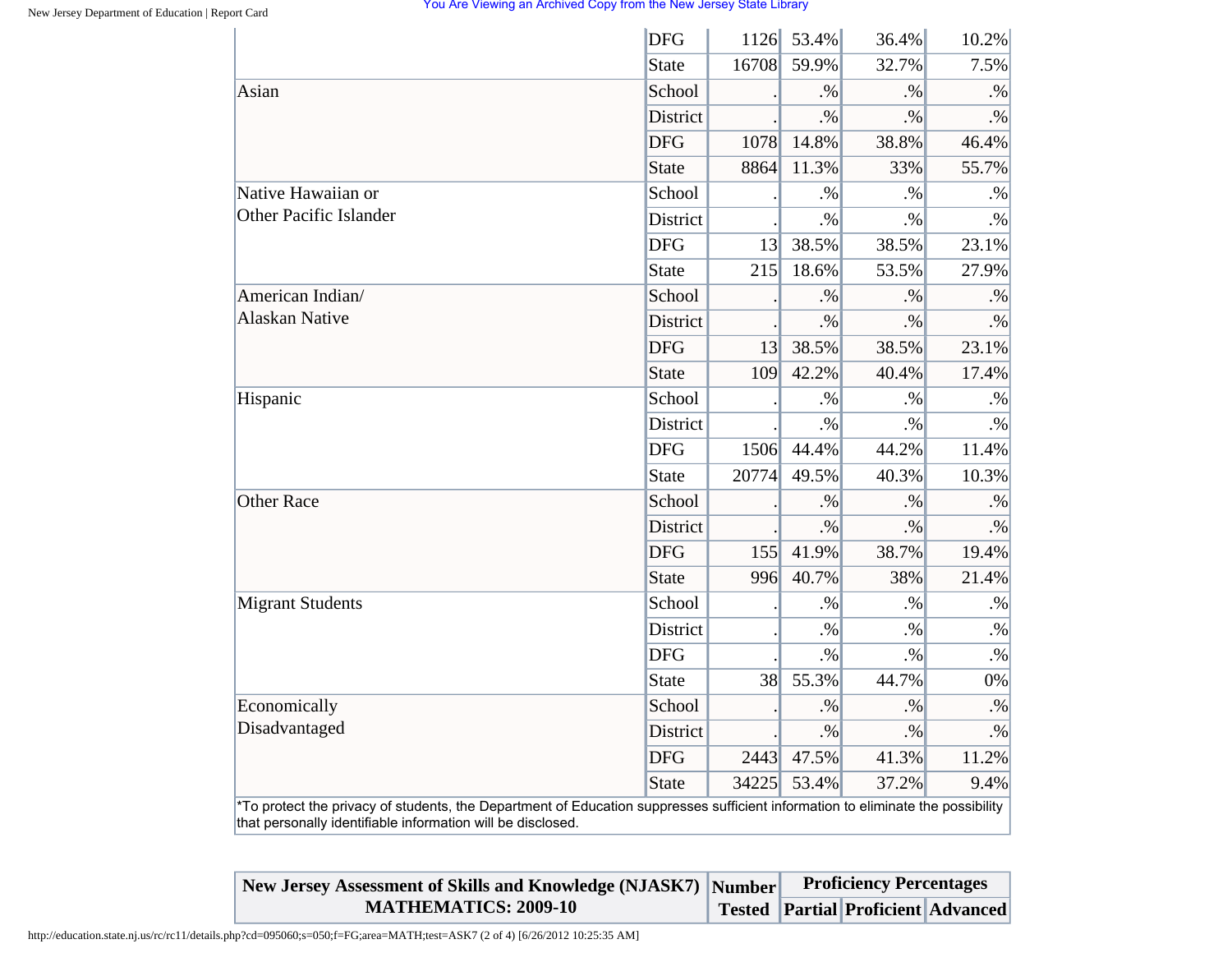| <b>General Education</b>   | School       | $\ast$ | $\ast$ | $\ast$ | $\ast$    |
|----------------------------|--------------|--------|--------|--------|-----------|
|                            | District     | $\ast$ | $\ast$ | $\ast$ | $\ast$    |
|                            | <b>DFG</b>   | 11351  | 23.2%  | 49.4%  | 27.3%     |
|                            | State        | 84991  | 27.4%  | 43.9%  | 28.6%     |
| <b>Students With</b>       | School       | $\ast$ | $\ast$ | $\ast$ | $\ast$    |
| Disabilities               | District     | $\ast$ | $\ast$ | $\ast$ | $\ast$    |
|                            | <b>DFG</b>   | 1957   | 76.1%  | 20.7%  | 3.1%      |
|                            | <b>State</b> | 15394  | 73%    | 22%    | 5%        |
| <b>Limited English</b>     | School       | $\ast$ | $\ast$ | $\ast$ | $\ast$    |
| <b>Proficient Students</b> | District     | $\ast$ | $\ast$ | $\ast$ | $\ast$    |
|                            | <b>DFG</b>   | 165    | 77.6%  | 16.4%  | 6.1%      |
|                            | State        | 2533   | 78.5%  | 17%    | 4.5%      |
| Male                       | School       | $\ast$ | $\ast$ | $\ast$ | $\ast$    |
|                            | District     | $\ast$ | $\ast$ | $\ast$ | $\ast$    |
|                            | <b>DFG</b>   | 6893   | 31.7%  | 43.2%  | 25.1%     |
|                            | <b>State</b> | 52518  | 35.2%  | 39.2%  | 25.6%     |
| Female                     | School       | $\ast$ | $\ast$ | $\ast$ | $\ast$    |
|                            | District     | $\ast$ | $\ast$ | $\ast$ | $\ast$    |
|                            | <b>DFG</b>   | 6571   | 31.4%  | 46.7%  | 21.9%     |
|                            | <b>State</b> | 50157  | 35.5%  | 41%    | 23.5%     |
| White                      | School       | $\ast$ | $\ast$ | $\ast$ | $\ast$    |
|                            | District     | $\ast$ | $\ast$ | $\ast$ | $\ast$    |
|                            | <b>DFG</b>   | 9581   | 28.4%  | 46.9%  | 24.7%     |
|                            | <b>State</b> | 55882  | 24.9%  | 45%    | 30.1%     |
| <b>Black</b>               | School       |        | $. \%$ | $. \%$ | $. \%$    |
|                            | District     |        | $. \%$ | $. \%$ | $. \%$    |
|                            | <b>DFG</b>   | 1192   | 52.4%  | 38.8%  | 8.7%      |
|                            | <b>State</b> | 16954  | 61.9%  | 30.9%  | 7.2%      |
| Asian                      | School       |        | $. \%$ | $. \%$ | $\cdot\%$ |
|                            | District     |        | $. \%$ | $. \%$ | $\cdot\%$ |
|                            | <b>DFG</b>   | 1081   | 15.4%  | 39.4%  | 45.2%     |
|                            | <b>State</b> | 8684   | 12.6%  | 32.1%  | 55.3%     |
| Native Hawaiian or         | School       |        | $. \%$ | $. \%$ | $. \%$    |
| Other Pacific Islander     | District     |        | $. \%$ | $. \%$ | $. \%$    |

http://education.state.nj.us/rc/rc11/details.php?cd=095060;s=050;f=FG;area=MATH;test=ASK7 (3 of 4) [6/26/2012 10:25:35 AM]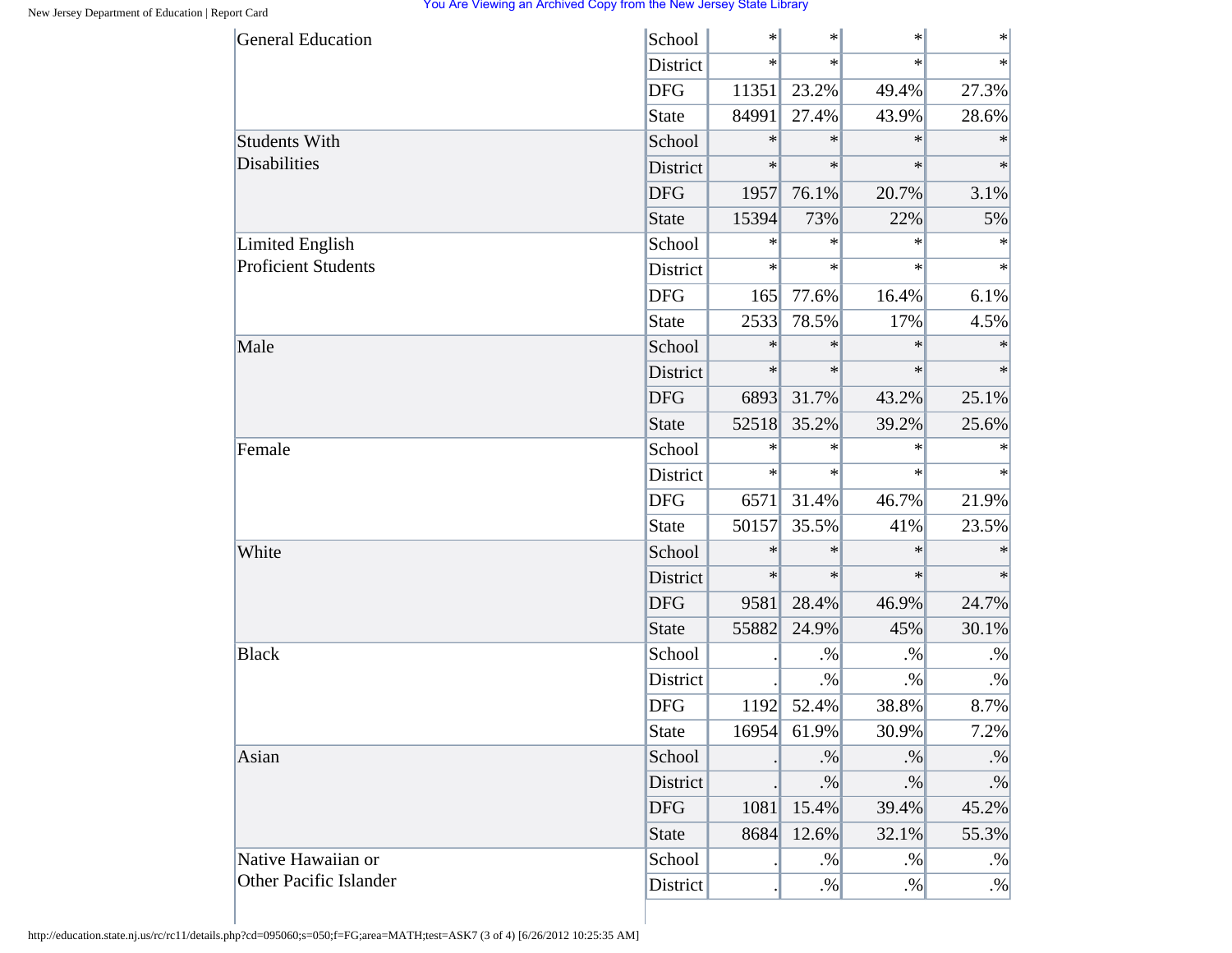|                         | <b>DFG</b>      | 12     | 33.3%  | 41.7%  | 25%       |
|-------------------------|-----------------|--------|--------|--------|-----------|
|                         | State           | 191    | 22%    | 40.8%  | 37.2%     |
| American Indian/        | School          |        | $. \%$ | $. \%$ | $. \%$    |
| <b>Alaskan Native</b>   | <b>District</b> |        | $. \%$ | $. \%$ | $. \%$    |
|                         | <b>DFG</b>      | 12     | 33.3%  | 41.7%  | 25%       |
|                         | State           | 122    | 36.9%  | 44.3%  | 18.9%     |
| Hispanic                | School          |        | $. \%$ | $. \%$ | $. \%$    |
|                         | District        |        | $. \%$ | $. \%$ | $. \%$    |
|                         | <b>DFG</b>      | 1465   | 46.4%  | 41.5%  | 12.1%     |
|                         | State           | 20241  | 51.5%  | 37.7%  | 10.8%     |
| <b>Other Race</b>       | School          |        | $. \%$ | $. \%$ | $. \%$    |
|                         | District        |        | $. \%$ | $. \%$ | $\cdot\%$ |
|                         | <b>DFG</b>      | 84     | 51.2%  | 33.3%  | 15.5%     |
|                         | State           | 678    | 51.3%  | 30.8%  | 17.8%     |
| <b>Migrant Students</b> | School          |        | $. \%$ | $. \%$ | $. \%$    |
|                         | District        |        | $. \%$ | $. \%$ | $. \%$    |
|                         | <b>DFG</b>      | $\ast$ | $\ast$ | $\ast$ | $\ast$    |
|                         | State           | 27     | 63%    | 33.3%  | 3.7%      |
| Economically            | School          |        | $. \%$ | $. \%$ | $. \%$    |
| Disadvantaged           | District        |        | $. \%$ | $. \%$ | $. \%$    |
|                         | <b>DFG</b>      | 2269   | 50.5%  | 39.7%  | 9.8%      |
|                         | State           | 33039  | 56.3%  | 34.4%  | 9.3%      |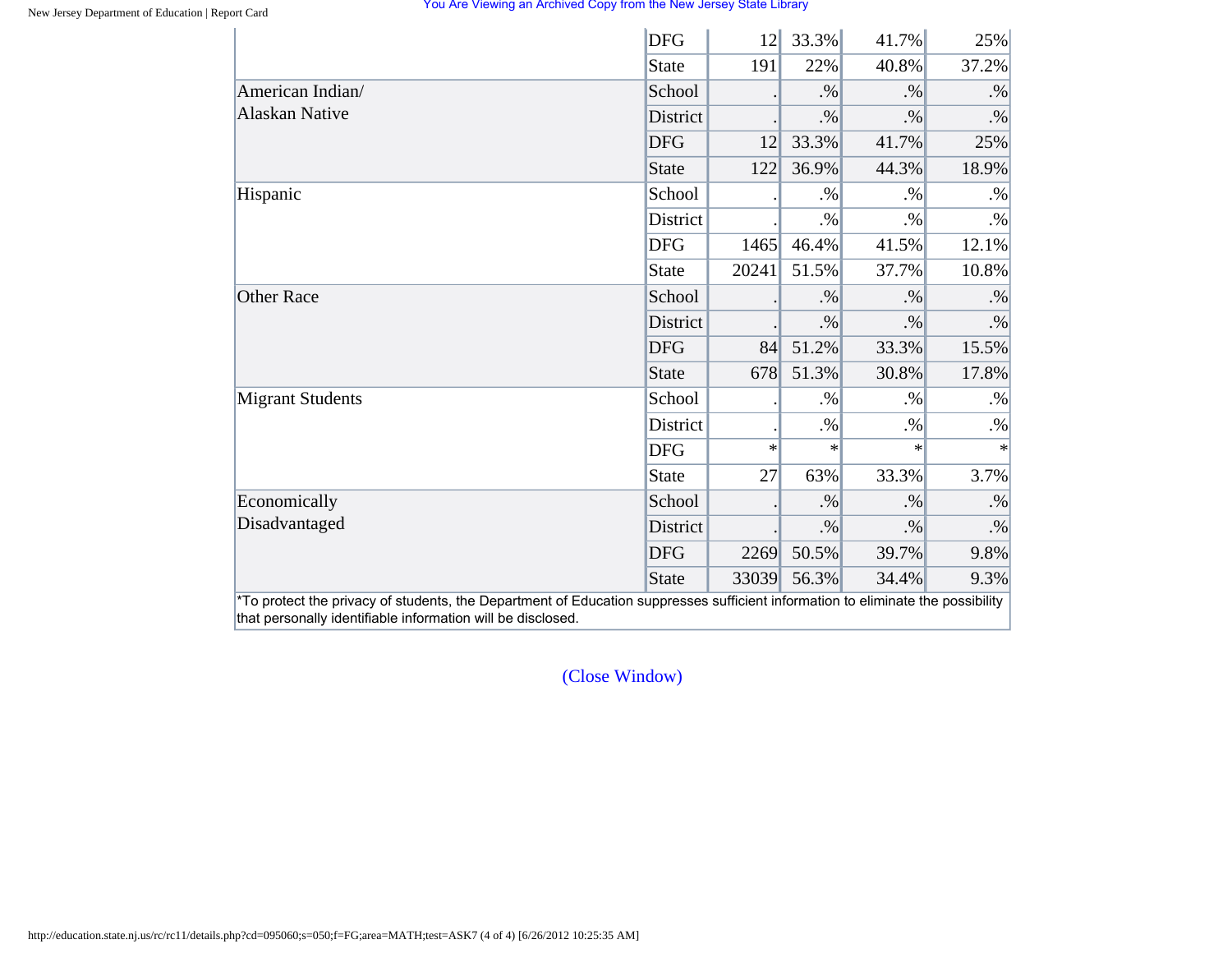<span id="page-59-0"></span>**SCHOOL:**Stone Harbor Elem **COUNTY:** Cape May **DISTRICT:** Stone Harbor Boro

| <b>New Jersey Assessment of Skills and Knowledge (NJASK8)</b> |              | <b>Number</b> | <b>Proficiency Percentages</b> |                                    |           |
|---------------------------------------------------------------|--------------|---------------|--------------------------------|------------------------------------|-----------|
| <b>LANGUAGE ARTS LITERACY: 2010-11</b>                        |              | <b>Tested</b> |                                | <b>Partial Proficient Advanced</b> |           |
| <b>General Education</b>                                      | School       | $\ast$        | $\ast$                         | $\ast$                             |           |
|                                                               | District     | $\ast$        | $\ast$                         | $\ast$                             | $\ast$    |
|                                                               | <b>DFG</b>   | 11328         | 5.4%                           | 71.9%                              | 22.6%     |
|                                                               | <b>State</b> | 84485         | 9.8%                           | 67.3%                              | 22.9%     |
| <b>Students With</b>                                          | School       | ∗             | $\ast$                         | $\ast$                             | $\ast$    |
| <b>Disabilities</b>                                           | District     | $\ast$        | $\ast$                         | $\ast$                             | $\ast$    |
|                                                               | <b>DFG</b>   | 2028          | 49.6%                          | 49%                                | 1.5%      |
|                                                               | <b>State</b> | 15533         | 51.3%                          | 46.4%                              | 2.3%      |
| Limited English                                               | School       | $\ast$        | $\ast$                         | $\ast$                             | $\ast$    |
| <b>Proficient Students</b>                                    | District     | $\ast$        | $\ast$                         | $\ast$                             | $\ast$    |
|                                                               | <b>DFG</b>   | 142           | 58.5%                          | 40.1%                              | 1.4%      |
|                                                               | <b>State</b> | 2449          | 66.9%                          | 32.4%                              | 0.7%      |
| Male                                                          | School       | $\ast$        | $\ast$                         | $\ast$                             | $\ast$    |
|                                                               | District     | $\ast$        | $\ast$                         | $\ast$                             | $\ast$    |
|                                                               | <b>DFG</b>   | 6901          | 15.8%                          | 69%                                | 15.2%     |
|                                                               | <b>State</b> | 52211         | 20.6%                          | 64.1%                              | 15.2%     |
| Female                                                        | School       | $\ast$        | $\ast$                         | $\ast$                             |           |
|                                                               | District     | $\ast$        | $\ast$                         | $\ast$                             | $\ast$    |
|                                                               | <b>DFG</b>   | 6583          | 9.2%                           | 67.4%                              | 23.5%     |
|                                                               | <b>State</b> | 50022         | 13.9%                          | 62.5%                              | 23.6%     |
| White                                                         | School       | $\ast$        | $\ast$                         | $\ast$                             | $\ast$    |
|                                                               | District     | $\ast$        | $\ast$                         | $\ast$                             | $\ast$    |
|                                                               | <b>DFG</b>   | 9547          | 10.1%                          | 69.4%                              | 20.5%     |
|                                                               | <b>State</b> | 55467         | 9%                             | 66.7%                              | 24.3%     |
| <b>Black</b>                                                  | School       |               | $. \%$                         | $. \%$                             | $\cdot\%$ |
|                                                               | District     |               | $. \%$                         | $. \%$                             | $\cdot\%$ |

http://education.state.nj.us/rc/rc11/details.php?cd=095060;s=050;f=FG;area=LAL;test=ASK8 (1 of 4) [6/26/2012 10:25:37 AM]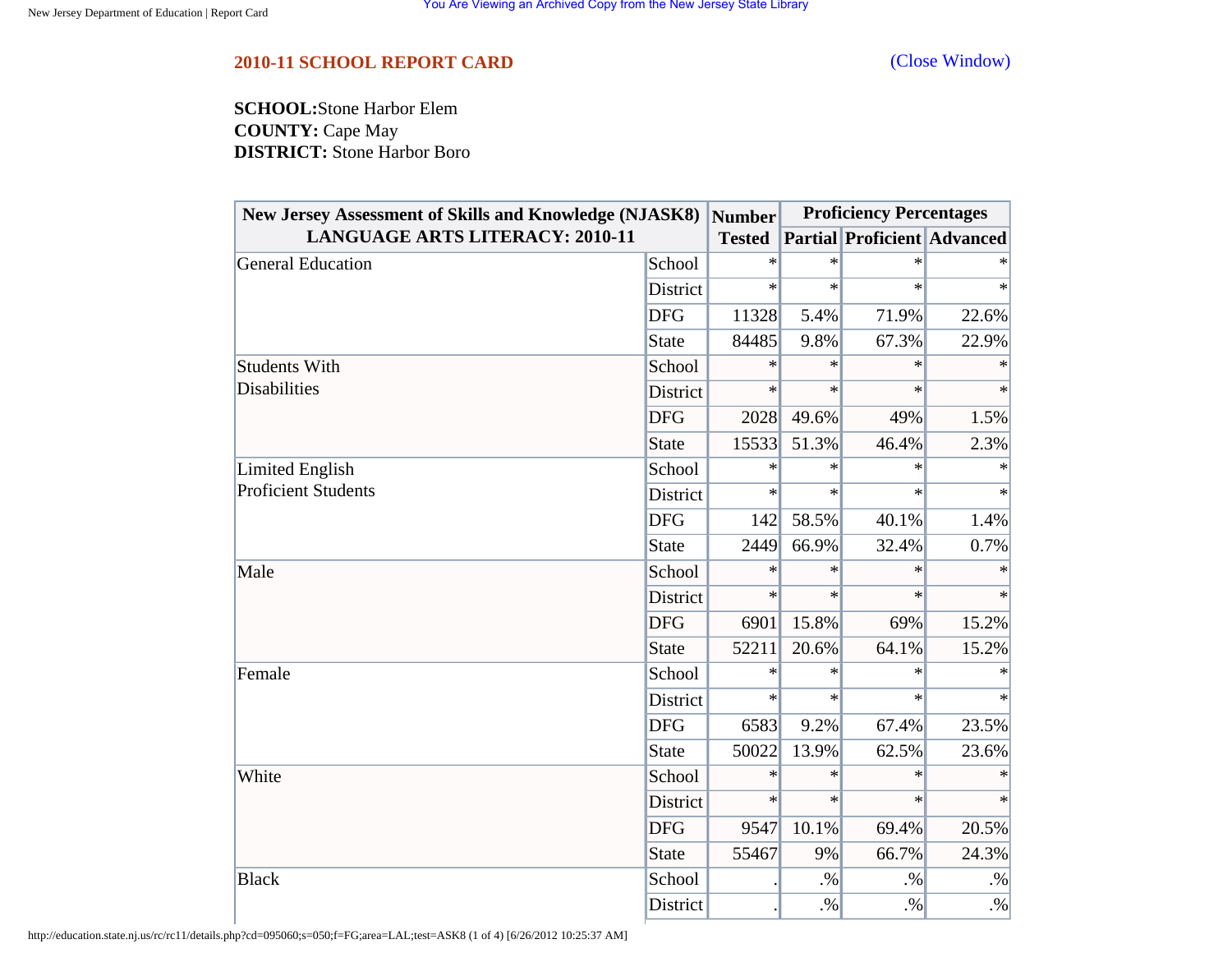|                                                                                                                                                                                                | <b>DFG</b>      | 1189   | 25.1%  | 66.3%     | 8.7%      |
|------------------------------------------------------------------------------------------------------------------------------------------------------------------------------------------------|-----------------|--------|--------|-----------|-----------|
|                                                                                                                                                                                                | <b>State</b>    | 16517  | 35.7%  | 58.6%     | 5.7%      |
| Asian                                                                                                                                                                                          | School          |        | .96    | $\cdot\%$ | $. \%$    |
|                                                                                                                                                                                                | District        |        | $. \%$ | $. \%$    | $. \%$    |
|                                                                                                                                                                                                | <b>DFG</b>      | 1066   | 8.1%   | 58.1%     | 33.9%     |
|                                                                                                                                                                                                | <b>State</b>    | 8682   | 7.1%   | 50.4%     | 42.4%     |
| Native Hawaiian or                                                                                                                                                                             | School          |        | $. \%$ | $. \%$    | $. \%$    |
| <b>Other Pacific Islander</b>                                                                                                                                                                  | District        |        | $. \%$ | $. \%$    | $. \%$    |
|                                                                                                                                                                                                | <b>DFG</b>      | 15     | 20%    | 66.7%     | 13.3%     |
|                                                                                                                                                                                                | <b>State</b>    | 186    | 18.8%  | 53.8%     | 27.4%     |
| American Indian/                                                                                                                                                                               | School          |        | $. \%$ | $. \%$    | $. \%$    |
| <b>Alaskan Native</b>                                                                                                                                                                          | District        |        | $. \%$ | $. \%$    | $. \%$    |
|                                                                                                                                                                                                | <b>DFG</b>      | 15     | 20%    | 66.7%     | 13.3%     |
|                                                                                                                                                                                                | <b>State</b>    | 125    | 24.8%  | 63.2%     | 12%       |
| Hispanic                                                                                                                                                                                       | School          |        | $. \%$ | $. \%$    | $. \%$    |
|                                                                                                                                                                                                | District        |        | $. \%$ | $. \%$    | $. \%$    |
|                                                                                                                                                                                                | <b>DFG</b>      | 1501   | 21.1%  | 69.5%     | 9.5%      |
|                                                                                                                                                                                                | <b>State</b>    | 20481  | 29.6%  | 63.5%     | 6.9%      |
| <b>Other Race</b>                                                                                                                                                                              | School          |        | $. \%$ | $. \%$    | $. \%$    |
|                                                                                                                                                                                                | <b>District</b> |        | $. \%$ | $. \%$    | $. \%$    |
|                                                                                                                                                                                                | <b>DFG</b>      | 119    | 16%    | 72.3%     | 11.8%     |
|                                                                                                                                                                                                | <b>State</b>    | 889    | 18.9%  | 63.9%     | 17.2%     |
| <b>Migrant Students</b>                                                                                                                                                                        | School          |        | $. \%$ | $. \%$    | $. \%$    |
|                                                                                                                                                                                                | District        |        | $. \%$ | $. \%$    | $. \%$    |
|                                                                                                                                                                                                | <b>DFG</b>      | $\ast$ | $\ast$ | $\ast$    | $\ast$    |
|                                                                                                                                                                                                | <b>State</b>    | 36     | 41.7%  | 55.6%     | 2.8%      |
| Economically                                                                                                                                                                                   | School          |        | $. \%$ | $. \%$    | $. \%$    |
| Disadvantaged                                                                                                                                                                                  | District        |        | $. \%$ | $. \%$    | $\cdot\%$ |
|                                                                                                                                                                                                | <b>DFG</b>      | 2308   | 26.7%  | 66.2%     | 7.1%      |
|                                                                                                                                                                                                | <b>State</b>    | 32766  | 33.5%  | 61.1%     | 5.4%      |
| *To protect the privacy of students, the Department of Education suppresses sufficient information to eliminate the possibility<br>that personally identifiable information will be disclosed. |                 |        |        |           |           |

| New Jersey Assessment of Skills and Knowledge (NJASK8) Number | <b>Proficiency Percentages</b> |                                           |  |  |
|---------------------------------------------------------------|--------------------------------|-------------------------------------------|--|--|
| <b>LANGUAGE ARTS LITERACY: 2009-10</b>                        |                                | <b>Tested Partial Proficient Advanced</b> |  |  |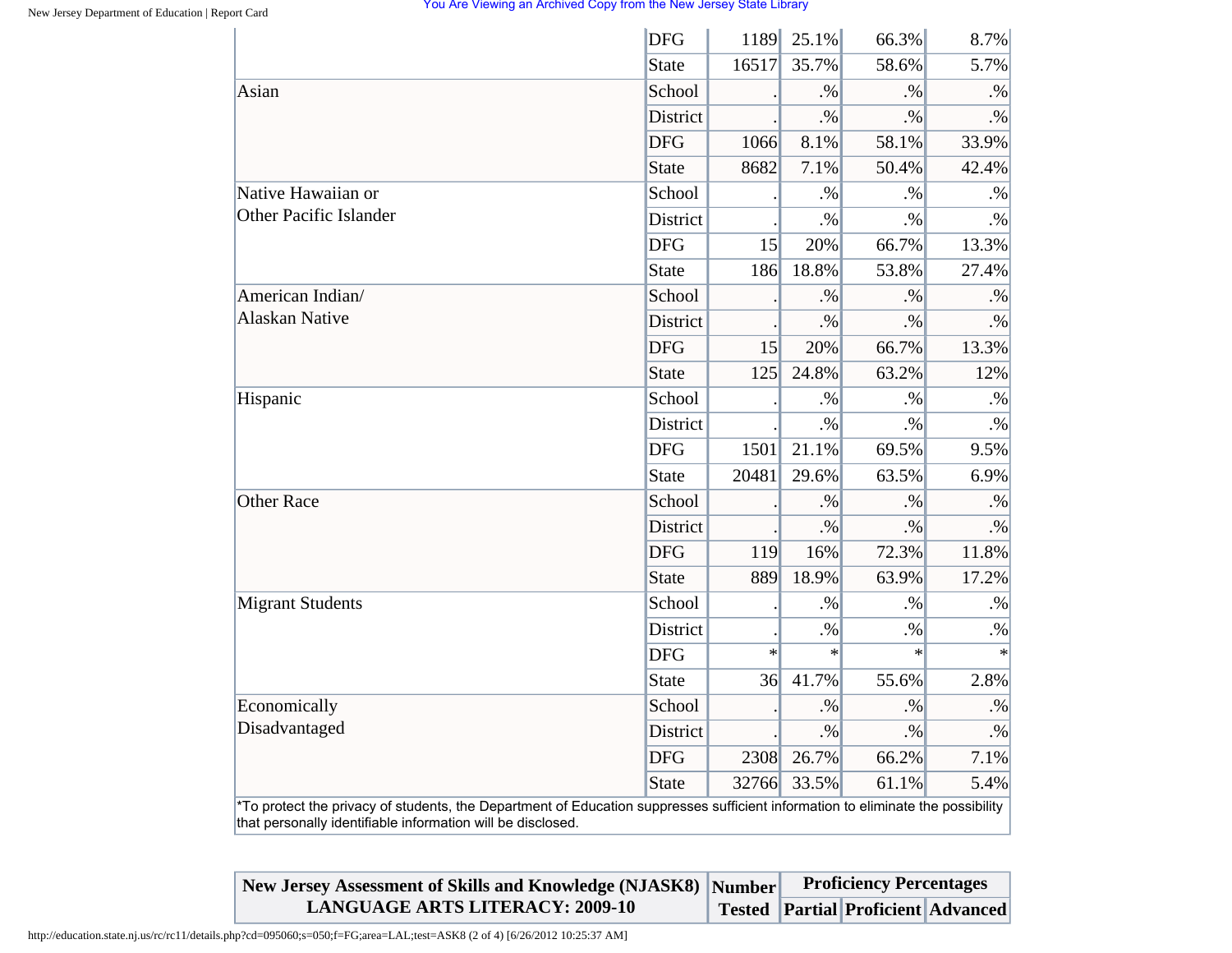| <b>General Education</b>   | School       | $\ast$ | $\ast$    | $\cdot$ | $\ast$    |
|----------------------------|--------------|--------|-----------|---------|-----------|
|                            | District     | $\ast$ | $\ast$    | $\ast$  | $\ast$    |
|                            | <b>DFG</b>   | 11275  | 4.7%      | 74%     | 21.2%     |
|                            | State        | 84301  | 9.4%      | 68.6%   | 22%       |
| <b>Students With</b>       | School       | $\ast$ | $\ast$    | $\ast$  | $\ast$    |
| Disabilities               | District     | $\ast$ | $\ast$    | $\ast$  | $\ast$    |
|                            | <b>DFG</b>   | 2023   | 47.8%     | 50.3%   | 1.9%      |
|                            | <b>State</b> | 15503  | 50.9%     | 46.9%   | 2.2%      |
| <b>Limited English</b>     | School       | $\ast$ | $\ast$    | $\ast$  | $\ast$    |
| <b>Proficient Students</b> | District     | $\ast$ | $\ast$    | $\ast$  | $\ast$    |
|                            | <b>DFG</b>   | 111    | 60.4%     | 39.6%   | 0%        |
|                            | <b>State</b> | 2515   | 69.9%     | 29.5%   | 0.6%      |
| Male                       | School       | $\ast$ | $\ast$    | $\ast$  | $\ast$    |
|                            | District     | $\ast$ | $\ast$    | $\ast$  | $\ast$    |
|                            | <b>DFG</b>   | 6808   | 15%       | 71.1%   | 13.8%     |
|                            | <b>State</b> | 51941  | 20.7%     | 64.9%   | 14.4%     |
| Female                     | School       | $\ast$ | $\ast$    | $\ast$  | ∗         |
|                            | District     | $\ast$ | $\ast$    | $\ast$  | $\ast$    |
|                            | <b>DFG</b>   | 6584   | 8.2%      | 69.2%   | 22.6%     |
|                            | <b>State</b> | 50152  | 13.3%     | 63.9%   | 22.8%     |
| White                      | School       | $\ast$ | $\ast$    | $\ast$  | $\ast$    |
|                            | District     | $\ast$ | $\ast$    | $\ast$  | $\ast$    |
|                            | <b>DFG</b>   | 9696   | 9.8%      | 71.2%   | 19%       |
|                            | <b>State</b> | 56509  | 8.9%      | 67.7%   | 23.4%     |
| <b>Black</b>               | School       |        | $. \%$    | $. \%$  | $. \%$    |
|                            | District     |        | $. \%$    | $. \%$  | $. \%$    |
|                            | <b>DFG</b>   | 1121   | 22.6%     | 68.9%   | 8.6%      |
|                            | <b>State</b> | 16729  | 34.2%     | 60.1%   | 5.8%      |
| Asian                      | School       |        | $\cdot\%$ | $. \%$  | $\cdot\%$ |
|                            | District     |        | $. \%$    | $. \%$  | $\cdot\%$ |
|                            | <b>DFG</b>   | 1031   | 6.7%      | 60.6%   | 32.7%     |
|                            | <b>State</b> | 8445   | 6.6%      | 53.7%   | 39.7%     |
| Native Hawaiian or         | School       |        | $\cdot\%$ | $. \%$  | $. \%$    |
| Other Pacific Islander     | District     |        | $. \%$    | $. \%$  | $. \%$    |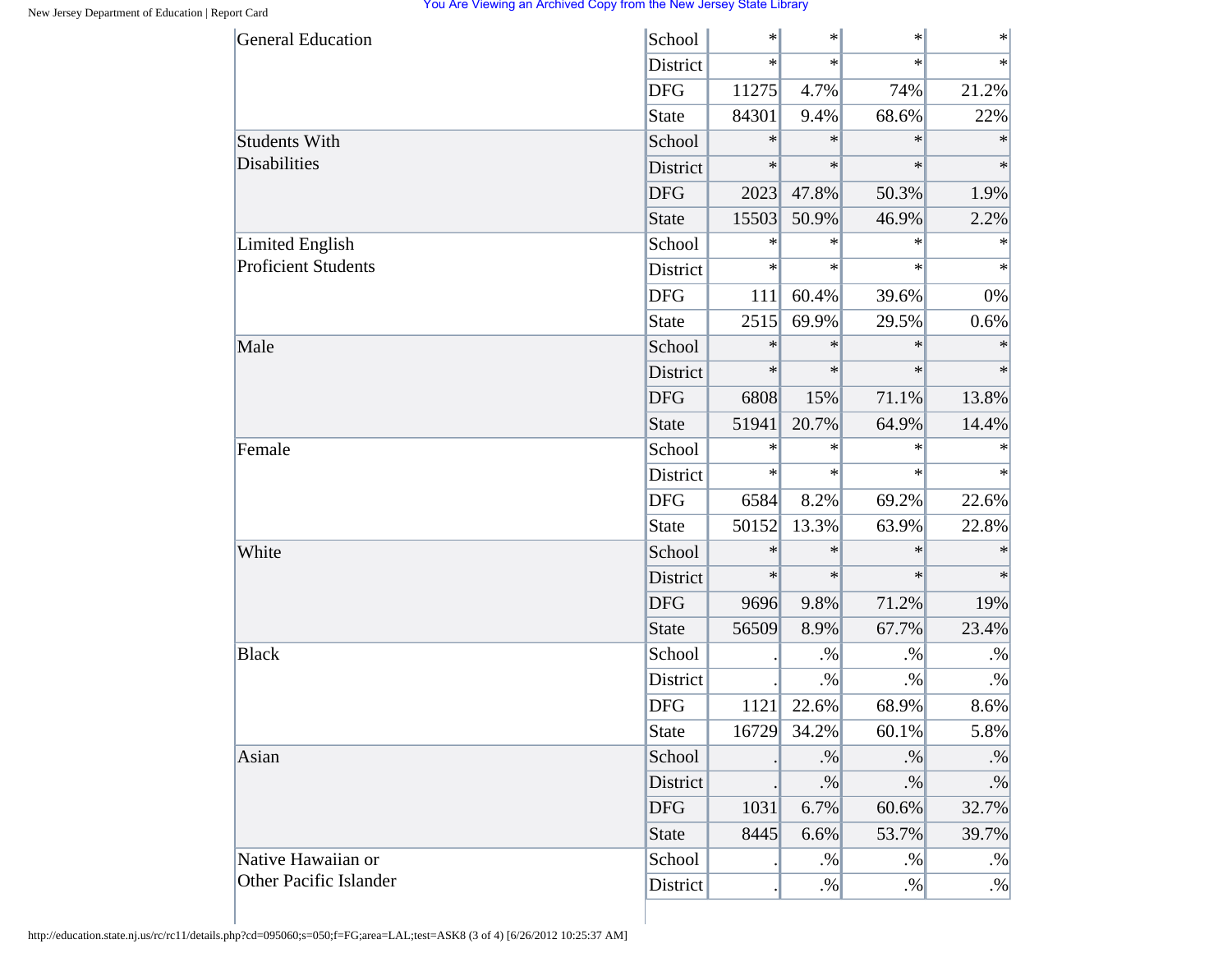|                         | <b>DFG</b>      | 19     | 26.3%  | 68.4%  | 5.3%   |
|-------------------------|-----------------|--------|--------|--------|--------|
|                         | State           | 196    | 8.2%   | 70.4%  | 21.4%  |
| American Indian/        | School          |        | $. \%$ | $. \%$ | $. \%$ |
| <b>Alaskan Native</b>   | <b>District</b> |        | $. \%$ | $. \%$ | $. \%$ |
|                         | <b>DFG</b>      | 19     | 26.3%  | 68.4%  | 5.3%   |
|                         | State           | 112    | 18.8%  | 68.8%  | 12.5%  |
| Hispanic                | School          |        | $. \%$ | $. \%$ | $. \%$ |
|                         | District        |        | $. \%$ | $. \%$ | $. \%$ |
|                         | <b>DFG</b>      | 1412   | 19.8%  | 71%    | 9.3%   |
|                         | State           | 19564  | 30.4%  | 63.2%  | 6.4%   |
| <b>Other Race</b>       | School          |        | $. \%$ | $. \%$ | $. \%$ |
|                         | District        |        | $. \%$ | $. \%$ | $. \%$ |
|                         | <b>DFG</b>      | 78     | 10.3%  | 79.5%  | 10.3%  |
|                         | State           | 613    | 27.4%  | 59.1%  | 13.5%  |
| <b>Migrant Students</b> | School          |        | $. \%$ | $. \%$ | $. \%$ |
|                         | District        |        | $. \%$ | $. \%$ | $. \%$ |
|                         | <b>DFG</b>      | $\ast$ | $\ast$ | $\ast$ | $\ast$ |
|                         | <b>State</b>    | 22     | 50%    | 45.5%  | 4.5%   |
| Economically            | School          |        | $. \%$ | $. \%$ | $. \%$ |
| Disadvantaged           | District        |        | $. \%$ | $. \%$ | $. \%$ |
|                         | <b>DFG</b>      | 2217   | 24.7%  | 68.5%  | 6.8%   |
|                         | State           | 31239  | 33.5%  | 61.2%  | 5.3%   |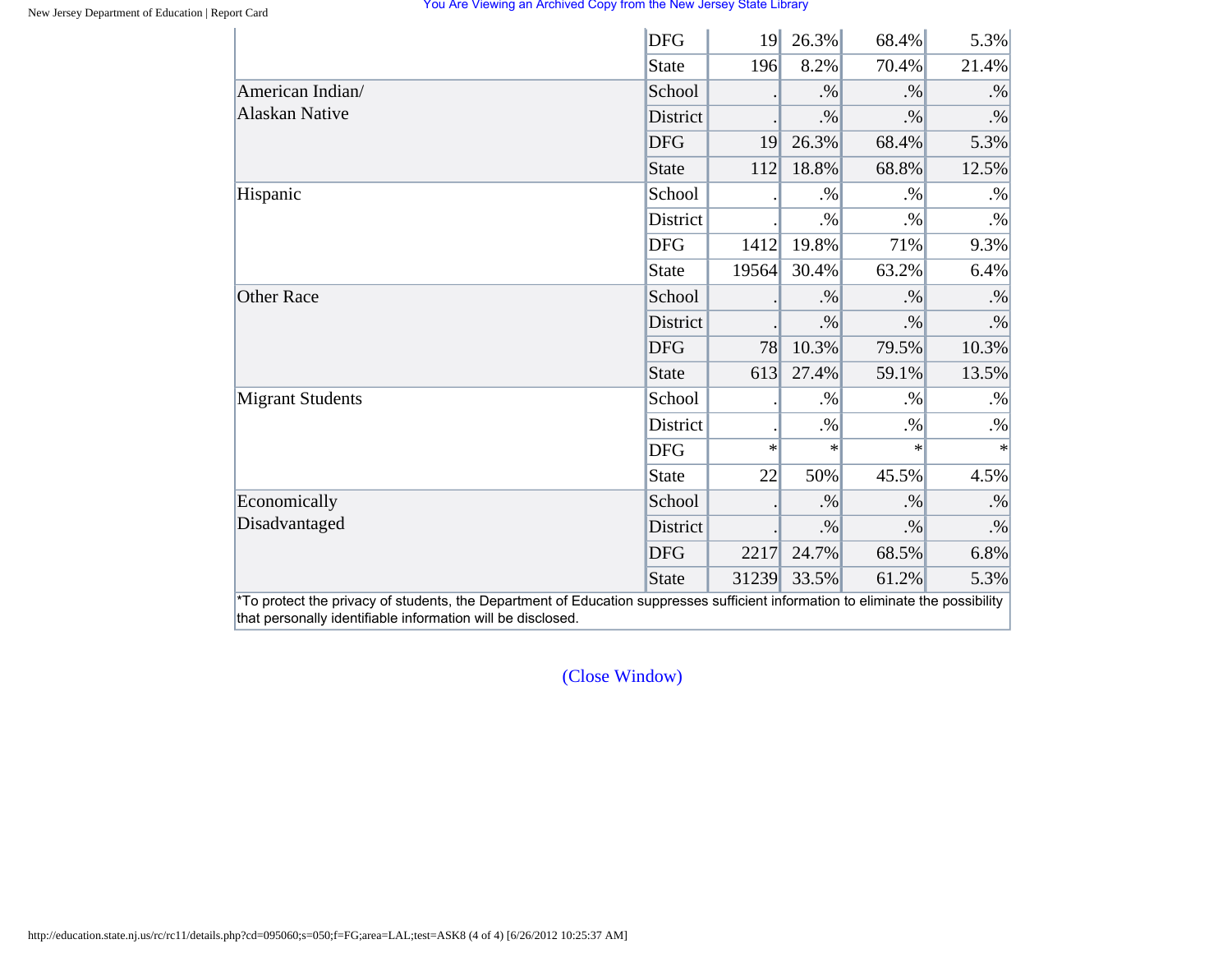<span id="page-63-0"></span>NEW JERSEY SCHOOL REPORT CARD 2010-2011<br>NEW JERSEY SCHOOL REPORT CARD 2010-2011

# **2011 National Assessment Educational Progress (NAEP)**

|                                   | <b>Proficiency Percentages</b> |                              |              |                   |                 |  |
|-----------------------------------|--------------------------------|------------------------------|--------------|-------------------|-----------------|--|
| <b>GRADE 8 READING</b>            |                                | <b>Below</b><br><b>Basic</b> | <b>Basic</b> | <b>Proficient</b> | <b>Advanced</b> |  |
| Male                              | State (NJ)                     | 19.0%                        | 42.4%        | 34.0%             | 4.6%            |  |
|                                   | <b>Nation</b>                  | 29.6%                        | 43.4%        | 25.0%             | 1.9%            |  |
| Female                            | State (NJ)                     | 12.6%                        | 36.4%        | 43.2%             | 7.8%            |  |
|                                   | <b>Nation</b>                  | 21.0%                        | 42.6%        | 32.3%             | 4.1%            |  |
| White                             | State (NJ)                     | $7.8\%$                      | 36.6%        | 47.6%             | 8.0%            |  |
|                                   | <b>Nation</b>                  | 16.4%                        | 42.8%        | 36.7%             | 4.1%            |  |
| <b>Black</b>                      | State (NJ)                     | 33.5%                        | 45.5%        | 20.1%             | 0.9%            |  |
|                                   | <b>Nation</b>                  | 42.0%                        | 43.8%        | 13.6%             | 0.6             |  |
| Hispanic                          | State (NJ)                     | 29.4%                        | 48.9%        | 20.5%             | 1.2%            |  |
|                                   | <b>Nation</b>                  | 36.8%                        | 45.1%        | 17.2%             | 0.9%            |  |
| Asian                             | State (NJ)                     | 8.4%                         | 25.4%        | 52.2%             | 14.0%           |  |
|                                   | <b>Nation</b>                  | 16.3%                        | 35.5%        | 40.1%             | 8.2%            |  |
| American Indian                   | State (NJ)                     | ‡                            | ⇟            | $\ddagger$        |                 |  |
| <b>Alaskan Native</b>             | <b>Nation</b>                  | 36.2%                        | 41.5%        | 20.4%             | 1.9%            |  |
| Native Hawaiian                   | State (NJ)                     |                              |              |                   |                 |  |
| <b>Other Pacific Islanders</b>    | <b>Nation</b>                  | 39.0%                        | 39.6%        | 19.7%             | 1.6%            |  |
| Two or More Races                 | State (NJ)                     | ⇟                            | ⇟            | ⇟                 |                 |  |
|                                   | <b>Nation</b>                  | 22.9%                        | 41.5%        | 31.5%             | 4.1%            |  |
| Eligible for                      | State (NJ)                     | 33.1%                        | 46.5%        | 19.0%             | 1.3%            |  |
| School Lunch Program              | <b>Nation</b>                  | 37.0%                        | 44.9%        | 17.2%             | 0.9%            |  |
| Not Eligible for                  | State (NJ)                     | 8.7%                         | 36.4%        | 46.8%             | 8.2%            |  |
| School Lunch Program              | <b>Nation</b>                  | 14.7%                        | 41.3%        | 39.0%             | 4.9%            |  |
| <b>Students with Disabilities</b> | State (NJ)                     | 47.6%                        | 39.0%        | 11.9%             | 1.5%            |  |
|                                   | <b>Nation</b>                  | 65.6%                        | 28.0%        | 6.1%              | #               |  |
| <b>Limited English Proficient</b> | State (NJ)                     | ⇟                            | ⇟            | ⇟                 | $\ddagger$      |  |
|                                   | <b>Nation</b>                  | 71.3%                        | 25.6%        | 3.0%              | #               |  |
| $#$ Rounds to zero.               |                                |                              |              |                   |                 |  |

‡ Reporting standards not met.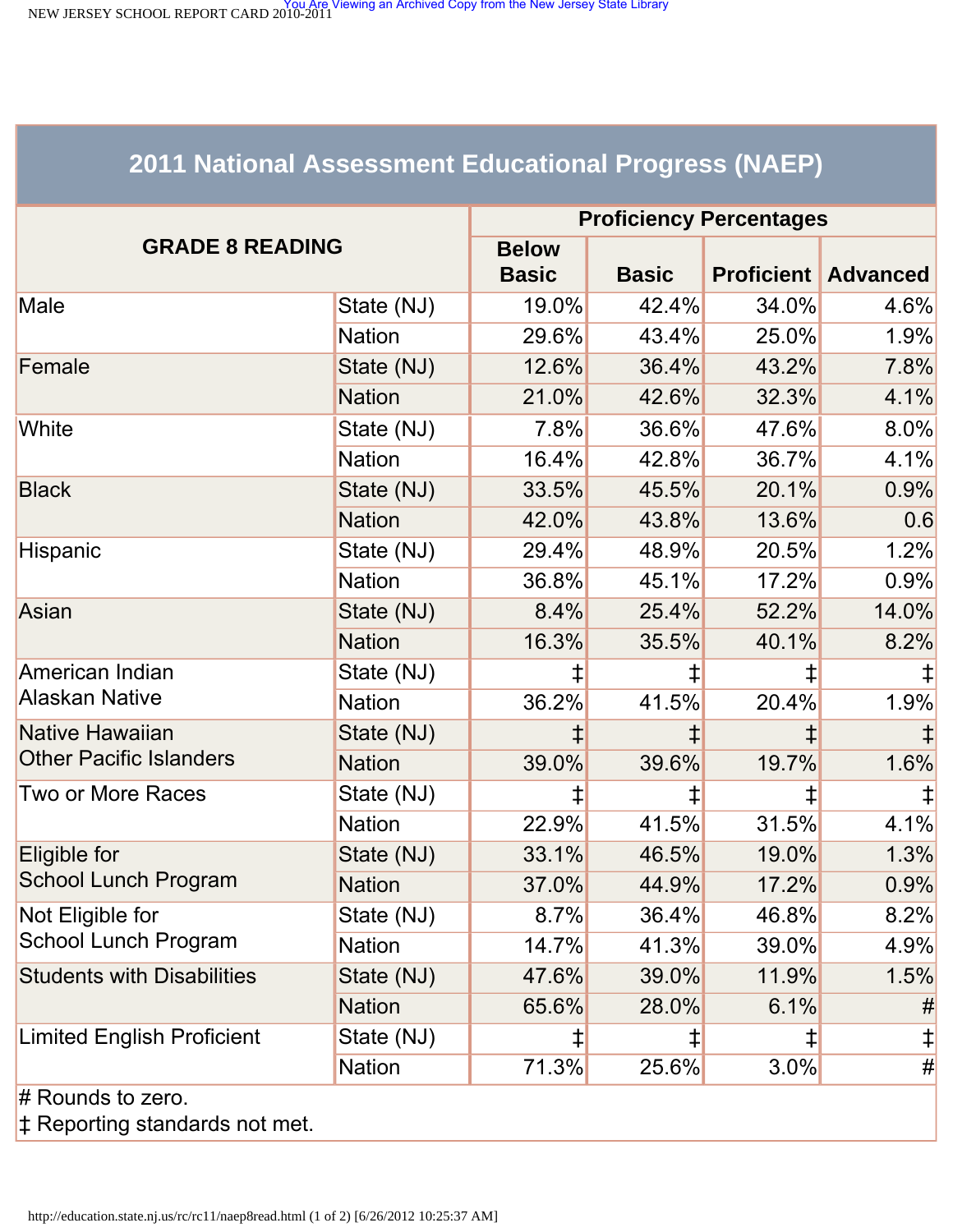# **NAEP Grade 8 Reading Participation Rates**

### **NAEP 2011 Participation Rates for students with disabilities and limited English proficient students.**

Students with disabilities participation rate for New Jersey: 64%

Limited English proficient participation rate for New Jersey: # (Suppressed)

Students with disabilities participation rate for the nation's public schools: 76%

Limited English proficient participation rate for the nation's public schools: 86%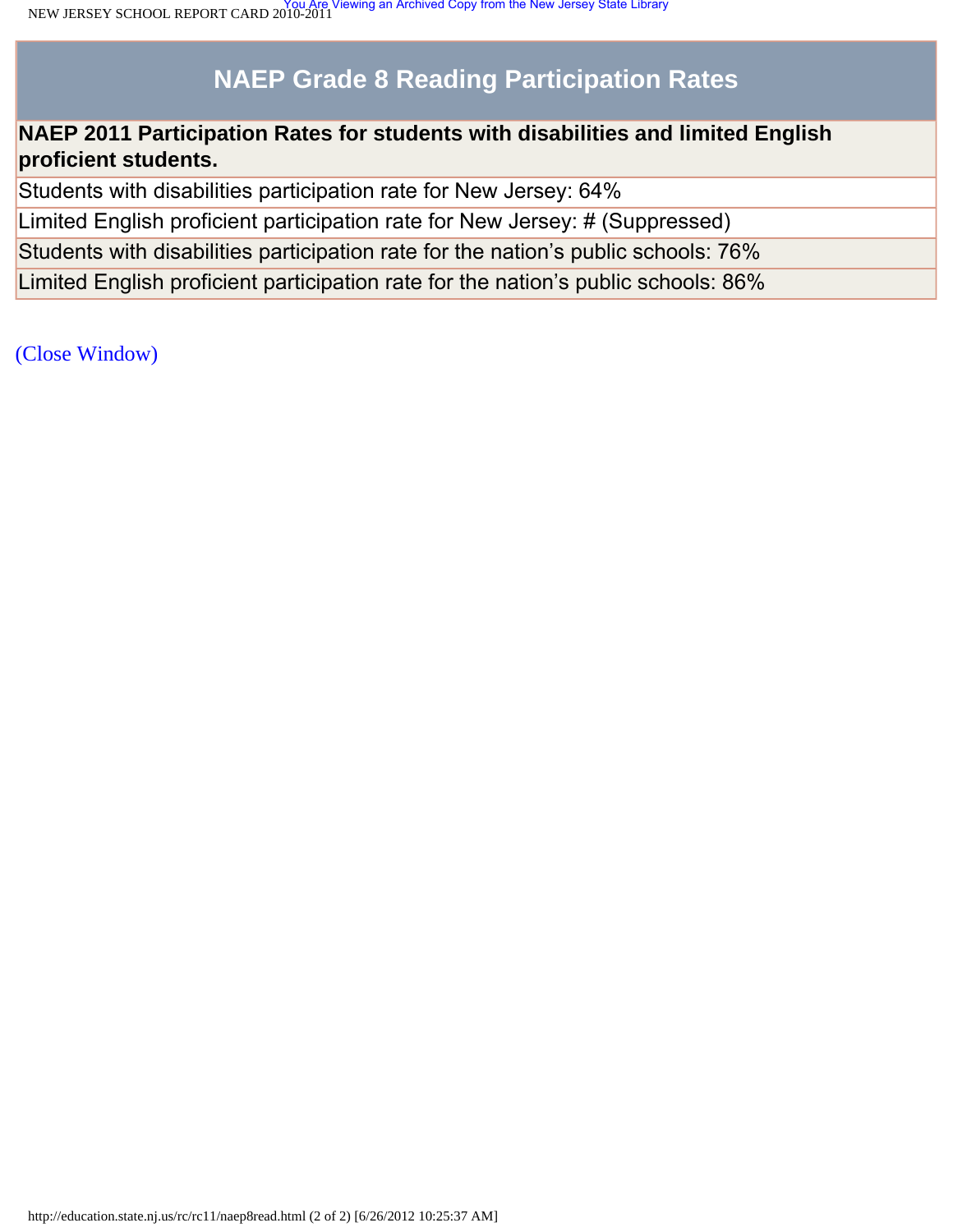<span id="page-65-0"></span>**SCHOOL:**Stone Harbor Elem **COUNTY:** Cape May **DISTRICT:** Stone Harbor Boro

| <b>New Jersey Assessment of Skills and Knowledge (NJASK8)</b> |              | <b>Number</b> | <b>Proficiency Percentages</b> |                                    |           |
|---------------------------------------------------------------|--------------|---------------|--------------------------------|------------------------------------|-----------|
| <b>MATHEMATICS: 2010-11</b>                                   |              | <b>Tested</b> |                                | <b>Partial Proficient Advanced</b> |           |
| <b>General Education</b>                                      | School       | $\ast$        | $\ast$                         | $\ast$                             |           |
|                                                               | District     | $\ast$        | $\ast$                         | $\ast$                             | $\ast$    |
|                                                               | <b>DFG</b>   | 11315         | 16.3%                          | 49.4%                              | 34.3%     |
|                                                               | <b>State</b> | 84406         | 19.5%                          | 44.7%                              | 35.8%     |
| <b>Students With</b>                                          | School       | $\ast$        | $\ast$                         | $\ast$                             | $\ast$    |
| <b>Disabilities</b>                                           | District     | $\ast$        | $\ast$                         | $\ast$                             | $\ast$    |
|                                                               | <b>DFG</b>   | 2025          | 71.6%                          | 23.6%                              | 4.8%      |
|                                                               | <b>State</b> | 15493         | 67.9%                          | 25.7%                              | 6.5%      |
| Limited English                                               | School       | $\ast$        | $\ast$                         | $\ast$                             | $\ast$    |
| <b>Proficient Students</b>                                    | District     | $\ast$        | $\ast$                         | $\ast$                             | $\ast$    |
|                                                               | <b>DFG</b>   | 170           | 64.1%                          | 26.5%                              | 9.4%      |
|                                                               | <b>State</b> | 2643          | 69.8%                          | 23.6%                              | 6.5%      |
| Male                                                          | School       | $\ast$        | $\ast$                         | $\ast$                             | $\ast$    |
|                                                               | District     | $\ast$        | $\ast$                         | $\ast$                             | $\ast$    |
|                                                               | <b>DFG</b>   | 6915          | 25.6%                          | 42.5%                              | 31.9%     |
|                                                               | <b>State</b> | 52255         | 28%                            | 39.1%                              | 32.9%     |
| Female                                                        | School       | $\ast$        | $\ast$                         | $\ast$                             |           |
|                                                               | District     | $\ast$        | $\ast$                         | $\ast$                             | $\ast$    |
|                                                               | <b>DFG</b>   | 6580          | 24.6%                          | 48.2%                              | 27.2%     |
|                                                               | <b>State</b> | 50049         | 28%                            | 43.7%                              | 28.3%     |
| White                                                         | School       | $\ast$        | $\ast$                         | $\ast$                             | $\ast$    |
|                                                               | District     | $\ast$        | $\ast$                         | $\ast$                             | $\ast$    |
|                                                               | <b>DFG</b>   | 9540          | 22.1%                          | 46.7%                              | 31.2%     |
|                                                               | <b>State</b> | 55459         | 18.4%                          | 44.3%                              | 37.3%     |
| <b>Black</b>                                                  | School       |               | $. \%$                         | $. \%$                             | $\cdot\%$ |
|                                                               | District     |               | $. \%$                         | $. \%$                             | $\cdot\%$ |

http://education.state.nj.us/rc/rc11/details.php?cd=095060;s=050;f=FG;area=MATH;test=ASK8 (1 of 4) [6/26/2012 10:25:40 AM]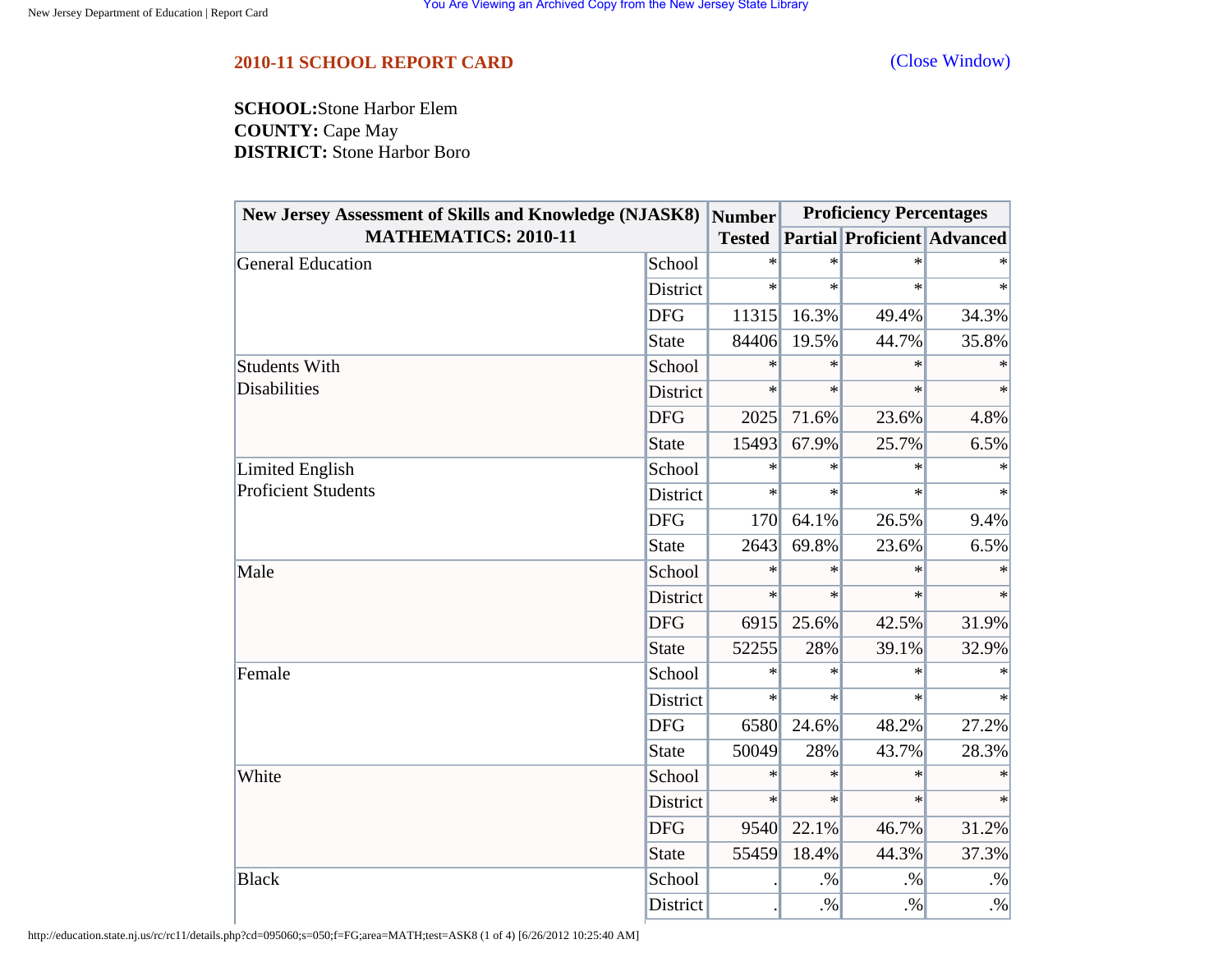|                                                                                                                                                                                                | <b>DFG</b>      | 1187   | 45.8%     | 41.9%  | 12.3%     |
|------------------------------------------------------------------------------------------------------------------------------------------------------------------------------------------------|-----------------|--------|-----------|--------|-----------|
|                                                                                                                                                                                                | <b>State</b>    | 16518  | 52.7%     | 37.1%  | 10.2%     |
| Asian                                                                                                                                                                                          | School          |        | .96       | $. \%$ | $. \%$    |
|                                                                                                                                                                                                | District        |        | $. \%$    | $. \%$ | $. \%$    |
|                                                                                                                                                                                                | <b>DFG</b>      | 1082   | 11.2%     | 37.4%  | 51.4%     |
|                                                                                                                                                                                                | <b>State</b>    | 8775   | 8.7%      | 29.1%  | 62.2%     |
| Native Hawaiian or                                                                                                                                                                             | School          |        | $. \%$    | $. \%$ | $\cdot\%$ |
| <b>Other Pacific Islander</b>                                                                                                                                                                  | District        |        | $. \%$    | $. \%$ | $. \%$    |
|                                                                                                                                                                                                | <b>DFG</b>      | 16     | 37.5%     | 37.5%  | 25%       |
|                                                                                                                                                                                                | <b>State</b>    | 185    | 24.9%     | 32.4%  | 42.7%     |
| American Indian/                                                                                                                                                                               | School          |        | $. \%$    | $. \%$ | $. \%$    |
| <b>Alaskan Native</b>                                                                                                                                                                          | District        |        | $. \%$    | $. \%$ | $\cdot\%$ |
|                                                                                                                                                                                                | <b>DFG</b>      | 16     | 37.5%     | 37.5%  | 25%       |
|                                                                                                                                                                                                | <b>State</b>    | 126    | 32.5%     | 46.8%  | 20.6%     |
| Hispanic                                                                                                                                                                                       | School          |        | $. \%$    | $. \%$ | $. \%$    |
|                                                                                                                                                                                                | District        |        | $. \%$    | $. \%$ | $. \%$    |
|                                                                                                                                                                                                | <b>DFG</b>      | 1504   | 36.8%     | 45.6%  | 17.6%     |
|                                                                                                                                                                                                | <b>State</b>    | 20456  | 42.3%     | 42.1%  | 15.6%     |
| <b>Other Race</b>                                                                                                                                                                              | School          |        | $. \%$    | $. \%$ | $. \%$    |
|                                                                                                                                                                                                | <b>District</b> |        | $. \%$    | $. \%$ | $. \%$    |
|                                                                                                                                                                                                | <b>DFG</b>      | 119    | 31.9%     | 44.5%  | 23.5%     |
|                                                                                                                                                                                                | <b>State</b>    | 901    | 33.1%     | 39.3%  | 27.6%     |
| <b>Migrant Students</b>                                                                                                                                                                        | School          |        | $. \%$    | $. \%$ | $. \%$    |
|                                                                                                                                                                                                | District        |        | $. \%$    | $. \%$ | $\cdot\%$ |
|                                                                                                                                                                                                | <b>DFG</b>      | $\ast$ | $\ast$    | $\ast$ | $\ast$    |
|                                                                                                                                                                                                | <b>State</b>    | 35     | 48.6%     | 42.9%  | 8.6%      |
| Economically                                                                                                                                                                                   | School          |        | $. \%$    | $. \%$ | $. \%$    |
| Disadvantaged                                                                                                                                                                                  | <b>District</b> |        | $\cdot\%$ | $. \%$ | $\cdot\%$ |
|                                                                                                                                                                                                | <b>DFG</b>      | 2314   | 42.8%     | 43.1%  | 14.1%     |
|                                                                                                                                                                                                | <b>State</b>    | 32785  | 46.5%     | 39.7%  | 13.8%     |
| *To protect the privacy of students, the Department of Education suppresses sufficient information to eliminate the possibility<br>that personally identifiable information will be disclosed. |                 |        |           |        |           |

| New Jersey Assessment of Skills and Knowledge (NJASK8) Number |  | <b>Proficiency Percentages</b> |                                           |  |
|---------------------------------------------------------------|--|--------------------------------|-------------------------------------------|--|
| <b>MATHEMATICS: 2009-10</b>                                   |  |                                | <b>Tested Partial Proficient Advanced</b> |  |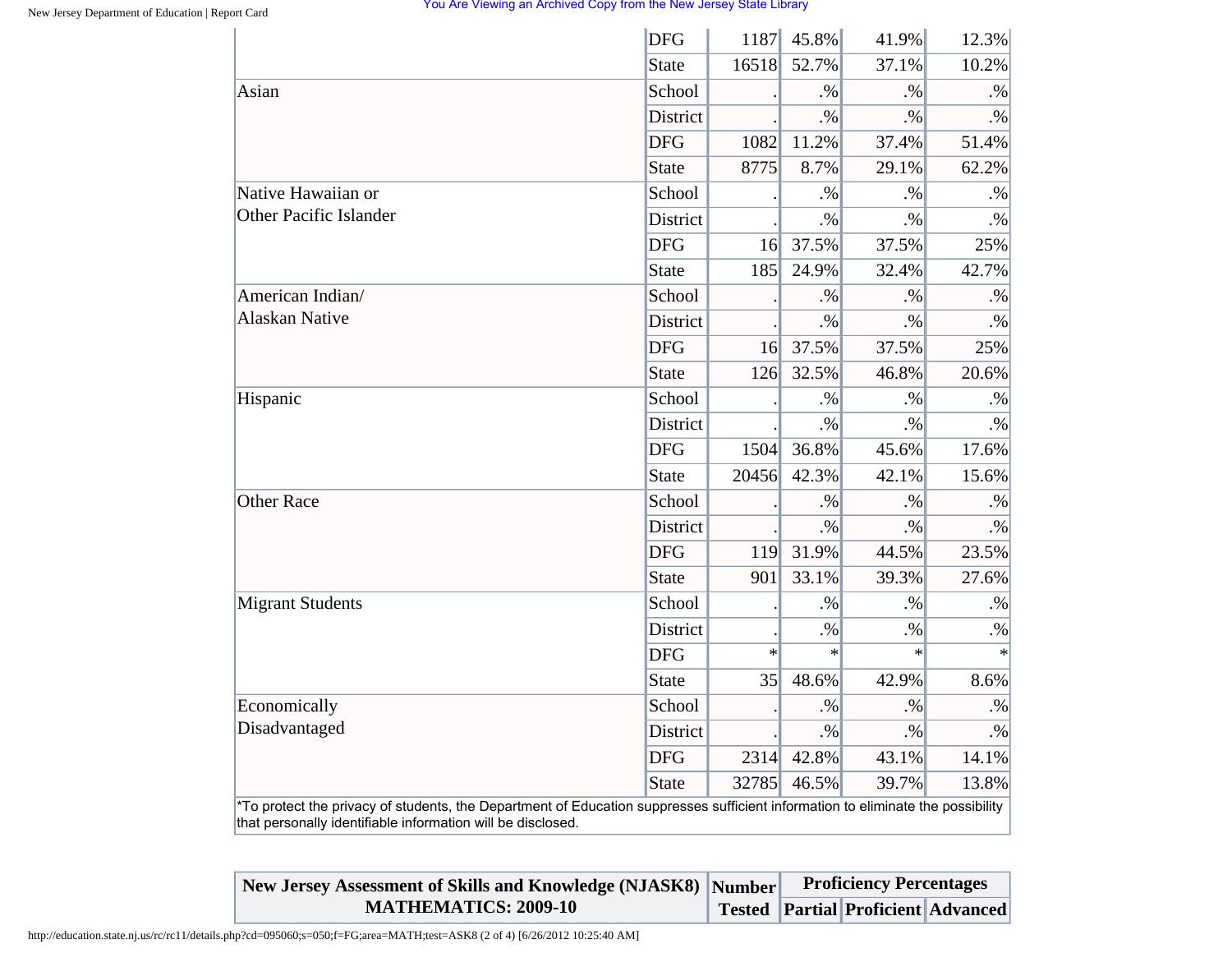| <b>General Education</b>   | School          | $\ast$ | $\ast$ | $\ast$ | $\ast$    |
|----------------------------|-----------------|--------|--------|--------|-----------|
|                            | District        | $\ast$ | $\ast$ | $\ast$ | $\ast$    |
|                            | <b>DFG</b>      | 11273  | 19.1%  | 47.2%  | 33.8%     |
|                            | State           | 84134  | 22.6%  | 43.1%  | 34.3%     |
| <b>Students With</b>       | School          | $\ast$ | $\ast$ | $\ast$ | $\ast$    |
| <b>Disabilities</b>        | District        | $\ast$ | $\ast$ | $\ast$ | $\ast$    |
|                            | <b>DFG</b>      | 2014   | 72.4%  | 23.2%  | 4.4%      |
|                            | <b>State</b>    | 15442  | 70.4%  | 23.7%  | 5.9%      |
| <b>Limited English</b>     | School          | $\ast$ | $\ast$ | $\ast$ | $\ast$    |
| <b>Proficient Students</b> | District        | $\ast$ | $\ast$ | $\ast$ | $\ast$    |
|                            | <b>DFG</b>      | 141    | 68.1%  | 25.5%  | 6.4%      |
|                            | <b>State</b>    | 2736   | 71.1%  | 22.6%  | 6.4%      |
| Male                       | School          | $\ast$ | $\ast$ | $\ast$ | $\ast$    |
|                            | <b>District</b> | $\ast$ | $\ast$ | $\ast$ | $\ast$    |
|                            | <b>DFG</b>      | 6819   | 27%    | 41%    | 32%       |
|                            | <b>State</b>    | 51944  | 30.8%  | 37.4%  | 31.8%     |
| Female                     | School          | $\ast$ | $\ast$ | $\ast$ | $\ast$    |
|                            | District        | $\ast$ | $\ast$ | $\ast$ | $\ast$    |
|                            | <b>DFG</b>      | 6592   | 28.1%  | 45.8%  | 26.1%     |
|                            | <b>State</b>    | 50143  | 31.2%  | 42%    | 26.7%     |
| White                      | School          | $\ast$ | $\ast$ | $\ast$ | $\ast$    |
|                            | District        | $\ast$ | $\ast$ | $\ast$ | $\ast$    |
|                            | <b>DFG</b>      | 9695   | 24.2%  | 44.4%  | 31.3%     |
|                            | <b>State</b>    | 56454  | 21.2%  | 43%    | 35.9%     |
| <b>Black</b>               | School          |        | $. \%$ | $. \%$ | $. \%$    |
|                            | District        |        | $. \%$ | $. \%$ | $. \%$    |
|                            | <b>DFG</b>      | 1128   | 50.6%  | 38.7%  | 10.6%     |
|                            | <b>State</b>    | 16697  | 56.8%  | 34.2%  | 9%        |
| Asian                      | School          |        | $. \%$ | $. \%$ | $. \%$    |
|                            | District        |        | $. \%$ | $. \%$ | $\cdot\%$ |
|                            | <b>DFG</b>      | 1045   | 14.5%  | 36%    | 49.5%     |
|                            | <b>State</b>    | 8559   | 10.8%  | 29.1%  | 60.1%     |
| Native Hawaiian or         | School          |        | $. \%$ | $. \%$ | $. \%$    |
| Other Pacific Islander     | District        |        | $. \%$ | $. \%$ | $. \%$    |

http://education.state.nj.us/rc/rc11/details.php?cd=095060;s=050;f=FG;area=MATH;test=ASK8 (3 of 4) [6/26/2012 10:25:40 AM]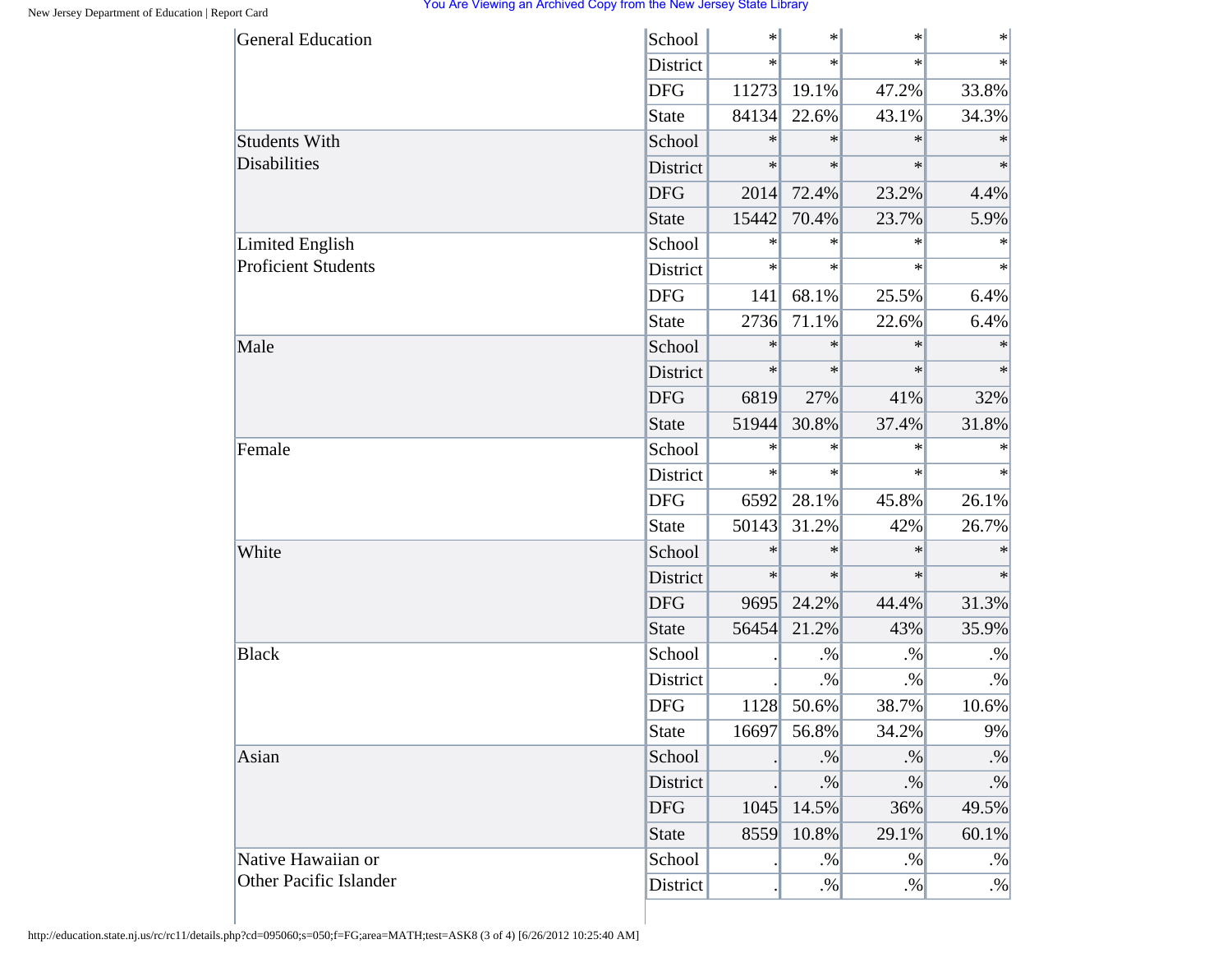|                         | <b>DFG</b>   | 19     | 47.4%  | 36.8%  | 15.8%  |
|-------------------------|--------------|--------|--------|--------|--------|
|                         | <b>State</b> | 193    | 21.8%  | 42.5%  | 35.8%  |
| American Indian/        | School       |        | $. \%$ | $. \%$ | $. \%$ |
| <b>Alaskan Native</b>   | District     |        | $. \%$ | $. \%$ | $. \%$ |
|                         | <b>DFG</b>   | 19     | 47.4%  | 36.8%  | 15.8%  |
|                         | <b>State</b> | 113    | 34.5%  | 41.6%  | 23.9%  |
| Hispanic                | School       |        | $. \%$ | $. \%$ | $. \%$ |
|                         | District     |        | $. \%$ | $. \%$ | $. \%$ |
|                         | <b>DFG</b>   | 1409   | 41%    | 44.9%  | 14.1%  |
|                         | <b>State</b> | 19518  | 46%    | 39.5%  | 14.5%  |
| <b>Other Race</b>       | School       |        | $. \%$ | $. \%$ | $. \%$ |
|                         | District     |        | $. \%$ | $. \%$ | $. \%$ |
|                         | <b>DFG</b>   | 80     | 32.5%  | 52.5%  | 15%    |
|                         | <b>State</b> | 627    | 43.5%  | 36.8%  | 19.6%  |
| <b>Migrant Students</b> | School       |        | $. \%$ | $. \%$ | $. \%$ |
|                         | District     |        | $. \%$ | $. \%$ | $. \%$ |
|                         | <b>DFG</b>   | $\ast$ | $\ast$ | $\ast$ | $\ast$ |
|                         | <b>State</b> | 22     | 50%    | 50%    | $0\%$  |
| Economically            | School       |        | $. \%$ | $. \%$ | $. \%$ |
| Disadvantaged           | District     |        | $. \%$ | $. \%$ | $. \%$ |
|                         | <b>DFG</b>   | 2229   | 47.2%  | 39.2%  | 13.6%  |
|                         | <b>State</b> | 31231  | 50.6%  | 36.8%  | 12.6%  |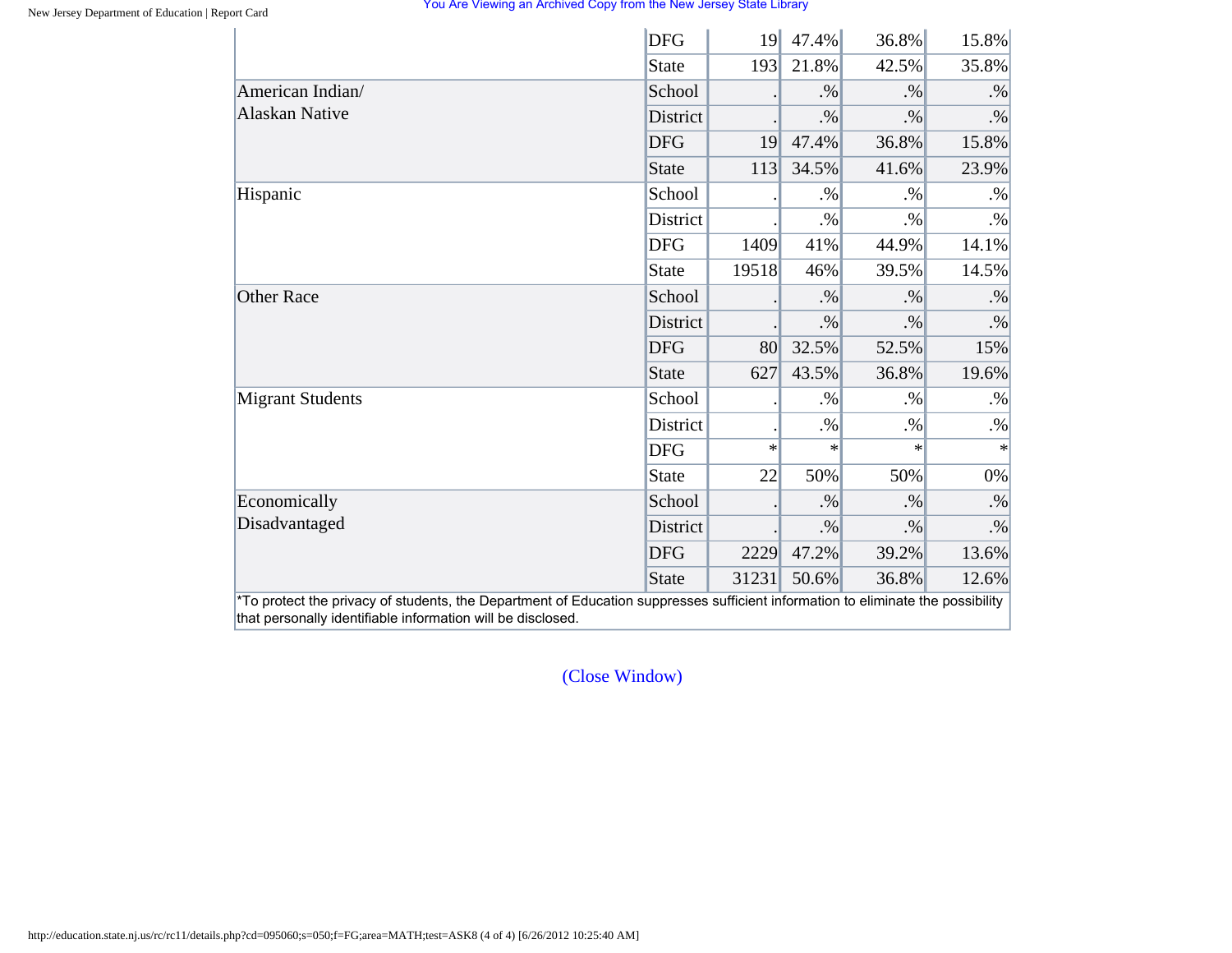<span id="page-69-0"></span>NEW JERSEY SCHOOL REPORT CARD 2010-2011<br>NEW JERSEY SCHOOL REPORT CARD 2010-2011

# **2011 National Assessment Educational Progress (NAEP)**

| <b>GRADE 8 MATHEMATICS</b>        |               | <b>Proficiency Percentages</b> |              |       |                            |  |  |
|-----------------------------------|---------------|--------------------------------|--------------|-------|----------------------------|--|--|
|                                   |               | <b>Below</b><br><b>Basic</b>   | <b>Basic</b> |       | <b>Proficient Advanced</b> |  |  |
| Male                              | State (NJ)    | 18.8%                          | 33.1%        | 33.3% | 14.8%                      |  |  |
|                                   | <b>Nation</b> | 27.8%                          | 37.8%        | 25.8% | $8.6\%$                    |  |  |
| Female                            | State (NJ)    | 16.8%                          | 37.6%        | 33.2% | 12.3%                      |  |  |
|                                   | <b>Nation</b> | 27.6%                          | 39.8%        | 25.7% | 7.0%                       |  |  |
| White                             | State (NJ)    | $8.8\%$                        | 32.6%        | 41.6% | 17.0%                      |  |  |
|                                   | <b>Nation</b> | 17.2%                          | 39.5%        | 32.9% | 10.4%                      |  |  |
| <b>Black</b>                      | State (NJ)    | 36.6%                          | 42.5%        | 17.7% | 3.2%                       |  |  |
|                                   | <b>Nation</b> | 49.7%                          | 37.4%        | 11.5% | 1.4%                       |  |  |
| Hispanic                          | State (NJ)    | 33.0%                          | 43.1%        | 20.8% | 3.2%                       |  |  |
|                                   | <b>Nation</b> | 40.0%                          | 40.2%        | 17.2% | 2.5%                       |  |  |
| Asian                             | State (NJ)    | 5.6%                           | 20.8%        | 37.2% | 36.4%                      |  |  |
|                                   | <b>Nation</b> | 12.4%                          | 30.0%        | 34.0% | 23.6%                      |  |  |
| American Indian                   | State (NJ)    | ⇟                              | $\ddagger$   | ‡     |                            |  |  |
| <b>Alaskan Native</b>             | <b>Nation</b> | 44.5%                          | 38.0%        | 13.9% | 3.5%                       |  |  |
| <b>Native Hawaiian</b>            | State (NJ)    |                                |              | ⇟     |                            |  |  |
| <b>Other Pacific Islanders</b>    | <b>Nation</b> | 44.5%                          | 36.8%        | 15.4% | 3.2%                       |  |  |
| <b>Two or More Races</b>          | State (NJ)    | ŧ                              |              | ‡     |                            |  |  |
|                                   | <b>Nation</b> | 24.5%                          | 38.2%        | 27.2% | 10.1%                      |  |  |
| Eligible for                      | State (NJ)    | 34.2%                          | 41.7%        | 20.0% | 4.1%                       |  |  |
| <b>School Lunch Program</b>       | <b>Nation</b> | 40.6%                          | 40.6%        | 16.3% | 2.5%                       |  |  |
| Not Eligible for                  | State (NJ)    | 10.8%                          | 32.5%        | 39.0% | 17.7%                      |  |  |
| <b>School Lunch Program</b>       | <b>Nation</b> | 15.7%                          | 37.1%        | 34.4% | 12.8%                      |  |  |
| <b>Students with Disabilities</b> | State (NJ)    | 55.8%                          | 29.5%        | 11.4% | 3.3%                       |  |  |
|                                   | <b>Nation</b> | 67.1%                          | 25.4%        | 6.2%  | 1.3%                       |  |  |
| <b>Limited English Proficient</b> | State (NJ)    | 66.7%                          | 21.3%        | 8.3%  | 3.6%                       |  |  |
|                                   | <b>Nation</b> | 71.6%                          | 23.6%        | 4.3%  | 0.5%                       |  |  |
| $#$ Rounds to zero.               |               |                                |              |       |                            |  |  |

‡ Reporting standards not met.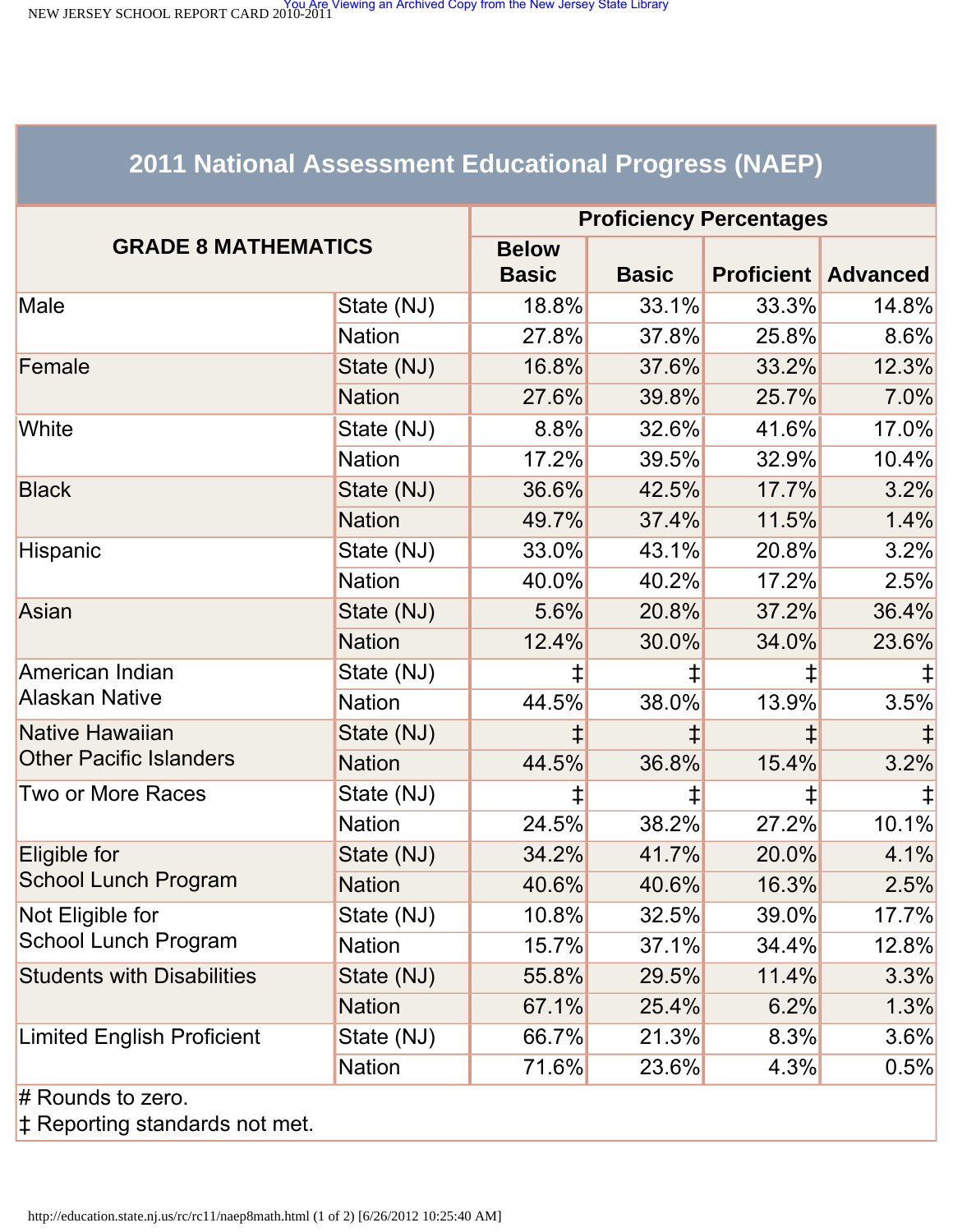# **NAEP Grade 8 Mathematics Participation Rates**

### **NAEP 2011 Participation Rates for students with disabilities and limited English proficient students.**

Students with disabilities participation rate for New Jersey: 75%

Limited English proficient participation rate for New Jersey: 96%

Students with disabilities participation rate for the nation's public schools: 80%

Limited English proficient participation rate for the nation's public schools: 93%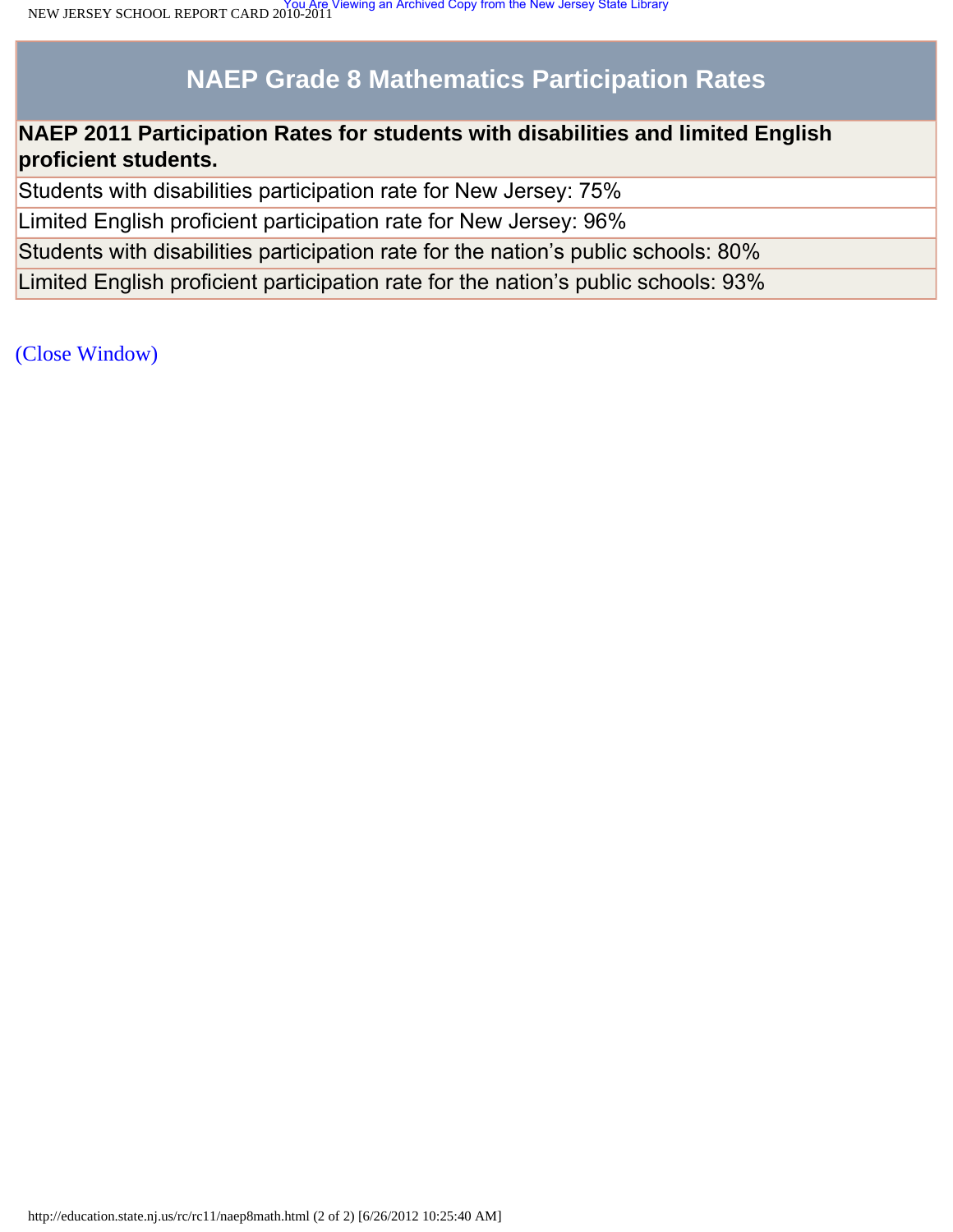<span id="page-71-0"></span>**SCHOOL:**Stone Harbor Elem **COUNTY:** Cape May **DISTRICT:** Stone Harbor Boro

| <b>New Jersey Assessment of Skills and Knowledge (NJASK8)</b><br><b>SCIENCE: 2010-11</b> |                 | <b>Number</b> |        | <b>Proficiency Percentages</b>     |        |  |
|------------------------------------------------------------------------------------------|-----------------|---------------|--------|------------------------------------|--------|--|
|                                                                                          |                 | <b>Tested</b> |        | <b>Partial Proficient Advanced</b> |        |  |
| <b>General Education</b>                                                                 | School          | $\ast$        | $\ast$ | $\ast$                             |        |  |
|                                                                                          | District        | $\ast$        | $\ast$ | $\ast$                             | $\ast$ |  |
|                                                                                          | <b>DFG</b>      | 11301         | 6.7%   | 57.8%                              | 35.5%  |  |
|                                                                                          | <b>State</b>    | 84316         | 11.5%  | 54.4%                              | 34.1%  |  |
| <b>Students With</b>                                                                     | School          | $\ast$        | $\ast$ | $\ast$                             | $\ast$ |  |
| <b>Disabilities</b>                                                                      | District        | $\ast$        | $\ast$ | $\ast$                             | $\ast$ |  |
|                                                                                          | <b>DFG</b>      | 2028          | 44.1%  | 47.6%                              | 8.2%   |  |
|                                                                                          | <b>State</b>    | 15522         | 48.4%  | 42.9%                              | 8.7%   |  |
| Limited English                                                                          | School          | ∗             | $\ast$ | $\ast$                             | $\ast$ |  |
| <b>Proficient Students</b>                                                               | District        | $\ast$        | $\ast$ | $\ast$                             | $\ast$ |  |
|                                                                                          | <b>DFG</b>      | 171           | 64.9%  | 31.6%                              | 3.5%   |  |
|                                                                                          | <b>State</b>    | 2636          | 66.8%  | 31%                                | 2.3%   |  |
| Male                                                                                     | School          | $\ast$        | $\ast$ | $\ast$                             | $\ast$ |  |
|                                                                                          | <b>District</b> | $\ast$        | $\ast$ | $\ast$                             | $\ast$ |  |
|                                                                                          | <b>DFG</b>      | 6904          | 14%    | 50.7%                              | 35.3%  |  |
|                                                                                          | <b>State</b>    | 52221         | 18.7%  | 48.2%                              | 33.1%  |  |
| Female                                                                                   | School          | $\ast$        | $\ast$ | $\ast$                             |        |  |
|                                                                                          | District        | $\ast$        | $\ast$ | $\ast$                             | $\ast$ |  |
|                                                                                          | <b>DFG</b>      | 6580          | 11.9%  | 61.6%                              | 26.5%  |  |
|                                                                                          | <b>State</b>    | 50014         | 18.1%  | 56.3%                              | 25.7%  |  |
| White                                                                                    | School          | $\ast$        | $\ast$ | $\ast$                             | $\ast$ |  |
|                                                                                          | District        | $\ast$        | $\ast$ | $\ast$                             | $\ast$ |  |
|                                                                                          | <b>DFG</b>      | 9534          | 10.3%  | 55.9%                              | 33.7%  |  |
|                                                                                          | <b>State</b>    | 55447         | 9.7%   | 52.6%                              | 37.7%  |  |
| <b>Black</b>                                                                             | School          |               | $. \%$ | $. \%$                             | $. \%$ |  |
|                                                                                          | District        |               | $. \%$ | $. \%$                             | $. \%$ |  |

http://education.state.nj.us/rc/rc11/details.php?cd=095060;s=050;f=FG;area=SC;test=ASK8 (1 of 4) [6/26/2012 10:25:42 AM]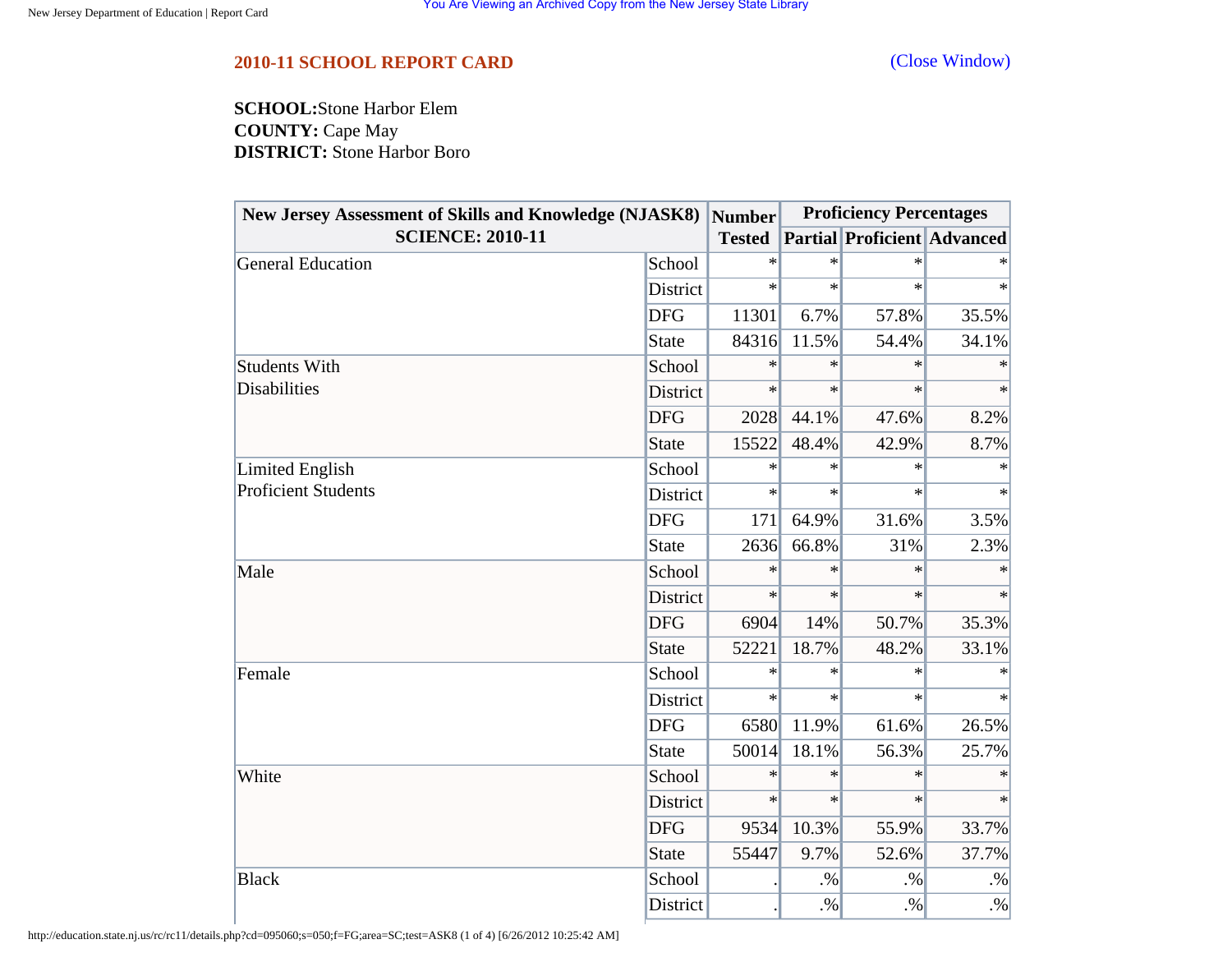## You Are Viewing an Archived Copy from the New Jersey State Library

| <b>DFG</b><br>1189<br>26.7%<br>61%                                                                                              | 12.3%            |
|---------------------------------------------------------------------------------------------------------------------------------|------------------|
| <b>State</b><br>16490<br>38%<br>52.7%                                                                                           | 9.3%             |
| School<br>$. \%$<br>$. \%$                                                                                                      | $. \%$           |
| <b>District</b><br>$. \%$<br>$. \%$                                                                                             | $\cdot\%$        |
| <b>DFG</b><br>1081<br>8.4%<br>46.2%                                                                                             | 45.4%            |
| 8775<br>7%<br>39.5%<br><b>State</b>                                                                                             | 53.6%            |
| School<br>$. \%$<br>$. \%$                                                                                                      | $. \%$           |
| <b>District</b><br>$. \%$<br>$. \%$                                                                                             | $. \%$           |
| <b>DFG</b><br>25%<br>43.8%<br>16                                                                                                | 31.3%            |
| 13.4%<br><b>State</b><br>186<br>48.9%                                                                                           | 37.6%            |
| School<br>$. \%$<br>$. \%$                                                                                                      | $. \%$           |
| <b>District</b><br>$. \%$<br>$. \%$                                                                                             | $. \%$           |
| <b>DFG</b><br>16<br>25%<br>43.8%                                                                                                | 31.3%            |
| 20.6%<br><b>State</b><br>126<br>55.6%                                                                                           | 23.8%            |
| School<br>$. \%$<br>$. \%$                                                                                                      | $. \%$           |
| <b>District</b><br>$. \%$<br>$. \%$                                                                                             | $. \%$           |
| <b>DFG</b><br>1501<br>22%<br>59.4%                                                                                              | 18.6%            |
| 20428<br>31.1%<br><b>State</b><br>56%                                                                                           | 13%              |
| School<br>$. \%$<br>$. \%$                                                                                                      | $. \%$           |
| <b>District</b><br>$. \%$<br>$. \%$                                                                                             | $. \%$           |
| <b>DFG</b><br>15.5%<br>116<br>64.7%                                                                                             | 19.8%            |
| <b>State</b><br>899<br>22.9%<br>49.6%                                                                                           | 27.5%            |
| School<br>.9/6<br>$. \%$                                                                                                        | $. \%$           |
| District<br>$. \%$<br>$. \%$                                                                                                    | $. \%$           |
| <b>DFG</b><br>$\ast$<br>$\ast$                                                                                                  | $\ast$<br>$\ast$ |
| 45.7%<br>35<br>42.9%<br><b>State</b>                                                                                            | 11.4%            |
| School<br>$. \%$<br>$. \%$                                                                                                      | $. \%$           |
| District<br>$. \%$<br>$. \%$                                                                                                    | $\cdot\%$        |
| <b>DFG</b><br>27.8%<br>57.2%<br>2313                                                                                            | 14.9%            |
| <b>State</b><br>32741<br>34.5%<br>54%                                                                                           | 11.5%            |
| *To protect the privacy of students, the Department of Education suppresses sufficient information to eliminate the possibility |                  |

| New Jersey Assessment of Skills and Knowledge (NJASK8) Number Proficiency Percentages |  |                                           |  |
|---------------------------------------------------------------------------------------|--|-------------------------------------------|--|
| <b>SCIENCE: 2009-10</b>                                                               |  | <b>Tested Partial Proficient Advanced</b> |  |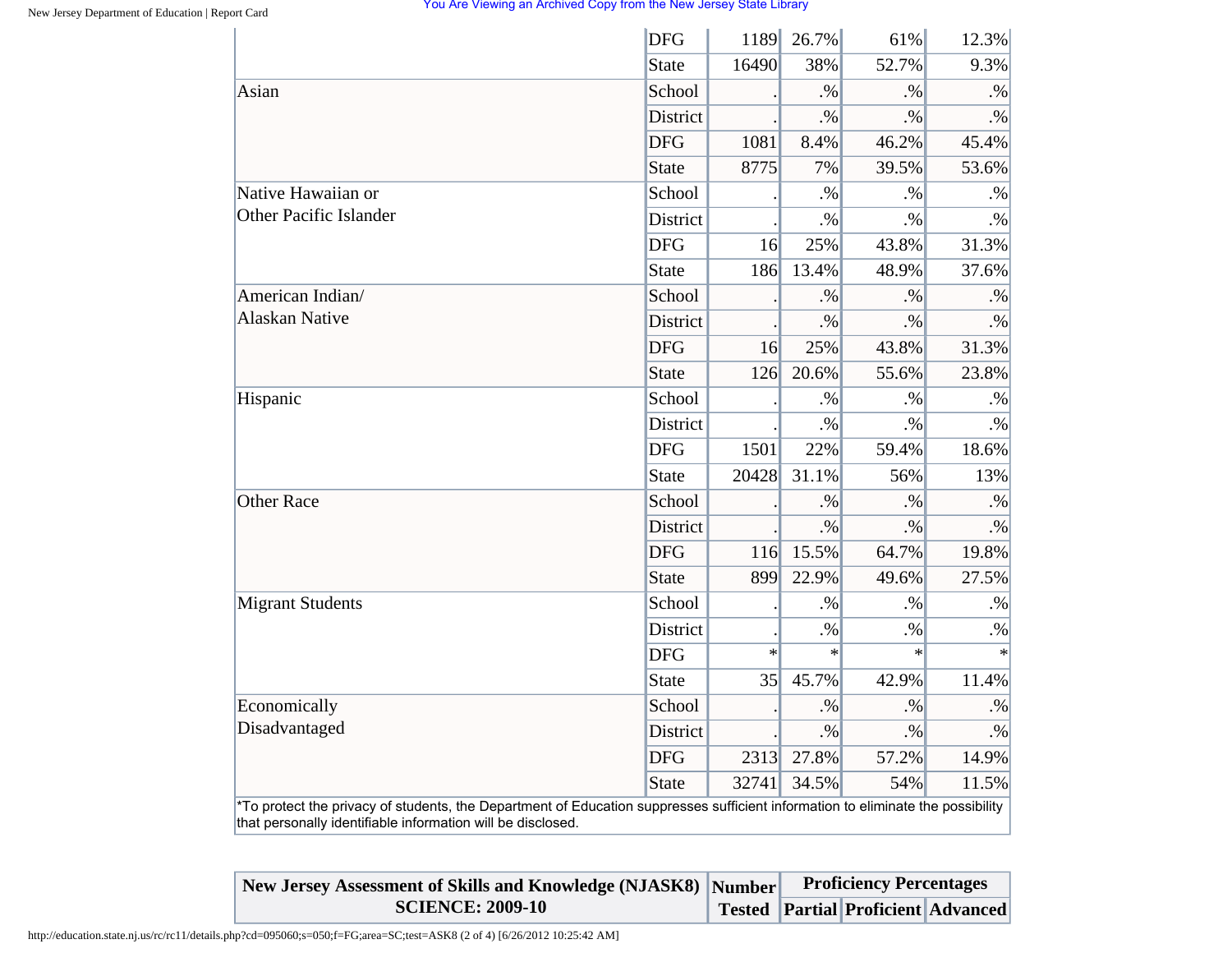## You Are Viewing an Archived Copy from the New Jersey State Library

| <b>General Education</b>                             | School          | $\ast$ | $\ast$    | $\ast$ | $\ast$    |
|------------------------------------------------------|-----------------|--------|-----------|--------|-----------|
|                                                      | District        | $\ast$ | $\ast$    | $\ast$ | $\ast$    |
|                                                      | <b>DFG</b>      | 11261  | 5%        | 56.3%  | 38.7%     |
|                                                      | <b>State</b>    | 84111  | 10.1%     | 53.1%  | 36.7%     |
| <b>Students With</b>                                 | School          | $\ast$ | $\ast$    | $\ast$ | $\ast$    |
| <b>Disabilities</b>                                  | District        | $\ast$ | $\ast$    | $\ast$ | $\ast$    |
|                                                      | <b>DFG</b>      | 2020   | 38.7%     | 52.6%  | 8.7%      |
|                                                      | <b>State</b>    | 15474  | 44.1%     | 47%    | 8.9%      |
| <b>Limited English</b><br><b>Proficient Students</b> | School          | $\ast$ | $\ast$    | $\ast$ | $\ast$    |
|                                                      | District        | $\ast$ | $\ast$    | $\ast$ | $\ast$    |
|                                                      | <b>DFG</b>      | 135    | 60%       | 37%    | 3%        |
|                                                      | State           | 2725   | 64.8%     | 33%    | 2.2%      |
| Male                                                 | School          | $\ast$ | $\ast$    | $\ast$ | $\ast$    |
|                                                      | District        | $\ast$ | $\ast$    | $\ast$ | $\ast$    |
|                                                      | <b>DFG</b>      | 6811   | 10.4%     | 51%    | 38.6%     |
|                                                      | <b>State</b>    | 51946  | 16.3%     | 47.7%  | 36%       |
| Female                                               | School          | $\ast$ | $\ast$    | $\ast$ | $\ast$    |
|                                                      | <b>District</b> | $\ast$ | $\ast$    | $\ast$ | $\ast$    |
|                                                      | <b>DFG</b>      | 6588   | 10.7%     | 60.3%  | 29%       |
|                                                      | <b>State</b>    | 50141  | 17%       | 55.9%  | 27.1%     |
| White                                                | School          | $\ast$ | $\ast$    | $\ast$ | $\ast$    |
|                                                      | District        | $\ast$ | $\ast$    | $\ast$ | $\ast$    |
|                                                      | <b>DFG</b>      | 9690   | 8.3%      | 54.8%  | 36.8%     |
|                                                      | <b>State</b>    | 56493  | 7.9%      | 51.6%  | 40.5%     |
| <b>Black</b>                                         | School          |        | $. \%$    | $. \%$ | $\cdot\%$ |
|                                                      | District        |        | $. \%$    | $. \%$ | $. \%$    |
|                                                      | <b>DFG</b>      | 1127   | 22.4%     | 61.3%  | 16.3%     |
|                                                      | <b>State</b>    | 16678  | 35.2%     | 54.2%  | 10.6%     |
| Asian                                                | School          |        | $\cdot\%$ | $. \%$ | $\cdot\%$ |
|                                                      | District        |        | $. \%$    | $. \%$ | $. \%$    |
|                                                      | <b>DFG</b>      | 1041   | 6.1%      | 46%    | 47.9%     |
|                                                      | <b>State</b>    | 8549   | 6.5%      | 37.4%  | 56.1%     |
| Native Hawaiian or                                   | School          |        | $. \%$    | $. \%$ | $. \%$    |
| Other Pacific Islander                               | District        |        | $. \%$    | $. \%$ | $. \%$    |

http://education.state.nj.us/rc/rc11/details.php?cd=095060;s=050;f=FG;area=SC;test=ASK8 (3 of 4) [6/26/2012 10:25:42 AM]